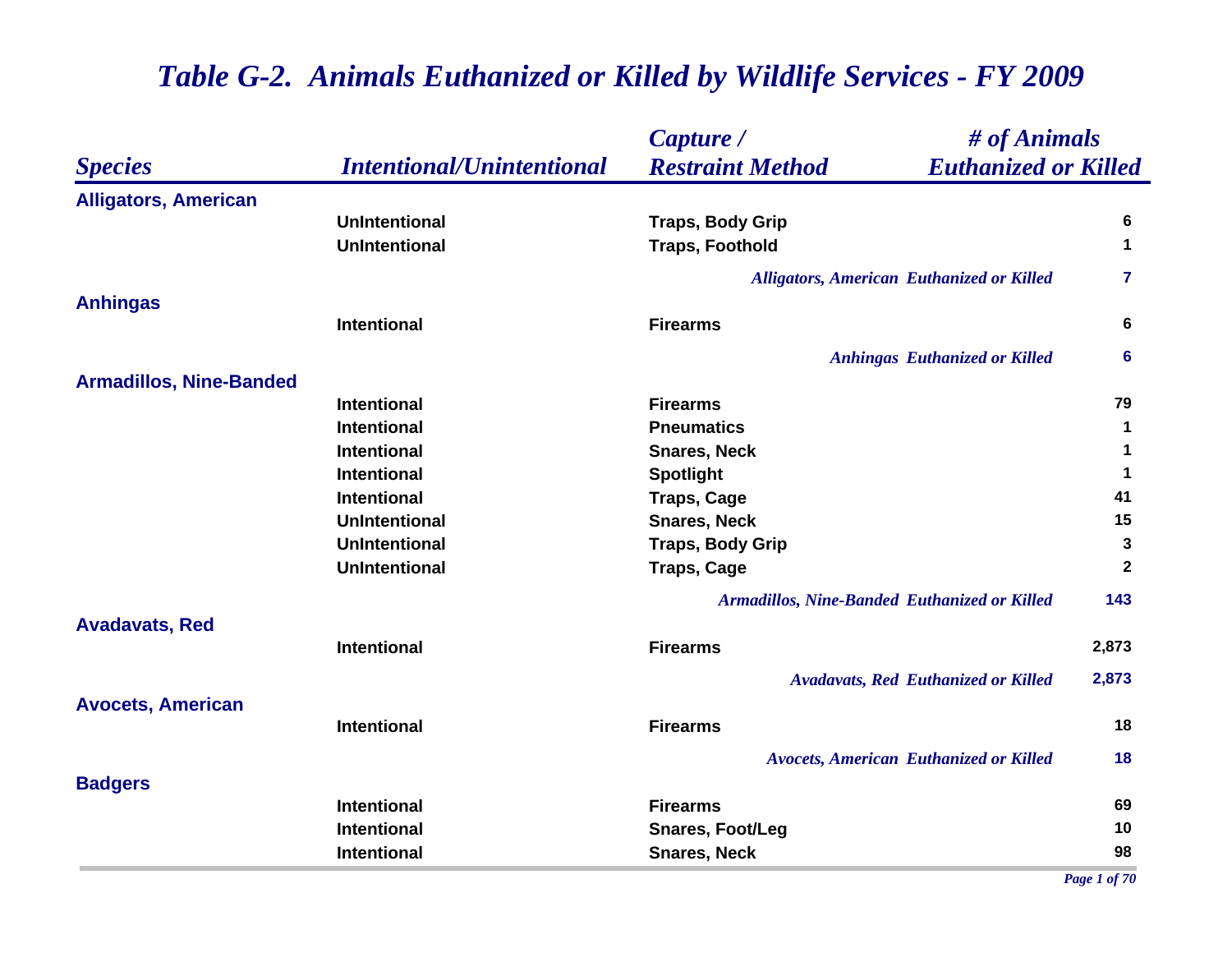|                         |                                  | # of Animals<br>Capture /                              |                      |
|-------------------------|----------------------------------|--------------------------------------------------------|----------------------|
| <b>Species</b>          | <b>Intentional/Unintentional</b> | <b>Restraint Method</b><br><b>Euthanized or Killed</b> |                      |
| <b>Badgers</b>          |                                  |                                                        |                      |
|                         | <b>Intentional</b>               | <b>Spotlight</b>                                       | $\mathbf 1$          |
|                         | <b>Intentional</b>               | <b>Traps, Body Grip</b>                                | 8                    |
|                         | <b>Intentional</b>               | <b>Traps, Cage</b>                                     | 5                    |
|                         | <b>Intentional</b>               | <b>Traps, Foothold</b>                                 | 183                  |
|                         | <b>Intentional</b>               | <b>Traps, Foothold (Padded)</b>                        | 17                   |
|                         | <b>UnIntentional</b>             | <b>Snares, Neck</b>                                    | 117                  |
|                         | <b>UnIntentional</b>             | <b>Traps, Cage</b>                                     | $\mathbf 1$          |
|                         | <b>UnIntentional</b>             | <b>Traps, Foothold</b>                                 | 53                   |
|                         | <b>UnIntentional</b>             | <b>Traps, Foothold (Padded)</b>                        | $\overline{7}$       |
|                         |                                  | <b>Badgers Euthanized or Killed</b>                    | 569                  |
| <b>Bass, Largemouth</b> |                                  |                                                        |                      |
|                         | <b>UnIntentional</b>             | <b>Traps, Body Grip</b>                                | $\mathbf 1$          |
|                         |                                  | <b>Bass, Largemouth Euthanized or Killed</b>           | $\blacktriangleleft$ |
| <b>Bats (All)</b>       |                                  |                                                        |                      |
|                         | Intentional                      | <b>Firearms</b>                                        | $\mathbf 1$          |
|                         | <b>Intentional</b>               | Handcaught/Gathered                                    | 6                    |
|                         | Intentional                      | Nets, Other                                            | 12                   |
|                         |                                  | <b>Bats (All) Euthanized or Killed</b>                 | 19                   |
| <b>Bears, Black</b>     |                                  |                                                        |                      |
|                         | <b>Intentional</b>               | <b>Catch Pole</b>                                      | $\mathbf 1$          |
|                         | Intentional                      | Dog                                                    | 38                   |
|                         | <b>Intentional</b>               | <b>Firearms</b>                                        | 106                  |
|                         | <b>Intentional</b>               | <b>Snares, Foot/Leg</b>                                | 155                  |
|                         | <b>Intentional</b>               | <b>Snares, Neck</b>                                    | 9                    |
|                         | <b>Intentional</b>               | <b>Traps, Cage</b>                                     | 28                   |
|                         | Intentional                      | <b>Traps, Culvert</b>                                  | 99                   |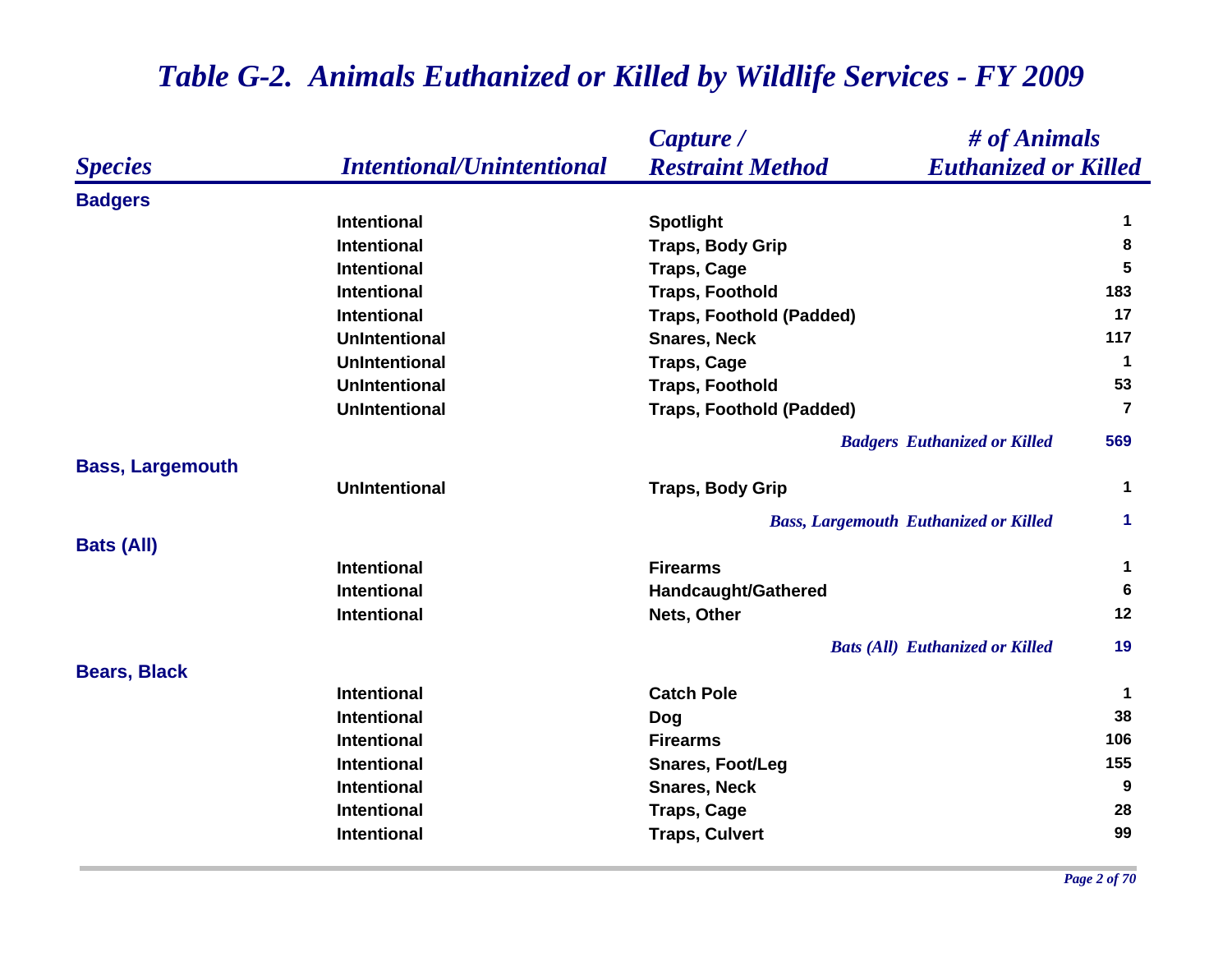|                             |                                  | Capture /                                              | # of Animals         |  |
|-----------------------------|----------------------------------|--------------------------------------------------------|----------------------|--|
| <b>Species</b>              | <b>Intentional/Unintentional</b> | <b>Euthanized or Killed</b><br><b>Restraint Method</b> |                      |  |
| <b>Bears, Black</b>         |                                  |                                                        |                      |  |
|                             | <b>UnIntentional</b>             | <b>M-44 Cyanide Capsule</b>                            | $\mathbf 1$          |  |
|                             | <b>UnIntentional</b>             | <b>Snares, Neck</b>                                    | $\mathbf{2}$         |  |
|                             | <b>UnIntentional</b>             | <b>Traps, Foothold</b>                                 | 4                    |  |
|                             |                                  | <b>Bears, Black Euthanized or Killed</b>               | 443                  |  |
| <b>Beavers</b>              |                                  |                                                        |                      |  |
|                             | <b>Intentional</b>               | <b>Firearms</b>                                        | 2,957                |  |
|                             | <b>Intentional</b>               | Handcaught/Gathered                                    | $\mathbf{2}$         |  |
|                             | <b>Intentional</b>               | <b>Night Vision/Infrared Equipment</b>                 | 16                   |  |
|                             | <b>Intentional</b>               | <b>Snares, Neck</b>                                    | 3,075                |  |
|                             | Intentional                      | <b>Spotlight</b>                                       | 1,141                |  |
|                             | <b>Intentional</b>               | <b>Traps, Body Grip</b>                                | 17,716               |  |
|                             | <b>Intentional</b>               | <b>Traps, Cage</b>                                     | 57                   |  |
|                             | <b>Intentional</b>               | <b>Traps, Foothold</b>                                 | 1,383                |  |
|                             | <b>Intentional</b>               | <b>Traps, Foothold (Padded)</b>                        | 7                    |  |
|                             | <b>Intentional</b>               | <b>Traps, Suitcase</b>                                 | 935                  |  |
|                             | <b>UnIntentional</b>             | <b>Traps, Body Grip</b>                                | $\overline{2}$       |  |
|                             | <b>UnIntentional</b>             | <b>Traps, Foothold</b>                                 | $\mathbf 1$          |  |
|                             |                                  | <b>Beavers</b> Euthanized or Killed                    | 27,292               |  |
| <b>Beavers, Mountain</b>    | <b>Intentional</b>               | <b>Traps, Body Grip</b>                                | 22                   |  |
|                             |                                  | <b>Beavers, Mountain Euthanized or Killed</b>          | 22                   |  |
| <b>Bird, Unidentifiable</b> |                                  |                                                        |                      |  |
|                             | <b>UnIntentional</b>             | <b>Traps, Other</b>                                    | 1                    |  |
|                             |                                  | <b>Bird, Unidentifiable Euthanized or Killed</b>       | $\blacktriangleleft$ |  |
| <b>Bison (Buffalo)</b>      | <b>Intentional</b>               | <b>Firearms</b>                                        | 1                    |  |
|                             |                                  |                                                        |                      |  |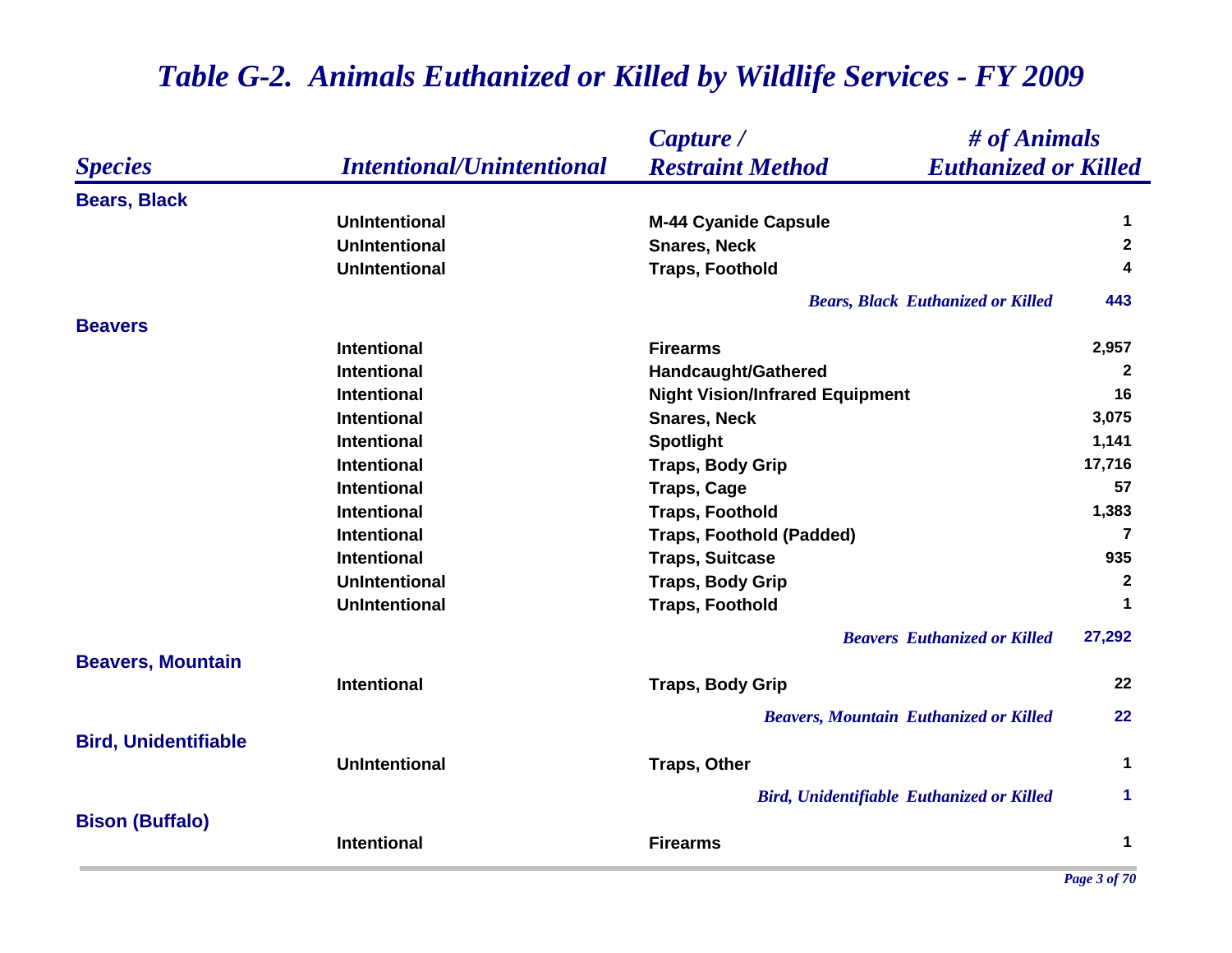|                               |                                  | Capture /                                              | # of Animals |  |
|-------------------------------|----------------------------------|--------------------------------------------------------|--------------|--|
| <b>Species</b>                | <b>Intentional/Unintentional</b> | <b>Restraint Method</b><br><b>Euthanized or Killed</b> |              |  |
| <b>Bison (Buffalo)</b>        |                                  |                                                        |              |  |
|                               |                                  | <b>Bison (Buffalo) Euthanized or Killed</b>            | 1.           |  |
| <b>Bitterns, American</b>     |                                  |                                                        |              |  |
|                               | <b>UnIntentional</b>             | <b>Traps, Body Grip</b>                                | 1            |  |
|                               |                                  | <b>Bitterns, American Euthanized or Killed</b>         | 1            |  |
| <b>Blackbirds, Brewer's</b>   |                                  |                                                        |              |  |
|                               | <b>Intentional</b>               | DRC-1339-Feedlots                                      | 1,750        |  |
|                               | <b>Intentional</b>               | <b>Firearms</b>                                        | 1,516        |  |
|                               | <b>Intentional</b>               | Handcaught/Gathered                                    | 4            |  |
|                               | <b>Intentional</b>               | <b>Pneumatics</b>                                      | 1            |  |
|                               | <b>Intentional</b>               | <b>Traps, Decoy</b>                                    | 1,333        |  |
|                               | Intentional                      | <b>Traps, Other</b>                                    | 5            |  |
|                               | <b>UnIntentional</b>             | <b>Traps, Body Grip</b>                                | 1            |  |
|                               |                                  | <b>Blackbirds, Brewer's Euthanized or Killed</b>       | 4,610        |  |
| <b>Blackbirds, Red-Winged</b> |                                  |                                                        |              |  |
|                               | <b>Intentional</b>               | <b>DRC-1339-Staging Areas</b>                          | 951,113      |  |
|                               | <b>Intentional</b>               | <b>Firearms</b>                                        | 9,714        |  |
|                               | <b>Intentional</b>               | Handcaught/Gathered                                    | 186          |  |
|                               | <b>Intentional</b>               | <b>Pneumatics</b>                                      | 85           |  |
|                               | Intentional                      | <b>Traps, Cage</b>                                     | 119          |  |
|                               | <b>Intentional</b>               | <b>Traps, Decoy</b>                                    | 4,622        |  |
|                               | Intentional                      | <b>Traps, Other</b>                                    | 41           |  |
|                               | <b>Intentional</b>               | <b>Traps, Raptor (Other)</b>                           | 9            |  |
|                               | <b>UnIntentional</b>             | <b>Traps, Cage</b>                                     | 1            |  |
|                               | <b>UnIntentional</b>             | <b>Traps, Foothold</b>                                 | $\mathbf{2}$ |  |

*Blackbirds, Red-Winged Euthanized or Killed* **965,892**

**Blackbirds, Yellow-Headed**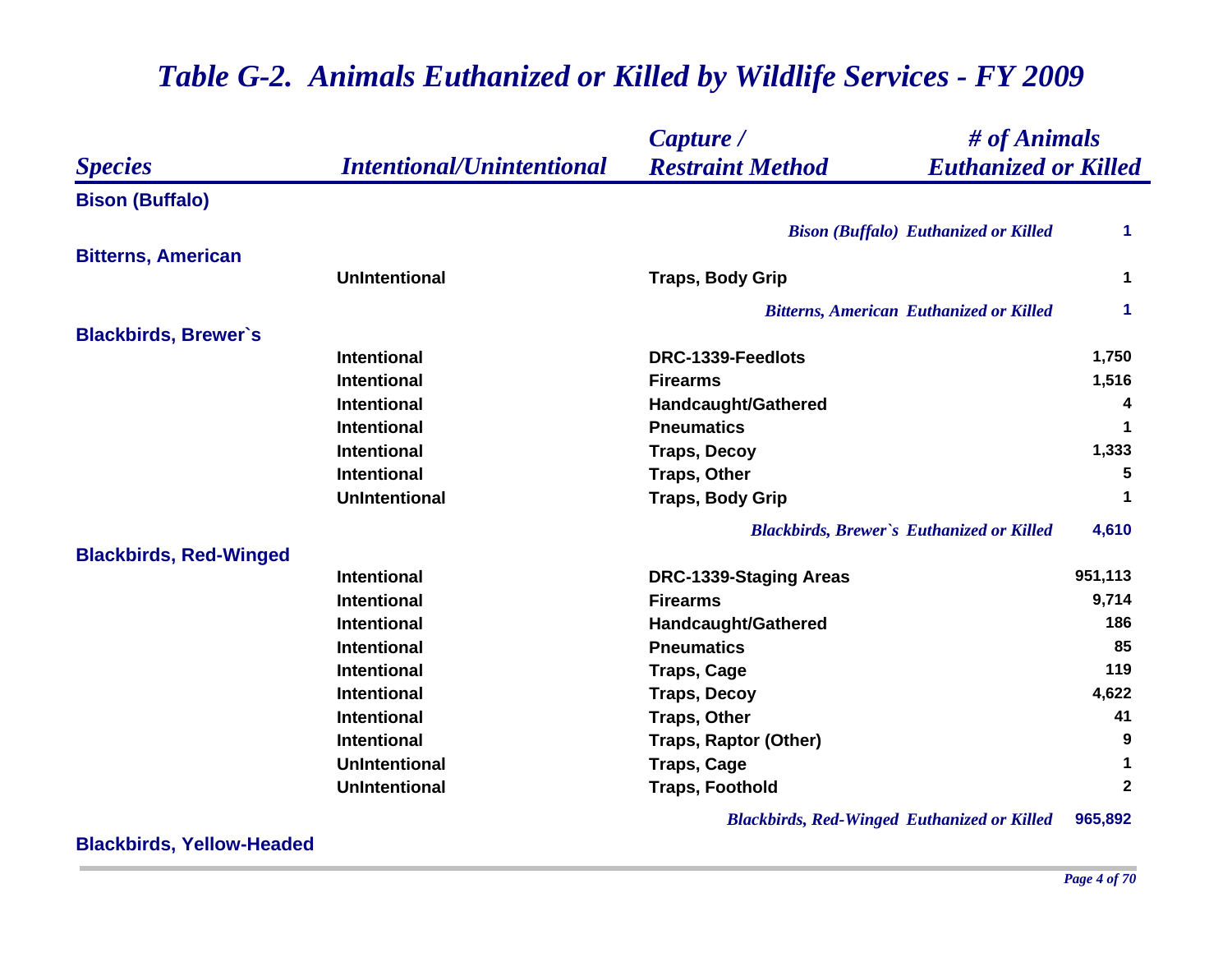|                                      |                                  | Capture /                                                 | # of Animals            |  |
|--------------------------------------|----------------------------------|-----------------------------------------------------------|-------------------------|--|
| <b>Species</b>                       | <b>Intentional/Unintentional</b> | <b>Restraint Method</b><br><b>Euthanized or Killed</b>    |                         |  |
| <b>Blackbirds, Yellow-Headed</b>     |                                  |                                                           |                         |  |
|                                      | <b>Intentional</b>               | <b>Firearms</b>                                           | $12 \,$                 |  |
|                                      | <b>Intentional</b>               | <b>Traps, Decoy</b>                                       | 397                     |  |
|                                      |                                  | <b>Blackbirds, Yellow-Headed Euthanized or Killed</b>     | 409                     |  |
| <b>Blackbirds, Z-(Mixed Species)</b> |                                  |                                                           |                         |  |
|                                      | <b>Intentional</b>               | DRC-1339-Feedlots                                         | 15,000                  |  |
|                                      | <b>Intentional</b>               | <b>DRC-1339-Staging Areas</b>                             | 5,995                   |  |
|                                      | <b>Intentional</b>               | <b>Firearms</b>                                           | 1,196                   |  |
|                                      | <b>Intentional</b>               | <b>Traps, Other</b>                                       | 85                      |  |
|                                      |                                  | <b>Blackbirds, Z-(Mixed Species) Euthanized or Killed</b> | 22,276                  |  |
| <b>Bluebirds, Eastern</b>            |                                  |                                                           |                         |  |
|                                      | <b>Intentional</b>               | <b>Firearms</b>                                           | 1                       |  |
|                                      |                                  | <b>Bluebirds, Eastern Euthanized or Killed</b>            | 1                       |  |
| <b>Bobcats</b>                       |                                  |                                                           |                         |  |
|                                      | <b>Intentional</b>               | <b>Calling Device, Electronic</b>                         | 28                      |  |
|                                      | <b>Intentional</b>               | <b>Calling Device, Manual(Hand, Blown</b>                 | 30                      |  |
|                                      | <b>Intentional</b>               | Dog                                                       | 10                      |  |
|                                      | <b>Intentional</b>               | <b>Firearms</b>                                           | 115                     |  |
|                                      | <b>Intentional</b>               | <b>Fixed Wing</b>                                         | 15                      |  |
|                                      | <b>Intentional</b>               | <b>Helicopter</b>                                         | 171                     |  |
|                                      | <b>Intentional</b>               | <b>Snares, Foot/Leg</b>                                   | $\mathbf{2}$            |  |
|                                      | <b>Intentional</b>               | <b>Snares, Neck</b>                                       | 752                     |  |
|                                      | <b>Intentional</b>               | <b>Spotlight</b>                                          | $\mathbf{2}$            |  |
|                                      | <b>Intentional</b>               | <b>Traps, Cage</b>                                        | 68                      |  |
|                                      | <b>Intentional</b>               | <b>Traps, Foothold</b>                                    | 532                     |  |
|                                      | <b>Intentional</b>               | <b>Traps, Foothold (Padded)</b>                           | $\overline{\mathbf{7}}$ |  |
|                                      | <b>UnIntentional</b>             | <b>M-44 Cyanide Capsule</b>                               | 3                       |  |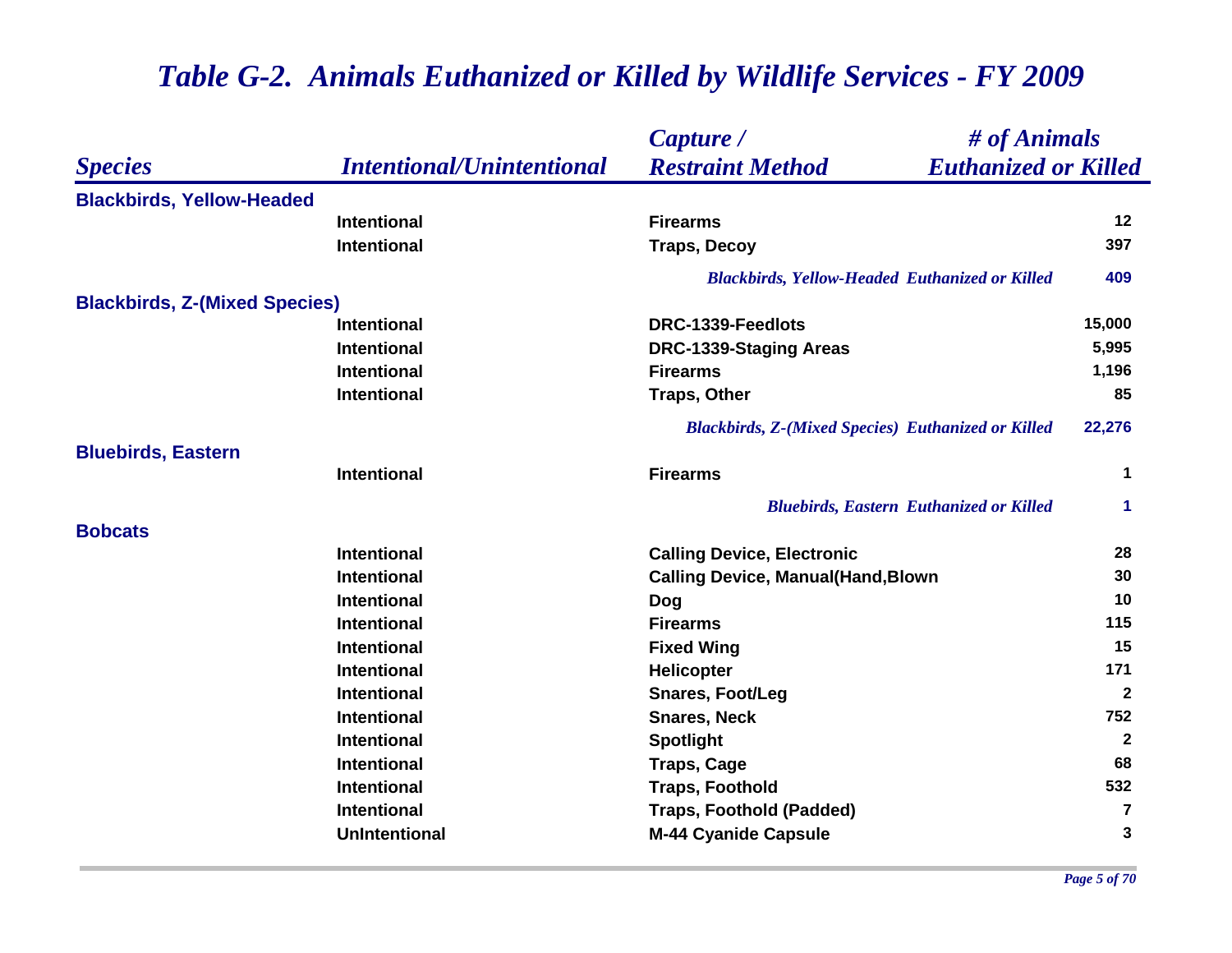|                               |                                  | Capture /                                          | # of Animals<br><b>Euthanized or Killed</b> |                |
|-------------------------------|----------------------------------|----------------------------------------------------|---------------------------------------------|----------------|
| <b>Species</b>                | <b>Intentional/Unintentional</b> | <b>Restraint Method</b>                            |                                             |                |
| <b>Bobcats</b>                |                                  |                                                    |                                             |                |
|                               | <b>UnIntentional</b>             | <b>Snares, Neck</b>                                |                                             | 25             |
|                               | <b>UnIntentional</b>             | <b>Traps, Foothold</b>                             |                                             | 14             |
|                               | <b>UnIntentional</b>             | <b>Traps, Foothold (Padded)</b>                    |                                             | $\mathbf 1$    |
|                               |                                  |                                                    | <b>Bobcats Euthanized or Killed</b>         | 1,775          |
| <b>Bobolinks</b>              |                                  |                                                    |                                             |                |
|                               | <b>Intentional</b>               | <b>Firearms</b>                                    |                                             | 6              |
|                               |                                  |                                                    | <b>Bobolinks Euthanized or Killed</b>       | 6              |
| <b>Bulbuls, Red-Vented</b>    |                                  |                                                    |                                             |                |
|                               | <b>Intentional</b>               | <b>Firearms</b>                                    |                                             | 1,419          |
|                               | <b>Intentional</b>               | <b>Pneumatics</b>                                  |                                             | 1              |
|                               | <b>Intentional</b>               | <b>Traps, Cage</b>                                 |                                             | $\overline{2}$ |
|                               | <b>Intentional</b>               | <b>Traps, Decoy</b>                                |                                             | 14             |
|                               |                                  | <b>Bulbuls, Red-Vented Euthanized or Killed</b>    |                                             | 1,436          |
| <b>Bulbuls, Red-Whiskered</b> | <b>Intentional</b>               | <b>Traps, Decoy</b>                                |                                             | $\mathbf 1$    |
|                               |                                  | <b>Bulbuls, Red-Whiskered Euthanized or Killed</b> |                                             | $\mathbf 1$    |
| <b>Buntings, Lark</b>         |                                  |                                                    |                                             |                |
|                               | <b>Intentional</b>               | <b>Firearms</b>                                    |                                             | 119            |
|                               |                                  | <b>Buntings, Lark Euthanized or Killed</b>         |                                             | 119            |
| <b>Caimans, Spectacled</b>    |                                  |                                                    |                                             |                |
|                               | <b>Intentional</b>               | <b>Firearms</b>                                    |                                             | $\overline{7}$ |
|                               |                                  | <b>Caimans, Spectacled Euthanized or Killed</b>    |                                             | $\mathbf{7}$   |
| <b>Caracaras</b>              |                                  |                                                    |                                             |                |
|                               | <b>Intentional</b>               | <b>Firearms</b>                                    |                                             | 31             |
|                               | <b>UnIntentional</b>             | <b>Snares, Neck</b>                                |                                             | $\mathbf{2}$   |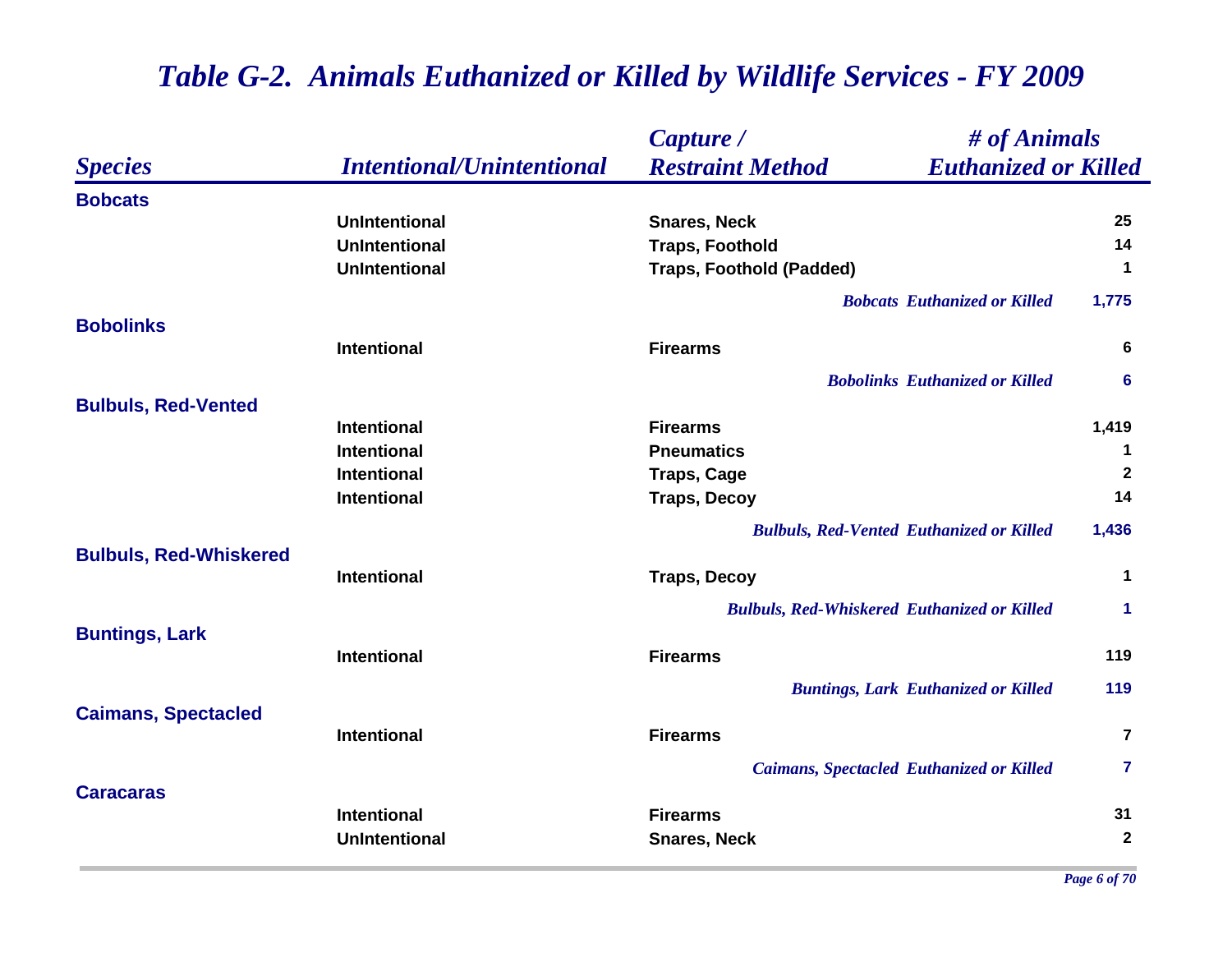#### *Species Capture / Restraint Method # of Animals Intentional/Unintentional Euthanized or Killed* **Caracaras***Caracaras Euthanized or Killed* **33 Cardinals, Northern Intentional Firearms 266 Intentional Pneumatics 2 Intentional Traps, Cage <sup>143</sup> Intentional Traps, Decoy 156 UnIntentional Traps, Snap (Rat, Mouse, Etc.) <sup>1</sup>** *Cardinals, Northern Euthanized or Killed* **568 Cardinals, Red Crested Intentional Firearms 2,124 Intentional Pneumatics 251 Intentional Traps, Cage 1,253 Intentional Traps, Decoy 385** *Cardinals, Red Crested Euthanized or Killed* **4,013 Catbirds, Gray UnIntentional Traps, Snap (Rat, Mouse, Etc.) <sup>1</sup>** *Catbirds, Gray Euthanized or Killed* **1 Cats, Feral/Free Ranging Intentional Calling Device, Electronic <sup>2</sup> Intentional Calling Device, Manual(Hand,Blown <sup>1</sup> Intentional Firearms 318 Intentional Handcaught/Gathered <sup>2</sup> Intentional Snares, Neck 6 Intentional Spotlight <sup>62</sup> Intentional CONSCRIPTION TRAPS, Body Grip Proposed as a structure of**  $\overline{z}$  **<b>7 Intentional Traps, Cage <sup>884</sup>**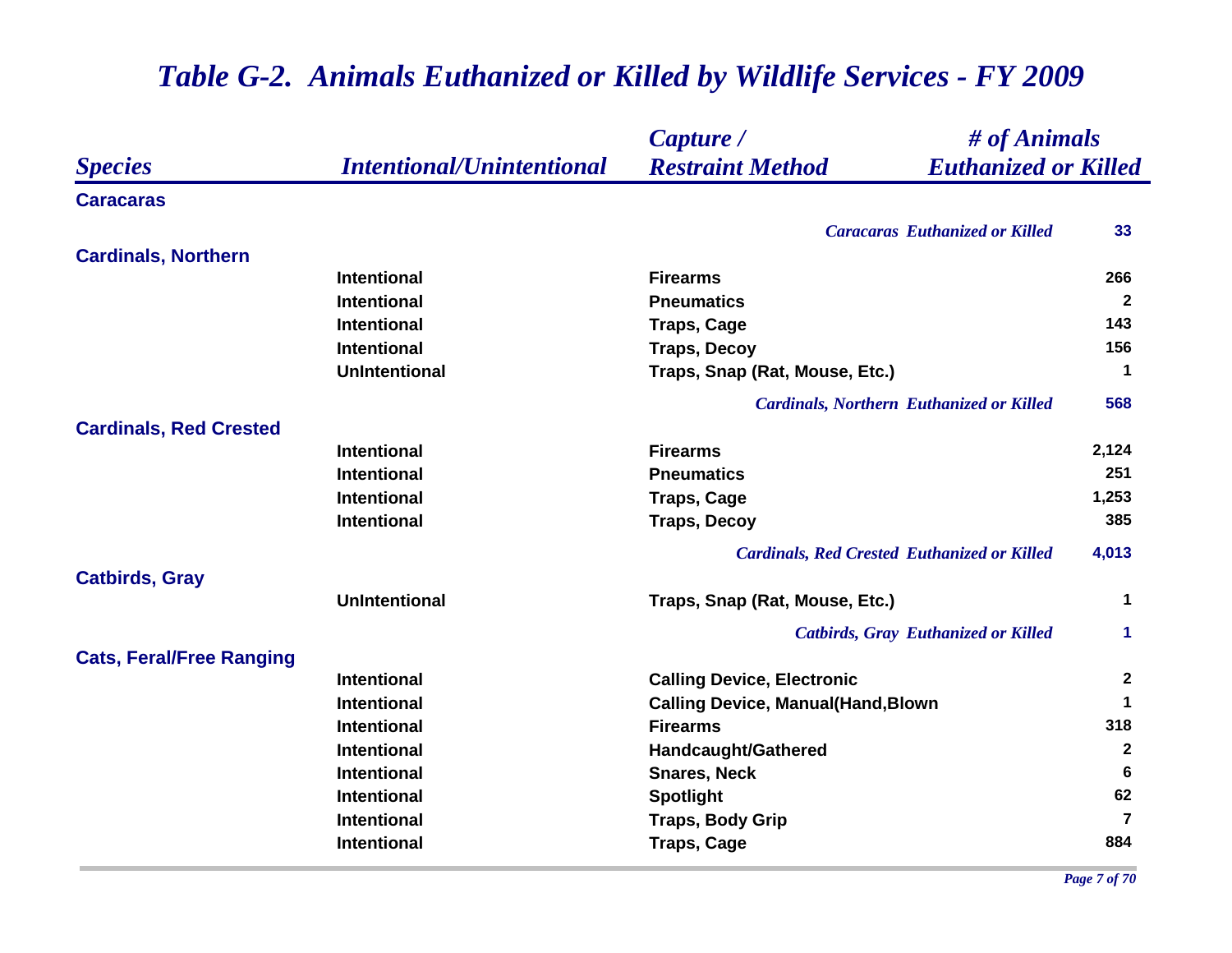#### *Species Capture / Restraint Method # of Animals Intentional/Unintentional Euthanized or Killed* **Cats, Feral/Free Ranging Intentional Traps, Decoy <sup>1</sup> Intentional Traps, Foothold <sup>24</sup> Intentional Traps, Foothold (Padded) 25 UnIntentional M-44 Cyanide Capsule <sup>1</sup> UnIntentional Snares, Neck 4 UnIntentional Traps, Body Grip <sup>1</sup> UnIntentional Traps, Cage <sup>9</sup> UnIntentional Traps, Foothold <sup>4</sup> UnIntentional Traps, Foothold (Padded) <sup>2</sup> UnIntentional Traps, Raptor (Swedish Goshawk) <sup>1</sup>** *Cats, Feral/Free Ranging Euthanized or Killed* **1,354 Chickens, Feral/Free Ranging Intentional Firearms 1,433 Intentional Traps, Cage <sup>558</sup>** *Chickens, Feral/Free Ranging Euthanized or Killed* **1,991 ChukarsIntentional Firearms 19** *Chukars Euthanized or Killed* **19 Coots, American Intentional A/C Powder 48 Intentional Firearms 2,900 Intentional Handcaught/Gathered 1,609 Intentional 1988 1989 <b>1999 1999 <b>1999 1999 1999 1999 1999 1999 1999 1999 1999 1999 1999 1999 1999 1999 1999 1999 1999 1999 1999 1999 1999 1999 1999 1999 1999 1999 Intentional Pneumatics 3 UnIntentional Traps, Body Grip <sup>1</sup>** *Coots, American Euthanized or Killed* **4,566**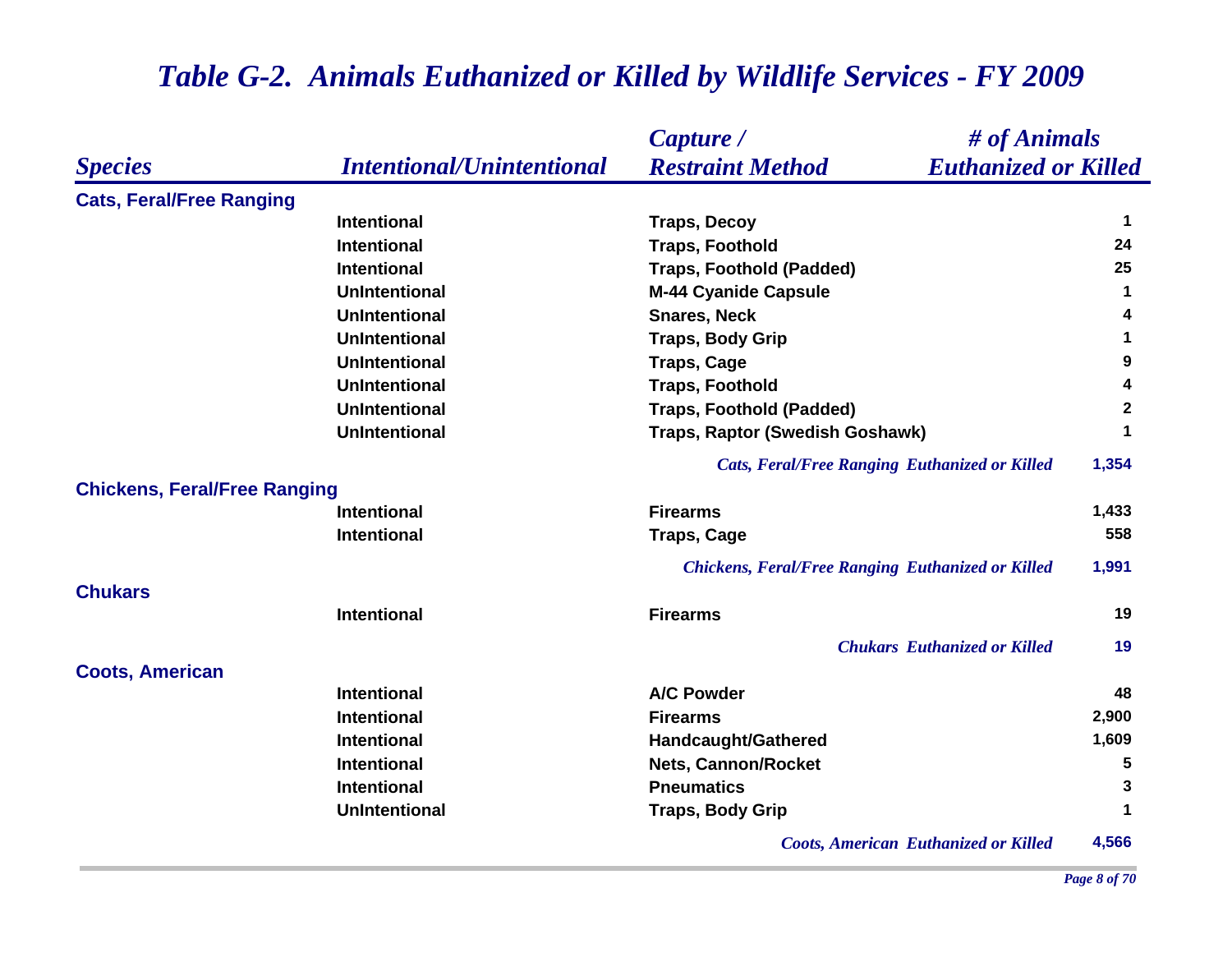|                                   |                                  | # of Animals<br>Capture /                                    |                      |
|-----------------------------------|----------------------------------|--------------------------------------------------------------|----------------------|
| <b>Species</b>                    | <b>Intentional/Unintentional</b> | <b>Restraint Method</b><br><b>Euthanized or Killed</b>       |                      |
| <b>Cormorants, Brandt's</b>       |                                  |                                                              |                      |
|                                   | <b>Intentional</b>               | <b>Firearms</b>                                              | $\mathbf 1$          |
|                                   |                                  | Cormorants, Brandt's Euthanized or Killed                    | 1                    |
| <b>Cormorants, Double-Crested</b> |                                  |                                                              |                      |
|                                   | <b>Intentional</b>               | <b>Firearms</b>                                              | 17,382               |
|                                   | <b>Intentional</b>               | Handcaught/Gathered                                          | 12                   |
|                                   | <b>UnIntentional</b>             | <b>Traps, Body Grip</b>                                      | 1                    |
|                                   |                                  | <b>Cormorants, Double-Crested Euthanized or Killed</b>       | 17,395               |
| <b>Cormorants, Pelagic</b>        |                                  |                                                              |                      |
|                                   | <b>Intentional</b>               | <b>Firearms</b>                                              | 9                    |
|                                   |                                  | <b>Cormorants, Pelagic Euthanized or Killed</b>              | 9                    |
| <b>Cowbirds, Brown-Headed</b>     |                                  |                                                              |                      |
|                                   | <b>Intentional</b>               | <b>DRC-1339-Staging Areas</b>                                | 1,035,482            |
|                                   | <b>Intentional</b>               | <b>Firearms</b>                                              | 1,603                |
|                                   | <b>Intentional</b>               | <b>Pneumatics</b>                                            |                      |
|                                   | <b>Intentional</b>               | <b>Traps, Cage</b>                                           | 578                  |
|                                   | <b>Intentional</b>               | <b>Traps, Decoy</b>                                          | 8,438                |
|                                   | Intentional                      | <b>Traps, Other</b>                                          | 4                    |
|                                   | <b>UnIntentional</b>             | <b>Traps, Decoy</b>                                          | 11                   |
|                                   |                                  | <b>Cowbirds, Brown-Headed Euthanized or Killed 1,046,120</b> |                      |
| <b>Coyotes</b>                    |                                  |                                                              |                      |
|                                   | <b>Intentional</b>               | <b>Calling Device, Electronic</b>                            | 1,477                |
|                                   | <b>Intentional</b>               | <b>Calling Device, Manual(Hand, Blown</b>                    | 1,704                |
|                                   | <b>Intentional</b>               | <b>Catch Pole</b>                                            | $\mathbf{2}$         |
|                                   | Intentional                      | <b>Compound 1080 LP Collar (NM)</b>                          | 1                    |
|                                   | Intentional                      | Compound 1080 LP Collar (TX)                                 | 25                   |
|                                   | <b>Intentional</b>               | <b>Compound 1080 LP Collar (WS)</b>                          | $\blacktriangleleft$ |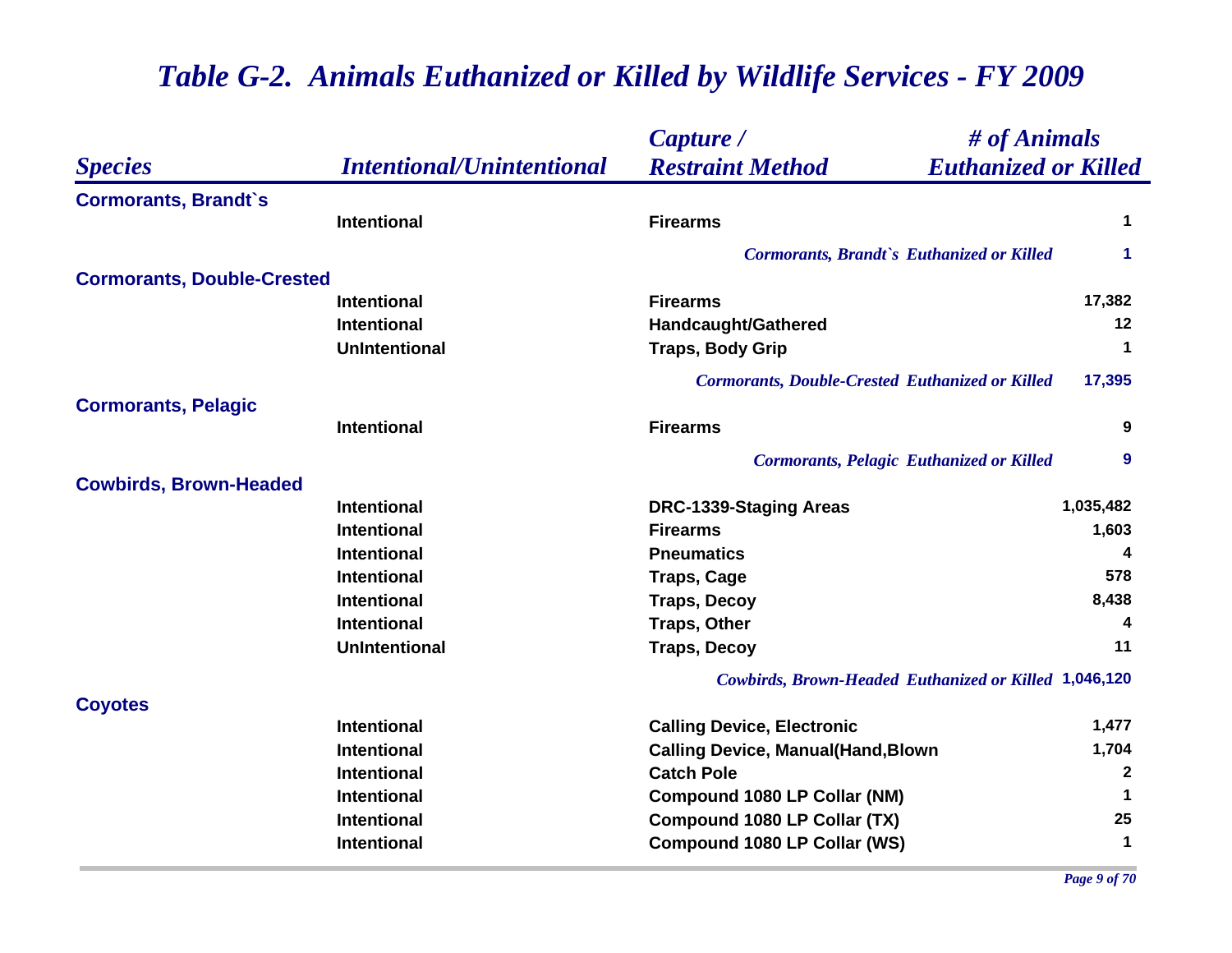|                         |                                  | # of Animals<br>Capture /                              |              |
|-------------------------|----------------------------------|--------------------------------------------------------|--------------|
| <b>Species</b>          | <b>Intentional/Unintentional</b> | <b>Restraint Method</b><br><b>Euthanized or Killed</b> |              |
| <b>Coyotes</b>          |                                  |                                                        |              |
|                         | <b>Intentional</b>               | <b>Dog</b>                                             | 287          |
|                         | <b>Intentional</b>               | <b>Firearms</b>                                        | 10,142       |
|                         | <b>Intentional</b>               | <b>Fixed Wing</b>                                      | 23,942       |
|                         | <b>Intentional</b>               | <b>Gas Cartridge, Large</b>                            | 238          |
|                         | <b>Intentional</b>               | <b>Helicopter</b>                                      | 8,555        |
|                         | <b>Intentional</b>               | <b>M-44 Cyanide Capsule</b>                            | 11,856       |
|                         | <b>Intentional</b>               | <b>Night Vision/Infrared Equipment</b>                 | 53           |
|                         | <b>Intentional</b>               | <b>Snares, Foot/Leg</b>                                | 183          |
|                         | <b>Intentional</b>               | <b>Snares, Neck</b>                                    | 16,473       |
|                         | <b>Intentional</b>               | <b>Snares, Neck Mechanical (Collarum</b>               | 234          |
|                         | <b>Intentional</b>               | Sodium Pentobarbital (390 Mg/MI)                       | -1           |
|                         | <b>Intentional</b>               | <b>Spotlight</b>                                       | 310          |
|                         | <b>Intentional</b>               | <b>Traps, Cage</b>                                     | 13           |
|                         | <b>Intentional</b>               | <b>Traps, Foothold</b>                                 | 5,507        |
|                         | <b>Intentional</b>               | <b>Traps, Foothold (Padded)</b>                        | 680          |
|                         | <b>UnIntentional</b>             | <b>Snares, Neck</b>                                    | 11           |
|                         | <b>UnIntentional</b>             | <b>Traps, Body Grip</b>                                | $\mathbf 1$  |
|                         | <b>UnIntentional</b>             | <b>Traps, Foothold</b>                                 | 14           |
|                         | <b>UnIntentional</b>             | <b>Traps, Foothold (Padded)</b>                        | $\mathbf 1$  |
|                         |                                  | <b>Coyotes Euthanized or Killed</b>                    | 81,711       |
| <b>Cranes, Sandhill</b> |                                  |                                                        |              |
|                         | <b>Intentional</b>               | <b>Firearms</b>                                        | 5            |
|                         |                                  | <b>Cranes, Sandhill Euthanized or Killed</b>           | 5            |
| <b>Crows, American</b>  |                                  |                                                        |              |
|                         | <b>Intentional</b>               | <b>Avitrol:-8 Whole Corn (Dble)</b>                    | $\mathbf{2}$ |
|                         | <b>Intentional</b>               | <b>Calling Device, Electronic</b>                      | 906          |
|                         | <b>Intentional</b>               | <b>Calling Device, Manual(Hand, Blown</b>              | 5            |

*Page 10 of 70*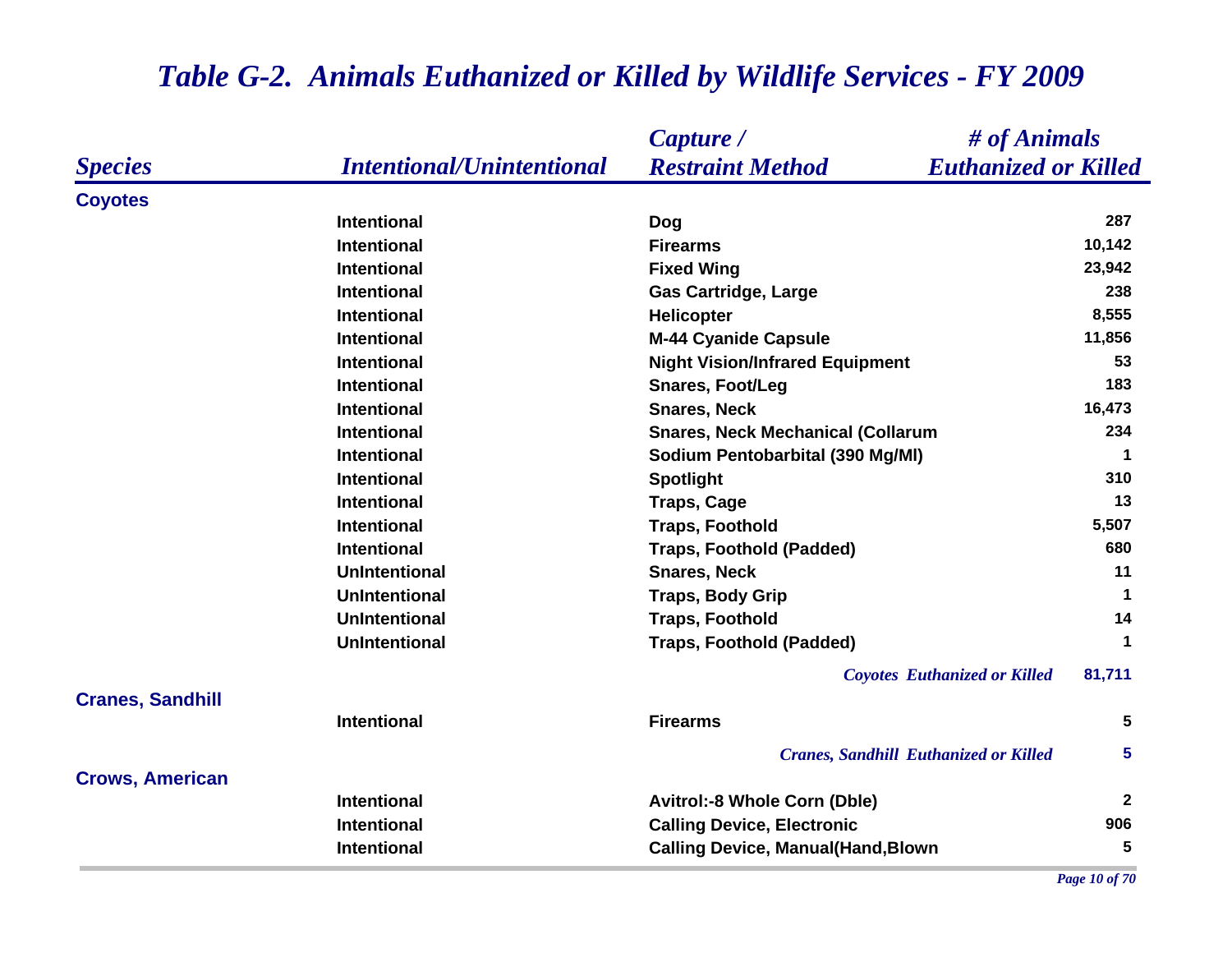|                             |                                  | Capture /                                        | # of Animals                |
|-----------------------------|----------------------------------|--------------------------------------------------|-----------------------------|
| <b>Species</b>              | <b>Intentional/Unintentional</b> | <b>Restraint Method</b>                          | <b>Euthanized or Killed</b> |
| <b>Crows, American</b>      |                                  |                                                  |                             |
|                             | <b>Intentional</b>               | <b>DRC-1339 Eggs</b>                             | 77                          |
|                             | <b>Intentional</b>               | <b>DRC-1339 Meat</b>                             | 337                         |
|                             | <b>Intentional</b>               | DRC-1339-NV SLN (Raven/Util Pole)                | 575                         |
|                             | <b>Intentional</b>               | DRC-1339-OK SLN (Crows)                          | 3,770                       |
|                             | <b>Intentional</b>               | <b>Firearms</b>                                  | 4,829                       |
|                             | <b>Intentional</b>               | Handcaught/Gathered                              | 5                           |
|                             | <b>Intentional</b>               | <b>Pneumatics</b>                                | 55                          |
|                             | <b>Intentional</b>               | <b>Traps, Cage</b>                               | 6                           |
|                             | <b>Intentional</b>               | <b>Traps, Other</b>                              | 4                           |
|                             | <b>Intentional</b>               | <b>Traps, Raptor (Other)</b>                     | 5                           |
|                             | <b>Intentional</b>               | Traps, Raptor (Swedish Goshawk)                  | $\mathbf{2}$                |
|                             | <b>UnIntentional</b>             | <b>M-44 Cyanide Capsule</b>                      | $\mathbf 1$                 |
|                             | <b>UnIntentional</b>             | <b>Traps, Body Grip</b>                          | 6                           |
|                             | <b>UnIntentional</b>             | <b>Traps, Foothold</b>                           | 1                           |
|                             | <b>UnIntentional</b>             | <b>Traps, Foothold (Padded)</b>                  | 1                           |
|                             | <b>UnIntentional</b>             | <b>Traps, Raptor (Other)</b>                     | $\blacktriangleleft$        |
|                             |                                  | <b>Crows, American Euthanized or Killed</b>      | 10,588                      |
| <b>Crows, Fish</b>          | <b>Intentional</b>               | <b>Firearms</b>                                  | 25                          |
|                             |                                  | <b>Crows, Fish Euthanized or Killed</b>          | 25                          |
| <b>Crows, Northwestern</b>  |                                  |                                                  |                             |
|                             | <b>Intentional</b>               | <b>Firearms</b>                                  | 103                         |
|                             |                                  | <b>Crows, Northwestern Euthanized or Killed</b>  | 103                         |
| <b>Curlews, Long-Billed</b> | <b>Intentional</b>               | <b>Firearms</b>                                  | $\mathbf{2}$                |
|                             |                                  | <b>Curlews, Long-Billed Euthanized or Killed</b> | $\mathbf{2}$                |
|                             |                                  |                                                  |                             |

*Page 11 of 70*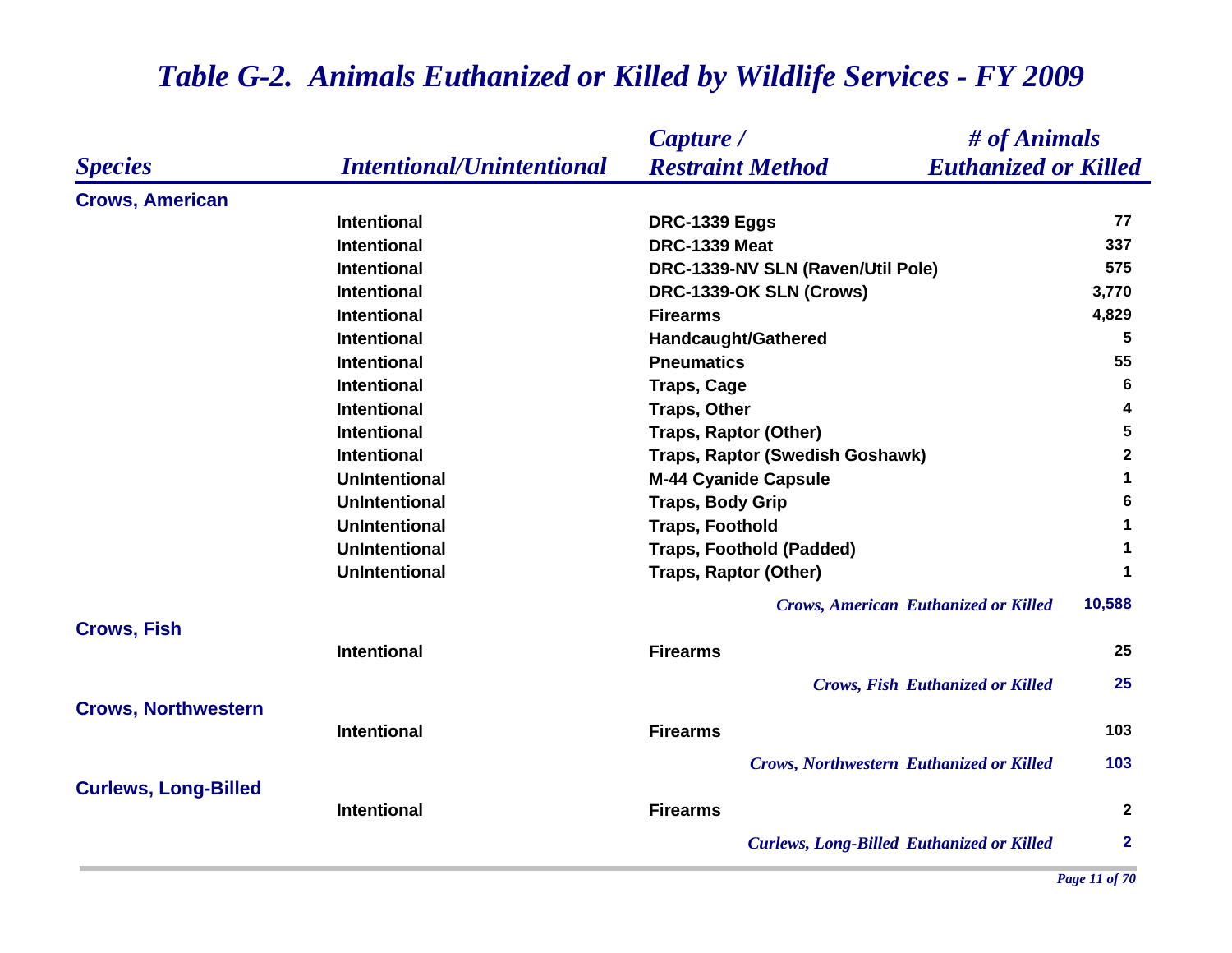|                              |                                  | Capture /                                              | # of Animals |  |
|------------------------------|----------------------------------|--------------------------------------------------------|--------------|--|
| <i><b>Species</b></i>        | <b>Intentional/Unintentional</b> | <b>Restraint Method</b><br><b>Euthanized or Killed</b> |              |  |
| Deer, Axis                   |                                  |                                                        |              |  |
|                              | Intentional                      | <b>Firearms</b>                                        | 67           |  |
|                              |                                  | Deer, Axis Euthanized or Killed                        | 67           |  |
| Deer, Black-Tailed           |                                  |                                                        |              |  |
|                              | <b>Intentional</b>               | <b>Catch Pole</b>                                      | $\mathbf 1$  |  |
|                              | <b>Intentional</b>               | <b>Firearms</b>                                        | 26           |  |
|                              | Intentional                      | Handcaught/Gathered                                    | $\mathbf 1$  |  |
|                              | <b>Intentional</b>               | <b>Spotlight</b>                                       | 5            |  |
|                              | <b>UnIntentional</b>             | <b>Snares, Neck</b>                                    | $\mathbf 1$  |  |
|                              |                                  | Deer, Black-Tailed Euthanized or Killed                | 34           |  |
| Deer, Fallow                 |                                  |                                                        |              |  |
|                              | Intentional                      | <b>Firearms</b>                                        | 80           |  |
|                              |                                  | Deer, Fallow Euthanized or Killed                      | 80           |  |
| Deer, Mule                   |                                  |                                                        |              |  |
|                              | <b>Intentional</b>               | <b>Firearms</b>                                        | 25           |  |
|                              | <b>UnIntentional</b>             | <b>Snares, Neck</b>                                    | 34           |  |
|                              | <b>UnIntentional</b>             | <b>Traps, Foothold</b>                                 | 6            |  |
|                              |                                  | <b>Deer, Mule Euthanized or Killed</b>                 | 65           |  |
| Deer, White-Tailed (Captive) |                                  |                                                        |              |  |
|                              | <b>Intentional</b>               | <b>Firearms</b>                                        | 110          |  |
|                              | <b>UnIntentional</b>             | <b>Snares, Neck</b>                                    | 3            |  |
|                              |                                  | Deer, White-Tailed (Captive) Euthanized or Killed      | 113          |  |
| Deer, White-Tailed (Wild)    |                                  |                                                        |              |  |
|                              | <b>Intentional</b>               | <b>Firearms</b>                                        | 3,764        |  |
|                              | Intentional                      | Handcaught/Gathered                                    | 1            |  |
|                              | <b>Intentional</b>               | <b>Night Vision/Infrared Equipment</b>                 | 1            |  |
|                              | <b>Intentional</b>               | <b>Snares, Neck</b>                                    | 1            |  |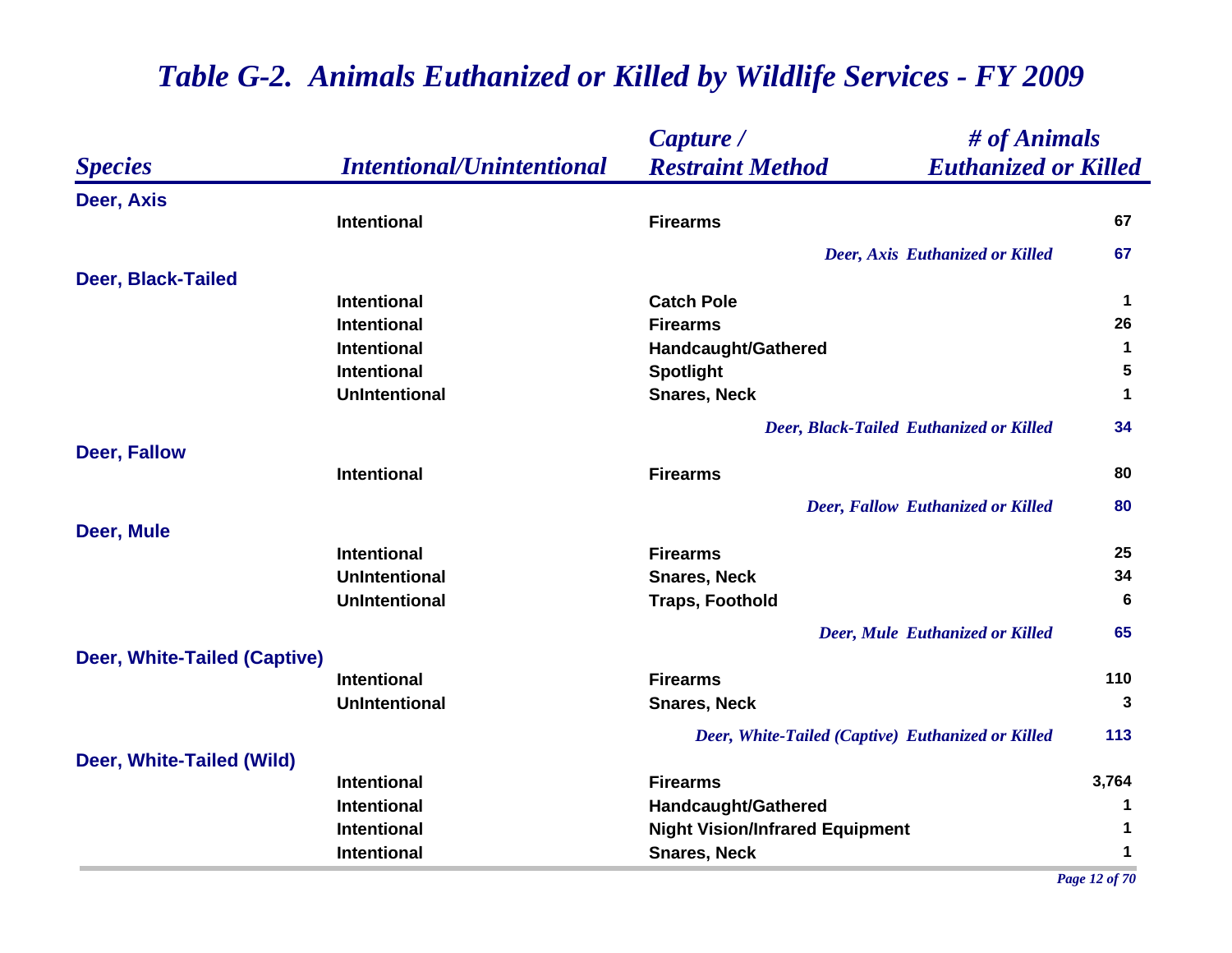#### *Species Capture / Restraint Method # of Animals Intentional/Unintentional Euthanized or Killed* **Deer, White-Tailed (Wild) Intentional Spotlight <sup>741</sup> Intentional Traps, Cage <sup>8</sup> UnIntentional Snares, Neck 85 UnIntentional Traps, Cage <sup>2</sup>** *Deer, White-Tailed (Wild) Euthanized or Killed* **4,603 Dogs, Feral, Free-Ranging And Hybrids Intentional Calling Device, Electronic <sup>3</sup> Intentional Calling Device, Manual(Hand,Blown <sup>2</sup> Intentional Firearms 157 Intentional Fixed Wing <sup>2</sup> Intentional Handcaught/Gathered <sup>5</sup> Intentional M-44 Cyanide Capsule <sup>29</sup> Intentional Snares, Neck 125 Intentional Snares, Neck Mechanical (Collarum 5 Intentional Spotlight <sup>1</sup> Intentional Traps, Cage <sup>6</sup> Intentional Traps, Foothold 35 Intentional Traps, Foothold (Padded) 39 UnIntentional M-44 Cyanide Capsule <sup>32</sup> UnIntentional Snares, Neck 31 UnIntentional Traps, Foothold 5** *Dogs, Feral, Free-Ranging And Hybrids Euthanized or Killed* **477 Doves, Collared, Eurasian Intentional Firearms 1,185 Intentional Pneumatics 31 Intentional Traps, Cage <sup>14</sup> Intentional Traps, Decoy <sup>97</sup>** *Page 13 of 70*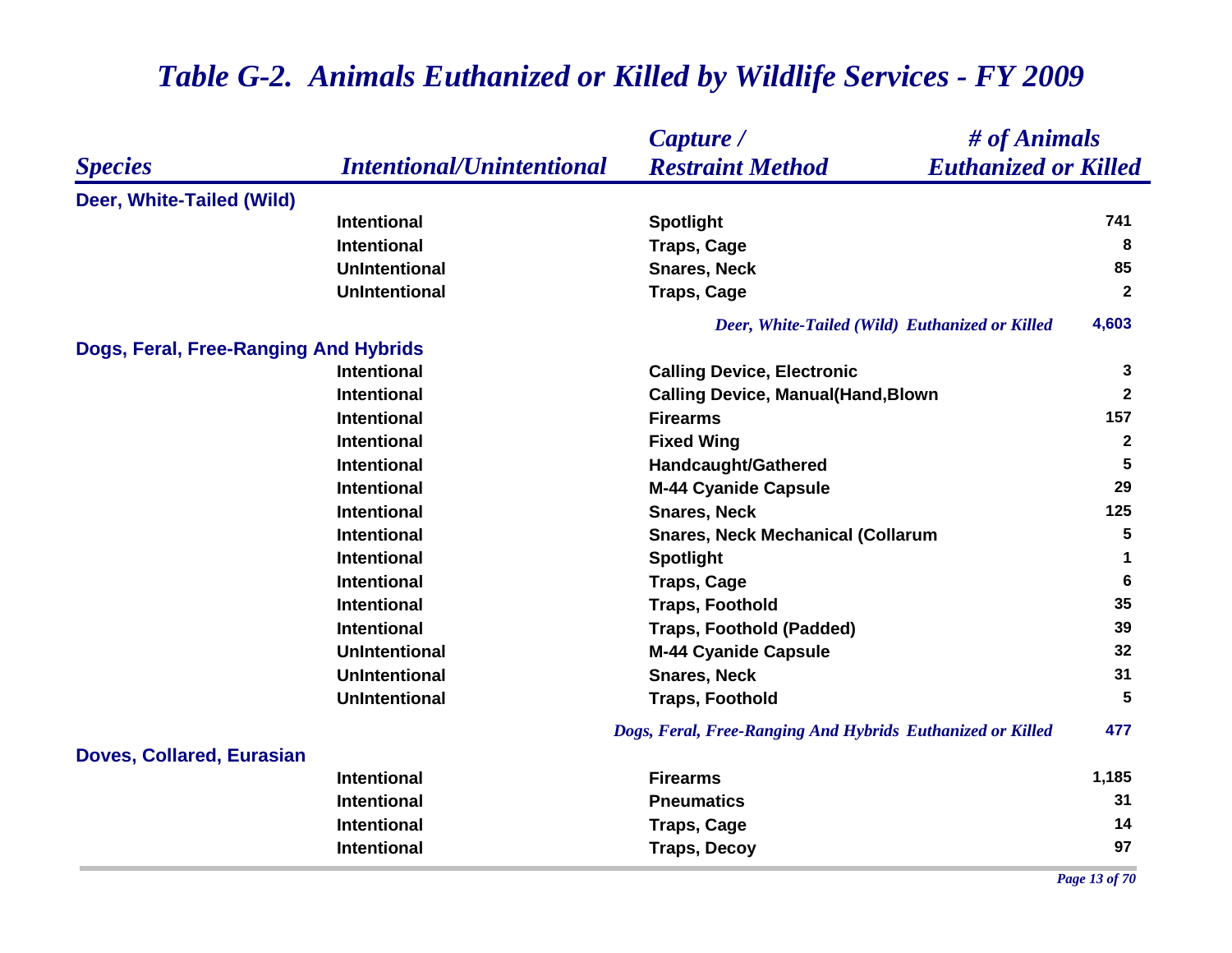|                            | <b>Intentional/Unintentional</b> | Capture /                                              | # of Animals            |  |
|----------------------------|----------------------------------|--------------------------------------------------------|-------------------------|--|
| <b>Species</b>             |                                  | <b>Restraint Method</b><br><b>Euthanized or Killed</b> |                         |  |
| Doves, Collared, Eurasian  |                                  |                                                        |                         |  |
|                            |                                  | Doves, Collared, Eurasian Euthanized or Killed         | 1,327                   |  |
| <b>Doves, Mourning</b>     |                                  |                                                        |                         |  |
|                            | <b>Intentional</b>               | <b>Firearms</b>                                        | 13,764                  |  |
|                            | Intentional                      | Handcaught/Gathered                                    | 20                      |  |
|                            | <b>Intentional</b>               | <b>Pneumatics</b>                                      | 1,308                   |  |
|                            | <b>Intentional</b>               | <b>Traps, Cage</b>                                     | 273                     |  |
|                            | Intentional                      | <b>Traps, Decoy</b>                                    | 1,465                   |  |
|                            | <b>Intentional</b>               | <b>Traps, Other</b>                                    | 82                      |  |
|                            | <b>UnIntentional</b>             | <b>Traps, Decoy</b>                                    | 5                       |  |
|                            |                                  | Doves, Mourning Euthanized or Killed                   | 16,917                  |  |
| <b>Doves, Spotted</b>      |                                  |                                                        |                         |  |
|                            | Intentional                      | <b>Firearms</b>                                        | 7,018                   |  |
|                            | <b>Intentional</b>               | Handcaught/Gathered                                    | 1                       |  |
|                            | <b>Intentional</b>               | <b>Pneumatics</b>                                      | 517                     |  |
|                            | <b>Intentional</b>               | <b>Traps, Cage</b>                                     | 4,193                   |  |
|                            | Intentional                      | <b>Traps, Decoy</b>                                    | 3,306                   |  |
|                            |                                  | Doves, Spotted Euthanized or Killed                    | 15,035                  |  |
| <b>Doves, White-Winged</b> |                                  |                                                        |                         |  |
|                            | <b>Intentional</b>               | <b>Firearms</b>                                        | 31                      |  |
|                            | <b>UnIntentional</b>             | <b>Traps, Decoy</b>                                    | $\overline{\mathbf{1}}$ |  |
|                            |                                  | Doves, White-Winged Euthanized or Killed               | 32                      |  |
| Doves, Zebra               |                                  |                                                        |                         |  |
|                            | <b>Intentional</b>               | <b>Firearms</b>                                        | 17,505                  |  |
|                            | Intentional                      | <b>Pneumatics</b>                                      | 65                      |  |
|                            | Intentional                      | <b>Traps, Cage</b>                                     | 1,848                   |  |
|                            | <b>Intentional</b>               | <b>Traps, Decoy</b>                                    | 276                     |  |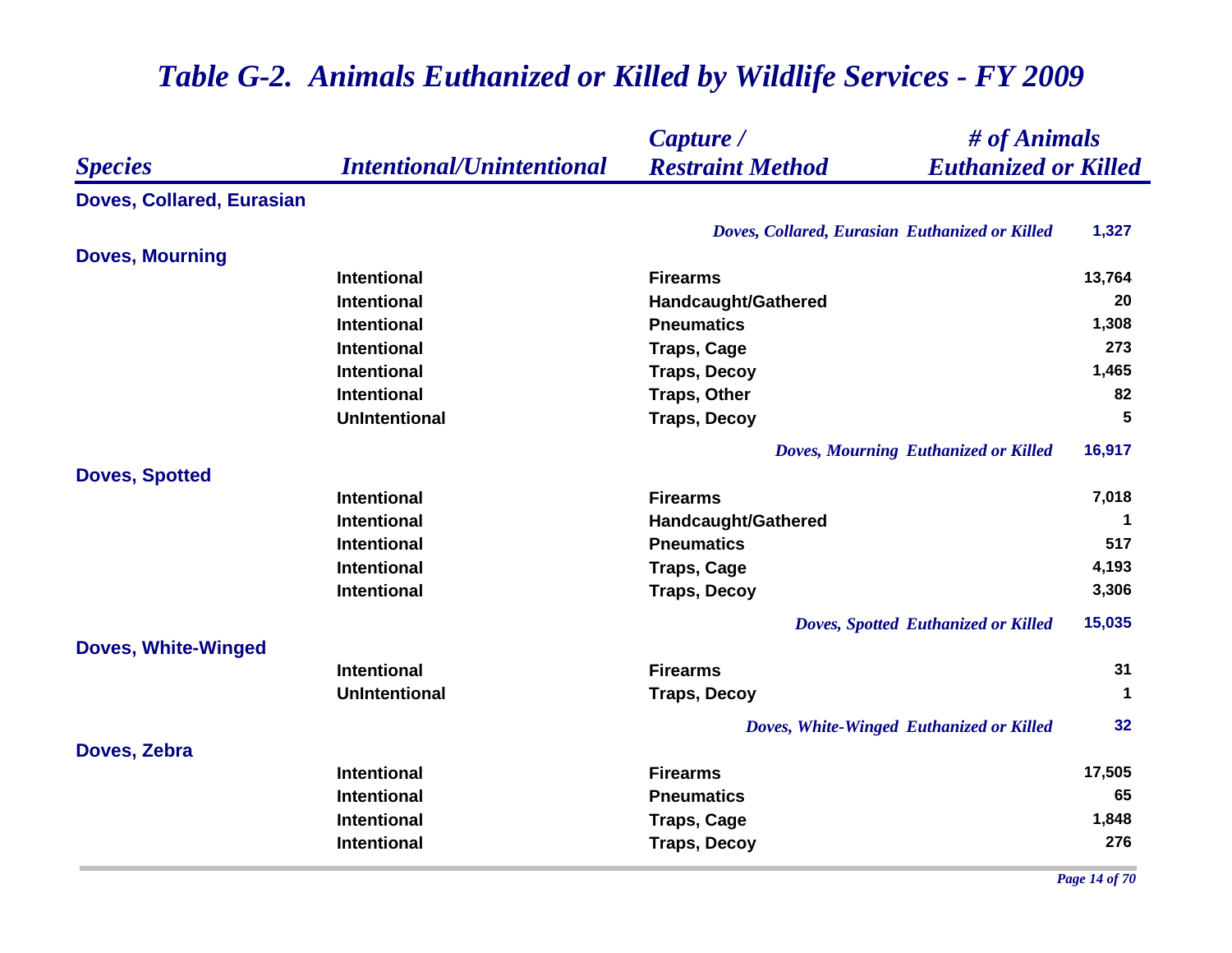|                                |                                  | # of Animals<br>Capture /                              |                      |
|--------------------------------|----------------------------------|--------------------------------------------------------|----------------------|
| <b>Species</b>                 | <b>Intentional/Unintentional</b> | <b>Restraint Method</b><br><b>Euthanized or Killed</b> |                      |
| Doves, Zebra                   |                                  |                                                        |                      |
|                                |                                  | Doves, Zebra Euthanized or Killed                      | 19,694               |
| <b>Dowitchers, Long-Billed</b> |                                  |                                                        |                      |
|                                | <b>Intentional</b>               | <b>Firearms</b>                                        | $\mathbf 1$          |
|                                |                                  | Dowitchers, Long-Billed Euthanized or Killed           | $\blacktriangleleft$ |
| <b>Ducks, American Black</b>   |                                  |                                                        |                      |
|                                | <b>Intentional</b>               | <b>Firearms</b>                                        | 65                   |
|                                | <b>UnIntentional</b>             | <b>Traps, Body Grip</b>                                | $\overline{7}$       |
|                                |                                  | <b>Ducks, American Black Euthanized or Killed</b>      | 72                   |
| <b>Ducks, Bufflehead</b>       |                                  |                                                        |                      |
|                                | <b>Intentional</b>               | <b>Firearms</b>                                        | 71                   |
|                                |                                  | <b>Ducks, Bufflehead Euthanized or Killed</b>          | 71                   |
| <b>Ducks, Canvasback</b>       |                                  |                                                        |                      |
|                                | <b>Intentional</b>               | <b>Firearms</b>                                        | 3                    |
|                                |                                  | <b>Ducks, Canvasback Euthanized or Killed</b>          | $\mathbf{3}$         |
| <b>Ducks, Feral</b>            |                                  |                                                        |                      |
|                                | <b>Intentional</b>               | <b>A/C Powder</b>                                      | 191                  |
|                                | <b>Intentional</b>               | A/C Tablets: 20 Mg                                     | $\blacktriangleleft$ |
|                                | <b>Intentional</b>               | <b>Firearms</b>                                        | 11                   |
|                                | <b>Intentional</b>               | Handcaught/Gathered                                    | $\overline{7}$       |
|                                | <b>Intentional</b>               | <b>Traps, Cage</b>                                     | 57                   |
|                                | <b>Intentional</b>               | <b>Traps, Drive/Corral</b>                             | $\overline{7}$       |
|                                |                                  | <b>Ducks, Feral Euthanized or Killed</b>               | 274                  |
| <b>Ducks, Gadwall</b>          |                                  |                                                        |                      |
|                                | <b>Intentional</b>               | <b>Firearms</b>                                        | 73                   |
|                                | <b>UnIntentional</b>             | <b>Firearms</b>                                        | $\mathbf 1$          |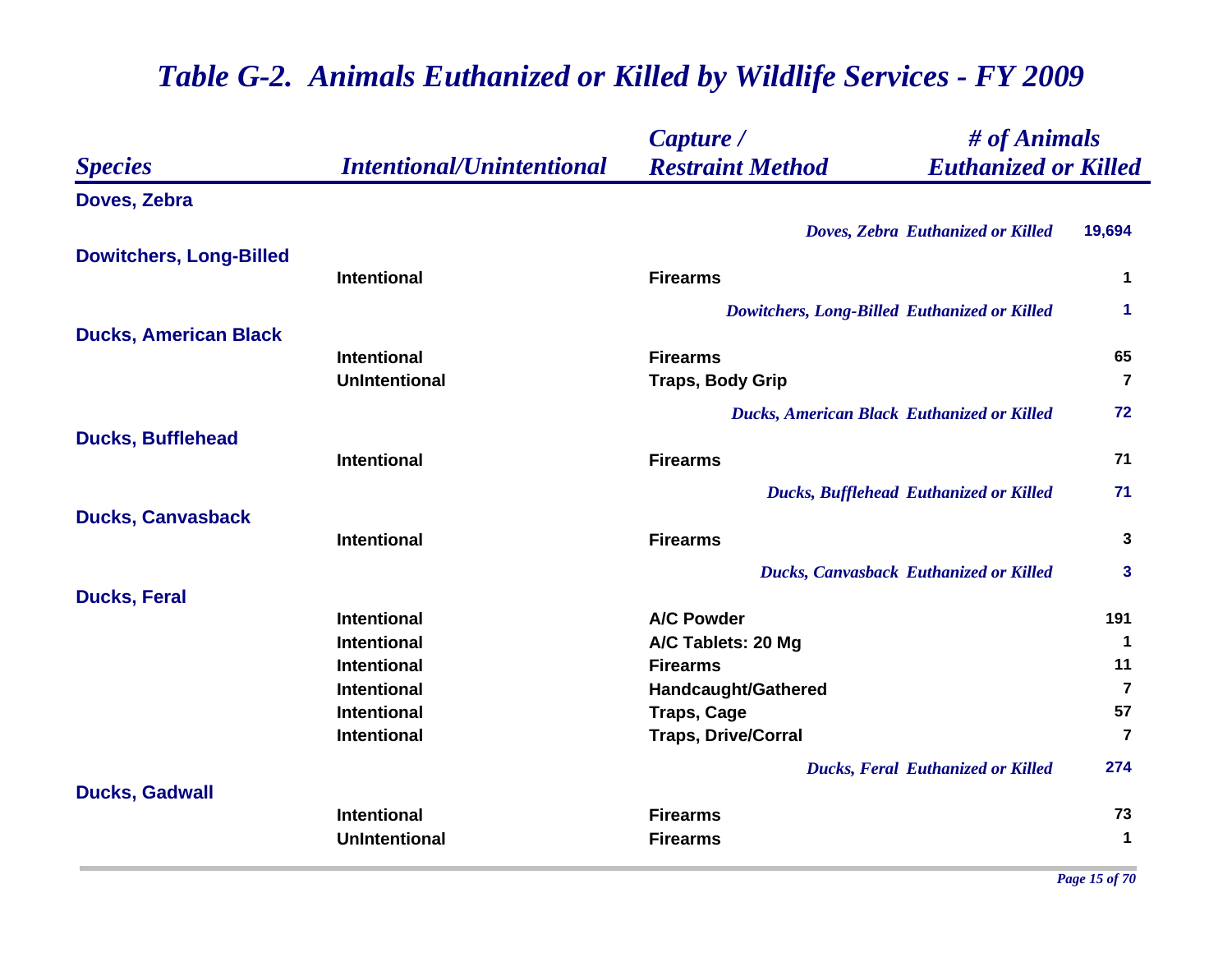|                                 |                                  | # of Animals<br>Capture /                              |                      |
|---------------------------------|----------------------------------|--------------------------------------------------------|----------------------|
| <b>Species</b>                  | <b>Intentional/Unintentional</b> | <b>Restraint Method</b><br><b>Euthanized or Killed</b> |                      |
| <b>Ducks, Gadwall</b>           |                                  |                                                        |                      |
|                                 |                                  | <b>Ducks, Gadwall Euthanized or Killed</b>             | 74                   |
| Ducks, Goldeneye, Barrow's      |                                  |                                                        |                      |
|                                 | <b>Intentional</b>               | <b>Firearms</b>                                        | 15                   |
|                                 |                                  | Ducks, Goldeneye, Barrow's Euthanized or Killed        | 15                   |
| <b>Ducks, Goldeneye, Common</b> |                                  |                                                        |                      |
|                                 | <b>Intentional</b>               | <b>Firearms</b>                                        | 11                   |
|                                 |                                  | Ducks, Goldeneye, Common Euthanized or Killed          | 11                   |
| <b>Ducks, Harlequin</b>         |                                  |                                                        |                      |
|                                 | <b>Intentional</b>               | <b>Firearms</b>                                        | $\mathbf 1$          |
|                                 |                                  | <b>Ducks, Harlequin Euthanized or Killed</b>           | $\blacktriangleleft$ |
| <b>Ducks, Long-Tailed</b>       |                                  |                                                        |                      |
|                                 | <b>Intentional</b>               | <b>Firearms</b>                                        | 4                    |
|                                 |                                  | <b>Ducks, Long-Tailed Euthanized or Killed</b>         | 4                    |
| <b>Ducks, Mallards</b>          |                                  |                                                        |                      |
|                                 | <b>Intentional</b>               | <b>A/C Powder</b>                                      | 241                  |
|                                 | <b>Intentional</b>               | <b>Firearms</b>                                        | 2,108                |
|                                 | <b>Intentional</b>               | Handcaught/Gathered                                    | 74                   |
|                                 | <b>Intentional</b>               | <b>Pneumatics</b>                                      | 31                   |
|                                 | <b>Intentional</b>               | <b>Traps, Cage</b>                                     | 15                   |
|                                 | <b>Intentional</b>               | <b>Traps, Drive/Corral</b>                             | 24                   |
|                                 | <b>Intentional</b>               | <b>Traps, Foothold</b>                                 | 1                    |
|                                 | <b>UnIntentional</b>             | <b>A/C Powder</b>                                      | 6                    |
|                                 | <b>UnIntentional</b>             | <b>Snares, Neck</b>                                    | 1                    |
|                                 | <b>UnIntentional</b>             | <b>Traps, Body Grip</b>                                | 25                   |
|                                 | <b>UnIntentional</b>             | <b>Traps, Foothold</b>                                 | $\mathbf 2$          |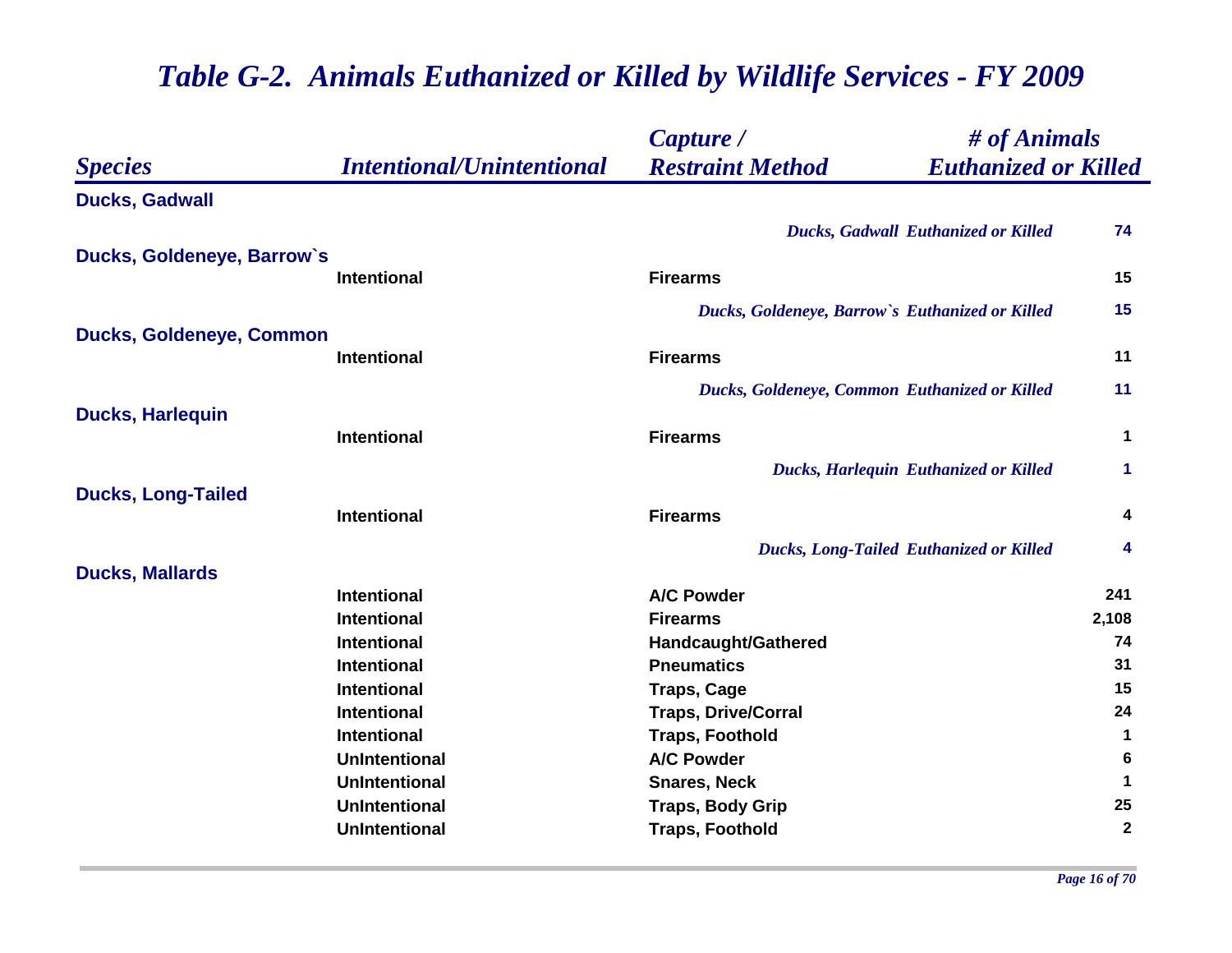|                                 |                                  | Capture /                                              | # of Animals   |  |
|---------------------------------|----------------------------------|--------------------------------------------------------|----------------|--|
| <b>Species</b>                  | <b>Intentional/Unintentional</b> | <b>Restraint Method</b><br><b>Euthanized or Killed</b> |                |  |
| <b>Ducks, Mallards</b>          |                                  |                                                        |                |  |
|                                 |                                  | <b>Ducks, Mallards Euthanized or Killed</b>            | 2,528          |  |
| <b>Ducks, Merganser Common</b>  | Intentional                      | <b>Firearms</b>                                        | 12             |  |
|                                 |                                  | <b>Ducks, Merganser Common Euthanized or Killed</b>    | 12             |  |
| <b>Ducks, Merganser, Hooded</b> |                                  |                                                        |                |  |
|                                 | <b>Intentional</b>               | <b>Firearms</b>                                        | 18             |  |
|                                 | <b>UnIntentional</b>             | <b>Traps, Body Grip</b>                                | $\overline{7}$ |  |
|                                 |                                  | Ducks, Merganser, Hooded Euthanized or Killed          | 25             |  |
| <b>Ducks, Mottled</b>           | Intentional                      | <b>Firearms</b>                                        | 13             |  |
|                                 |                                  |                                                        |                |  |
| <b>Ducks, Northern Pintail</b>  |                                  | <b>Ducks, Mottled Euthanized or Killed</b>             | 13             |  |
|                                 | Intentional                      | <b>Firearms</b>                                        | 51             |  |
|                                 |                                  | <b>Ducks, Northern Pintail Euthanized or Killed</b>    | 51             |  |
| <b>Ducks, Northern Shoveler</b> |                                  |                                                        |                |  |
|                                 | Intentional                      | <b>Firearms</b>                                        | 63             |  |
|                                 |                                  | <b>Ducks, Northern Shoveler Euthanized or Killed</b>   | 63             |  |
| <b>Ducks, Redhead</b>           | <b>Intentional</b>               | <b>Firearms</b>                                        | 8              |  |
|                                 |                                  |                                                        | 8              |  |
| <b>Ducks, Ring-Necked</b>       |                                  | <b>Ducks, Redhead Euthanized or Killed</b>             |                |  |
|                                 | <b>Intentional</b>               | <b>Firearms</b>                                        | 4              |  |
|                                 |                                  | <b>Ducks, Ring-Necked Euthanized or Killed</b>         | 4              |  |
| <b>Ducks, Ruddy</b>             |                                  |                                                        |                |  |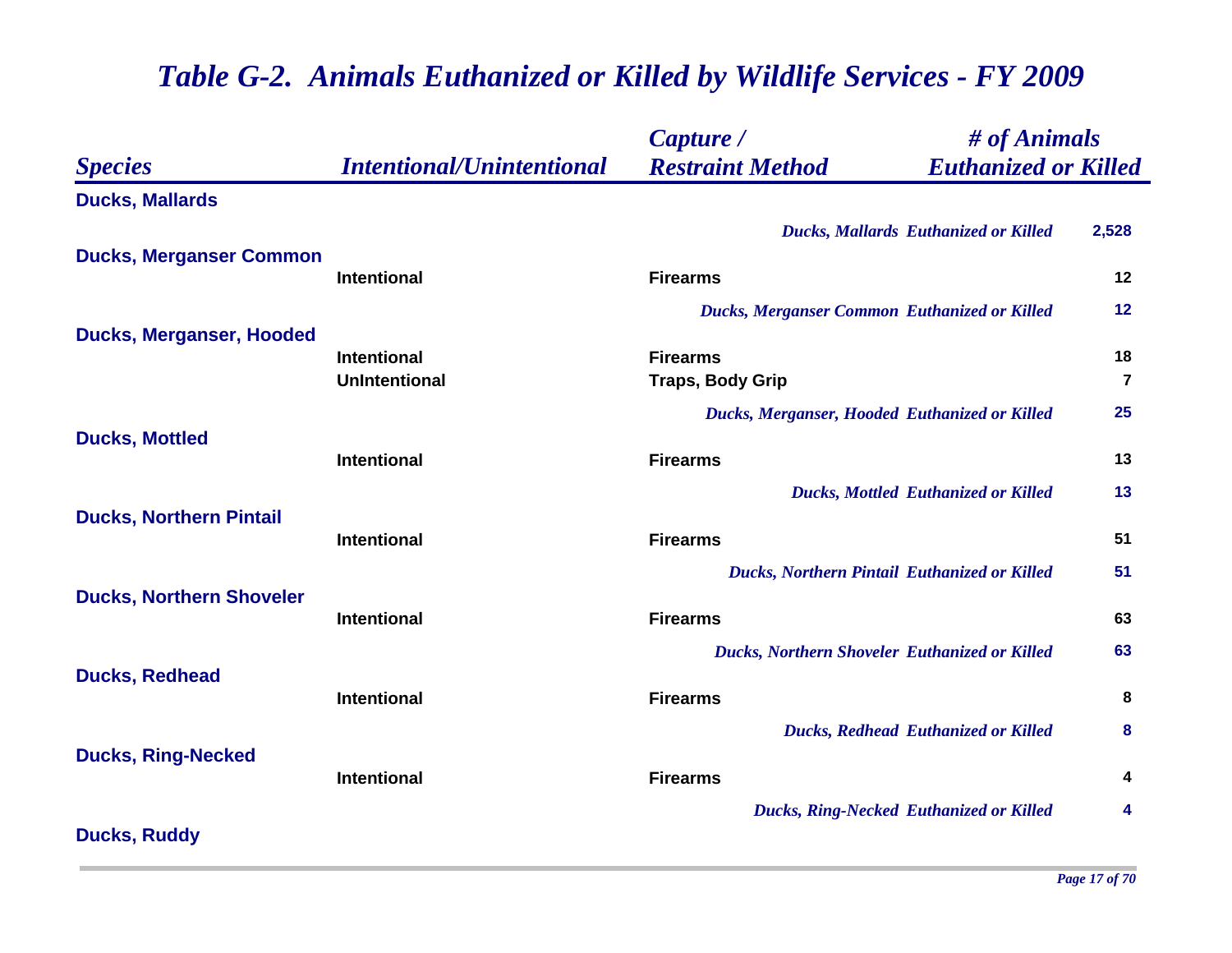|                                  |                                          | Capture /                                         | # of Animals                |
|----------------------------------|------------------------------------------|---------------------------------------------------|-----------------------------|
| <b>Species</b>                   | <b>Intentional/Unintentional</b>         | <b>Restraint Method</b>                           | <b>Euthanized or Killed</b> |
| <b>Ducks, Ruddy</b>              |                                          |                                                   |                             |
|                                  | <b>Intentional</b>                       | <b>Firearms</b>                                   | 28                          |
|                                  |                                          | <b>Ducks, Ruddy Euthanized or Killed</b>          | 28                          |
| <b>Ducks, Scaup, Greater</b>     |                                          |                                                   |                             |
|                                  | <b>Intentional</b><br><b>Intentional</b> | <b>Firearms</b>                                   | 130                         |
|                                  |                                          | Handcaught/Gathered                               | 1                           |
|                                  |                                          | <b>Ducks, Scaup, Greater Euthanized or Killed</b> | 131                         |
| <b>Ducks, Scaup, Lesser</b>      | <b>Intentional</b>                       | <b>Firearms</b>                                   | 18                          |
|                                  |                                          |                                                   | 18                          |
| <b>Ducks, Scoter, Black</b>      |                                          | Ducks, Scaup, Lesser Euthanized or Killed         |                             |
|                                  | <b>Intentional</b>                       | <b>Firearms</b>                                   | $\mathbf{2}$                |
|                                  |                                          | <b>Ducks, Scoter, Black Euthanized or Killed</b>  | $\overline{2}$              |
| <b>Ducks, Scoter, Surf</b>       |                                          |                                                   |                             |
|                                  | <b>Intentional</b>                       | <b>Firearms</b>                                   | $\overline{\mathbf{5}}$     |
|                                  |                                          | <b>Ducks, Scoter, Surf Euthanized or Killed</b>   | 5                           |
| <b>Ducks, Teal, Blue-Winged</b>  |                                          |                                                   |                             |
|                                  | <b>Intentional</b>                       | <b>Firearms</b>                                   | 34                          |
|                                  |                                          | Ducks, Teal, Blue-Winged Euthanized or Killed     | 34                          |
| <b>Ducks, Teal, Cinnamon</b>     |                                          |                                                   |                             |
|                                  | <b>Intentional</b>                       | <b>Firearms</b>                                   | 59                          |
|                                  |                                          | <b>Ducks, Teal, Cinnamon Euthanized or Killed</b> | 59                          |
| <b>Ducks, Teal, Green-Winged</b> | <b>Intentional</b>                       | <b>Firearms</b>                                   | 79                          |
|                                  | <b>Intentional</b>                       | <b>Traps, Cage</b>                                | 4                           |
|                                  | <b>UnIntentional</b>                     | <b>Traps, Body Grip</b>                           | 1                           |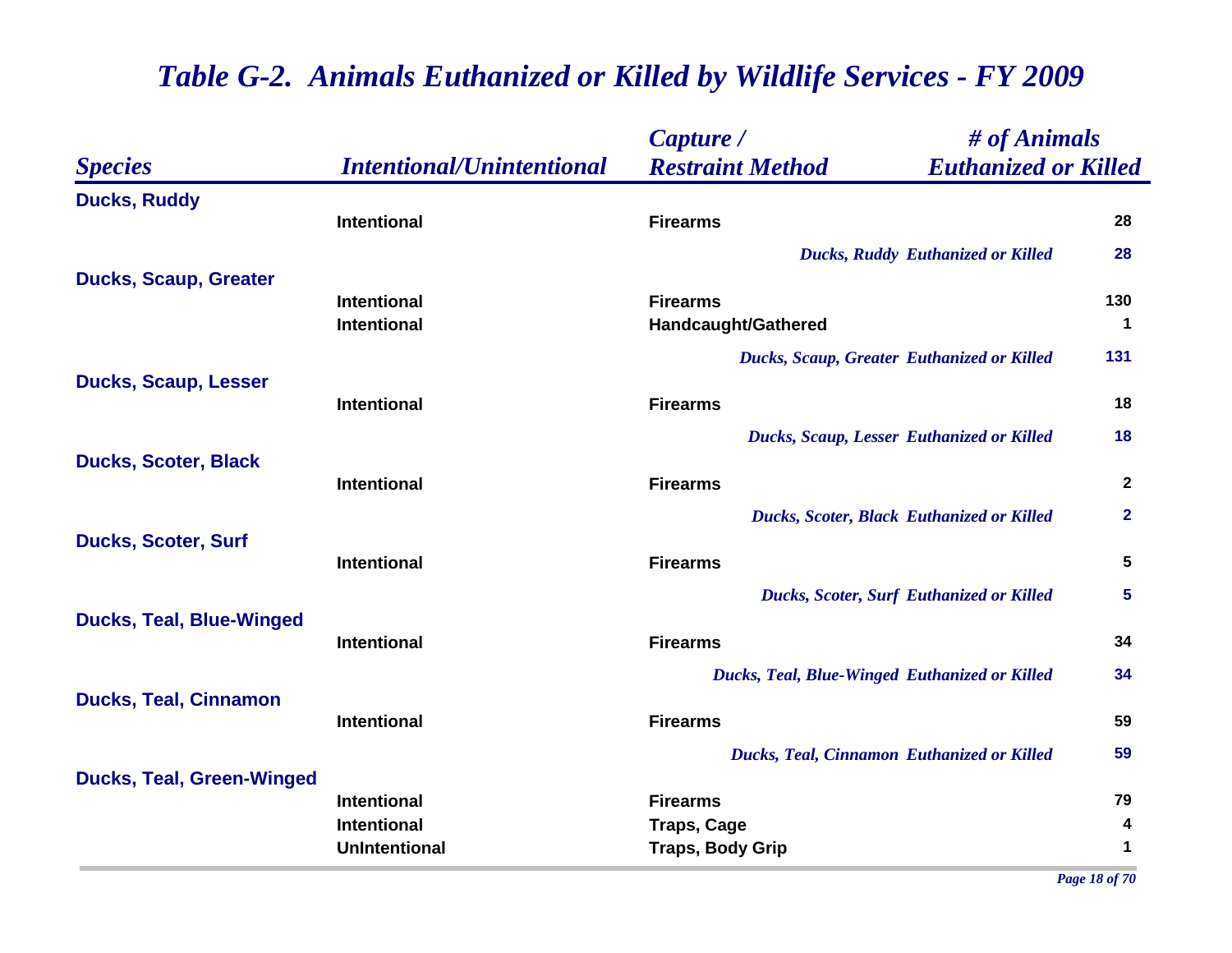|                                        |                                          | Capture /                            | # of Animals                                          |                      |
|----------------------------------------|------------------------------------------|--------------------------------------|-------------------------------------------------------|----------------------|
| <b>Species</b>                         | <b>Intentional/Unintentional</b>         | <b>Restraint Method</b>              | <b>Euthanized or Killed</b>                           |                      |
| <b>Ducks, Teal, Green-Winged</b>       |                                          |                                      |                                                       |                      |
|                                        |                                          |                                      | <b>Ducks, Teal, Green-Winged Euthanized or Killed</b> | 84                   |
| <b>Ducks, Whistling, Black-Bellied</b> |                                          |                                      |                                                       |                      |
|                                        | <b>Intentional</b>                       | <b>Firearms</b>                      |                                                       | $\mathbf{2}$         |
|                                        |                                          |                                      | Ducks, Whistling, Black-Bellied Euthanized or Killed  | $\mathbf{2}$         |
| Ducks, Wigeon, American                |                                          |                                      |                                                       |                      |
|                                        | <b>Intentional</b><br>Intentional        | <b>Firearms</b>                      |                                                       | 83<br>$\mathbf 1$    |
|                                        |                                          | Handcaught/Gathered                  |                                                       |                      |
|                                        |                                          |                                      | Ducks, Wigeon, American Euthanized or Killed          | 84                   |
| <b>Ducks, Wood</b>                     | <b>Intentional</b>                       | <b>Firearms</b>                      |                                                       | 34                   |
|                                        | <b>UnIntentional</b>                     | <b>Traps, Body Grip</b>              |                                                       | 3                    |
|                                        | <b>UnIntentional</b>                     | <b>Traps, Foothold</b>               |                                                       | 5                    |
|                                        |                                          |                                      | <b>Ducks, Wood Euthanized or Killed</b>               | 42                   |
| <b>Dunlins</b>                         |                                          |                                      |                                                       |                      |
|                                        | <b>Intentional</b>                       | <b>Firearms</b>                      |                                                       | 115                  |
|                                        |                                          |                                      | <b>Dunlins Euthanized or Killed</b>                   | 115                  |
| Eagles, Bald                           |                                          |                                      |                                                       |                      |
|                                        | <b>UnIntentional</b>                     | <b>Traps, Foothold</b>               |                                                       | $\mathbf 1$          |
|                                        |                                          |                                      | <b>Eagles, Bald Euthanized or Killed</b>              | 1                    |
| <b>Eagles, Golden</b>                  |                                          |                                      |                                                       |                      |
|                                        | <b>UnIntentional</b>                     | <b>Snares, Neck</b>                  |                                                       | 3                    |
|                                        |                                          |                                      | <b>Eagles, Golden Euthanized or Killed</b>            | 3                    |
| <b>Egrets, Cattle</b>                  |                                          |                                      |                                                       |                      |
|                                        | <b>Intentional</b><br><b>Intentional</b> | <b>Firearms</b><br><b>Pneumatics</b> |                                                       | 3,125<br>$\mathbf 1$ |
|                                        |                                          |                                      |                                                       |                      |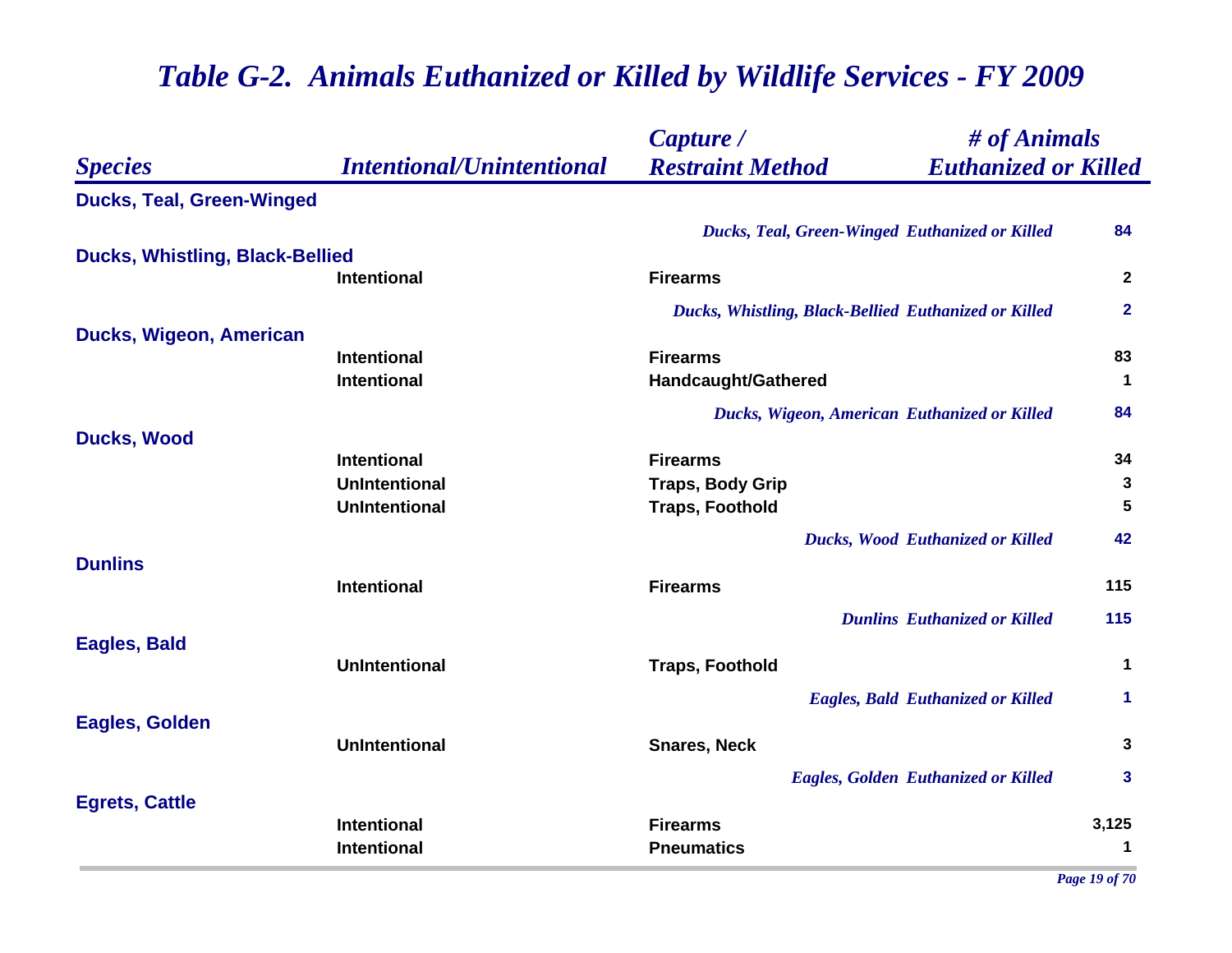|                                   |                                  | Capture /                                  | # of Animals                               |              |
|-----------------------------------|----------------------------------|--------------------------------------------|--------------------------------------------|--------------|
| <b>Species</b>                    | <b>Intentional/Unintentional</b> | <b>Restraint Method</b>                    | <b>Euthanized or Killed</b>                |              |
| <b>Egrets, Cattle</b>             |                                  |                                            |                                            |              |
|                                   |                                  |                                            | <b>Egrets, Cattle Euthanized or Killed</b> | 3,126        |
| <b>Egrets, Great</b>              |                                  |                                            |                                            |              |
|                                   | <b>Intentional</b>               | <b>Firearms</b>                            |                                            | 245          |
|                                   | <b>UnIntentional</b>             | <b>Firearms</b>                            |                                            | 1            |
|                                   | <b>UnIntentional</b>             | <b>Traps, Foothold</b>                     |                                            | 1            |
|                                   |                                  |                                            | <b>Egrets, Great Euthanized or Killed</b>  | 247          |
| <b>Egrets, Snowy</b>              |                                  |                                            |                                            |              |
|                                   | <b>Intentional</b>               | <b>Firearms</b>                            |                                            | 130          |
|                                   |                                  |                                            | <b>Egrets, Snowy Euthanized or Killed</b>  | 130          |
| <b>Elk, Wapiti (Captive)</b>      |                                  |                                            |                                            |              |
|                                   | <b>Intentional</b>               | <b>Firearms</b>                            |                                            | 606          |
|                                   |                                  | Elk, Wapiti (Captive) Euthanized or Killed |                                            | 606          |
| Elk, Wapiti (Wild)                |                                  |                                            |                                            |              |
|                                   | <b>Intentional</b>               | <b>Firearms</b>                            |                                            | 1            |
|                                   |                                  |                                            | Elk, Wapiti (Wild) Euthanized or Killed    | 1            |
| <b>Falcons, American Kestrels</b> |                                  |                                            |                                            |              |
|                                   | <b>Intentional</b>               | <b>Firearms</b>                            |                                            | 253          |
|                                   | <b>Intentional</b>               | Handcaught/Gathered                        |                                            | 3            |
|                                   | <b>Intentional</b>               | <b>Pneumatics</b>                          |                                            | 15           |
|                                   | <b>Intentional</b>               | Traps, Bal-Chatri                          |                                            | $\mathbf{2}$ |
|                                   | <b>Intentional</b>               | <b>Traps, Cage</b>                         |                                            | $\mathbf{3}$ |
|                                   | <b>Intentional</b>               | <b>Traps, Decoy</b>                        |                                            | 15           |
|                                   | <b>Intentional</b>               | <b>Traps, Pole</b>                         |                                            | 41           |
|                                   | <b>Intentional</b>               | <b>Traps, Raptor (Other)</b>               |                                            | 4            |
|                                   | <b>UnIntentional</b>             | <b>Traps, Decoy</b>                        |                                            | 1            |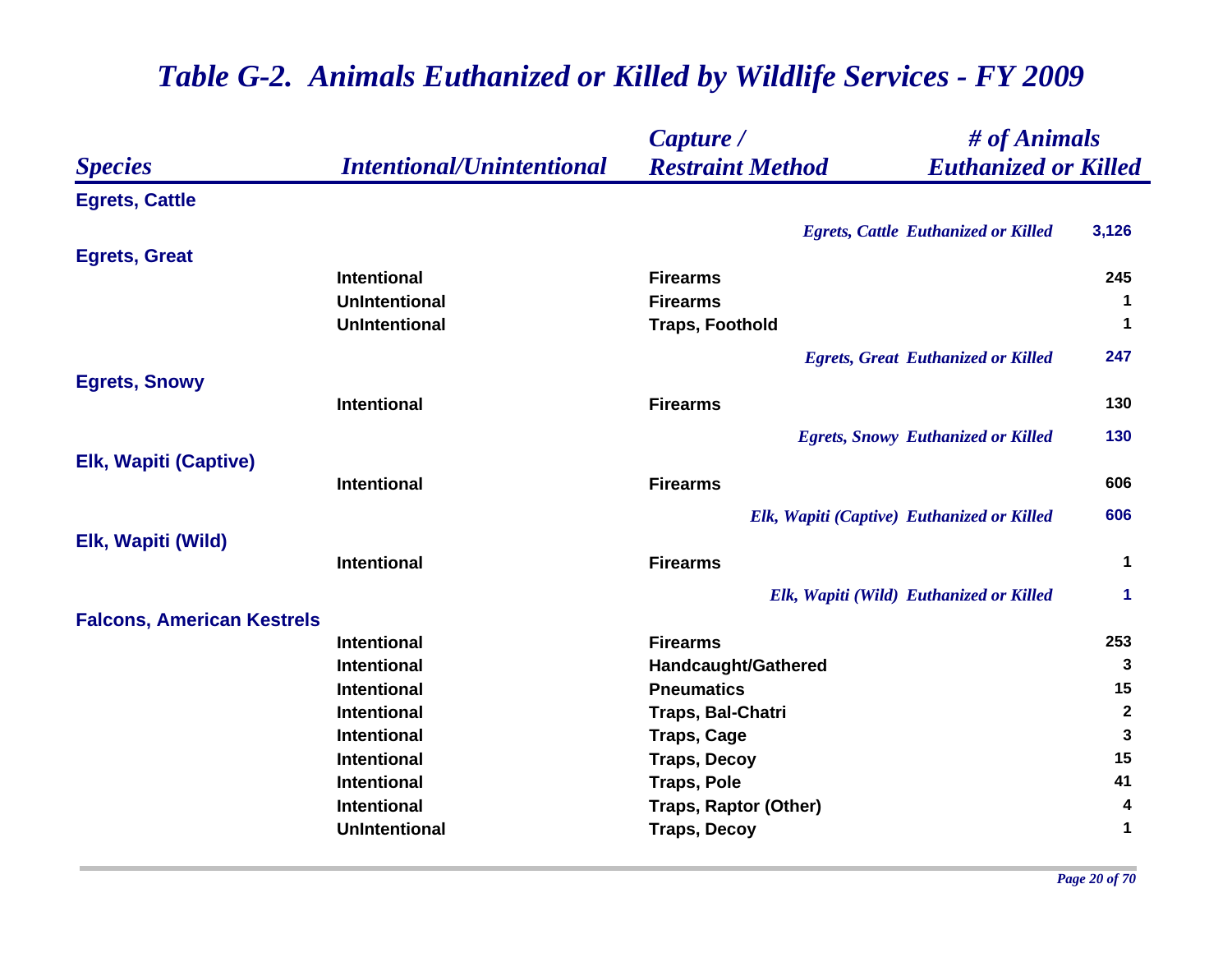|                                   |                                  | Capture /                                              | # of Animals                                |                      |
|-----------------------------------|----------------------------------|--------------------------------------------------------|---------------------------------------------|----------------------|
| <b>Species</b>                    | <b>Intentional/Unintentional</b> | <b>Restraint Method</b>                                | <b>Euthanized or Killed</b>                 |                      |
| <b>Falcons, American Kestrels</b> |                                  |                                                        |                                             |                      |
|                                   |                                  | <b>Falcons, American Kestrels Euthanized or Killed</b> |                                             | 337                  |
| <b>Falcons, Merlin</b>            |                                  |                                                        |                                             |                      |
|                                   | Intentional                      | <b>Firearms</b>                                        |                                             | 1                    |
|                                   |                                  |                                                        | <b>Falcons, Merlin Euthanized or Killed</b> | 1                    |
| <b>Finches, House</b>             |                                  |                                                        |                                             |                      |
|                                   | <b>Intentional</b>               | <b>Firearms</b>                                        |                                             | 5,156                |
|                                   | Intentional                      | <b>Handcaught/Gathered</b>                             |                                             | 22                   |
|                                   | Intentional                      | Nets, Mist                                             |                                             | $\mathbf{2}$         |
|                                   | <b>Intentional</b>               | <b>Pneumatics</b>                                      |                                             | 11                   |
|                                   | <b>Intentional</b>               | <b>Traps, Cage</b>                                     |                                             | 393                  |
|                                   | <b>Intentional</b>               | <b>Traps, Decoy</b>                                    |                                             | 752                  |
|                                   | Intentional                      | <b>Traps, Other</b>                                    |                                             | $\mathbf{2}$         |
|                                   | <b>UnIntentional</b>             | <b>Traps, Other</b>                                    |                                             | $\mathbf 1$          |
|                                   | <b>UnIntentional</b>             | <b>Traps, Pole</b>                                     |                                             | $\blacktriangleleft$ |
|                                   |                                  |                                                        | <b>Finches, House Euthanized or Killed</b>  | 6,340                |
| <b>Finches, Purple</b>            |                                  |                                                        |                                             |                      |
|                                   | Intentional                      | <b>Pneumatics</b>                                      |                                             | 4                    |
|                                   |                                  |                                                        | <b>Finches, Purple Euthanized or Killed</b> | 4                    |
| <b>Fish (Other)</b>               |                                  |                                                        |                                             |                      |
|                                   | <b>Intentional</b>               | <b>Fishing Poles</b>                                   |                                             | $\mathbf{1}$         |
|                                   | <b>UnIntentional</b>             | <b>Traps, Body Grip</b>                                |                                             | $\overline{7}$       |
|                                   |                                  |                                                        | <b>Fish (Other) Euthanized or Killed</b>    | 8                    |
| <b>Fishers</b>                    |                                  |                                                        |                                             |                      |
|                                   | <b>UnIntentional</b>             | <b>Traps, Foothold</b>                                 |                                             | $\mathbf 1$          |
|                                   |                                  |                                                        | <b>Fishers Euthanized or Killed</b>         | 1                    |
|                                   |                                  |                                                        |                                             |                      |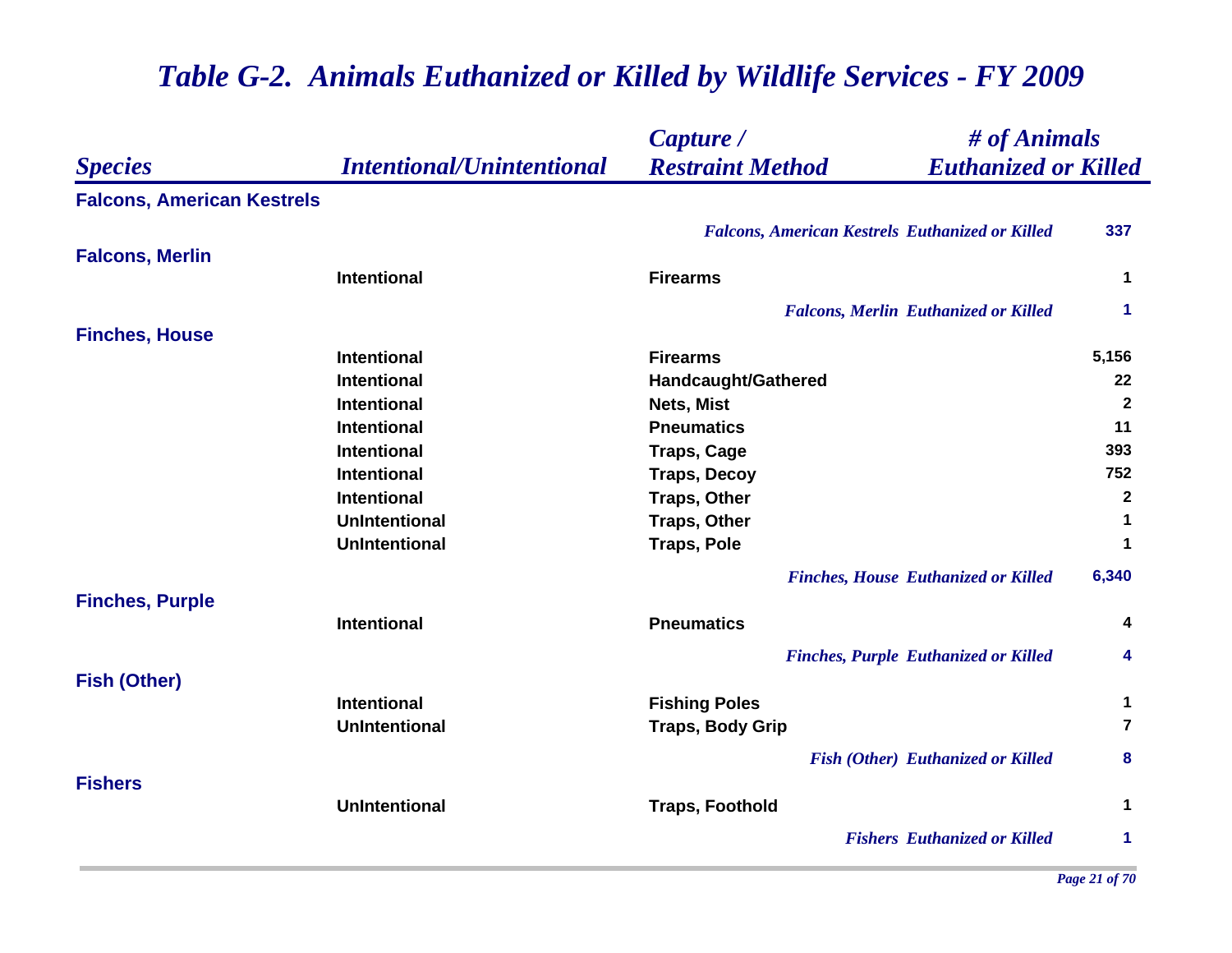|                                    |                                  | # of Animals<br>Capture /                               |                |
|------------------------------------|----------------------------------|---------------------------------------------------------|----------------|
| <b>Species</b>                     | <b>Intentional/Unintentional</b> | <b>Restraint Method</b><br><b>Euthanized or Killed</b>  |                |
| <b>Flickers, Northern</b>          |                                  |                                                         |                |
|                                    | <b>Intentional</b>               | <b>Firearms</b>                                         | 71             |
|                                    | <b>Intentional</b>               | <b>Pneumatics</b>                                       | $\overline{2}$ |
|                                    | <b>Intentional</b>               | <b>Traps, Body Grip</b>                                 | 5              |
|                                    | <b>Intentional</b>               | Traps, Snap (Rat, Mouse, Etc.)                          | 1              |
|                                    | <b>UnIntentional</b>             | <b>Traps, Decoy</b>                                     | $\mathbf 1$    |
|                                    |                                  | <b>Flickers, Northern Euthanized or Killed</b>          | 80             |
| <b>Flycatchers, Scissor-Tailed</b> |                                  |                                                         |                |
|                                    | <b>Intentional</b>               | <b>Firearms</b>                                         | 31             |
|                                    |                                  | <b>Flycatchers, Scissor-Tailed Euthanized or Killed</b> | 31             |
| <b>Fowl, Guinea</b>                |                                  |                                                         |                |
|                                    | <b>Intentional</b>               | <b>Firearms</b>                                         | 10             |
|                                    |                                  | Fowl, Guinea Euthanized or Killed                       | 10             |
| <b>Fowl, Pea</b>                   |                                  |                                                         |                |
|                                    | <b>Intentional</b>               | <b>Firearms</b>                                         | 1              |
|                                    | <b>Intentional</b>               | <b>Traps, Cage</b>                                      | 1              |
|                                    |                                  | <b>Fowl, Pea Euthanized or Killed</b>                   | $\mathbf{2}$   |
| <b>Foxes, Arctic</b>               |                                  |                                                         |                |
|                                    | <b>Intentional</b>               | <b>Firearms</b>                                         | 6              |
|                                    | <b>Intentional</b>               | <b>Snares, Neck Mechanical (Collarum</b>                | $\mathbf{2}$   |
|                                    | <b>Intentional</b>               | <b>Traps, Body Grip</b>                                 | 1              |
|                                    | <b>Intentional</b>               | <b>Traps, Foothold</b>                                  | 27             |
|                                    |                                  | <b>Foxes, Arctic Euthanized or Killed</b>               | 36             |
| <b>Foxes, Gray</b>                 |                                  |                                                         |                |
|                                    | <b>Intentional</b>               | <b>Calling Device, Electronic</b>                       | 141            |
|                                    | <b>Intentional</b>               | <b>Calling Device, Manual(Hand, Blown</b>               | 47             |
|                                    | <b>Intentional</b>               | <b>Catch Pole</b>                                       | 1              |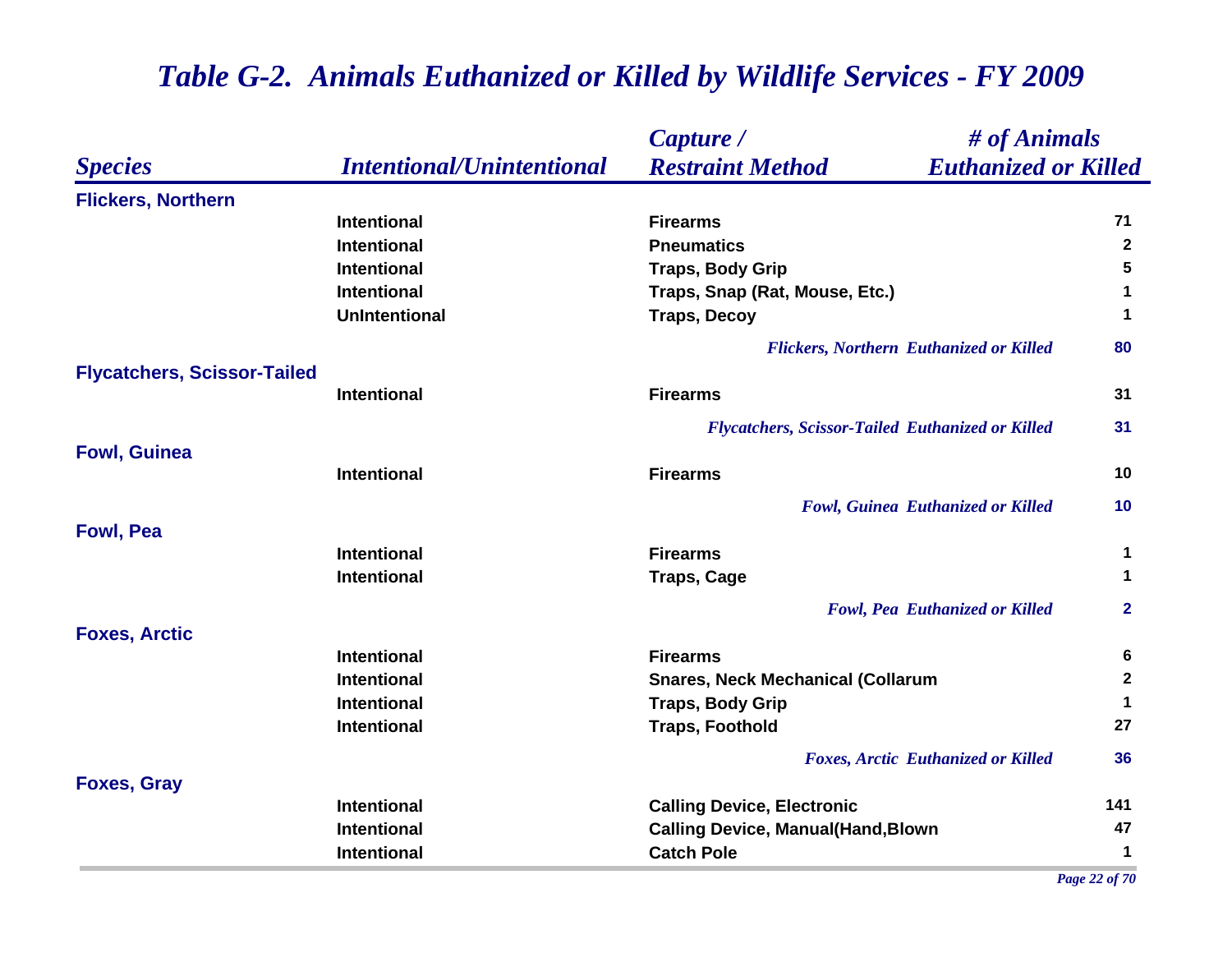|                    |                                  | # of Animals<br>Capture /                              |                |
|--------------------|----------------------------------|--------------------------------------------------------|----------------|
| <b>Species</b>     | <b>Intentional/Unintentional</b> | <b>Restraint Method</b><br><b>Euthanized or Killed</b> |                |
| <b>Foxes, Gray</b> |                                  |                                                        |                |
|                    | <b>Intentional</b>               | <b>Firearms</b>                                        | 163            |
|                    | <b>Intentional</b>               | <b>Helicopter</b>                                      | 3              |
|                    | <b>Intentional</b>               | <b>Jabstick</b>                                        | $\mathbf 1$    |
|                    | <b>Intentional</b>               | <b>M-44 Cyanide Capsule</b>                            | 634            |
|                    | Intentional                      | <b>Snares, Neck</b>                                    | 407            |
|                    | <b>Intentional</b>               | <b>Spotlight</b>                                       | 10             |
|                    | <b>Intentional</b>               | <b>Traps, Body Grip</b>                                | $5\phantom{1}$ |
|                    | <b>Intentional</b>               | <b>Traps, Cage</b>                                     | 190            |
|                    | Intentional                      | <b>Traps, Foothold</b>                                 | 550            |
|                    | <b>Intentional</b>               | <b>Traps, Foothold (Padded)</b>                        | 5              |
|                    | <b>UnIntentional</b>             | <b>M-44 Cyanide Capsule</b>                            | 87             |
|                    | <b>UnIntentional</b>             | <b>Snares, Neck</b>                                    | 24             |
|                    | <b>UnIntentional</b>             | <b>Traps, Foothold</b>                                 | 13             |
|                    | <b>UnIntentional</b>             | <b>Traps, Foothold (Padded)</b>                        | 6              |
|                    |                                  | <b>Foxes, Gray Euthanized or Killed</b>                | 2,287          |
| <b>Foxes, Kit</b>  |                                  |                                                        |                |
|                    | Intentional                      | <b>Firearms</b>                                        | $\mathbf{2}$   |
|                    | <b>UnIntentional</b>             | <b>M-44 Cyanide Capsule</b>                            | 17             |
|                    | <b>UnIntentional</b>             | <b>Traps, Foothold</b>                                 | $\mathbf{2}$   |
|                    |                                  | <b>Foxes, Kit Euthanized or Killed</b>                 | 21             |
| <b>Foxes, Red</b>  |                                  |                                                        |                |
|                    | <b>Intentional</b>               | <b>Calling Device, Electronic</b>                      | 6              |
|                    | <b>Intentional</b>               | <b>Calling Device, Manual(Hand, Blown</b>              | 4              |
|                    | Intentional                      | <b>Dog</b>                                             | 3              |
|                    | Intentional                      | <b>Firearms</b>                                        | 397            |
|                    | Intentional                      | <b>Fixed Wing</b>                                      | 101            |
|                    | <b>Intentional</b>               | <b>Gas Cartridge, Large</b>                            | 142            |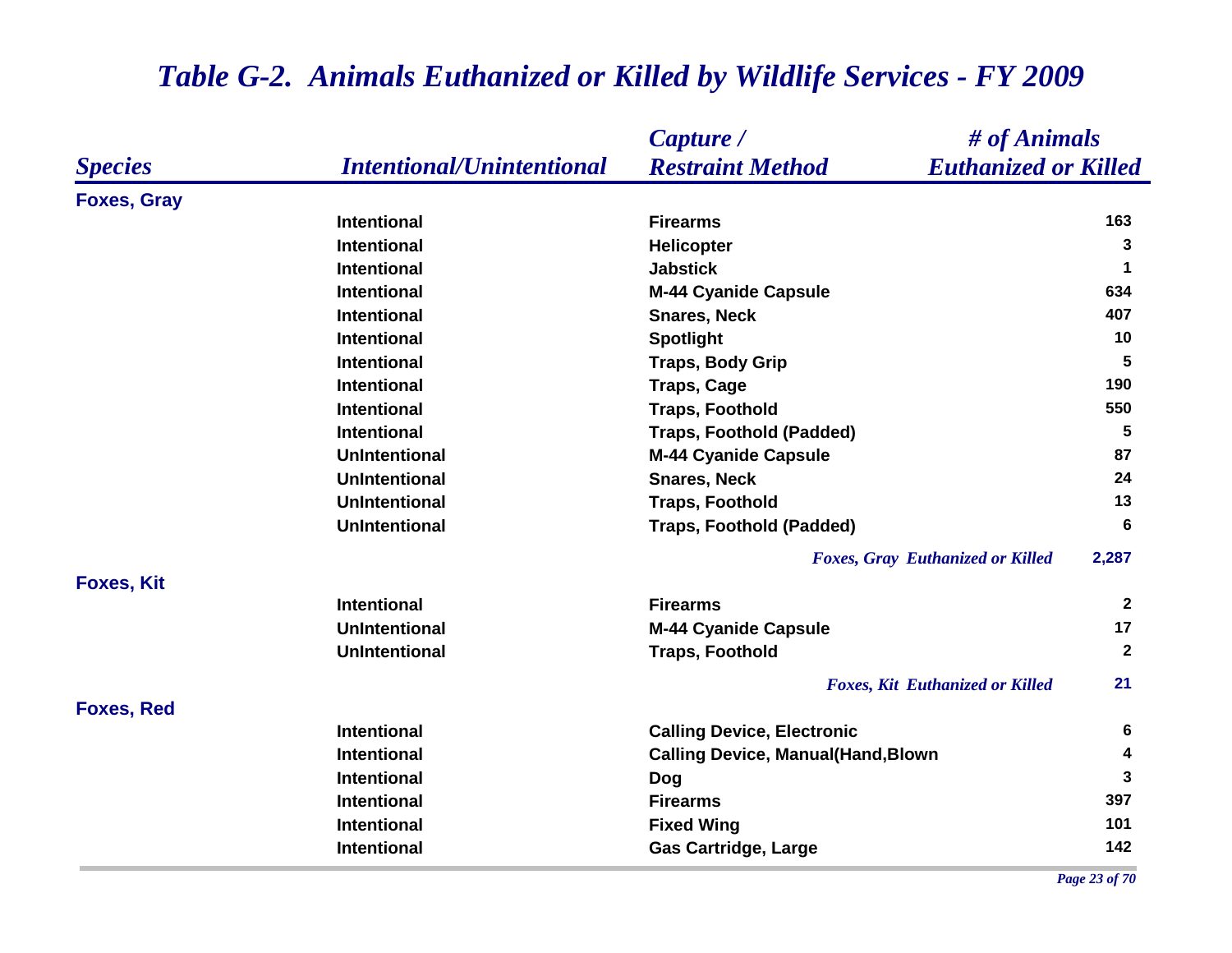#### *Species Capture / Restraint Method # of Animals Intentional/Unintentional Euthanized or Killed* **Foxes, Red Intentional Handcaught/Gathered <sup>1</sup> Intentional Helicopter 31 Intentional M-44 Cyanide Capsule <sup>261</sup> Intentional Pneumatics 1 Intentional Snares, Foot/Leg <sup>1</sup> Intentional Snares, Neck 635 Intentional Snares, Neck Mechanical (Collarum <sup>1</sup> Intentional Spotlight <sup>24</sup> Intentional Telazol 1 Intentional Traps, Body Grip <sup>12</sup> Intentional Traps, Cage <sup>56</sup> Intentional Traps, Foothold <sup>441</sup> Intentional Traps, Foothold (Padded) 85 UnIntentional M-44 Cyanide Capsule <sup>93</sup> UnIntentional Snares, Neck 32 UnIntentional Traps, Body Grip <sup>3</sup> UnIntentional Traps, Cage <sup>2</sup> UnIntentional Traps, Foothold <sup>11</sup> UnIntentional Traps, Foothold (Padded) <sup>1</sup>** *Foxes, Red Euthanized or Killed* **2,345 Foxes, Swift Intentional Traps, Cage <sup>1</sup> UnIntentional M-44 Cyanide Capsule <sup>9</sup> UnIntentional Traps, Foothold 3** *Foxes, Swift Euthanized or Killed* **13 Francolins, Black Intentional Firearms593**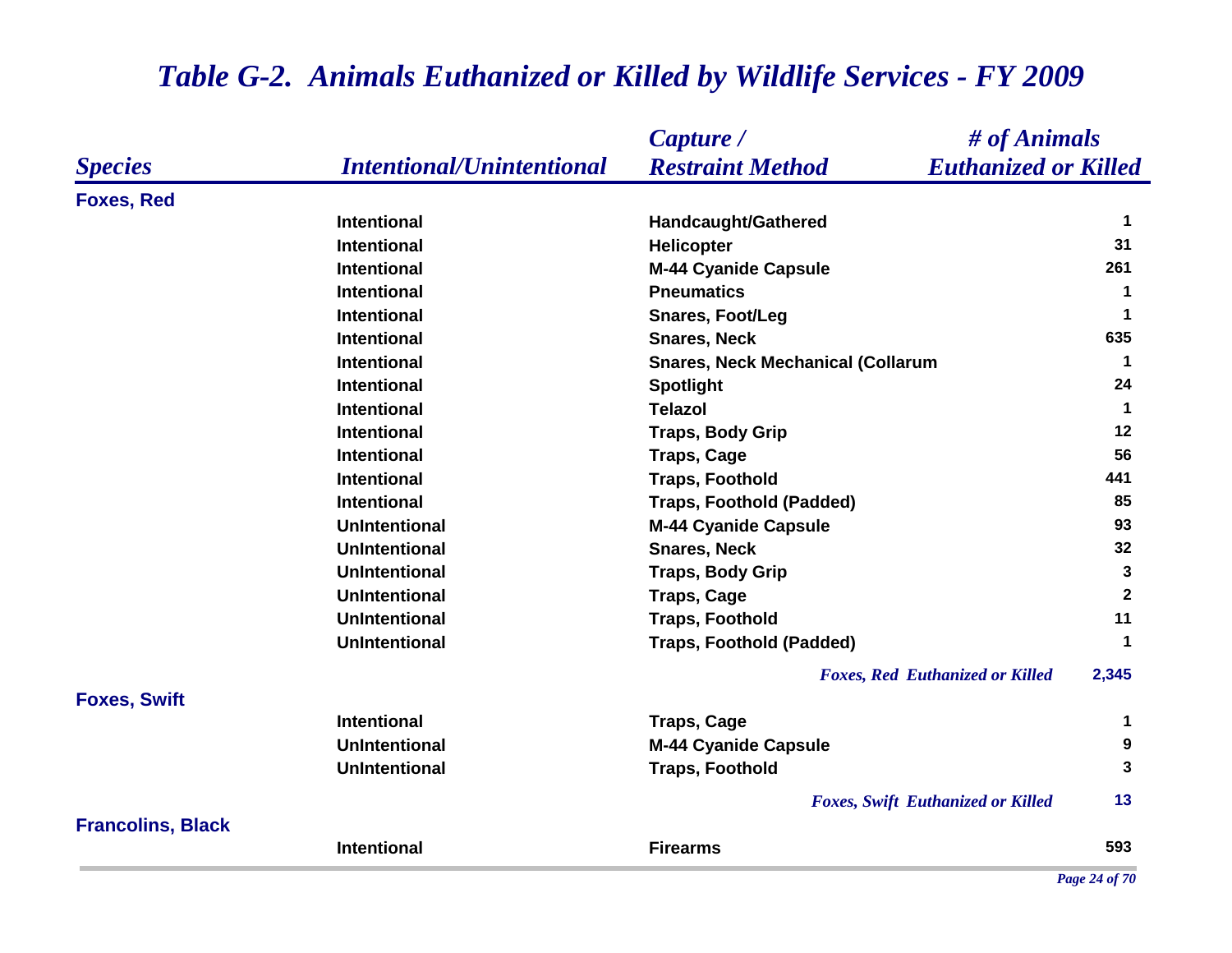|                               |                                  | # of Animals<br>Capture /                              |              |
|-------------------------------|----------------------------------|--------------------------------------------------------|--------------|
| <b>Species</b>                | <b>Intentional/Unintentional</b> | <b>Restraint Method</b><br><b>Euthanized or Killed</b> |              |
| <b>Francolins, Black</b>      |                                  |                                                        |              |
|                               | <b>Intentional</b>               | <b>Pneumatics</b>                                      | 14           |
|                               | <b>Intentional</b>               | <b>Traps, Cage</b>                                     | 93           |
|                               | <b>Intentional</b>               | <b>Traps, Decoy</b>                                    | 58           |
|                               |                                  | <b>Francolins, Black Euthanized or Killed</b>          | 758          |
| <b>Francolins, Erckel's</b>   |                                  |                                                        |              |
|                               | <b>Intentional</b>               | <b>Firearms</b>                                        | 189          |
|                               | Intentional                      | <b>Pneumatics</b>                                      |              |
|                               | <b>Intentional</b>               | <b>Traps, Cage</b>                                     | 137          |
|                               |                                  | <b>Francolins, Erckel's Euthanized or Killed</b>       | 327          |
| <b>Francolins, Gray</b>       |                                  |                                                        |              |
|                               | <b>Intentional</b>               | <b>Firearms</b>                                        | 1,100        |
|                               | <b>Intentional</b>               | <b>Pneumatics</b>                                      | 7            |
|                               | <b>Intentional</b>               | <b>Traps, Cage</b>                                     | 472          |
|                               | <b>Intentional</b>               | <b>Traps, Decoy</b>                                    | 289          |
|                               |                                  | <b>Francolins, Gray Euthanized or Killed</b>           | 1,868        |
| <b>Frogs, Common Coqui</b>    |                                  |                                                        |              |
|                               | <b>Intentional</b>               | Citric Acid, Anhydrous (Cas#77-92-                     | 11,900       |
|                               |                                  | Frogs, Common Coqui Euthanized or Killed               | 11,900       |
| <b>Frogs/Toads (Other)</b>    |                                  |                                                        |              |
|                               | <b>Intentional</b>               | <b>Firearms</b>                                        | 75           |
|                               | <b>UnIntentional</b>             | Traps, Snap (Rat, Mouse, Etc.)                         | $\mathbf{3}$ |
|                               |                                  | <b>Frogs/Toads (Other) Euthanized or Killed</b>        | 78           |
| <b>Geese, Brant, Atlantic</b> |                                  |                                                        |              |
|                               | <b>Intentional</b>               | <b>Firearms</b>                                        | 439          |
|                               |                                  | Geese, Brant, Atlantic Euthanized or Killed            | 439          |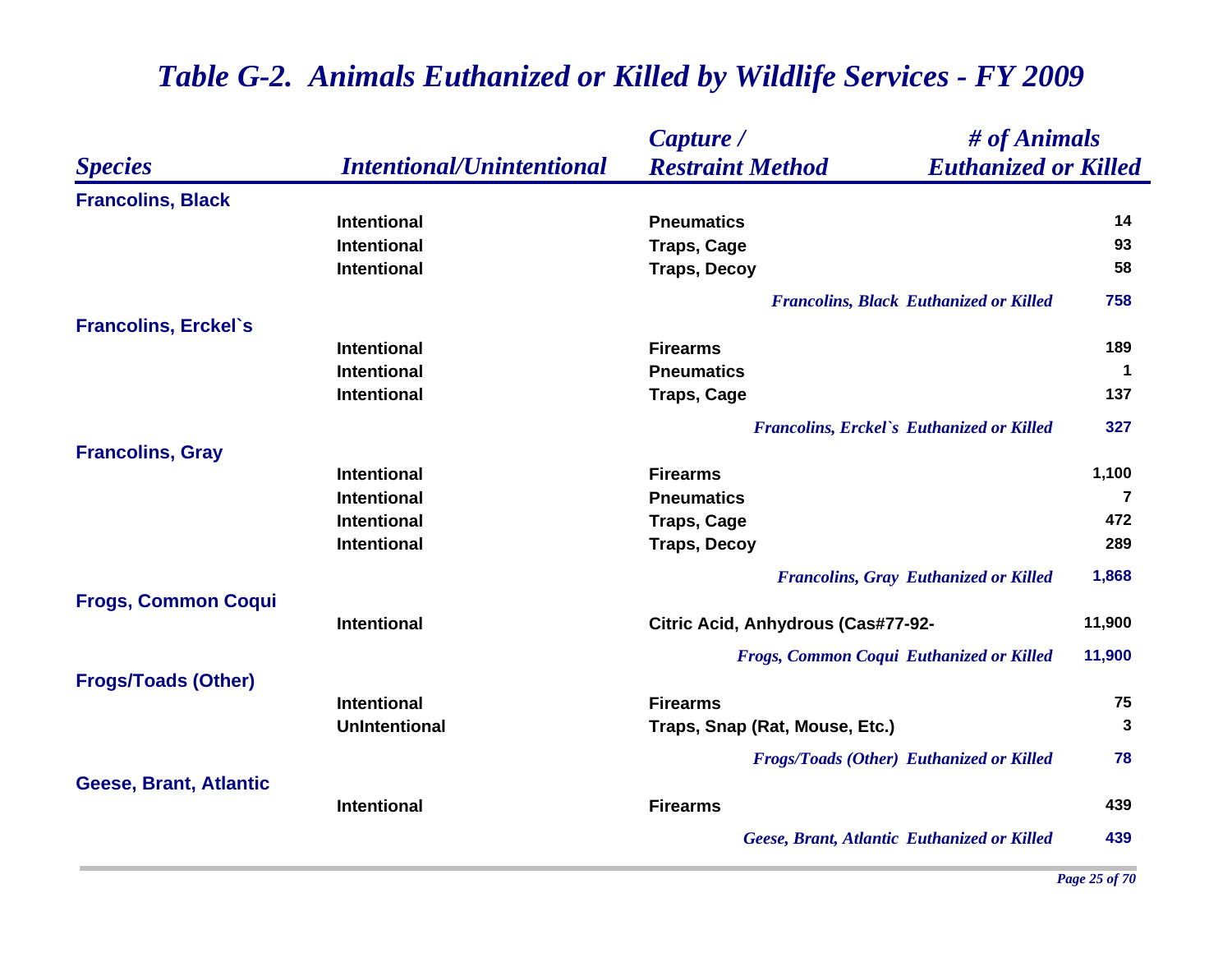|                                      |                                  | Capture /<br># of Animals                              |             |
|--------------------------------------|----------------------------------|--------------------------------------------------------|-------------|
| <b>Species</b>                       | <b>Intentional/Unintentional</b> | <b>Restraint Method</b><br><b>Euthanized or Killed</b> |             |
| Geese, Canada                        |                                  |                                                        |             |
|                                      | <b>Intentional</b>               | <b>A/C Powder</b>                                      | 442         |
|                                      | <b>Intentional</b>               | A/C Tablets: 60 Mg                                     | 31          |
|                                      | <b>Intentional</b>               | <b>Firearms</b>                                        | 5,241       |
|                                      | <b>Intentional</b>               | <b>Handcaught/Gathered</b>                             | 2,050       |
|                                      | <b>Intentional</b>               | <b>Nets, Cannon/Rocket</b>                             | 44          |
|                                      | <b>Intentional</b>               | Nets, Gun                                              | 108         |
|                                      | <b>Intentional</b>               | Nets, Other                                            | 3,035       |
|                                      | <b>Intentional</b>               | <b>Pneumatics</b>                                      | 24          |
|                                      | <b>Intentional</b>               | <b>Spotlight</b>                                       | 18          |
|                                      | <b>Intentional</b>               | <b>Traps, Drive/Corral</b>                             | 13,526      |
|                                      | <b>UnIntentional</b>             | <b>Snares, Neck</b>                                    | 3           |
|                                      | <b>UnIntentional</b>             | <b>Traps, Body Grip</b>                                | 4           |
|                                      | <b>UnIntentional</b>             | <b>Traps, Foothold</b>                                 | 3           |
|                                      |                                  | Geese, Canada Euthanized or Killed                     | 24,529      |
| Geese, Feral                         |                                  |                                                        |             |
|                                      | <b>Intentional</b>               | <b>A/C Powder</b>                                      | 33          |
|                                      | <b>Intentional</b>               | <b>Firearms</b>                                        | $\mathbf 1$ |
|                                      | <b>Intentional</b>               | Handcaught/Gathered                                    | 5           |
|                                      | <b>Intentional</b>               | <b>Traps, Drive/Corral</b>                             | 37          |
|                                      | <b>UnIntentional</b>             | <b>Traps, Foothold</b>                                 | $\mathbf 1$ |
|                                      |                                  | <b>Geese, Feral Euthanized or Killed</b>               | 77          |
| <b>Geese, Snow, Lesser</b>           |                                  |                                                        |             |
|                                      | <b>Intentional</b>               | <b>Firearms</b>                                        | 17          |
|                                      |                                  | Geese, Snow, Lesser Euthanized or Killed               | 17          |
| <b>Geese, White-Fronted, Greater</b> |                                  |                                                        |             |
|                                      | Intentional                      | <b>Firearms</b>                                        | 59          |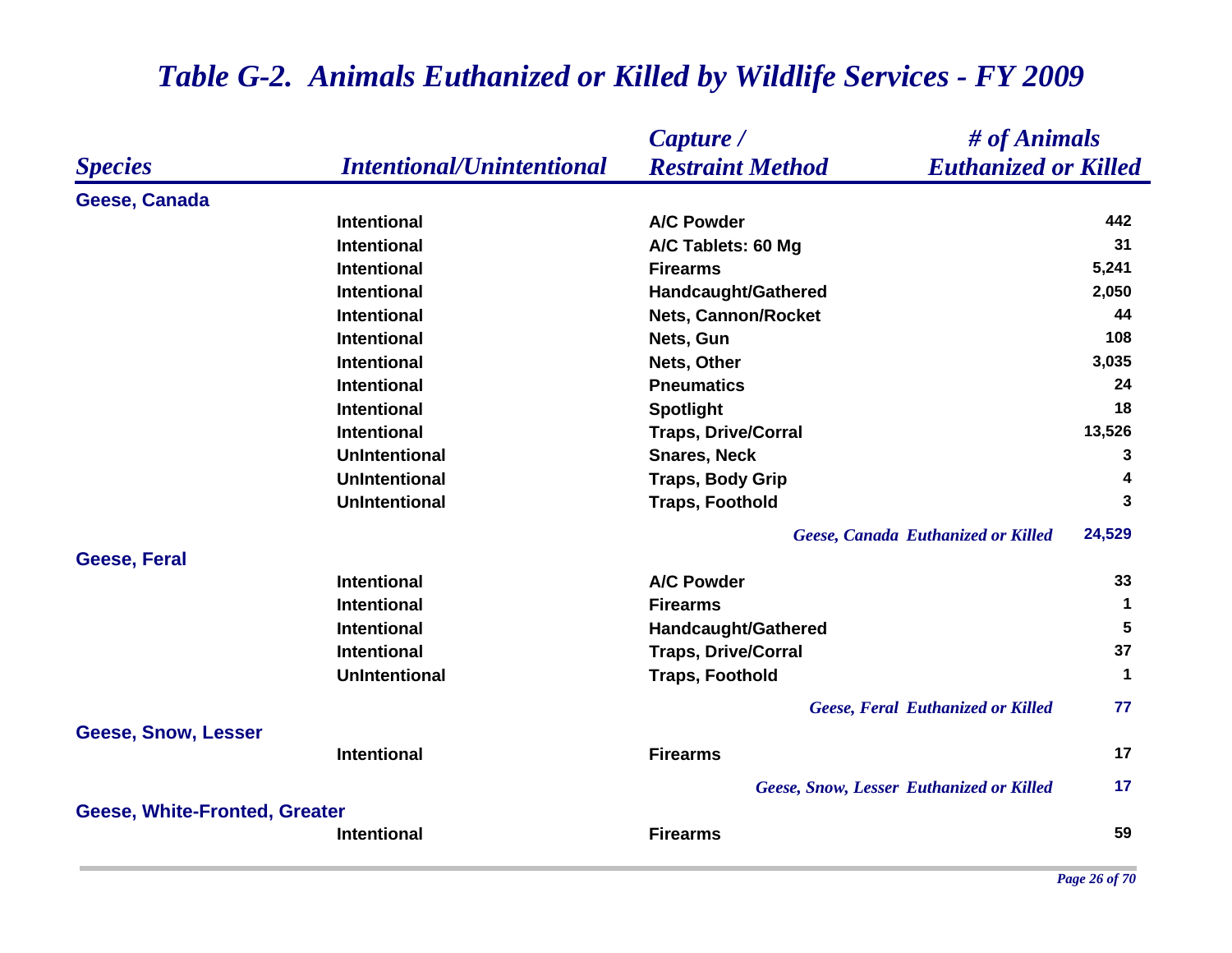|                               |                                  | # of Animals<br>Capture /                              |             |
|-------------------------------|----------------------------------|--------------------------------------------------------|-------------|
| <b>Species</b>                | <b>Intentional/Unintentional</b> | <b>Restraint Method</b><br><b>Euthanized or Killed</b> |             |
| Geese, White-Fronted, Greater |                                  |                                                        |             |
|                               |                                  | Geese, White-Fronted, Greater Euthanized or Killed     | 59          |
| <b>Goldfinches, American</b>  |                                  |                                                        |             |
|                               | Intentional                      | <b>Firearms</b>                                        | 5           |
|                               |                                  | <b>Goldfinches, American Euthanized or Killed</b>      | 5           |
| <b>Gophers, Pocket (All)</b>  |                                  |                                                        |             |
|                               | Intentional                      | <b>Fumitoxin Tablets</b>                               | 60          |
|                               | <b>Intentional</b>               | <b>Gas Cartridge (Rodent)</b>                          | 1           |
|                               | <b>Intentional</b>               | <b>Pneumatics</b>                                      | $\mathbf 1$ |
|                               | <b>Intentional</b>               | <b>Strychnine Oats (Gopher) Handbait</b>               | 50          |
|                               | <b>Intentional</b>               | <b>Traps, Body Grip</b>                                | 5           |
|                               | Intentional                      | <b>Traps, Gopher</b>                                   | 568         |
|                               |                                  | <b>Gophers, Pocket (All) Euthanized or Killed</b>      | 685         |
| <b>Grackles, Boat-Tailed</b>  |                                  |                                                        |             |
|                               | <b>Intentional</b>               | DRC-1339-Staging Areas                                 | 4,630       |
|                               | <b>Intentional</b>               | <b>Firearms</b>                                        | 102         |
|                               | <b>Intentional</b>               | <b>Pneumatics</b>                                      | 4           |
|                               |                                  | <b>Grackles, Boat-Tailed Euthanized or Killed</b>      | 4,736       |
| <b>Grackles, Common</b>       |                                  |                                                        |             |
|                               | <b>Intentional</b>               | DRC-1339-Feedlots                                      | 1,050       |
|                               | <b>Intentional</b>               | DRC-1339-Staging Areas                                 | 91,289      |
|                               | <b>Intentional</b>               | <b>Firearms</b>                                        | 650         |
|                               | <b>Intentional</b>               | Handcaught/Gathered                                    | 16          |
|                               | <b>Intentional</b>               | <b>Pneumatics</b>                                      | 74          |
|                               | Intentional                      | <b>Traps, Cage</b>                                     | 63          |
|                               | <b>Intentional</b>               | <b>Traps, Decoy</b>                                    | 41          |
|                               | <b>Intentional</b>               | <b>Traps, Other</b>                                    | 27          |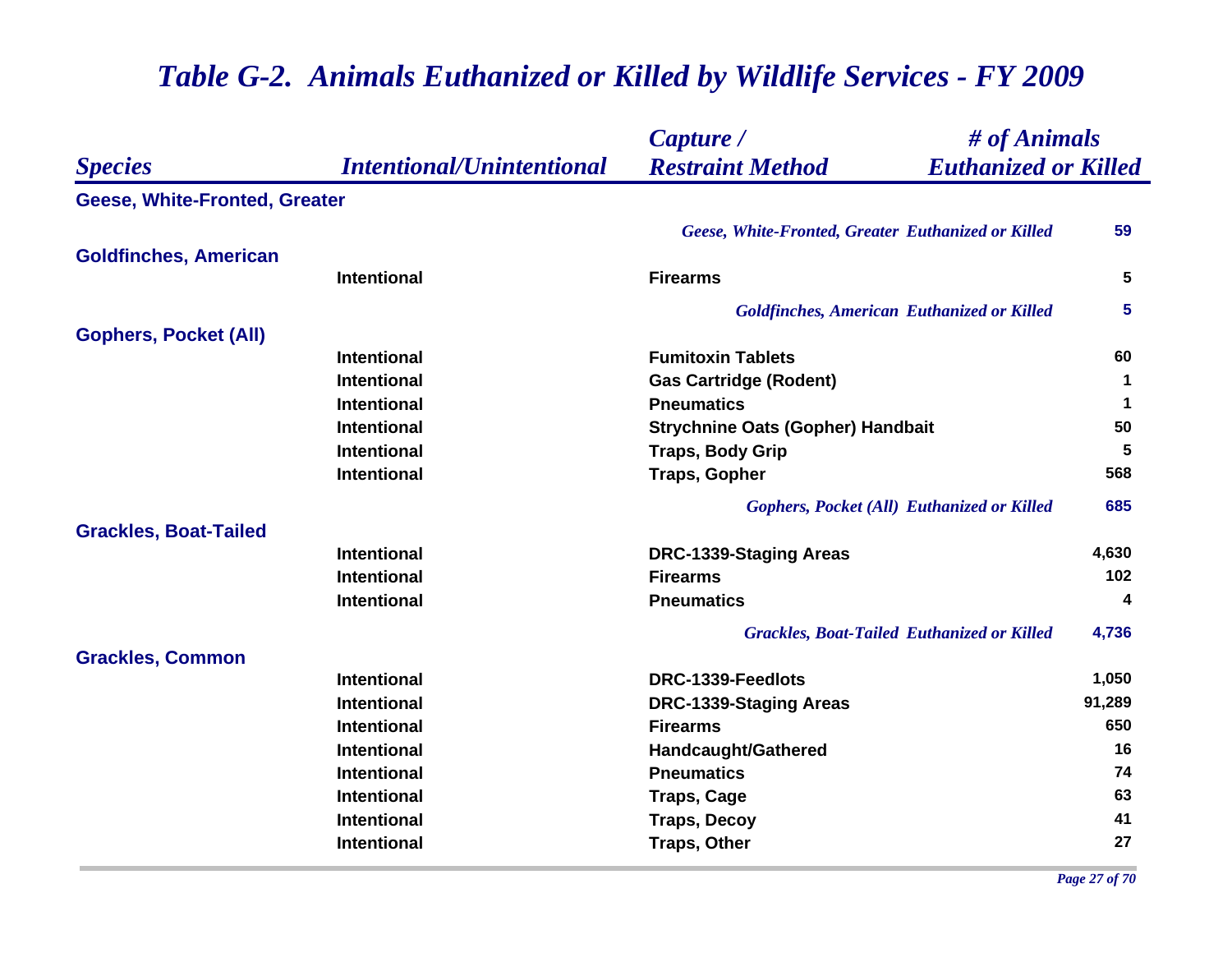#### *Species Capture / Restraint Method # of Animals Intentional/Unintentional Euthanized or Killed* **Grackles, Common** *Grackles, Common Euthanized or Killed* **93,210 Grackles, Great-Tailed Intentional DRC-1339-Staging Areas 12,595 Intentional DRC-1339-TX SLN (Birds) <sup>47</sup> Intentional Firearms 3,380 Intentional Sodium Laurel Sulfate 390 Intentional Traps, Decoy <sup>1</sup> Intentional Traps, Raptor (Other) <sup>1</sup>** *Grackles, Great-Tailed Euthanized or Killed* **16,414 Grebes, Eared Intentional Firearms 2** *Grebes, Eared Euthanized or Killed* **2 Grebes, Horned Intentional Firearms 5** *Grebes, Horned Euthanized or Killed* **5 Grebes, Pied-Billed Intentional Firearms 7 UnIntentional Traps, Body Grip <sup>3</sup>** *Grebes, Pied-Billed Euthanized or Killed* **10 Gulls, Black-Backed, Greater Intentional Firearms 537 Intentional Constructional Biography Handcaught/Gathered 3 3 Intentional Traps, Cage <sup>49</sup> Intentional Traps, Other <sup>7</sup>** *Gulls, Black-Backed, Greater Euthanized or Killed* **596**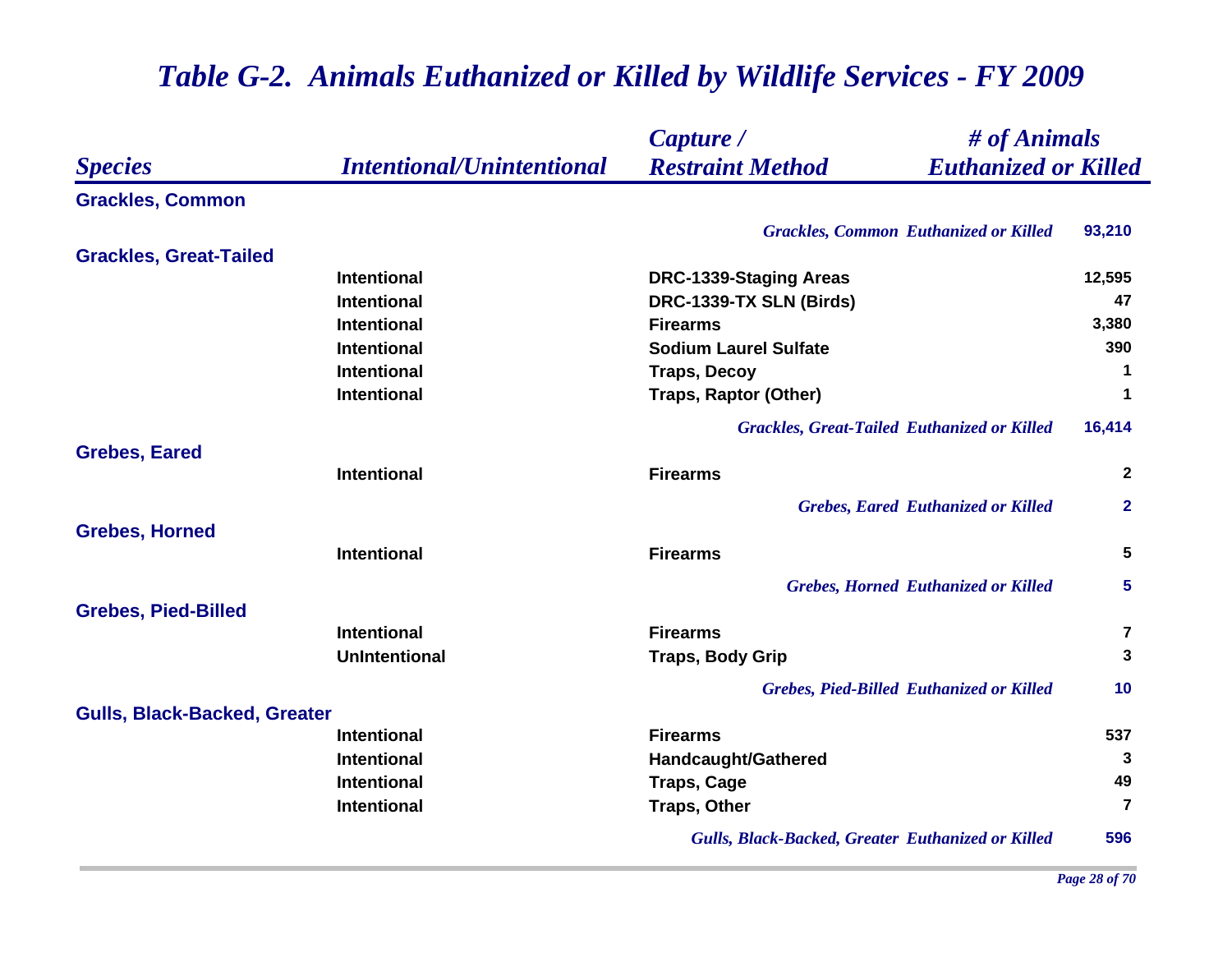|                                    |                                  | Capture /                                              | # of Animals            |  |
|------------------------------------|----------------------------------|--------------------------------------------------------|-------------------------|--|
| <b>Species</b>                     | <b>Intentional/Unintentional</b> | <b>Restraint Method</b><br><b>Euthanized or Killed</b> |                         |  |
| <b>Gulls, Black-Backed, Lesser</b> |                                  |                                                        |                         |  |
|                                    | Intentional                      | <b>Firearms</b>                                        | 6                       |  |
|                                    |                                  | Gulls, Black-Backed, Lesser Euthanized or Killed       | 6                       |  |
| <b>Gulls, Bonaparte's</b>          |                                  |                                                        |                         |  |
|                                    | <b>Intentional</b>               | <b>Firearms</b>                                        | 51                      |  |
|                                    |                                  | <b>Gulls, Bonaparte's Euthanized or Killed</b>         | 51                      |  |
| <b>Gulls, California</b>           |                                  |                                                        |                         |  |
|                                    | Intentional                      | <b>Firearms</b>                                        | 1,128                   |  |
|                                    | <b>Intentional</b>               | <b>Pneumatics</b>                                      | 3                       |  |
|                                    |                                  | <b>Gulls, California Euthanized or Killed</b>          | 1,131                   |  |
| <b>Gulls, Franklin's</b>           |                                  |                                                        |                         |  |
|                                    | <b>Intentional</b>               | <b>Firearms</b>                                        | 411                     |  |
|                                    |                                  | Gulls, Franklin's Euthanized or Killed                 | 411                     |  |
| <b>Gulls, Glaucous</b>             |                                  |                                                        |                         |  |
|                                    | Intentional                      | <b>Firearms</b>                                        | $\overline{7}$          |  |
|                                    |                                  | <b>Gulls, Glaucous Euthanized or Killed</b>            | $\overline{\mathbf{r}}$ |  |
| <b>Gulls, Glaucous-Winged</b>      |                                  |                                                        |                         |  |
|                                    | Intentional                      | <b>Firearms</b>                                        | 3,764                   |  |
|                                    | <b>Intentional</b>               | Handcaught/Gathered                                    | 168                     |  |
|                                    | <b>Intentional</b>               | <b>Traps, Decoy</b>                                    | $\mathbf{2}$            |  |
|                                    | <b>UnIntentional</b>             | <b>Traps, Foothold</b>                                 | 1                       |  |
|                                    |                                  | <b>Gulls, Glaucous-Winged Euthanized or Killed</b>     | 3,935                   |  |
| <b>Gulls, Heermann's</b>           |                                  |                                                        |                         |  |
|                                    | Intentional                      | <b>Firearms</b>                                        | 3                       |  |
|                                    |                                  | Gulls, Heermann's Euthanized or Killed                 | 3                       |  |
| <b>Gulls, Herring</b>              |                                  |                                                        |                         |  |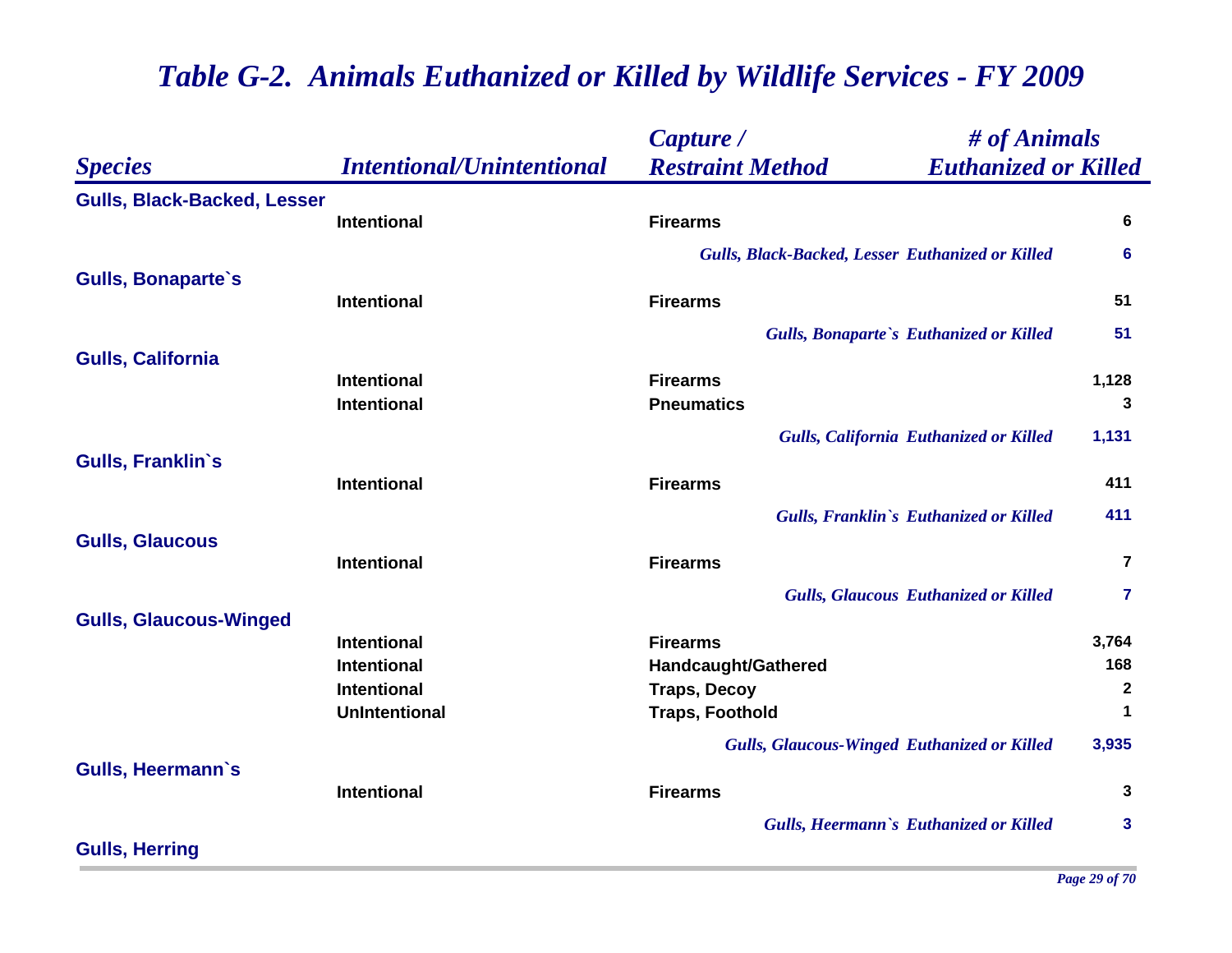|                           |                                  | # of Animals<br>Capture /                              |              |
|---------------------------|----------------------------------|--------------------------------------------------------|--------------|
| <b>Species</b>            | <b>Intentional/Unintentional</b> | <b>Restraint Method</b><br><b>Euthanized or Killed</b> |              |
| <b>Gulls, Herring</b>     |                                  |                                                        |              |
|                           | Intentional                      | DRC-1339-Gulls                                         | $\mathbf 1$  |
|                           | <b>Intentional</b>               | <b>Firearms</b>                                        | 3,422        |
|                           | <b>Intentional</b>               | Handcaught/Gathered                                    | 116          |
|                           | Intentional                      | <b>Nets, Cannon/Rocket</b>                             | 6            |
|                           | <b>Intentional</b>               | <b>Traps, Cage</b>                                     | 292          |
|                           | <b>Intentional</b>               | <b>Traps, Decoy</b>                                    | $\mathbf{2}$ |
|                           | Intentional                      | <b>Traps, Other</b>                                    | 32           |
|                           |                                  | <b>Gulls, Herring Euthanized or Killed</b>             | 3,871        |
| <b>Gulls, Laughing</b>    |                                  |                                                        |              |
|                           | <b>Intentional</b>               | <b>Firearms</b>                                        | 5,092        |
|                           |                                  | <b>Gulls, Laughing Euthanized or Killed</b>            | 5,092        |
| <b>Gulls, Mew</b>         |                                  |                                                        |              |
|                           | <b>Intentional</b>               | <b>Firearms</b>                                        | 47           |
|                           | Intentional                      | <b>Handcaught/Gathered</b>                             | 11           |
|                           |                                  | <b>Gulls, Mew Euthanized or Killed</b>                 | 58           |
| <b>Gulls, Ring-Billed</b> |                                  |                                                        |              |
|                           | <b>Intentional</b>               | <b>Firearms</b>                                        | 4,835        |
|                           | <b>Intentional</b>               | <b>Handcaught/Gathered</b>                             | 1,672        |
|                           | <b>Intentional</b>               | <b>Pneumatics</b>                                      | 8            |
|                           |                                  | <b>Gulls, Ring-Billed Euthanized or Killed</b>         | 6,515        |
| Gulls, Thayer's           |                                  |                                                        |              |
|                           | <b>Intentional</b>               | <b>Firearms</b>                                        | 10           |
|                           |                                  | <b>Gulls, Thayer's Euthanized or Killed</b>            | 10           |
| <b>Gulls, Western</b>     |                                  |                                                        |              |
|                           | Intentional                      | <b>Firearms</b>                                        | 429          |
|                           | Intentional                      | Handcaught/Gathered                                    | $\mathbf{2}$ |

*Page 30 of 70*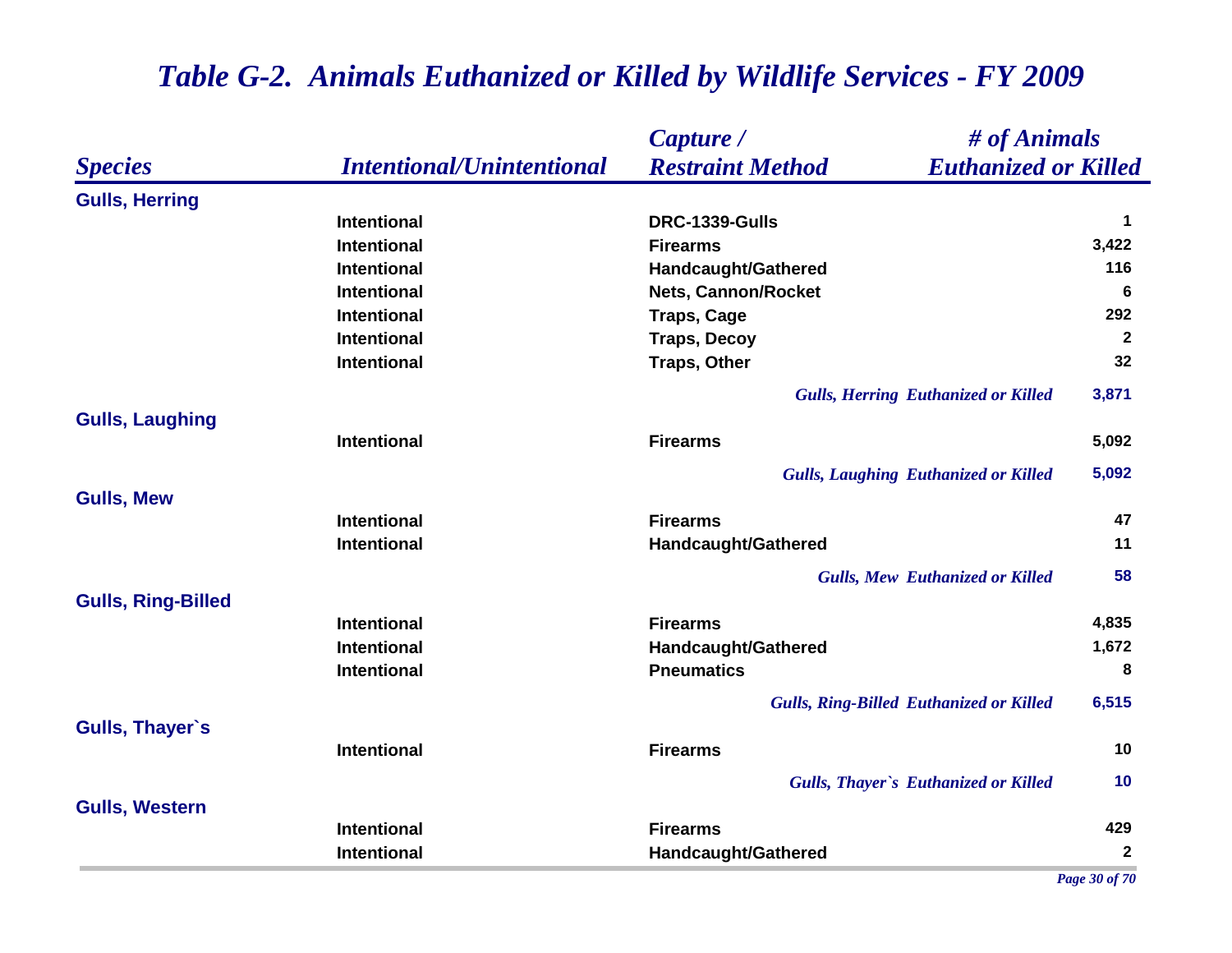|                            |                                  | Capture /                                              | # of Animals         |  |
|----------------------------|----------------------------------|--------------------------------------------------------|----------------------|--|
| <b>Species</b>             | <b>Intentional/Unintentional</b> | <b>Restraint Method</b><br><b>Euthanized or Killed</b> |                      |  |
| <b>Gulls, Western</b>      |                                  |                                                        |                      |  |
|                            | <b>Intentional</b>               | <b>Pneumatics</b>                                      | $12 \,$              |  |
|                            | <b>Intentional</b>               | <b>Traps, Other</b>                                    | $\mathbf 1$          |  |
|                            |                                  | <b>Gulls, Western Euthanized or Killed</b>             | 444                  |  |
| Hares, Jackrabbits (Other) |                                  |                                                        |                      |  |
|                            | <b>Intentional</b>               | <b>Firearms</b>                                        | 1,362                |  |
|                            | <b>Intentional</b>               | <b>Pneumatics</b>                                      | 1                    |  |
|                            | <b>Intentional</b>               | <b>Spotlight</b>                                       | $\mathbf{2}$         |  |
|                            | <b>Intentional</b>               | <b>Traps, Foothold</b>                                 | 1                    |  |
|                            | <b>UnIntentional</b>             | <b>Snares, Neck</b>                                    | 20                   |  |
|                            | <b>UnIntentional</b>             | <b>Traps, Foothold</b>                                 | $\mathbf{2}$         |  |
|                            |                                  | Hares, Jackrabbits (Other) Euthanized or Killed        | 1,388                |  |
| <b>Hares, Snowshoe</b>     |                                  |                                                        |                      |  |
|                            | <b>UnIntentional</b>             | <b>Traps, Foothold</b>                                 | 1                    |  |
|                            |                                  | <b>Hares, Snowshoe Euthanized or Killed</b>            | $\mathbf{1}$         |  |
| <b>Hawks, Broad-Winged</b> |                                  |                                                        |                      |  |
|                            | <b>Intentional</b>               | <b>Firearms</b>                                        | $\mathbf 1$          |  |
|                            |                                  | Hawks, Broad-Winged Euthanized or Killed               | $\blacktriangleleft$ |  |
| Hawks, Cooper's            |                                  |                                                        |                      |  |
|                            | <b>Intentional</b>               | <b>Firearms</b>                                        | 20                   |  |
|                            | <b>Intentional</b>               | <b>Pneumatics</b>                                      | 17                   |  |
|                            | <b>Intentional</b>               | <b>Traps, Cage</b>                                     | $\mathbf{2}$         |  |
|                            | <b>Intentional</b>               | <b>Traps, Decoy</b>                                    | $\boldsymbol{2}$     |  |
|                            | <b>Intentional</b>               | <b>Traps, Pole</b>                                     | $\mathbf 1$          |  |
|                            | Intentional                      | <b>Traps, Raptor (Other)</b>                           | 1                    |  |
|                            | <b>UnIntentional</b>             | <b>Traps, Body Grip</b>                                | $\mathbf{2}$         |  |
|                            |                                  | Hawks, Cooper's Euthanized or Killed                   | 45                   |  |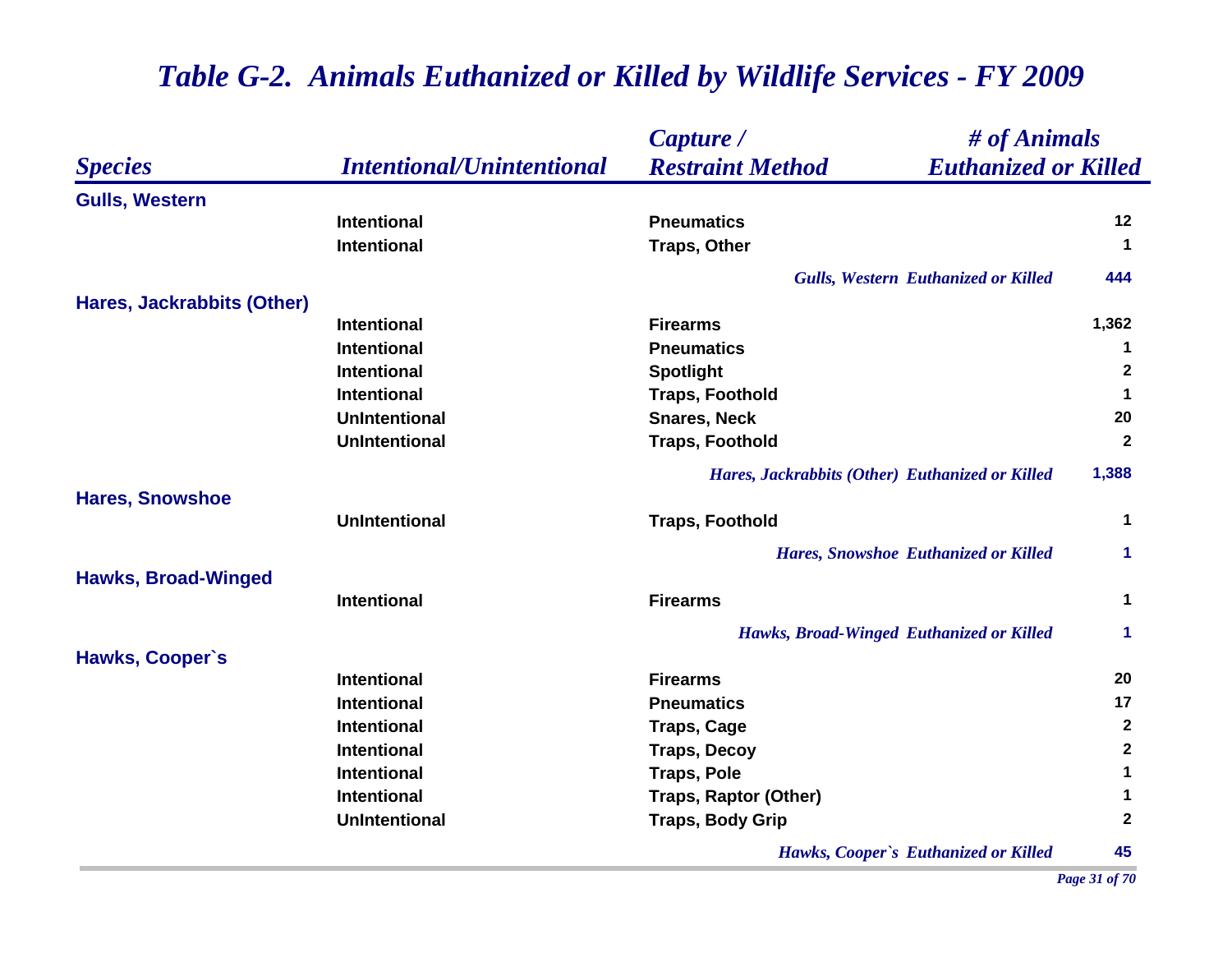|                                       |                                  | # of Animals<br>Capture /                                   |             |
|---------------------------------------|----------------------------------|-------------------------------------------------------------|-------------|
| <b>Species</b>                        | <b>Intentional/Unintentional</b> | <b>Restraint Method</b><br><b>Euthanized or Killed</b>      |             |
| <b>Hawks, Ferruginous</b>             |                                  |                                                             |             |
|                                       | <b>Intentional</b>               | <b>Firearms</b>                                             | 15          |
|                                       |                                  | Hawks, Ferruginous Euthanized or Killed                     | 15          |
| Hawks, Harrier, Northern (Marsh Hawks |                                  |                                                             |             |
|                                       | <b>Intentional</b>               | <b>Firearms</b>                                             | 66          |
|                                       |                                  | Hawks, Harrier, Northern (Marsh Hawks) Euthanized or Killed | 66          |
| <b>Hawks, Red-Shouldered</b>          |                                  |                                                             |             |
|                                       | <b>Intentional</b>               | <b>Firearms</b>                                             | 17          |
|                                       |                                  | Hawks, Red-Shouldered Euthanized or Killed                  | 17          |
| <b>Hawks, Red-Tailed</b>              |                                  |                                                             |             |
|                                       | <b>Intentional</b>               | <b>Firearms</b>                                             | 561         |
|                                       | Intentional                      | Handcaught/Gathered                                         | $\mathbf 1$ |
|                                       | Intentional                      | Nets, Other                                                 | 4           |
|                                       | <b>Intentional</b>               | <b>Pneumatics</b>                                           | 7           |
|                                       | <b>Intentional</b>               | Traps, Bal-Chatri                                           | 1           |
|                                       | Intentional                      | <b>Traps, Cage</b>                                          | 3           |
|                                       | Intentional                      | <b>Traps, Pole</b>                                          | 5           |
|                                       | Intentional                      | <b>Traps, Raptor (Other)</b>                                | 10          |
|                                       | <b>Intentional</b>               | Traps, Raptor (Swedish Goshawk)                             | $\mathbf 1$ |
|                                       |                                  | Hawks, Red-Tailed Euthanized or Killed                      | 593         |
| <b>Hawks, Rough-Legged</b>            |                                  |                                                             |             |
|                                       | <b>Intentional</b>               | <b>Firearms</b>                                             | 22          |
|                                       |                                  | Hawks, Rough-Legged Euthanized or Killed                    | 22          |
| <b>Hawks, Sharp-Shinned</b>           |                                  |                                                             |             |
|                                       | <b>Intentional</b>               | <b>Firearms</b>                                             | 5           |
|                                       | Intentional                      | <b>Traps, Cage</b>                                          | 1           |
|                                       | Intentional                      | Traps, Raptor (Swedish Goshawk)                             | 3           |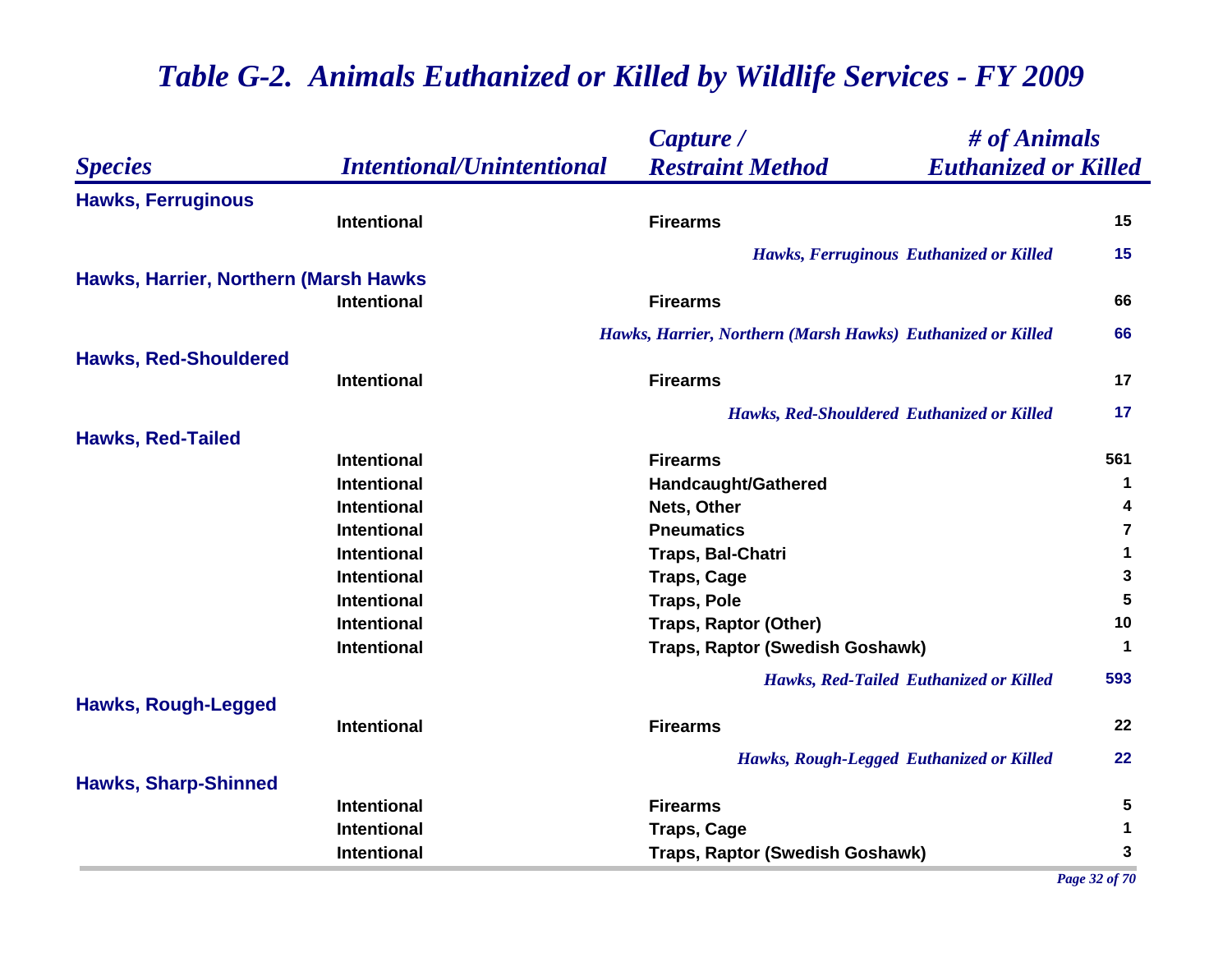|                                      |                                  | # of Animals<br>Capture /                              |              |
|--------------------------------------|----------------------------------|--------------------------------------------------------|--------------|
| <b>Species</b>                       | <b>Intentional/Unintentional</b> | <b>Restraint Method</b><br><b>Euthanized or Killed</b> |              |
| <b>Hawks, Sharp-Shinned</b>          |                                  |                                                        |              |
|                                      | <b>UnIntentional</b>             | <b>Traps, Decoy</b>                                    | $\mathbf 1$  |
|                                      |                                  | Hawks, Sharp-Shinned Euthanized or Killed              | 10           |
| Hawks, Swainson's                    |                                  |                                                        |              |
|                                      | <b>Intentional</b>               | <b>Firearms</b>                                        | 39           |
|                                      | <b>Intentional</b>               | <b>Pneumatics</b>                                      | $\mathbf 1$  |
|                                      |                                  | Hawks, Swainson's Euthanized or Killed                 | 40           |
| <b>Herons, Great Blue</b>            |                                  |                                                        |              |
|                                      | <b>Intentional</b>               | <b>Firearms</b>                                        | 471          |
|                                      | <b>Intentional</b>               | Handcaught/Gathered                                    | $\mathbf{2}$ |
|                                      | <b>Intentional</b>               | <b>Pneumatics</b>                                      | 5            |
|                                      | <b>UnIntentional</b>             | <b>Traps, Body Grip</b>                                | 1            |
|                                      | <b>UnIntentional</b>             | <b>Traps, Foothold</b>                                 | 5            |
|                                      |                                  | Herons, Great Blue Euthanized or Killed                | 484          |
| <b>Herons, Green</b>                 | <b>Intentional</b>               | <b>Firearms</b>                                        | 8            |
|                                      |                                  |                                                        |              |
|                                      |                                  | Herons, Green Euthanized or Killed                     | 8            |
| <b>Herons, Little Blue</b>           |                                  |                                                        |              |
|                                      | <b>Intentional</b>               | <b>Firearms</b>                                        | 6            |
|                                      |                                  | Herons, Little Blue Euthanized or Killed               | 6            |
| <b>Herons, Night, Black-Crowned</b>  |                                  |                                                        |              |
|                                      | <b>Intentional</b>               | <b>Firearms</b>                                        | 18           |
|                                      | Intentional                      | <b>Spotlight</b>                                       | $\mathbf 1$  |
|                                      |                                  | Herons, Night, Black-Crowned Euthanized or Killed      | 19           |
| <b>Herons, Night, Yellow-Crowned</b> |                                  |                                                        |              |
|                                      | <b>Intentional</b>               | <b>Firearms</b>                                        | 14           |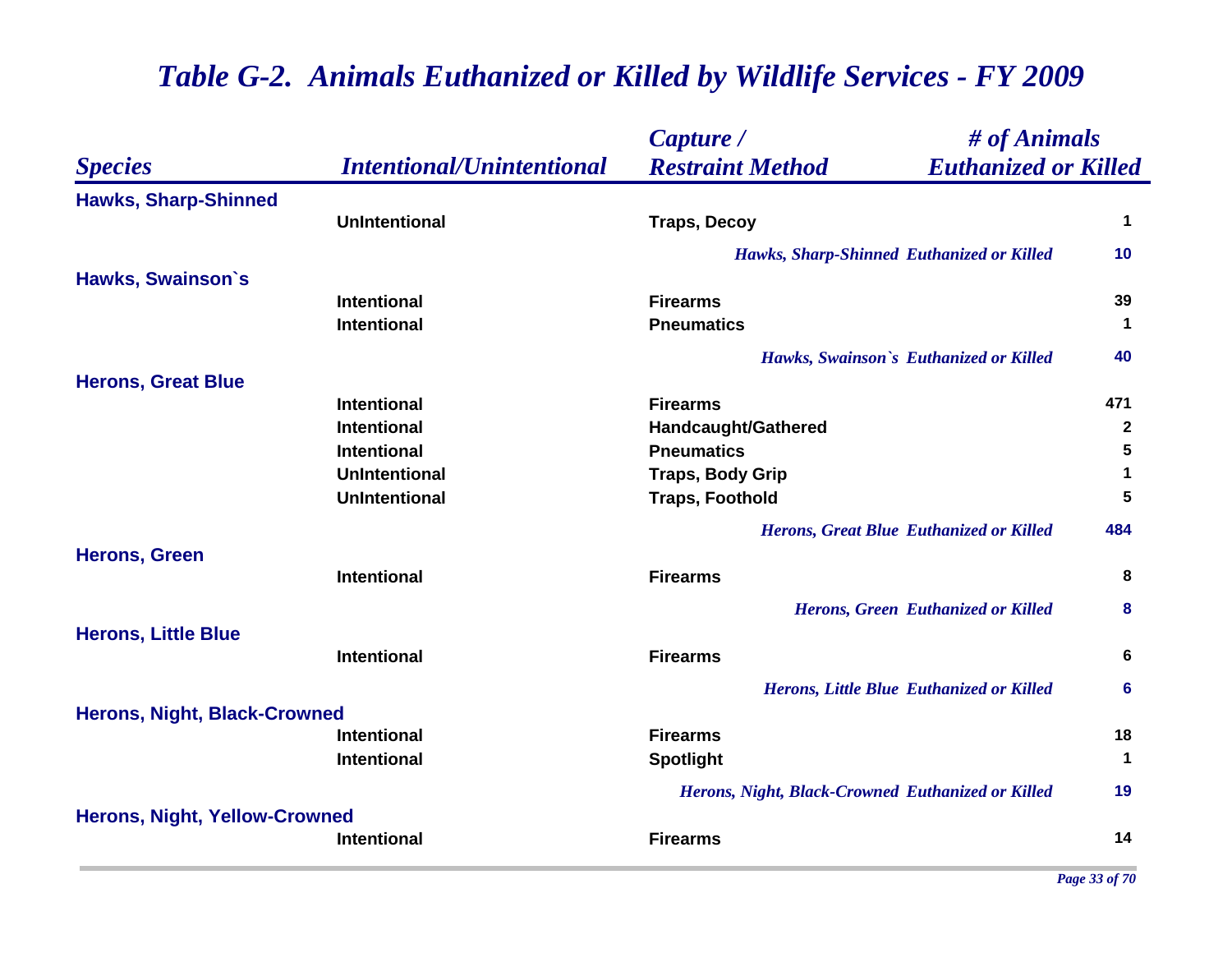|                                      |                                   | # of Animals<br>Capture /                              |                      |
|--------------------------------------|-----------------------------------|--------------------------------------------------------|----------------------|
| <b>Species</b>                       | <b>Intentional/Unintentional</b>  | <b>Restraint Method</b><br><b>Euthanized or Killed</b> |                      |
| <b>Herons, Night, Yellow-Crowned</b> |                                   |                                                        |                      |
|                                      |                                   | Herons, Night, Yellow-Crowned Euthanized or Killed     | 14                   |
| <b>Ibises, Glossy</b>                |                                   |                                                        |                      |
|                                      | <b>Intentional</b>                | <b>Firearms</b>                                        | $\mathbf 1$          |
|                                      |                                   | <b>Ibises, Glossy Euthanized or Killed</b>             | $\blacktriangleleft$ |
| <b>Ibises, White</b>                 |                                   |                                                        |                      |
|                                      | <b>Intentional</b>                | <b>Firearms</b>                                        | 17                   |
|                                      |                                   | <b>Ibises, White Euthanized or Killed</b>              | 17                   |
| <b>Ibises, White-Faced</b>           |                                   |                                                        |                      |
|                                      | <b>Intentional</b>                | <b>Firearms</b>                                        | 115                  |
|                                      |                                   | <b>Ibises, White-Faced Euthanized or Killed</b>        | 115                  |
| <b>Iguanas, Black Spiny-Tailed</b>   |                                   |                                                        |                      |
|                                      | <b>Intentional</b>                | <b>Firearms</b>                                        | 1,323                |
|                                      | <b>Intentional</b>                | <b>Traps, Cage</b>                                     | 102                  |
|                                      |                                   | Iguanas, Black Spiny-Tailed Euthanized or Killed       | 1,425                |
| Iguanas, Green                       |                                   |                                                        |                      |
|                                      | <b>Intentional</b>                | <b>Firearms</b>                                        | 1,462                |
|                                      | <b>Intentional</b>                | <b>Traps, Cage</b>                                     | 38                   |
|                                      |                                   | Iguanas, Green Euthanized or Killed                    | 1,500                |
| <b>Jackrabbits, Black Tailed</b>     |                                   |                                                        |                      |
|                                      | Intentional<br><b>Intentional</b> | <b>Firearms</b>                                        | 331<br>84            |
|                                      | <b>Intentional</b>                | <b>Spotlight</b><br><b>Traps, Body Grip</b>            | 3                    |
|                                      | <b>UnIntentional</b>              | <b>Traps, Foothold</b>                                 | 1                    |
|                                      |                                   |                                                        | 419                  |
| <b>Jaegers, Long-Tailed</b>          |                                   | Jackrabbits, Black Tailed Euthanized or Killed         |                      |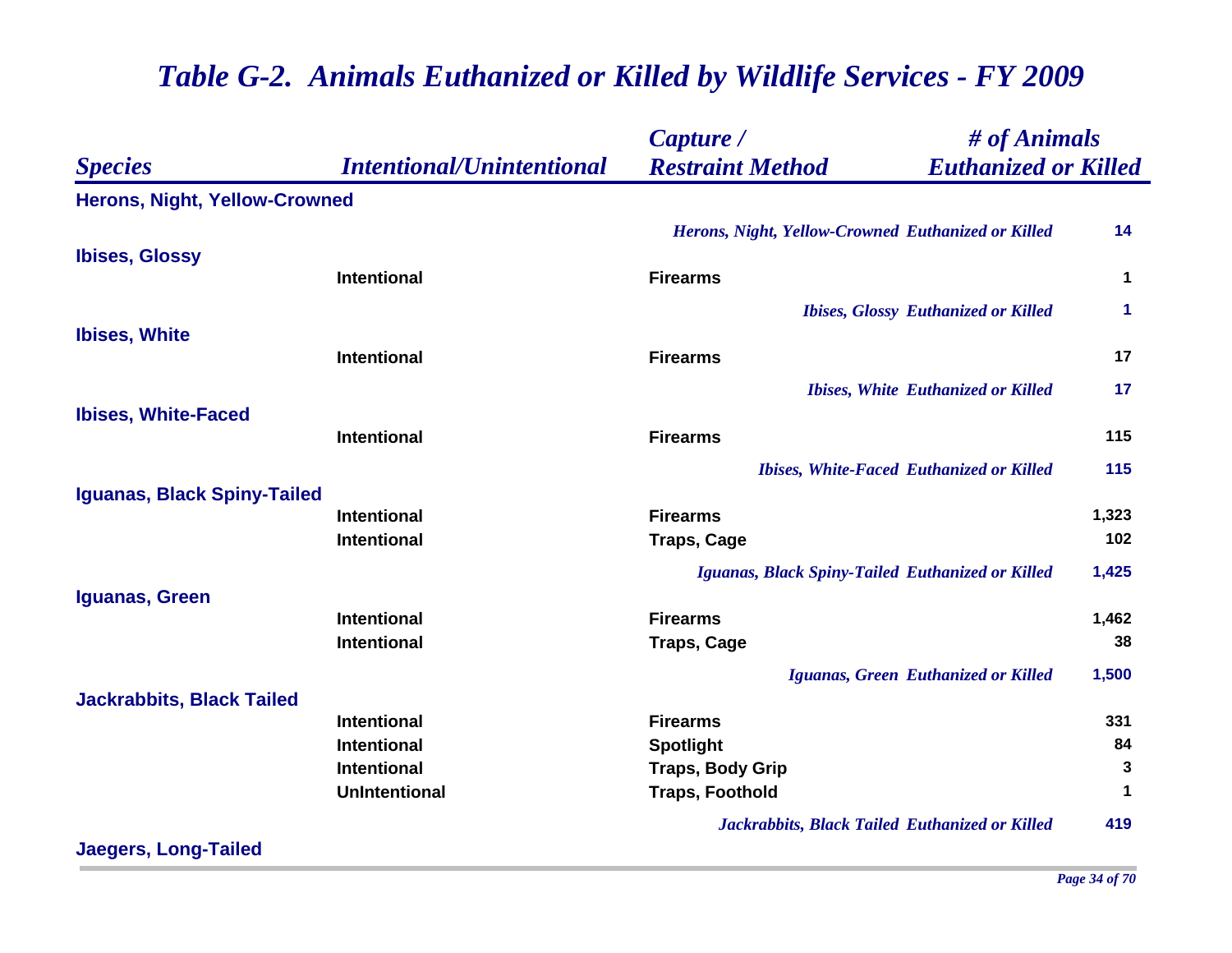|                             |                                  | Capture /               | # of Animals                                |                      |
|-----------------------------|----------------------------------|-------------------------|---------------------------------------------|----------------------|
| <b>Species</b>              | <b>Intentional/Unintentional</b> | <b>Restraint Method</b> | <b>Euthanized or Killed</b>                 |                      |
| <b>Jaegers, Long-Tailed</b> |                                  |                         |                                             |                      |
|                             | Intentional                      | <b>Firearms</b>         |                                             | $\mathbf 1$          |
|                             |                                  |                         | Jaegers, Long-Tailed Euthanized or Killed   | $\blacktriangleleft$ |
| <b>Jaegers, Parasitic</b>   |                                  |                         |                                             |                      |
|                             | <b>Intentional</b>               | <b>Firearms</b>         |                                             | $\mathbf 1$          |
|                             | <b>UnIntentional</b>             | <b>Traps, Foothold</b>  |                                             | $\mathbf 1$          |
|                             |                                  |                         | Jaegers, Parasitic Euthanized or Killed     | $\overline{2}$       |
| <b>Jays, Blue</b>           | <b>UnIntentional</b>             | <b>Traps, Cage</b>      |                                             | $\mathbf 1$          |
|                             |                                  |                         | Jays, Blue Euthanized or Killed             | 1                    |
| <b>Jays, Scrub</b>          | <b>Intentional</b>               | <b>Traps, Decoy</b>     |                                             | $\mathbf{2}$         |
|                             |                                  |                         | Jays, Scrub Euthanized or Killed            | $\overline{2}$       |
| Jays, Steller's             |                                  |                         |                                             |                      |
|                             | <b>Intentional</b>               | <b>Firearms</b>         |                                             | 15                   |
|                             |                                  |                         | Jays, Steller's Euthanized or Killed        | 15                   |
| <b>Juncos, Dark-Eyed</b>    | <b>Intentional</b>               | <b>Firearms</b>         |                                             | $\mathbf 1$          |
|                             |                                  |                         | Juncos, Dark-Eyed Euthanized or Killed      | 1                    |
| <b>Junglefowl, Red</b>      |                                  |                         |                                             |                      |
|                             | <b>Intentional</b>               | <b>Firearms</b>         |                                             | 497                  |
|                             | <b>Intentional</b>               | <b>Traps, Cage</b>      |                                             | 572                  |
|                             |                                  |                         | <b>Junglefowl, Red Euthanized or Killed</b> | 1,069                |
| <b>Killdeers</b>            |                                  |                         |                                             |                      |
|                             | <b>Intentional</b>               | <b>Firearms</b>         |                                             | 1,456                |
|                             | Intentional                      | Handcaught/Gathered     |                                             | 5                    |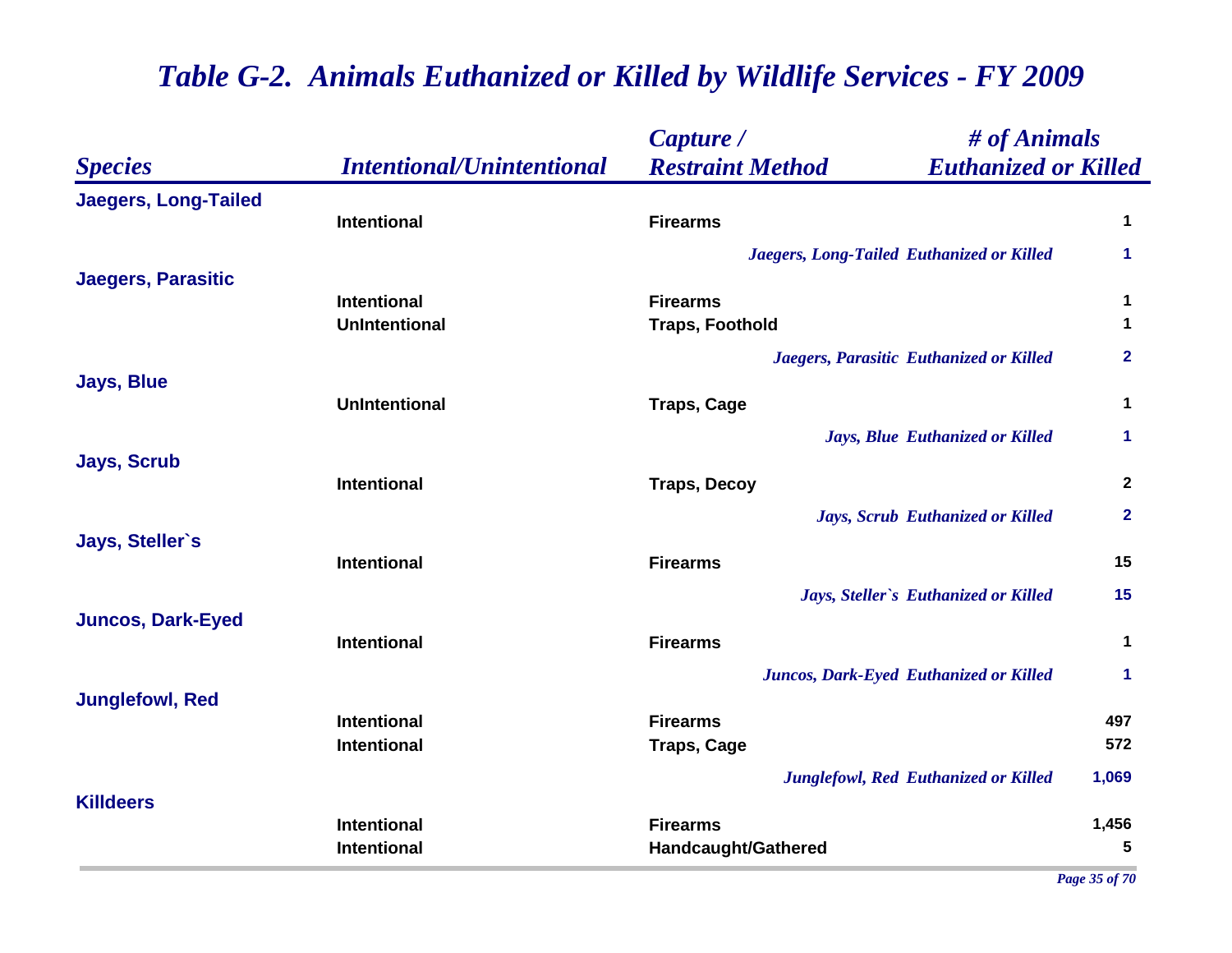|                                 |                                  | Capture /                                              | # of Animals |  |
|---------------------------------|----------------------------------|--------------------------------------------------------|--------------|--|
| <b>Species</b>                  | <b>Intentional/Unintentional</b> | <b>Euthanized or Killed</b><br><b>Restraint Method</b> |              |  |
| <b>Killdeers</b>                |                                  |                                                        |              |  |
|                                 | Intentional                      | <b>Pneumatics</b>                                      | 69           |  |
|                                 |                                  | <b>Killdeers Euthanized or Killed</b>                  | 1,530        |  |
| <b>Kingbirds, Eastern</b>       |                                  |                                                        |              |  |
|                                 | <b>Intentional</b>               | <b>Firearms</b>                                        | 32           |  |
|                                 |                                  | <b>Kingbirds, Eastern Euthanized or Killed</b>         | 32           |  |
| <b>Kingbirds, Western</b>       |                                  |                                                        |              |  |
|                                 | <b>Intentional</b>               | <b>Firearms</b>                                        | 187          |  |
|                                 | <b>Intentional</b>               | <b>Pneumatics</b>                                      | 42           |  |
|                                 | <b>Intentional</b>               | <b>Traps, Decoy</b>                                    | $\mathbf{2}$ |  |
|                                 |                                  | <b>Kingbirds, Western Euthanized or Killed</b>         | 231          |  |
| <b>Kites, Mississippi</b>       |                                  |                                                        |              |  |
|                                 | <b>Intentional</b>               | <b>Firearms</b>                                        | 11           |  |
|                                 |                                  | Kites, Mississippi Euthanized or Killed                | 11           |  |
| <b>Kittiwakes, Red-Legged</b>   |                                  |                                                        |              |  |
|                                 | Intentional                      | <b>Firearms</b>                                        | 4            |  |
|                                 |                                  | Kittiwakes, Red-Legged Euthanized or Killed            | 4            |  |
| <b>Larks, Horned</b>            |                                  |                                                        |              |  |
|                                 | <b>Intentional</b>               | <b>Firearms</b>                                        | 981          |  |
|                                 | <b>Intentional</b>               | <b>Pneumatics</b>                                      | 36           |  |
|                                 |                                  | Larks, Horned Euthanized or Killed                     | 1,017        |  |
| <b>Lions, Mountain (Cougar)</b> |                                  |                                                        |              |  |
|                                 | <b>Intentional</b>               | <b>Dog</b>                                             | 69           |  |
|                                 | <b>Intentional</b>               | <b>Firearms</b>                                        | 144          |  |
|                                 | <b>Intentional</b>               | <b>Snares, Foot/Leg</b>                                | 14<br>49     |  |
|                                 | Intentional                      | <b>Snares, Neck</b>                                    |              |  |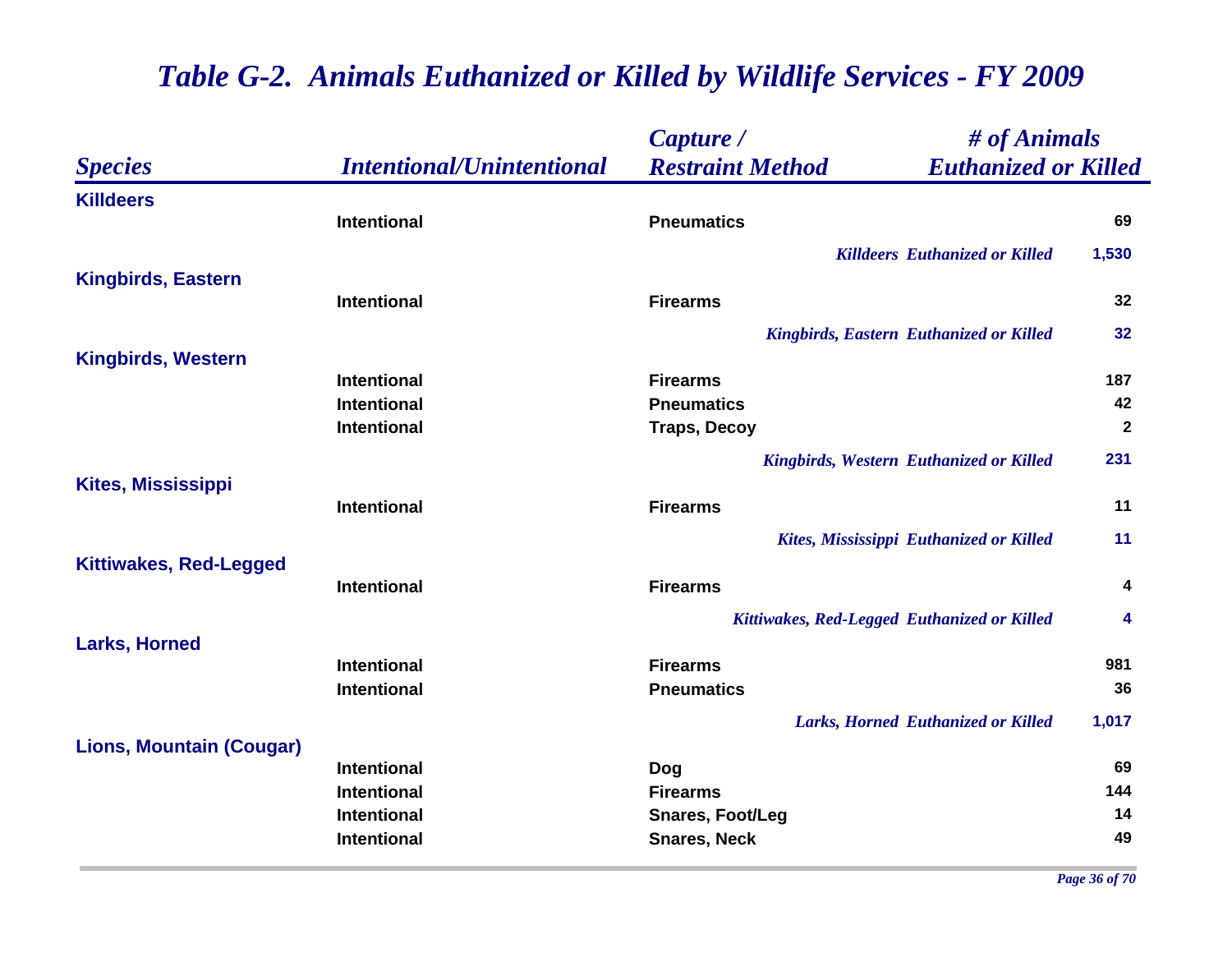|                                 |                                  | # of Animals<br>Capture /                              |              |
|---------------------------------|----------------------------------|--------------------------------------------------------|--------------|
| <b>Species</b>                  | <b>Intentional/Unintentional</b> | <b>Restraint Method</b><br><b>Euthanized or Killed</b> |              |
| <b>Lions, Mountain (Cougar)</b> |                                  |                                                        |              |
|                                 | <b>Intentional</b>               | <b>Traps, Cage</b>                                     | 29           |
|                                 | <b>Intentional</b>               | <b>Traps, Foothold</b>                                 | 31           |
|                                 | <b>UnIntentional</b>             | <b>Snares, Foot/Leg</b>                                | 3            |
|                                 | <b>UnIntentional</b>             | <b>Snares, Neck</b>                                    | 3            |
|                                 |                                  | Lions, Mountain (Cougar) Euthanized or Killed          | 342          |
| <b>Lizards, Monitor</b>         |                                  |                                                        |              |
|                                 | <b>Intentional</b>               | <b>Firearms</b>                                        | 6            |
|                                 | <b>Intentional</b>               | Handcaught/Gathered                                    | $\mathbf{2}$ |
|                                 | <b>Intentional</b>               | <b>Traps, Cage</b>                                     | 51           |
|                                 |                                  | Lizards, Monitor Euthanized or Killed                  | 59           |
| Lizards, Z-(Other)              |                                  |                                                        |              |
|                                 | <b>Intentional</b>               | <b>Firearms</b>                                        | 3            |
|                                 |                                  | Lizards, Z-(Other) Euthanized or Killed                | 3            |
| <b>Longspurs, Lapland</b>       | <b>UnIntentional</b>             | <b>Traps, Foothold</b>                                 | $\mathbf 1$  |
|                                 |                                  | <b>Longspurs, Lapland Euthanized or Killed</b>         | 1            |
| <b>Loons, Pacific</b>           |                                  |                                                        |              |
|                                 | <b>Intentional</b>               | <b>Firearms</b>                                        | $\mathbf{2}$ |
|                                 |                                  | Loons, Pacific Euthanized or Killed                    | $\mathbf{2}$ |
| <b>Magpies, Black-Billed</b>    |                                  |                                                        |              |
|                                 | <b>Intentional</b>               | <b>Firearms</b>                                        | 119          |
|                                 | <b>Intentional</b>               | <b>Traps, Cage</b>                                     | $\mathbf{2}$ |
|                                 | <b>Intentional</b>               | <b>Traps, Decoy</b>                                    | $\mathbf{2}$ |
|                                 | <b>UnIntentional</b>             | DRC-1339 Meat                                          | $\mathbf 2$  |
|                                 | <b>UnIntentional</b>             | <b>Traps, Cage</b>                                     | $\mathbf 1$  |
|                                 | <b>UnIntentional</b>             | <b>Traps, Foothold (Padded)</b>                        | 1            |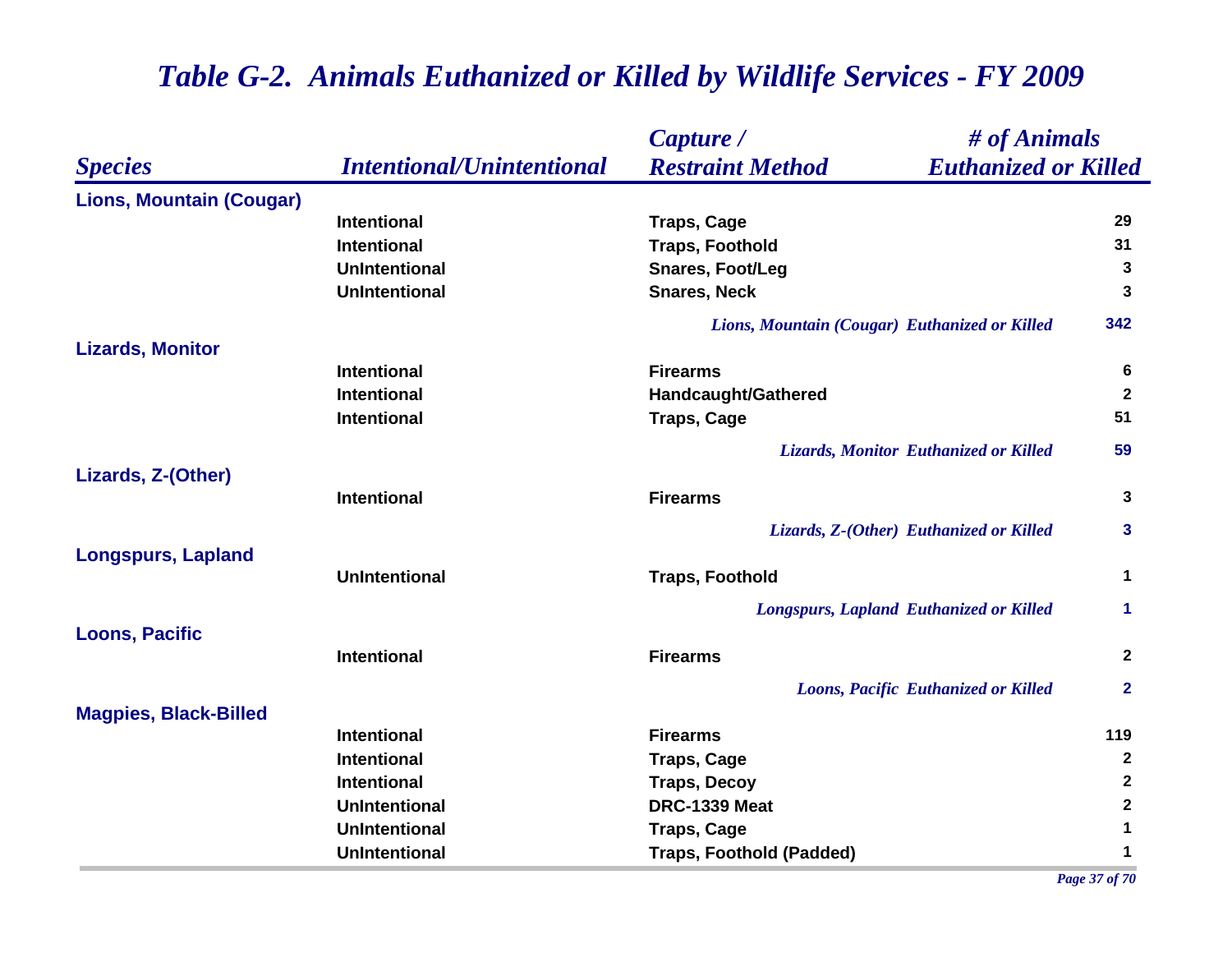|                                 |                                  | Capture /                                              | # of Animals         |  |
|---------------------------------|----------------------------------|--------------------------------------------------------|----------------------|--|
| <b>Species</b>                  | <b>Intentional/Unintentional</b> | <b>Restraint Method</b><br><b>Euthanized or Killed</b> |                      |  |
| <b>Magpies, Black-Billed</b>    |                                  |                                                        |                      |  |
|                                 |                                  | <b>Magpies, Black-Billed Euthanized or Killed</b>      | 127                  |  |
| <b>Mannikins, Chestnut</b>      |                                  |                                                        |                      |  |
|                                 | <b>Intentional</b>               | <b>Firearms</b>                                        | 41,794               |  |
|                                 |                                  | <b>Mannikins, Chestnut Euthanized or Killed</b>        | 41,794               |  |
| <b>Mannikins, Nutmeg</b>        |                                  |                                                        |                      |  |
|                                 | <b>Intentional</b>               | <b>Firearms</b>                                        | 25,196               |  |
|                                 |                                  | <b>Mannikins, Nutmeg Euthanized or Killed</b>          | 25,196               |  |
| <b>Marmots/Woodchucks (All)</b> |                                  |                                                        |                      |  |
|                                 | <b>Intentional</b>               | Dog                                                    | 3                    |  |
|                                 | <b>Intentional</b>               | <b>Firearms</b>                                        | 952                  |  |
|                                 | <b>Intentional</b>               | <b>Gas Cartridge (Rodent)</b>                          | 47                   |  |
|                                 | <b>Intentional</b>               | <b>Pneumatics</b>                                      | 21                   |  |
|                                 | <b>Intentional</b>               | <b>Snares, Neck</b>                                    | 27                   |  |
|                                 | <b>Intentional</b>               | <b>Traps, Body Grip</b>                                | 540                  |  |
|                                 | <b>Intentional</b>               | <b>Traps, Cage</b>                                     | 139                  |  |
|                                 | Intentional                      | <b>Traps, Foothold</b>                                 | 51                   |  |
|                                 | <b>Intentional</b>               | <b>Traps, Foothold (Padded)</b>                        | 1                    |  |
|                                 | <b>Intentional</b>               | Zinc Phosphide Conc. (Rodents/La                       | 198                  |  |
|                                 | <b>UnIntentional</b>             | <b>Snares, Neck</b>                                    | 10                   |  |
|                                 | <b>UnIntentional</b>             | <b>Traps, Body Grip</b>                                | 3                    |  |
|                                 | <b>UnIntentional</b>             | <b>Traps, Cage</b>                                     | $\blacktriangleleft$ |  |
|                                 | <b>UnIntentional</b>             | <b>Traps, Foothold</b>                                 | $\mathbf{2}$         |  |
|                                 |                                  | Marmots/Woodchucks (All) Euthanized or Killed          | 1,995                |  |
| <b>Martins, Purple</b>          | <b>Intentional</b>               | <b>Firearms</b>                                        | 6                    |  |
|                                 |                                  |                                                        | $6\phantom{1}6$      |  |
|                                 |                                  | <b>Martins, Purple Euthanized or Killed</b>            |                      |  |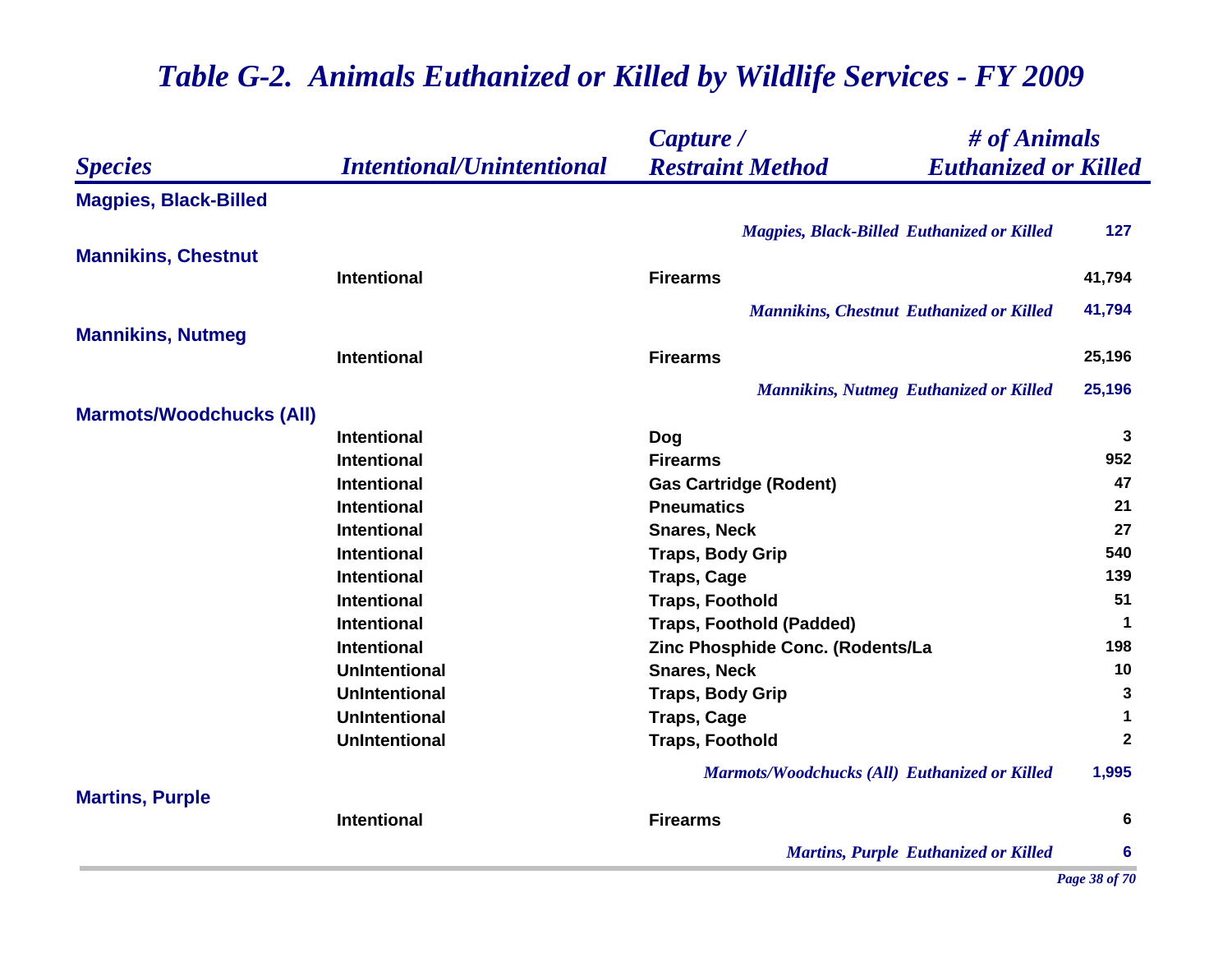|                             |                                  | # of Animals<br>Capture /                              |                 |
|-----------------------------|----------------------------------|--------------------------------------------------------|-----------------|
| <b>Species</b>              | <b>Intentional/Unintentional</b> | <b>Restraint Method</b><br><b>Euthanized or Killed</b> |                 |
| <b>Meadowlarks, Eastern</b> |                                  |                                                        |                 |
|                             | <b>Intentional</b>               | <b>Firearms</b>                                        | 1,140           |
|                             | <b>Intentional</b>               | Nets, Mist                                             | 3               |
|                             | <b>Intentional</b>               | <b>Traps, Pole</b>                                     | $\mathbf{2}$    |
|                             |                                  | <b>Meadowlarks, Eastern Euthanized or Killed</b>       | 1,145           |
| <b>Meadowlarks, Western</b> |                                  |                                                        |                 |
|                             | <b>Intentional</b>               | <b>Firearms</b>                                        | 784             |
|                             | <b>Intentional</b>               | <b>Pneumatics</b>                                      | 108             |
|                             | <b>Intentional</b>               | <b>Traps, Decoy</b>                                    | 3               |
|                             | <b>UnIntentional</b>             | <b>Traps, Body Grip</b>                                | $\mathbf 1$     |
|                             |                                  | <b>Meadowlarks, Western Euthanized or Killed</b>       | 896             |
| Mice, Deer (All)            |                                  |                                                        |                 |
|                             | <b>Intentional</b>               | <b>Fastrac Blox</b>                                    | 10              |
|                             | <b>Intentional</b>               | <b>Traps, Cage</b>                                     | 59              |
|                             | <b>Intentional</b>               | <b>Traps, Other</b>                                    | 5               |
|                             | <b>Intentional</b>               | Traps, Snap (Rat, Mouse, Etc.)                         | 105             |
|                             | <b>UnIntentional</b>             | <b>Traps, Other</b>                                    | $\mathbf{2}$    |
|                             |                                  | Mice, Deer (All) Euthanized or Killed                  | 181             |
| <b>Mice, House</b>          |                                  |                                                        |                 |
|                             | <b>Intentional</b>               | <b>Handcaught/Gathered</b>                             | 10              |
|                             | <b>Intentional</b>               | <b>Traps, Cage</b>                                     | 64              |
|                             | <b>Intentional</b>               | <b>Traps, Other</b>                                    | $\overline{2}$  |
|                             | <b>Intentional</b>               | Traps, Snap (Rat, Mouse, Etc.)                         | 66              |
|                             | <b>Intentional</b>               | Zinc Phosphide Conc. (Rodents/La                       | $5\phantom{.0}$ |
|                             | <b>UnIntentional</b>             | <b>Traps, Other</b>                                    | $\mathbf{2}$    |
|                             | <b>UnIntentional</b>             | <b>Traps, Snake</b>                                    | 3,962           |
|                             |                                  | <b>Mice, House Euthanized or Killed</b>                | 4,111           |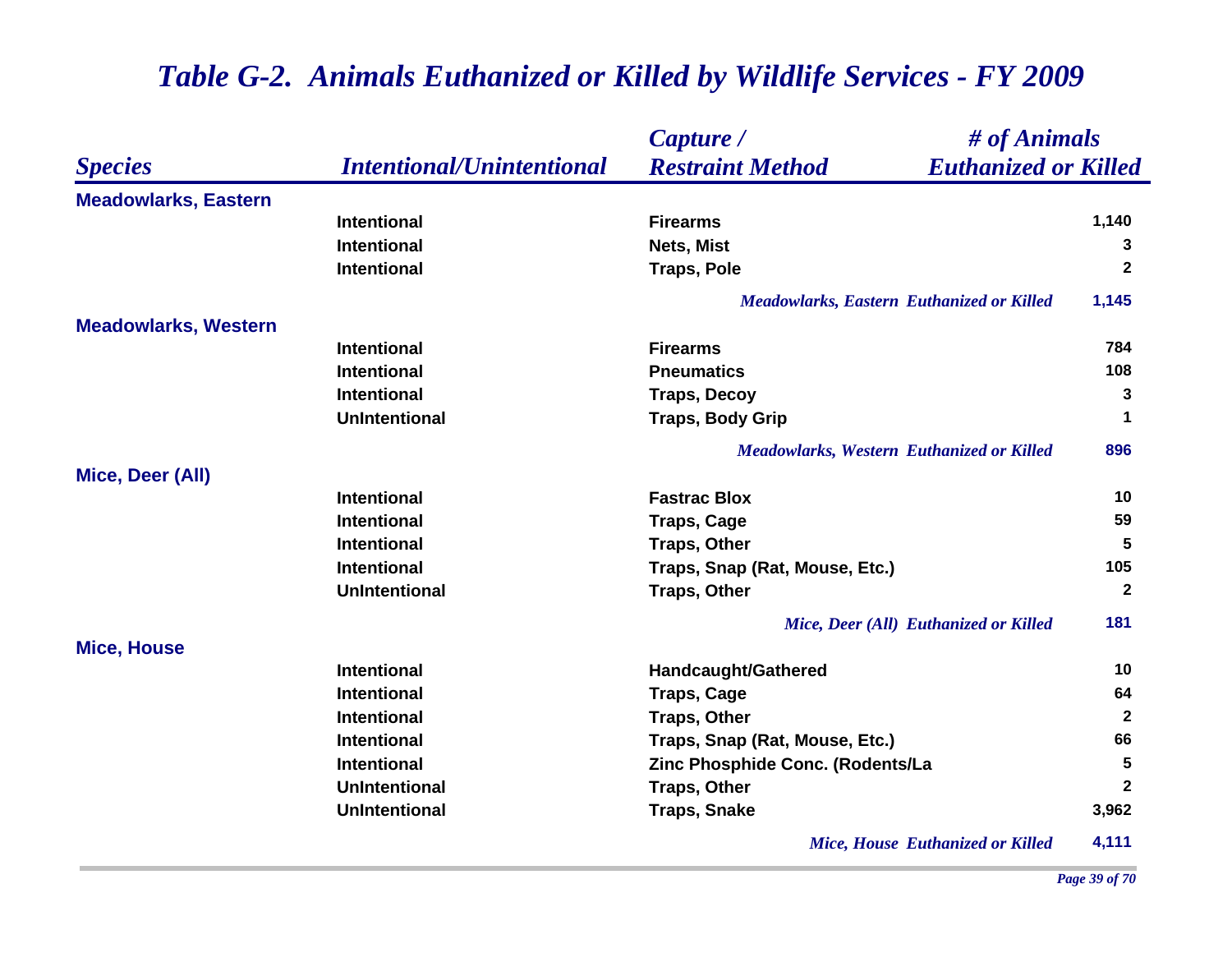#### *Species Capture / Restraint Method # of Animals Intentional/Unintentional Euthanized or Killed* **MinksIntentional Snares, Neck 3 Intentional Traps, Body Grip 5 Intentional Traps, Foothold 6 UnIntentional Traps, Body Grip <sup>2</sup> UnIntentional Traps, Foothold <sup>1</sup>** *Minks Euthanized or Killed* **17 Mockingbirds, Northern Intentional Firearms 36 Intentional Pneumatics 1 Intentional Traps, Cage <sup>2</sup> Intentional Traps, Decoy <sup>8</sup>** *Mockingbirds, Northern Euthanized or Killed* **47 Moles (All) Intentional Traps, Gopher <sup>2</sup> Intentional Traps, Mole 10 Intentional Traps, Snap (Rat, Mouse, Etc.) <sup>1</sup>** *Moles (All) Euthanized or Killed* **13 Mongooses, Indian Intentional Firearms 75 Intentional Snares, Foot/Leg <sup>8</sup> Intentional Traps, Cage 2,194 Intentional Traps, Foothold <sup>1</sup>** *Mongooses, Indian Euthanized or Killed* **2,278 Moorhens, Common Intentional Firearms 36** *Moorhens, Common Euthanized or Killed* **36**

#### *Table G-2. Animals Euthanized or Killed by Wildlife Services - FY 2009*

*Page 40 of 70*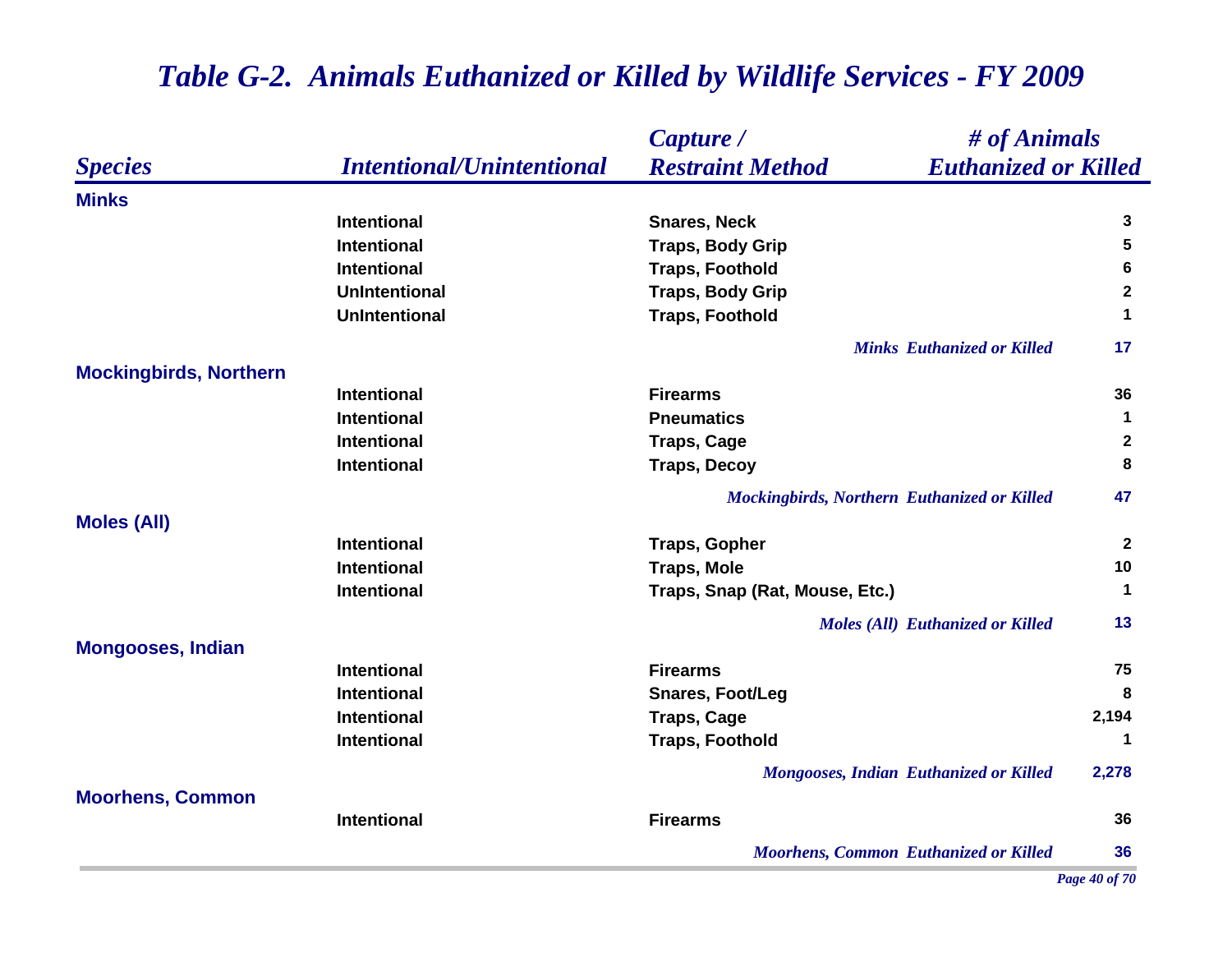|                               | <b>Intentional/Unintentional</b> | Capture /                                              | # of Animals |  |
|-------------------------------|----------------------------------|--------------------------------------------------------|--------------|--|
| <b>Species</b>                |                                  | <b>Restraint Method</b><br><b>Euthanized or Killed</b> |              |  |
| <b>Murrelets, Ancient</b>     |                                  |                                                        |              |  |
|                               | <b>UnIntentional</b>             | <b>Traps, Body Grip</b>                                | $\mathbf{2}$ |  |
|                               |                                  | <b>Murrelets, Ancient Euthanized or Killed</b>         | $\mathbf{2}$ |  |
| <b>Muskrats</b>               |                                  |                                                        |              |  |
|                               | <b>Intentional</b>               | <b>Firearms</b>                                        | 606          |  |
|                               | <b>Intentional</b>               | Handcaught/Gathered                                    | 5            |  |
|                               | <b>Intentional</b>               | <b>Pneumatics</b>                                      | 1            |  |
|                               | <b>Intentional</b>               | <b>Spotlight</b>                                       | 4            |  |
|                               | <b>Intentional</b>               | <b>Traps, Body Grip</b>                                | 574          |  |
|                               | <b>Intentional</b>               | <b>Traps, Cage</b>                                     | 178          |  |
|                               | <b>Intentional</b>               | <b>Traps, Foothold</b>                                 | 73           |  |
|                               | <b>Intentional</b>               | <b>Traps, Foothold (Padded)</b>                        | 5            |  |
|                               | <b>Intentional</b>               | <b>Traps, Other</b>                                    | 26           |  |
|                               | <b>UnIntentional</b>             | <b>Traps, Body Grip</b>                                | 283          |  |
|                               | <b>UnIntentional</b>             | <b>Traps, Foothold</b>                                 | 11           |  |
|                               |                                  | <b>Muskrats</b> Euthanized or Killed                   | 1,766        |  |
| <b>Muskrats, Round-Tailed</b> |                                  |                                                        |              |  |
|                               | <b>UnIntentional</b>             | <b>Firearms</b>                                        | 1            |  |
|                               | <b>UnIntentional</b>             | <b>Traps, Body Grip</b>                                | 1            |  |
|                               |                                  | <b>Muskrats, Round-Tailed Euthanized or Killed</b>     | $\mathbf{2}$ |  |
| <b>Mynas (All)</b>            |                                  |                                                        |              |  |
|                               | <b>Intentional</b>               | <b>Firearms</b>                                        | 3,642        |  |
|                               | <b>Intentional</b>               | <b>Pneumatics</b>                                      | 97           |  |
|                               | <b>Intentional</b>               | <b>Traps, Cage</b>                                     | 86           |  |
|                               | <b>Intentional</b>               | <b>Traps, Decoy</b>                                    | 262          |  |
|                               |                                  | <b>Mynas (All) Euthanized or Killed</b>                | 4,087        |  |

**Nighthawks (All)**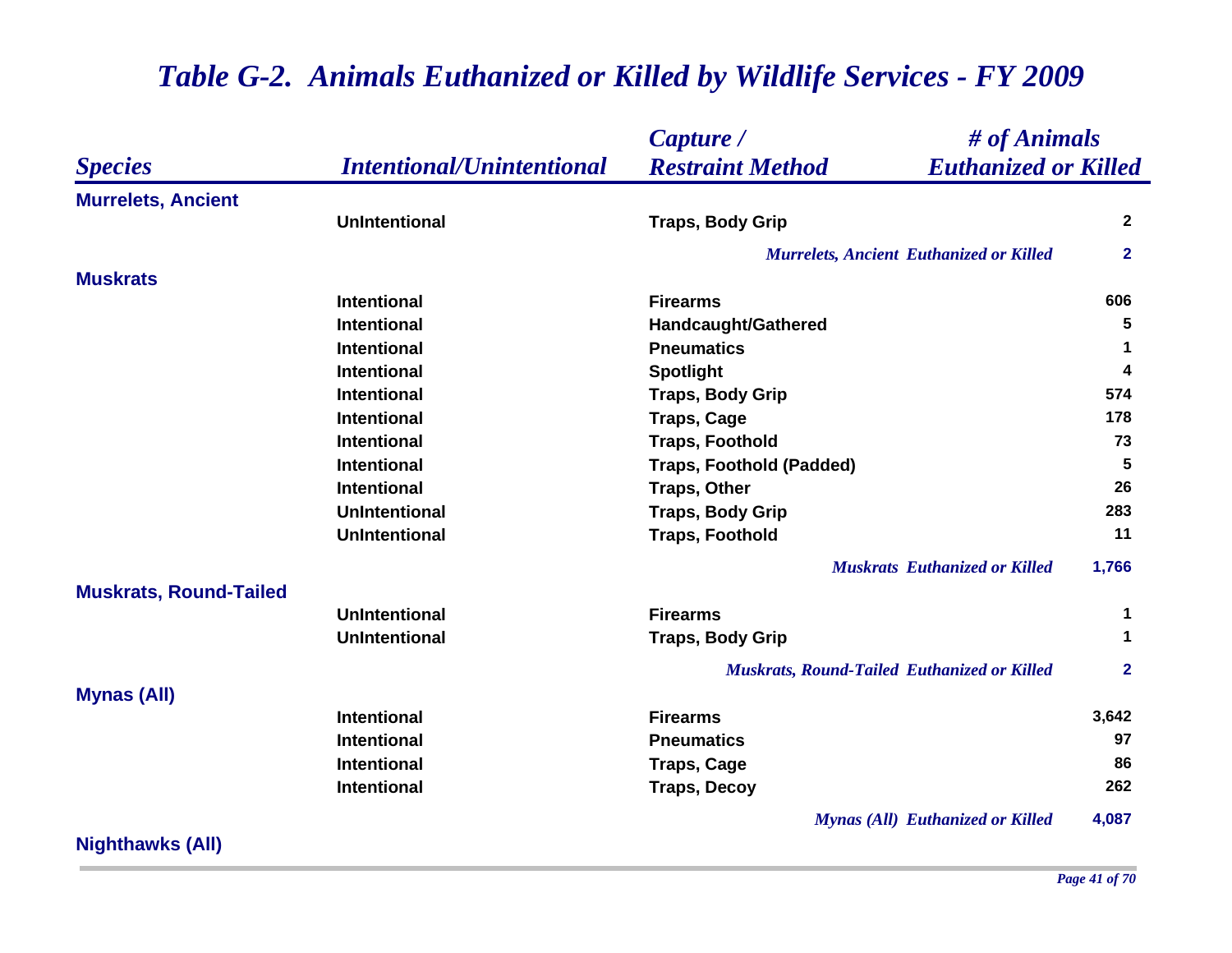|                           |                                  | # of Animals<br>Capture /                              |                         |
|---------------------------|----------------------------------|--------------------------------------------------------|-------------------------|
| <b>Species</b>            | <b>Intentional/Unintentional</b> | <b>Restraint Method</b><br><b>Euthanized or Killed</b> |                         |
| <b>Nighthawks (All)</b>   |                                  |                                                        |                         |
|                           | Intentional                      | <b>Firearms</b>                                        | 72                      |
|                           | <b>Intentional</b>               | Handcaught/Gathered                                    | $\mathbf 1$             |
|                           |                                  | <b>Nighthawks (All) Euthanized or Killed</b>           | 73                      |
| <b>Non-Wildlife</b>       |                                  |                                                        |                         |
|                           | <b>UnIntentional</b>             | <b>Snares, Neck</b>                                    | $\mathbf 1$             |
|                           |                                  | <b>Non-Wildlife Euthanized or Killed</b>               | $\mathbf 1$             |
| <b>Nutrias</b>            |                                  |                                                        |                         |
|                           | <b>Intentional</b>               | Dog                                                    | 85                      |
|                           | <b>Intentional</b>               | <b>Firearms</b>                                        | 741                     |
|                           | <b>Intentional</b>               | <b>Handcaught/Gathered</b>                             | $\mathbf 1$             |
|                           | <b>Intentional</b>               | <b>Snares, Neck</b>                                    | 70                      |
|                           | Intentional                      | <b>Spotlight</b>                                       | 11                      |
|                           | <b>Intentional</b>               | <b>Traps, Body Grip</b>                                | 1,297                   |
|                           | <b>Intentional</b>               | <b>Traps, Cage</b>                                     | 512                     |
|                           | <b>Intentional</b>               | <b>Traps, Foothold</b>                                 | 86                      |
|                           | <b>Intentional</b>               | <b>Traps, Suitcase</b>                                 | $\overline{\mathbf{1}}$ |
|                           | <b>Intentional</b>               | Zinc Phosphide Conc. (Rodents/La                       | 89                      |
|                           | <b>UnIntentional</b>             | <b>Traps, Body Grip</b>                                | 14                      |
|                           | <b>UnIntentional</b>             | <b>Traps, Cage</b>                                     | $\mathbf{1}$            |
|                           | <b>UnIntentional</b>             | <b>Traps, Foothold</b>                                 | 1                       |
|                           | <b>UnIntentional</b>             | <b>Traps, Suitcase</b>                                 | 1                       |
|                           |                                  | <b>Nutrias Euthanized or Killed</b>                    | 2,910                   |
| <b>Opossums, Virginia</b> |                                  |                                                        |                         |
|                           | <b>Intentional</b>               | <b>Catch Pole</b>                                      | 27                      |
|                           | <b>Intentional</b>               | <b>Drug Delivery Devices (Other)</b>                   | $\mathbf 1$             |
|                           | <b>Intentional</b>               | <b>Firearms</b>                                        | 62                      |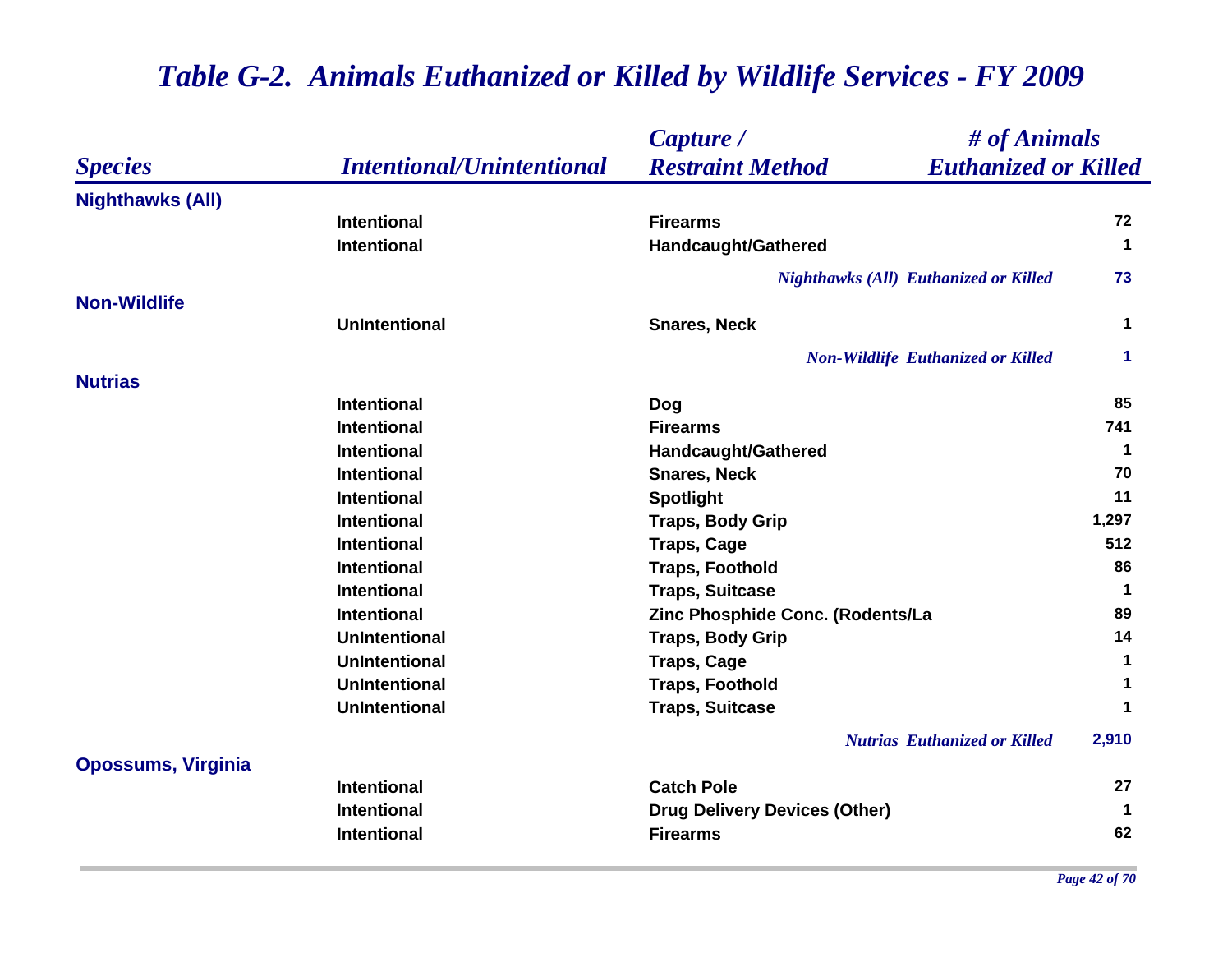|                           |                                  | Capture /<br># of Animals                              |                      |
|---------------------------|----------------------------------|--------------------------------------------------------|----------------------|
| <b>Species</b>            | <b>Intentional/Unintentional</b> | <b>Restraint Method</b><br><b>Euthanized or Killed</b> |                      |
| <b>Opossums, Virginia</b> |                                  |                                                        |                      |
|                           | <b>Intentional</b>               | Handcaught/Gathered                                    | 48                   |
|                           | <b>Intentional</b>               | <b>Jabstick</b>                                        | $\mathbf{2}$         |
|                           | <b>Intentional</b>               | Nets, Other                                            | 1                    |
|                           | <b>Intentional</b>               | <b>Pneumatics</b>                                      | 1                    |
|                           | <b>Intentional</b>               | <b>Snares, Neck</b>                                    | 25                   |
|                           | <b>Intentional</b>               | Sodium Pentobarbital (390 Mg/MI)                       | $\mathbf 1$          |
|                           | <b>Intentional</b>               | <b>Spotlight</b>                                       | 29                   |
|                           | <b>Intentional</b>               | <b>Traps, Body Grip</b>                                | 18                   |
|                           | <b>Intentional</b>               | <b>Traps, Cage</b>                                     | 1,747                |
|                           | <b>Intentional</b>               | <b>Traps, Foothold</b>                                 | 99                   |
|                           | <b>Intentional</b>               | <b>Traps, Foothold (Padded)</b>                        | 6                    |
|                           | <b>Intentional</b>               | <b>Traps, Other</b>                                    | 4                    |
|                           | <b>UnIntentional</b>             | <b>M-44 Cyanide Capsule</b>                            | 48                   |
|                           | <b>UnIntentional</b>             | <b>Snares, Neck</b>                                    | 12                   |
|                           | <b>UnIntentional</b>             | <b>Traps, Body Grip</b>                                | $\overline{7}$       |
|                           | <b>UnIntentional</b>             | <b>Traps, Cage</b>                                     | 81                   |
|                           | <b>UnIntentional</b>             | <b>Traps, Decoy</b>                                    | 3                    |
|                           | <b>UnIntentional</b>             | <b>Traps, Foothold</b>                                 | 53                   |
|                           | <b>UnIntentional</b>             | Traps, Raptor (Other)                                  | 1                    |
|                           | <b>UnIntentional</b>             | Traps, Raptor (Swedish Goshawk)                        | 1                    |
|                           |                                  | <b>Opossums, Virginia Euthanized or Killed</b>         | 2,277                |
| <b>Orioles, Hooded</b>    |                                  |                                                        |                      |
|                           | Intentional                      | <b>Pneumatics</b>                                      | 1                    |
|                           |                                  | <b>Orioles, Hooded Euthanized or Killed</b>            | $\blacktriangleleft$ |
| <b>Ospreys</b>            |                                  |                                                        |                      |
|                           | <b>Intentional</b>               | <b>Firearms</b>                                        | 17                   |
|                           |                                  |                                                        |                      |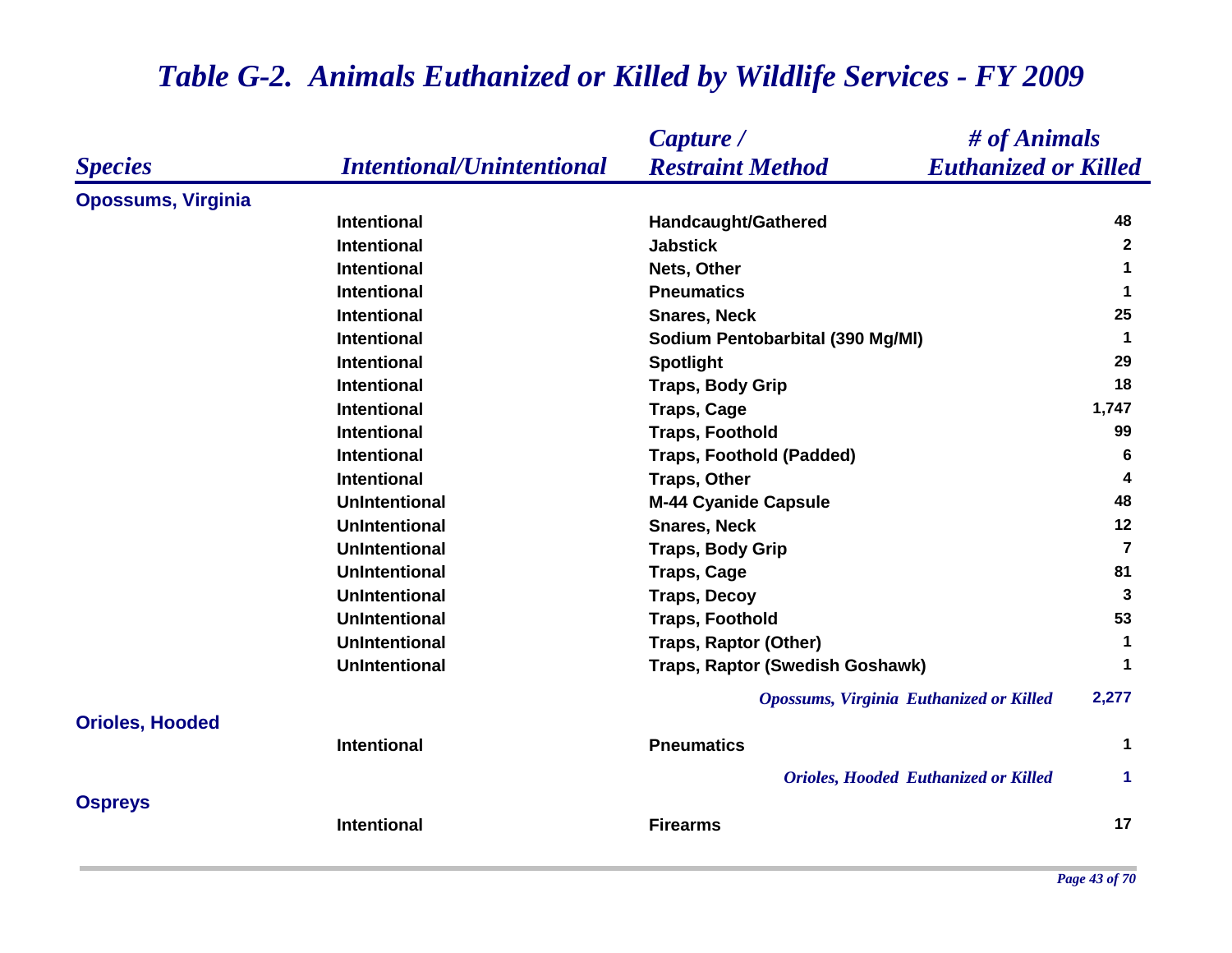|                           |                                  | Capture /                                              | # of Animals         |  |
|---------------------------|----------------------------------|--------------------------------------------------------|----------------------|--|
| <b>Species</b>            | <b>Intentional/Unintentional</b> | <b>Euthanized or Killed</b><br><b>Restraint Method</b> |                      |  |
| <b>Ospreys</b>            |                                  |                                                        |                      |  |
|                           |                                  | <b>Ospreys</b> Euthanized or Killed                    | 17                   |  |
| <b>Otters, River</b>      |                                  |                                                        |                      |  |
|                           | <b>Intentional</b>               | <b>Firearms</b>                                        | 5                    |  |
|                           | <b>Intentional</b>               | <b>Snares, Neck</b>                                    | $\mathbf{2}$         |  |
|                           | <b>Intentional</b>               | <b>Traps, Body Grip</b>                                | 85                   |  |
|                           | <b>Intentional</b>               | <b>Traps, Cage</b>                                     | $\blacktriangleleft$ |  |
|                           | <b>UnIntentional</b>             | <b>Snares, Neck</b>                                    | 16                   |  |
|                           | <b>UnIntentional</b>             | <b>Traps, Body Grip</b>                                | 431                  |  |
|                           | <b>UnIntentional</b>             | <b>Traps, Foothold</b>                                 | 31                   |  |
|                           |                                  | <b>Otters, River Euthanized or Killed</b>              | 571                  |  |
| <b>Owls, Barred</b>       |                                  |                                                        |                      |  |
|                           | <b>Intentional</b>               | <b>Firearms</b>                                        | 1                    |  |
|                           | <b>UnIntentional</b>             | <b>Traps, Foothold</b>                                 | $\mathbf 1$          |  |
|                           |                                  | <b>Owls, Barred Euthanized or Killed</b>               | $\mathbf{2}$         |  |
| <b>Owls, Burrowing</b>    |                                  |                                                        |                      |  |
|                           | <b>Intentional</b>               | <b>Firearms</b>                                        | 5                    |  |
|                           | <b>UnIntentional</b>             | <b>Traps, Body Grip</b>                                | $\mathbf 1$          |  |
|                           |                                  | <b>Owls, Burrowing Euthanized or Killed</b>            | 6                    |  |
| <b>Owls, Common Barn</b>  |                                  |                                                        |                      |  |
|                           | <b>Intentional</b>               | <b>Firearms</b>                                        | 189                  |  |
|                           | <b>Intentional</b>               | <b>Spotlight</b>                                       | 9                    |  |
|                           | <b>Intentional</b>               | <b>Traps, Pole</b>                                     | $\mathbf 1$          |  |
|                           |                                  | <b>Owls, Common Barn Euthanized or Killed</b>          | 199                  |  |
| <b>Owls, Great Horned</b> |                                  |                                                        |                      |  |
|                           | <b>Intentional</b>               | <b>Firearms</b>                                        | 13                   |  |
|                           | <b>Intentional</b>               | <b>Traps, Pole</b>                                     | $\mathbf{1}$         |  |

*Page 44 of 70*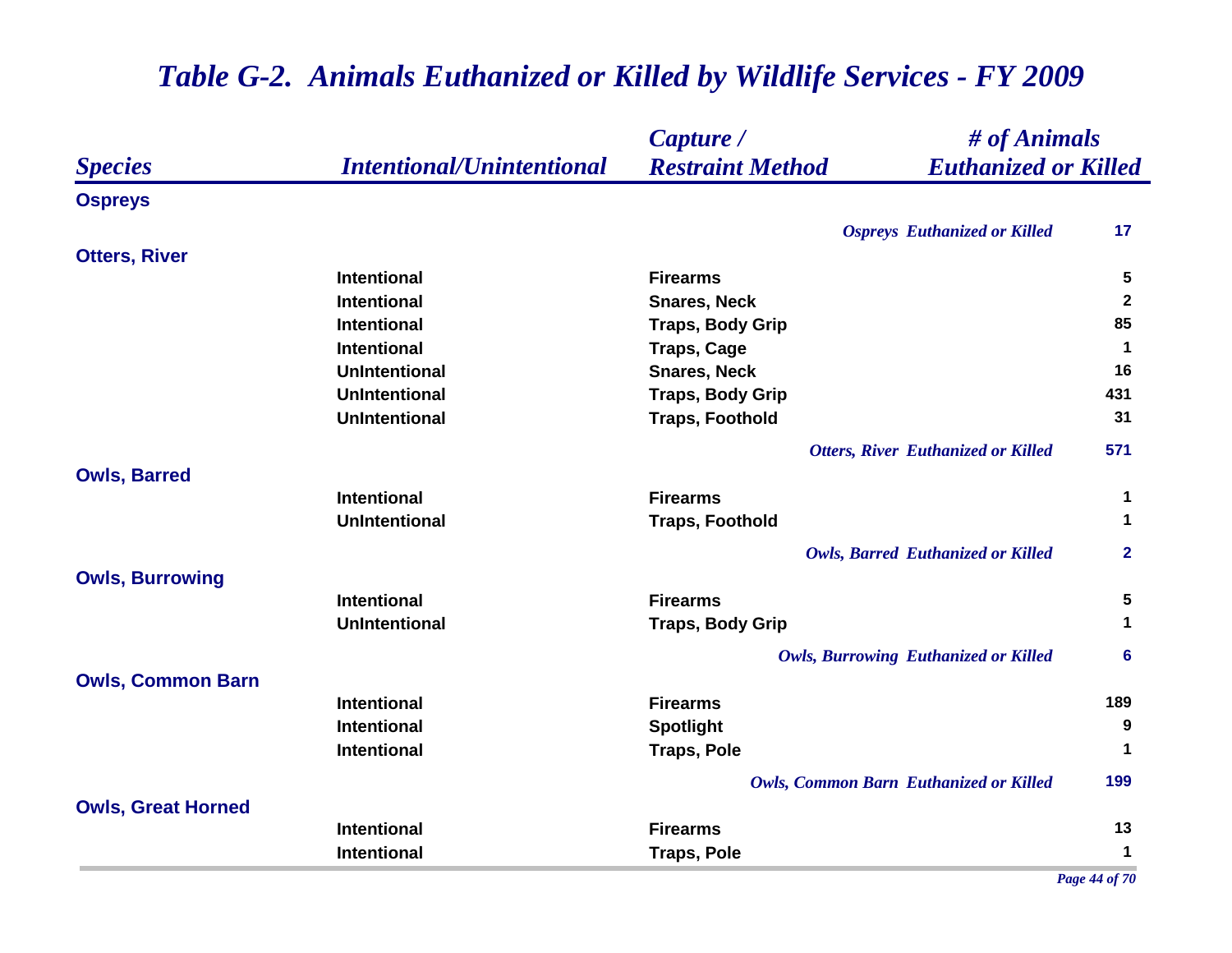|                                       |                                  | Capture /                                              | # of Animals   |  |
|---------------------------------------|----------------------------------|--------------------------------------------------------|----------------|--|
| <b>Species</b>                        | <b>Intentional/Unintentional</b> | <b>Restraint Method</b><br><b>Euthanized or Killed</b> |                |  |
| <b>Owls, Great Horned</b>             |                                  |                                                        |                |  |
|                                       | <b>Intentional</b>               | <b>Traps, Raptor (Other)</b>                           | $\mathbf{2}$   |  |
|                                       |                                  | <b>Owls, Great Horned Euthanized or Killed</b>         | 16             |  |
| <b>Owls, Short-Eared</b>              |                                  |                                                        |                |  |
|                                       | <b>Intentional</b>               | <b>Firearms</b>                                        | 18             |  |
|                                       | <b>Intentional</b>               | <b>Traps, Pole</b>                                     | $\mathbf 1$    |  |
|                                       |                                  | <b>Owls, Short-Eared Euthanized or Killed</b>          | 19             |  |
| <b>Parakeets, Rose-Ringed</b>         |                                  |                                                        |                |  |
|                                       | <b>Intentional</b>               | <b>Firearms</b>                                        | 613            |  |
|                                       |                                  | Parakeets, Rose-Ringed Euthanized or Killed            | 613            |  |
| <b>Peccaries, Collared (Javelina)</b> |                                  |                                                        |                |  |
|                                       | <b>Intentional</b>               | <b>Traps, Cage</b>                                     | $\mathbf{2}$   |  |
|                                       | <b>UnIntentional</b>             | <b>Snares, Neck</b>                                    | 167            |  |
|                                       | <b>UnIntentional</b>             | <b>Traps, Foothold</b>                                 | 6              |  |
|                                       |                                  | Peccaries, Collared (Javelina) Euthanized or Killed    | 175            |  |
| <b>Pelicans, American White</b>       |                                  |                                                        |                |  |
|                                       | <b>Intentional</b>               | <b>Firearms</b>                                        | 64             |  |
|                                       | <b>UnIntentional</b>             | <b>Firearms</b>                                        | $\mathbf 1$    |  |
|                                       |                                  | Pelicans, American White Euthanized or Killed          | 65             |  |
| <b>Phalaropes, Red-Necked</b>         |                                  |                                                        |                |  |
|                                       | <b>Intentional</b>               | <b>Firearms</b>                                        | $\mathbf{2}$   |  |
|                                       |                                  | <b>Phalaropes, Red-Necked Euthanized or Killed</b>     | $\overline{2}$ |  |
| <b>Pheasants, Ring-Necked</b>         |                                  |                                                        |                |  |
|                                       | <b>Intentional</b>               | <b>Firearms</b>                                        | 683            |  |
|                                       | <b>Intentional</b>               | <b>Traps, Cage</b>                                     | 18             |  |
|                                       | Intentional                      | <b>Traps, Decoy</b>                                    | $\mathbf{2}$   |  |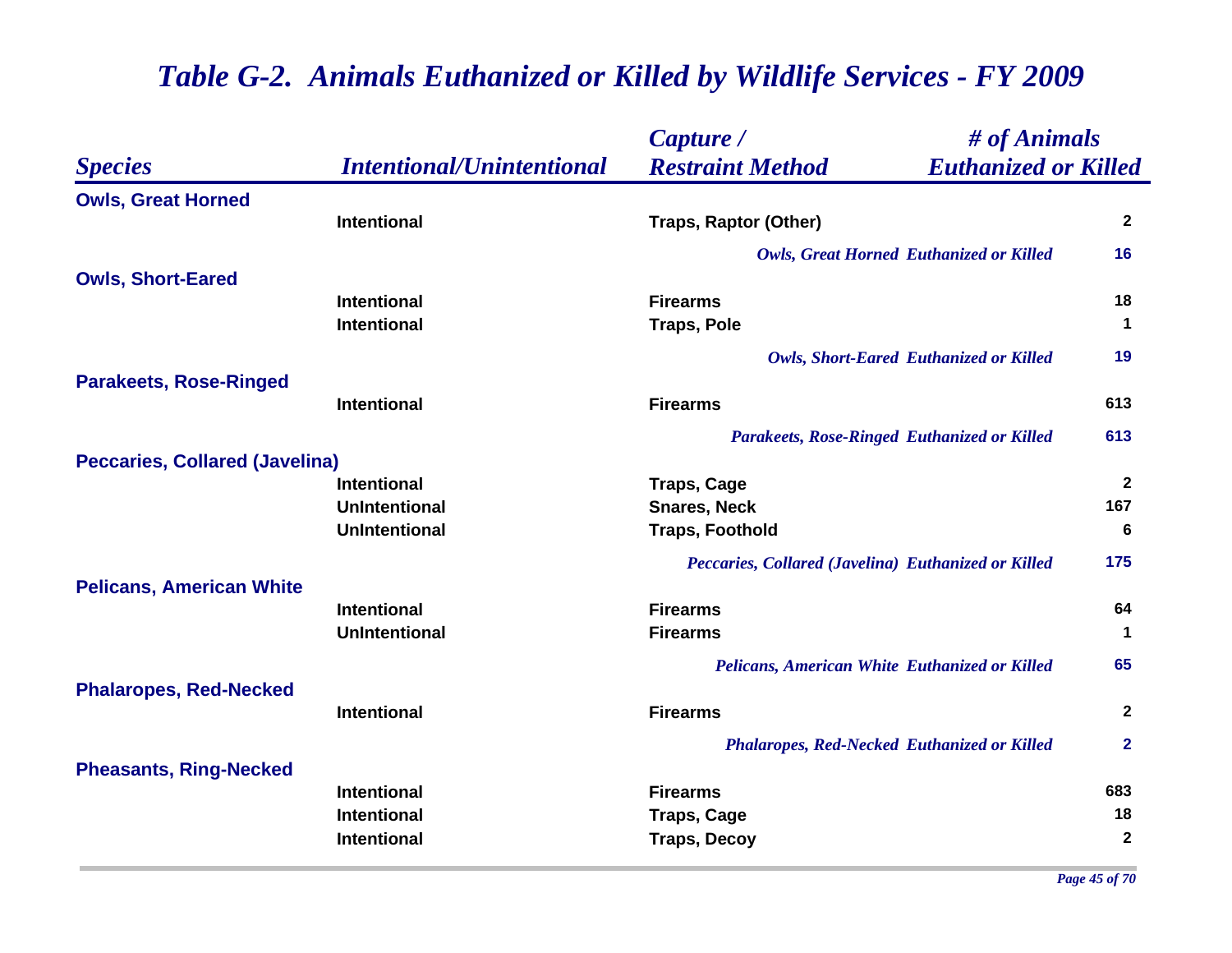|                               |                                  | # of Animals<br>Capture /                              |              |
|-------------------------------|----------------------------------|--------------------------------------------------------|--------------|
| <b>Species</b>                | <b>Intentional/Unintentional</b> | <b>Restraint Method</b><br><b>Euthanized or Killed</b> |              |
| <b>Pheasants, Ring-Necked</b> |                                  |                                                        |              |
|                               |                                  | <b>Pheasants, Ring-Necked Euthanized or Killed</b>     | 703          |
| <b>Phoebes, Black</b>         |                                  |                                                        |              |
|                               | <b>Intentional</b>               | <b>Traps, Decoy</b>                                    | 1            |
|                               | <b>UnIntentional</b>             | <b>Traps, Decoy</b>                                    | $\mathbf 1$  |
|                               |                                  | <b>Phoebes, Black Euthanized or Killed</b>             | $\mathbf{2}$ |
| <b>Phoebes, Say's</b>         |                                  |                                                        |              |
|                               | Intentional                      | <b>Traps, Decoy</b>                                    | $\mathbf 1$  |
|                               |                                  | <b>Phoebes, Say's Euthanized or Killed</b>             | $\mathbf 1$  |
| <b>Pigeons, Feral (Rock)</b>  |                                  |                                                        |              |
|                               | <b>Intentional</b>               | <b>A/C Powder</b>                                      | 25           |
|                               | <b>Intentional</b>               | <b>Avitrol:-4 Mixed Grains</b>                         | 50           |
|                               | <b>Intentional</b>               | <b>Avitrol:-7 Whole Corn</b>                           | 49           |
|                               | Intentional                      | <b>Catch Pole</b>                                      | 4            |
|                               | <b>Intentional</b>               | DRC-1339-ID SLN (Feedlot)                              | 20           |
|                               | <b>Intentional</b>               | DRC-1339-Pigeons                                       | 2,015        |
|                               | <b>Intentional</b>               | DRC-1339-TX SLN (Birds)                                | 9            |
|                               | Intentional                      | <b>Firearms</b>                                        | 34,791       |
|                               | <b>Intentional</b>               | <b>Handcaught/Gathered</b>                             | 676          |
|                               | <b>Intentional</b>               | <b>Nets, Cannon/Rocket</b>                             | 2,051        |
|                               | <b>Intentional</b>               | Nets, Gun                                              | 5            |
|                               | <b>Intentional</b>               | Nets, Other                                            | 72           |
|                               | Intentional                      | <b>Pneumatics</b>                                      | 16,555       |
|                               | Intentional                      | <b>Spotlight</b>                                       | 39           |
|                               | <b>Intentional</b>               | <b>Traps, Cage</b>                                     | 13,694       |
|                               | <b>Intentional</b>               | <b>Traps, Decoy</b>                                    | 13,833       |
|                               | <b>Intentional</b>               | <b>Traps, Other</b>                                    | 12,408       |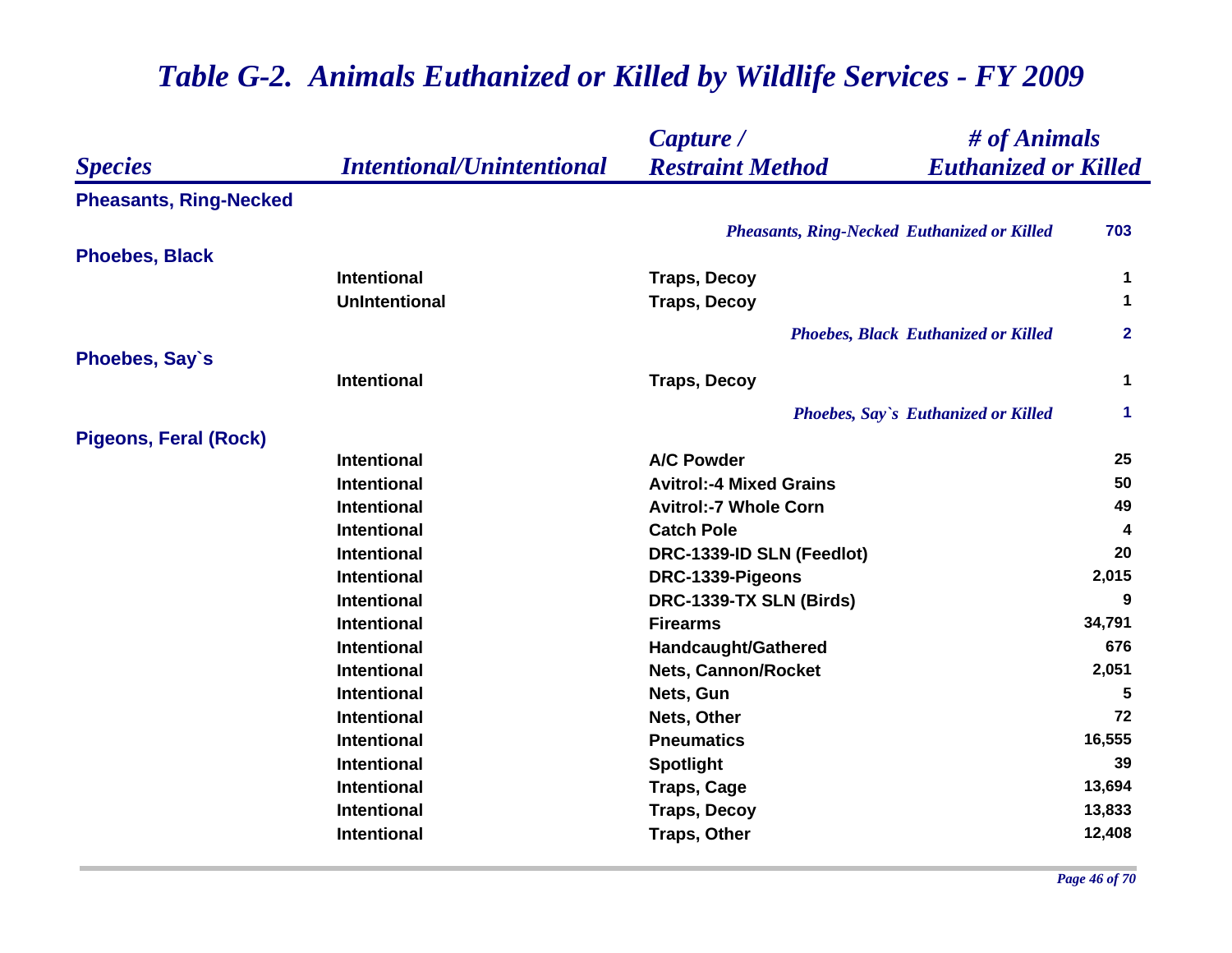|                                  |                                            | Capture /                                              | # of Animals                |  |
|----------------------------------|--------------------------------------------|--------------------------------------------------------|-----------------------------|--|
| <b>Species</b>                   | <b>Intentional/Unintentional</b>           | <b>Euthanized or Killed</b><br><b>Restraint Method</b> |                             |  |
| <b>Pigeons, Feral (Rock)</b>     | <b>Intentional</b>                         | Traps, Snap (Rat, Mouse, Etc.)                         | $\mathbf 1$                 |  |
|                                  |                                            | Pigeons, Feral (Rock) Euthanized or Killed             | 96,297                      |  |
| <b>Pikeminnows, Northern</b>     | <b>Intentional</b>                         | <b>Fishing Poles</b>                                   | 57,412                      |  |
|                                  |                                            | Pikeminnows, Northern Euthanized or Killed             | 57,412                      |  |
| <b>Plovers, Black-Bellied</b>    | <b>Intentional</b>                         | <b>Firearms</b>                                        | 12                          |  |
|                                  |                                            | <b>Plovers, Black-Bellied Euthanized or Killed</b>     | 12                          |  |
| <b>Plovers, Golden, American</b> | <b>Intentional</b>                         | <b>Firearms</b>                                        | $\mathbf{2}$                |  |
|                                  |                                            | Plovers, Golden, American Euthanized or Killed         | $\mathbf{2}$                |  |
| <b>Plovers, Golden, Pacific</b>  | <b>Intentional</b>                         | <b>Firearms</b>                                        | $\mathbf{1}$                |  |
|                                  |                                            | Plovers, Golden, Pacific Euthanized or Killed          | $\blacktriangleleft$        |  |
| <b>Plovers, Semipalmated</b>     | <b>Intentional</b><br><b>UnIntentional</b> | <b>Firearms</b><br>Nets, Mist                          | $\mathbf{2}$<br>$\mathbf 1$ |  |
| <b>Porcupines</b>                |                                            | <b>Plovers, Semipalmated Euthanized or Killed</b>      | $\mathbf{3}$                |  |
|                                  | <b>Intentional</b>                         | <b>Firearms</b>                                        | 32                          |  |
|                                  | <b>Intentional</b><br><b>Intentional</b>   | <b>Handcaught/Gathered</b><br><b>Jabstick</b>          | 1<br>$\mathbf 1$            |  |
|                                  | <b>Intentional</b>                         | <b>Snares, Neck</b>                                    | 53                          |  |
|                                  | <b>Intentional</b><br><b>Intentional</b>   | <b>Traps, Body Grip</b><br><b>Traps, Cage</b>          | $\mathbf{2}$<br>10          |  |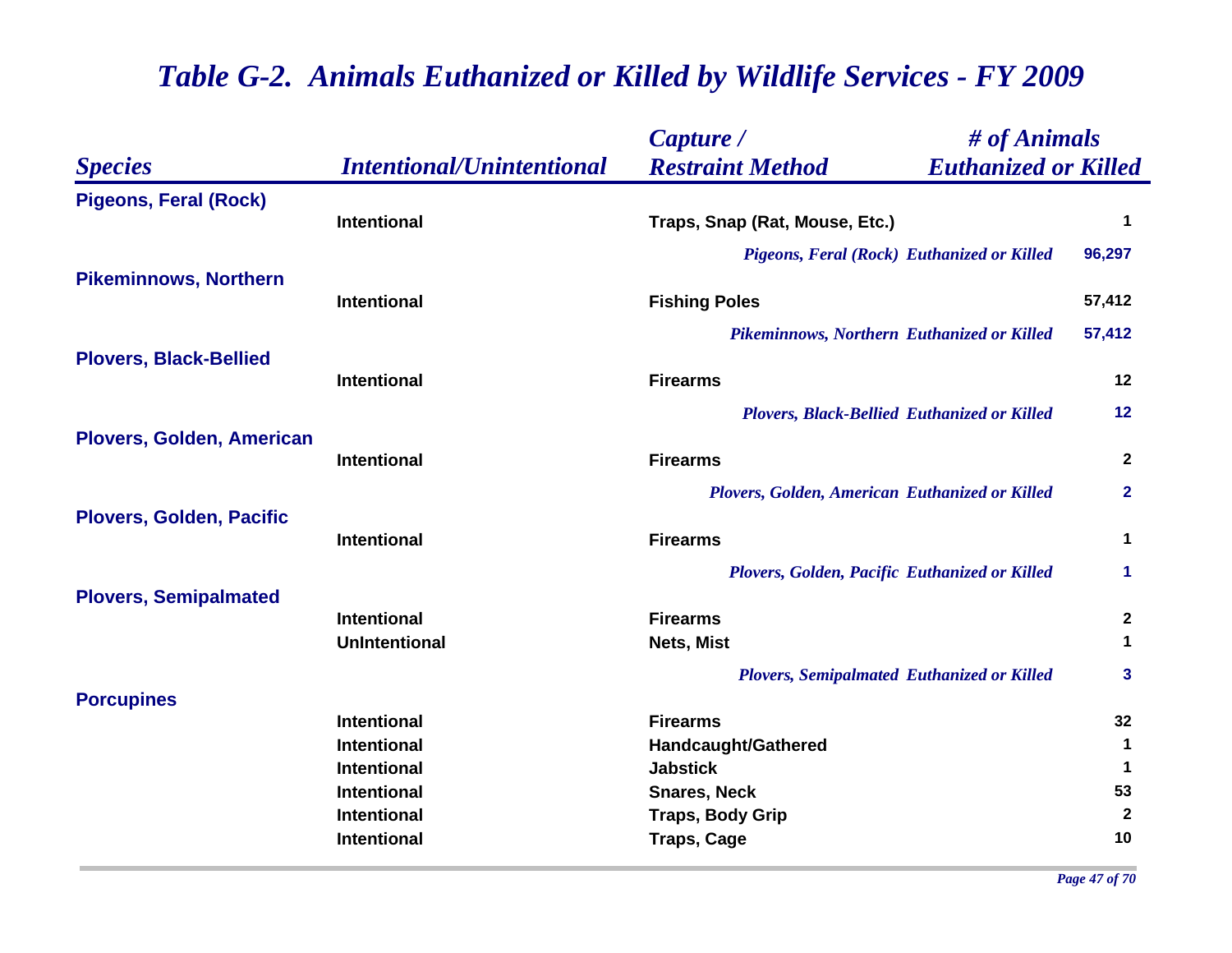|                                   |                                  | # of Animals<br>Capture /                              |              |
|-----------------------------------|----------------------------------|--------------------------------------------------------|--------------|
| <b>Species</b>                    | <b>Intentional/Unintentional</b> | <b>Restraint Method</b><br><b>Euthanized or Killed</b> |              |
| <b>Porcupines</b>                 |                                  |                                                        |              |
|                                   | <b>Intentional</b>               | <b>Traps, Foothold</b>                                 | 14           |
|                                   | <b>UnIntentional</b>             | <b>Snares, Neck</b>                                    | 138          |
|                                   | <b>UnIntentional</b>             | <b>Traps, Foothold</b>                                 | 15           |
|                                   | <b>UnIntentional</b>             | <b>Traps, Foothold (Padded)</b>                        | 8            |
|                                   |                                  | <b>Porcupines Euthanized or Killed</b>                 | 274          |
| <b>Prairie Dogs, Black-Tailed</b> |                                  |                                                        |              |
|                                   | <b>Intentional</b>               | <b>Firearms</b>                                        | 10,583       |
|                                   | <b>Intentional</b>               | <b>Pneumatics</b>                                      | 14           |
|                                   | <b>Intentional</b>               | <b>Weevilcide Pellets</b>                              | 20           |
|                                   |                                  | Prairie Dogs, Black-Tailed Euthanized or Killed        | 10,617       |
| <b>Prairie Dogs, Gunnison's</b>   |                                  |                                                        |              |
|                                   | <b>Intentional</b>               | <b>Firearms</b>                                        | 387          |
|                                   |                                  | Prairie Dogs, Gunnison's Euthanized or Killed          | 387          |
| <b>Prairie Dogs, White-Tailed</b> |                                  |                                                        |              |
|                                   | <b>Intentional</b>               | <b>Firearms</b>                                        | 1,691        |
|                                   | <b>Intentional</b>               | <b>Pneumatics</b>                                      | 3            |
|                                   |                                  | Prairie Dogs, White-Tailed Euthanized or Killed        | 1,694        |
| <b>Pronghorns (Antelope)</b>      |                                  |                                                        |              |
|                                   | <b>UnIntentional</b>             | <b>Snares, Neck</b>                                    | 5            |
|                                   | <b>UnIntentional</b>             | <b>Traps, Foothold</b>                                 | 1            |
|                                   |                                  | <b>Pronghorns (Antelope) Euthanized or Killed</b>      | 6            |
| <b>Puffins, Tufted</b>            |                                  |                                                        |              |
|                                   | <b>UnIntentional</b>             | <b>Traps, Body Grip</b>                                | 3            |
|                                   |                                  | <b>Puffins, Tufted Euthanized or Killed</b>            | $\mathbf{3}$ |
| <b>Quail (All)</b>                |                                  |                                                        |              |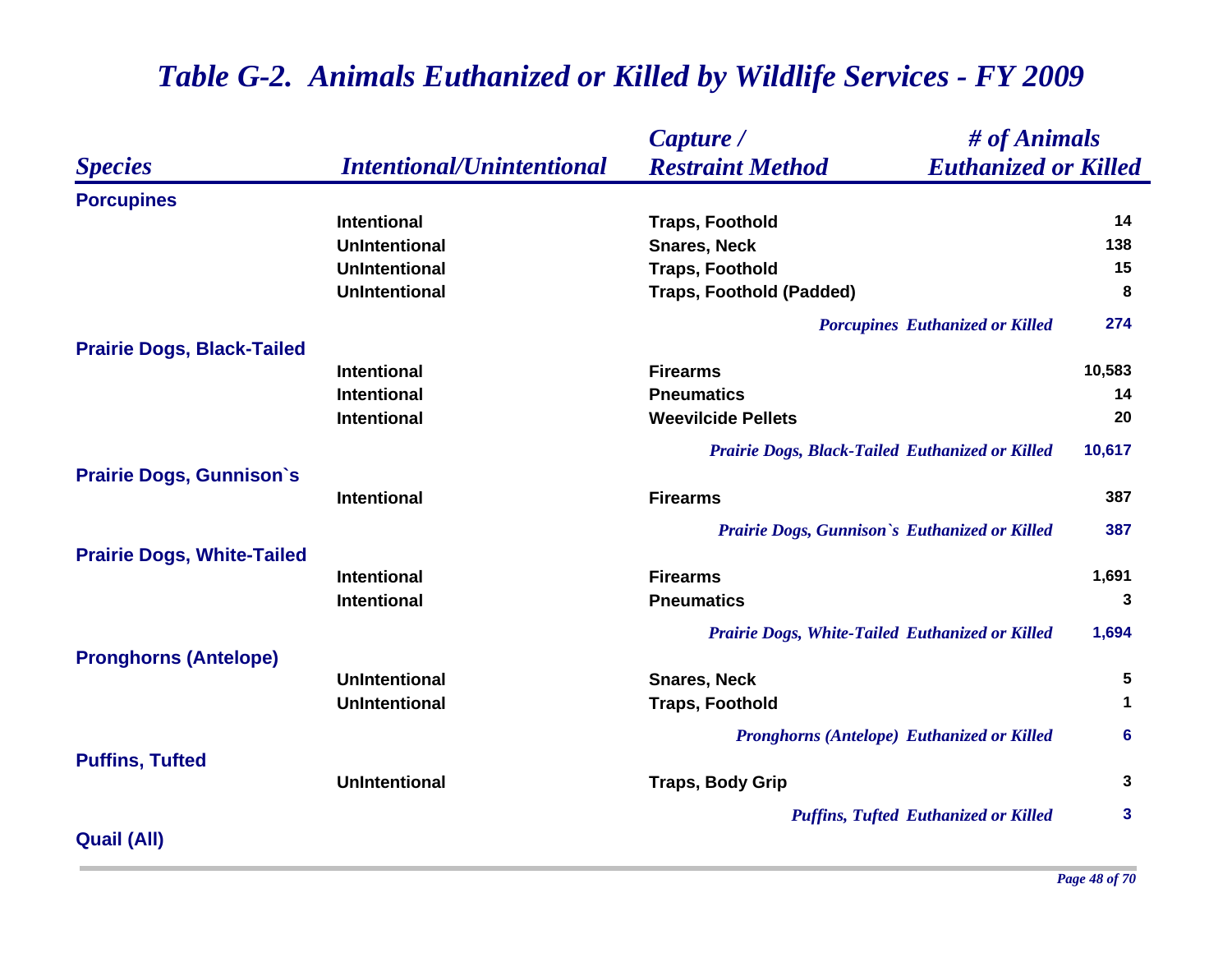|                                   |                                  | Capture /                                              | # of Animals   |  |
|-----------------------------------|----------------------------------|--------------------------------------------------------|----------------|--|
| <b>Species</b>                    | <b>Intentional/Unintentional</b> | <b>Restraint Method</b><br><b>Euthanized or Killed</b> |                |  |
| <b>Quail (All)</b>                |                                  |                                                        |                |  |
|                                   | <b>Intentional</b>               | <b>Firearms</b>                                        | $\overline{2}$ |  |
|                                   |                                  | Quail (All) Euthanized or Killed                       | $\mathbf{2}$   |  |
| <b>Rabbits, Cottontail</b>        |                                  |                                                        |                |  |
|                                   | <b>Intentional</b>               | <b>Firearms</b>                                        | 5,759          |  |
|                                   | <b>Intentional</b>               | Handcaught/Gathered                                    | 4              |  |
|                                   | <b>Intentional</b>               | <b>Pneumatics</b>                                      | 478            |  |
|                                   | <b>Intentional</b>               | <b>Snares, Neck</b>                                    | 4              |  |
|                                   | <b>Intentional</b>               | <b>Spotlight</b>                                       | 120            |  |
|                                   | <b>Intentional</b>               | <b>Traps, Body Grip</b>                                | 19             |  |
|                                   | <b>Intentional</b>               | <b>Traps, Cage</b>                                     | 300            |  |
|                                   | <b>Intentional</b>               | <b>Traps, Foothold</b>                                 | 5              |  |
|                                   | <b>UnIntentional</b>             | <b>Snares, Neck</b>                                    | 14             |  |
|                                   | <b>UnIntentional</b>             | <b>Traps, Body Grip</b>                                | 4              |  |
|                                   | <b>UnIntentional</b>             | <b>Traps, Foothold</b>                                 | 3              |  |
|                                   |                                  | Rabbits, Cottontail Euthanized or Killed               | 6,710          |  |
| <b>Rabbits, Desert Cottontail</b> |                                  |                                                        |                |  |
|                                   | <b>Intentional</b>               | <b>Firearms</b>                                        | 205            |  |
|                                   | <b>Intentional</b>               | <b>Traps, Body Grip</b>                                | 7              |  |
|                                   | <b>Intentional</b>               | <b>Traps, Cage</b>                                     | 80             |  |
|                                   | <b>UnIntentional</b>             | <b>Traps, Foothold (Padded)</b>                        | $\mathbf 1$    |  |
|                                   |                                  | Rabbits, Desert Cottontail Euthanized or Killed        | 293            |  |
| <b>Rabbits, Feral</b>             |                                  |                                                        |                |  |
|                                   | <b>Intentional</b>               | <b>Firearms</b>                                        | 19             |  |
|                                   | <b>Intentional</b>               | Handcaught/Gathered                                    | 6              |  |
|                                   | <b>Intentional</b>               | <b>Snares, Neck</b>                                    | 23             |  |
|                                   | <b>Intentional</b>               | <b>Traps, Body Grip</b>                                | 8              |  |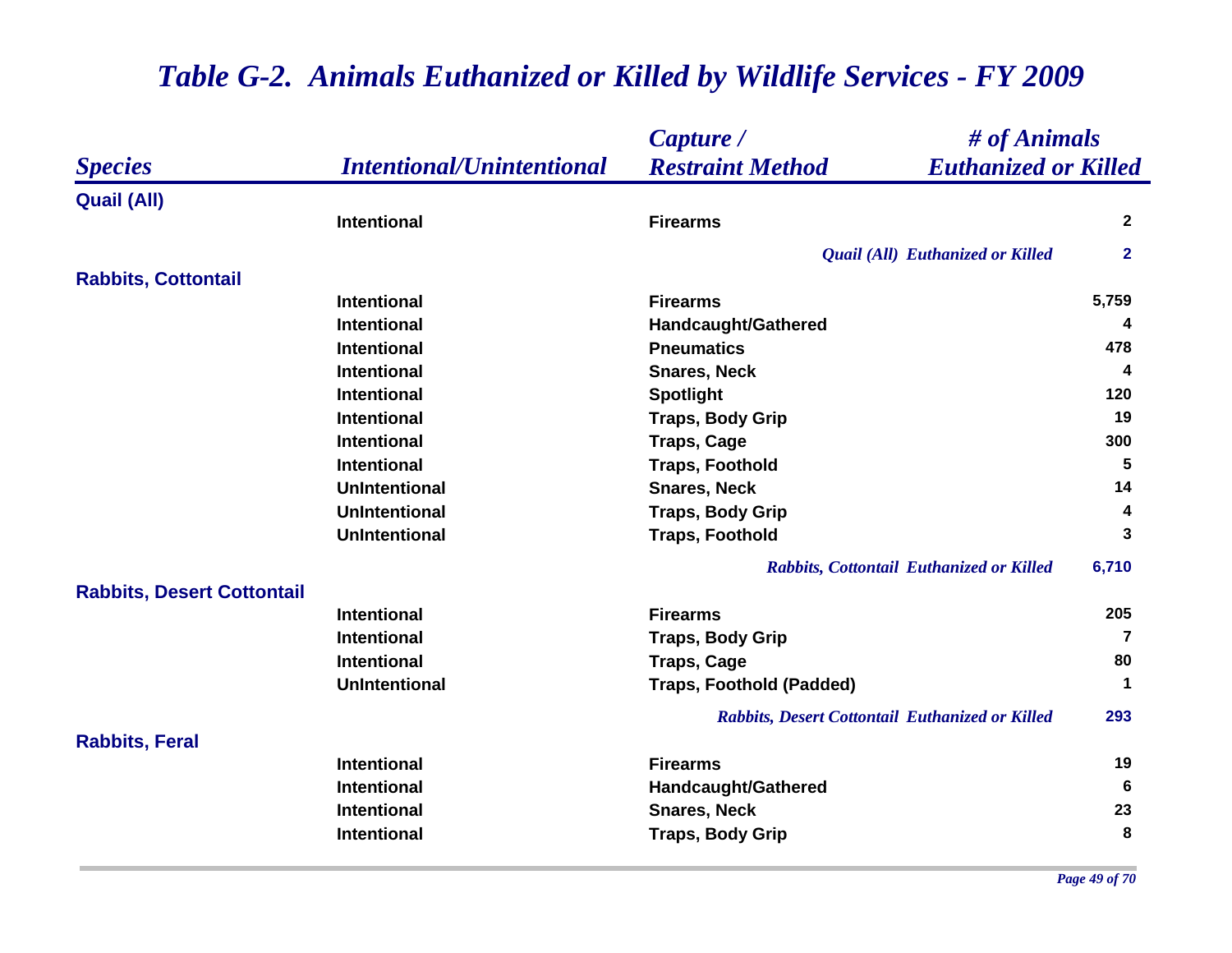|                       | <b>Intentional/Unintentional</b> | Capture /                                              | # of Animals         |  |
|-----------------------|----------------------------------|--------------------------------------------------------|----------------------|--|
| <b>Species</b>        |                                  | <b>Restraint Method</b><br><b>Euthanized or Killed</b> |                      |  |
| <b>Rabbits, Feral</b> |                                  |                                                        |                      |  |
|                       | <b>Intentional</b>               | <b>Traps, Cage</b>                                     | 3                    |  |
|                       | <b>Intentional</b>               | <b>Traps, Foothold</b>                                 | 18                   |  |
|                       | <b>Intentional</b>               | <b>Traps, Other</b>                                    | 4                    |  |
|                       |                                  | <b>Rabbits, Feral Euthanized or Killed</b>             | 81                   |  |
| <b>Rabbits, Swamp</b> |                                  |                                                        |                      |  |
|                       | <b>UnIntentional</b>             | <b>Traps, Body Grip</b>                                | $\mathbf 1$          |  |
|                       |                                  | <b>Rabbits, Swamp Euthanized or Killed</b>             | $\blacktriangleleft$ |  |
| <b>Raccoons</b>       |                                  |                                                        |                      |  |
|                       | <b>Intentional</b>               | <b>Calling Device, Electronic</b>                      | 16                   |  |
|                       | <b>Intentional</b>               | <b>Calling Device, Manual(Hand, Blown</b>              | 12                   |  |
|                       | <b>Intentional</b>               | <b>Catch Pole</b>                                      | 14                   |  |
|                       | <b>Intentional</b>               | <b>Dog</b>                                             | 24                   |  |
|                       | <b>Intentional</b>               | <b>Firearms</b>                                        | 805                  |  |
|                       | <b>Intentional</b>               | <b>Handcaught/Gathered</b>                             | 68                   |  |
|                       | Intentional                      | <b>Jabstick</b>                                        | $\mathbf{2}$         |  |
|                       | <b>Intentional</b>               | <b>Night Vision/Infrared Equipment</b>                 | $\mathbf{2}$         |  |
|                       | <b>Intentional</b>               | <b>Pneumatics</b>                                      | 4                    |  |
|                       | <b>Intentional</b>               | <b>Potassium Chloride</b>                              | $\mathbf 1$          |  |
|                       | <b>Intentional</b>               | <b>Snares, Foot/Leg</b>                                | 1                    |  |
|                       | <b>Intentional</b>               | <b>Snares, Neck</b>                                    | 1,186                |  |
|                       | <b>Intentional</b>               | <b>Snares, Neck Mechanical (Collarum</b>               | 1                    |  |
|                       | <b>Intentional</b>               | Sodium Pentobarbital (390 Mg/MI)                       | $\mathbf{2}$         |  |
|                       | <b>Intentional</b>               | <b>Spotlight</b>                                       | 186                  |  |
|                       | <b>Intentional</b>               | <b>Traps, Body Grip</b>                                | 63                   |  |
|                       | <b>Intentional</b>               | <b>Traps, Cage</b>                                     | 8,412                |  |
|                       | <b>Intentional</b>               | <b>Traps, Foothold</b>                                 | 1,270                |  |
|                       | <b>Intentional</b>               | <b>Traps, Foothold (Padded)</b>                        | 164                  |  |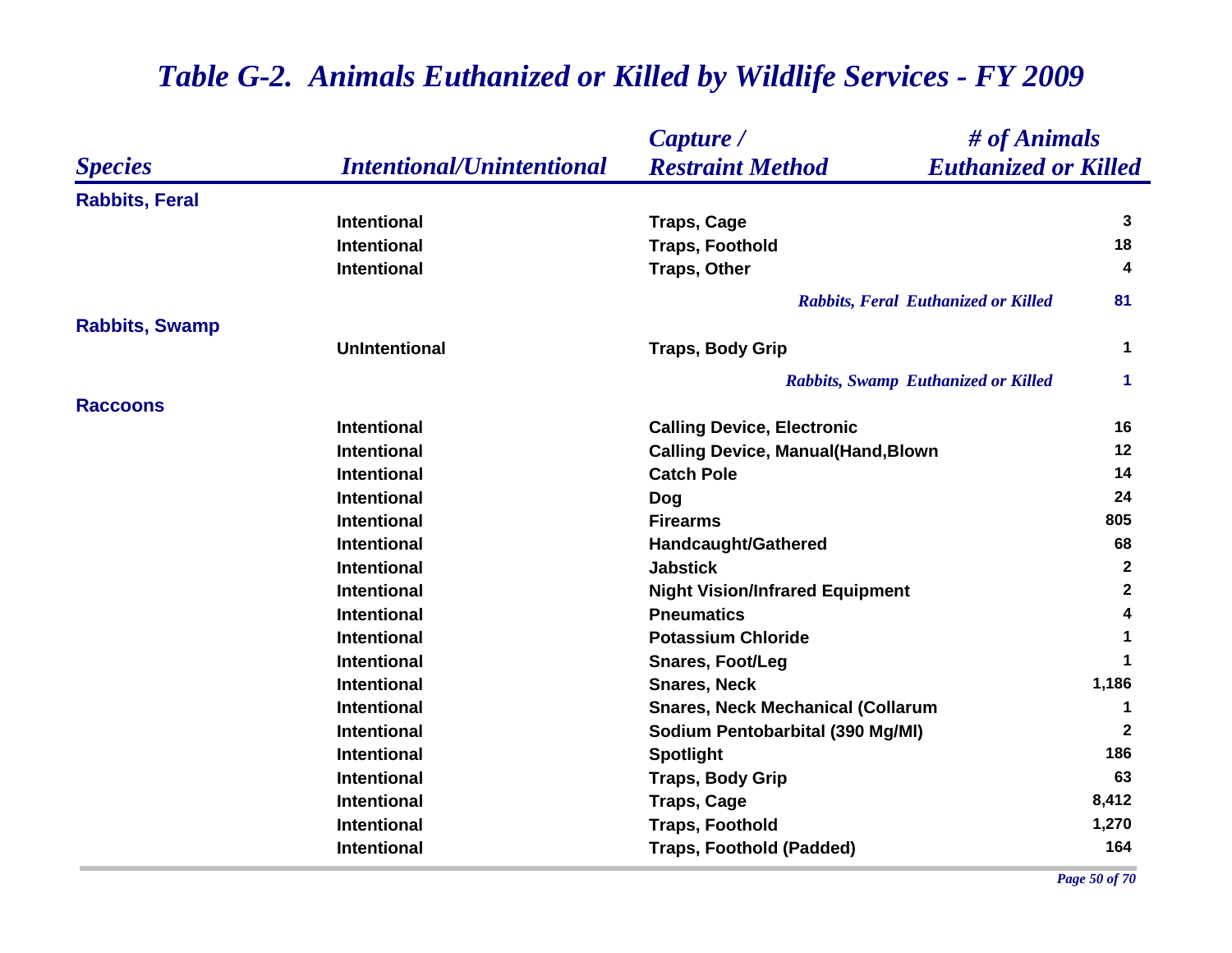|                       |                                  | # of Animals<br>Capture /                  |                             |  |
|-----------------------|----------------------------------|--------------------------------------------|-----------------------------|--|
| <b>Species</b>        | <b>Intentional/Unintentional</b> | <b>Restraint Method</b>                    | <b>Euthanized or Killed</b> |  |
| <b>Raccoons</b>       |                                  |                                            |                             |  |
|                       | <b>Intentional</b>               | <b>Traps, Other</b>                        | 218                         |  |
|                       | <b>UnIntentional</b>             | <b>Firearms</b>                            | 1                           |  |
|                       | <b>UnIntentional</b>             | <b>Gas Cartridge, Large</b>                | $\mathbf 1$                 |  |
|                       | <b>UnIntentional</b>             | <b>M-44 Cyanide Capsule</b>                | 242                         |  |
|                       | <b>UnIntentional</b>             | <b>Snares, Neck</b>                        | 183                         |  |
|                       | <b>UnIntentional</b>             | <b>Traps, Body Grip</b>                    | 158                         |  |
|                       | <b>UnIntentional</b>             | <b>Traps, Cage</b>                         | 12                          |  |
|                       | <b>UnIntentional</b>             | <b>Traps, Culvert</b>                      | $\mathbf 1$                 |  |
|                       | <b>UnIntentional</b>             | <b>Traps, Decoy</b>                        | 3                           |  |
|                       | <b>UnIntentional</b>             | <b>Traps, Foothold</b>                     | 233                         |  |
|                       | <b>UnIntentional</b>             | <b>Traps, Foothold (Padded)</b>            | $\overline{7}$              |  |
|                       |                                  | <b>Raccoons Euthanized or Killed</b>       | 13,292                      |  |
| <b>Rails, Clapper</b> | <b>UnIntentional</b>             | <b>Traps, Body Grip</b>                    | 1                           |  |
|                       |                                  | <b>Rails, Clapper Euthanized or Killed</b> | $\blacktriangleleft$        |  |
| Rails, Virginia       |                                  |                                            |                             |  |
|                       | <b>UnIntentional</b>             | <b>Traps, Body Grip</b>                    | $\mathbf{2}$                |  |
|                       |                                  | Rails, Virginia Euthanized or Killed       | $\mathbf{2}$                |  |
| Rats, Black (Roof)    |                                  |                                            |                             |  |
|                       | <b>Intentional</b>               | <b>Firearms</b>                            | $\mathbf{2}$                |  |
|                       | <b>Intentional</b>               | <b>Traps, Cage</b>                         | 240                         |  |
|                       | <b>Intentional</b>               | <b>Traps, Snake</b>                        | 344                         |  |
|                       | <b>Intentional</b>               | Traps, Snap (Rat, Mouse, Etc.)             | 66                          |  |
|                       | <b>UnIntentional</b>             | <b>Traps, Cage</b>                         | 24                          |  |
|                       | <b>UnIntentional</b>             | <b>Traps, Snake</b>                        | 659                         |  |
|                       |                                  | Rats, Black (Roof) Euthanized or Killed    | 1,335                       |  |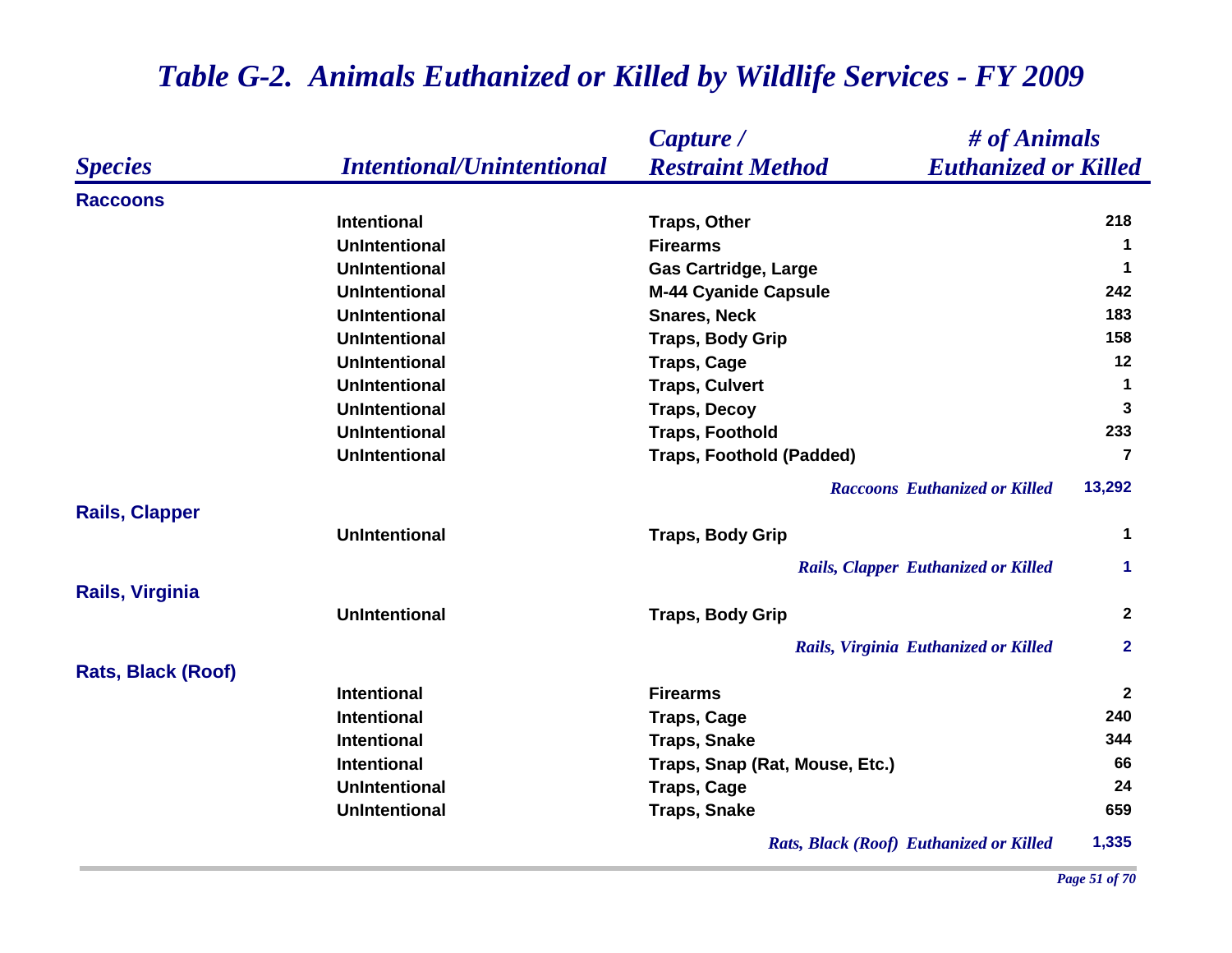|                             |                                  | Capture /                                              | # of Animals   |  |
|-----------------------------|----------------------------------|--------------------------------------------------------|----------------|--|
| <b>Species</b>              | <b>Intentional/Unintentional</b> | <b>Restraint Method</b><br><b>Euthanized or Killed</b> |                |  |
| <b>Rats, Gambian</b>        |                                  |                                                        |                |  |
|                             | <b>Intentional</b>               | <b>Traps, Cage</b>                                     | 10             |  |
|                             |                                  | Rats, Gambian Euthanized or Killed                     | 10             |  |
| <b>Rats, Hutia</b>          |                                  |                                                        |                |  |
|                             | <b>Intentional</b>               | <b>Firearms</b>                                        | 99             |  |
|                             | <b>Intentional</b>               | <b>Traps, Cage</b>                                     | $\mathbf 1$    |  |
|                             |                                  | Rats, Hutia Euthanized or Killed                       | 100            |  |
| <b>Rats, Kangaroo (All)</b> |                                  |                                                        |                |  |
|                             | <b>Intentional</b>               | <b>Traps, Cage</b>                                     | 1              |  |
|                             | <b>Intentional</b>               | <b>Traps, Foothold</b>                                 | 1              |  |
|                             | <b>UnIntentional</b>             | <b>Traps, Cage</b>                                     | 1              |  |
|                             |                                  | Rats, Kangaroo (All) Euthanized or Killed              | 3              |  |
| <b>Rats, Norway</b>         |                                  |                                                        |                |  |
|                             | <b>Intentional</b>               | <b>Contrac All Weather Blox</b>                        | 197            |  |
|                             | <b>Intentional</b>               | <b>Fastrac Blox</b>                                    | 20             |  |
|                             | <b>Intentional</b>               | <b>Firearms</b>                                        | 1              |  |
|                             | <b>Intentional</b>               | <b>Traps, Body Grip</b>                                | $\mathbf{2}$   |  |
|                             | <b>Intentional</b>               | <b>Traps, Cage</b>                                     | 19             |  |
|                             | <b>Intentional</b>               | <b>Traps, Foothold (Padded)</b>                        | $\mathbf 1$    |  |
|                             | <b>Intentional</b>               | Traps, Snap (Rat, Mouse, Etc.)                         | 5              |  |
|                             | <b>Intentional</b>               | Zinc Phosphide Conc. (Rodents/La                       | 357            |  |
|                             | <b>UnIntentional</b>             | <b>Traps, Cage</b>                                     | 9              |  |
|                             | <b>UnIntentional</b>             | <b>Traps, Decoy</b>                                    | 1              |  |
|                             | <b>UnIntentional</b>             | <b>Traps, Foothold</b>                                 | $\overline{7}$ |  |
|                             |                                  | <b>Rats, Norway Euthanized or Killed</b>               | 619            |  |
| <b>Rats, Polynesian</b>     |                                  |                                                        |                |  |
|                             | <b>Intentional</b>               | <b>Traps, Cage</b>                                     | 224            |  |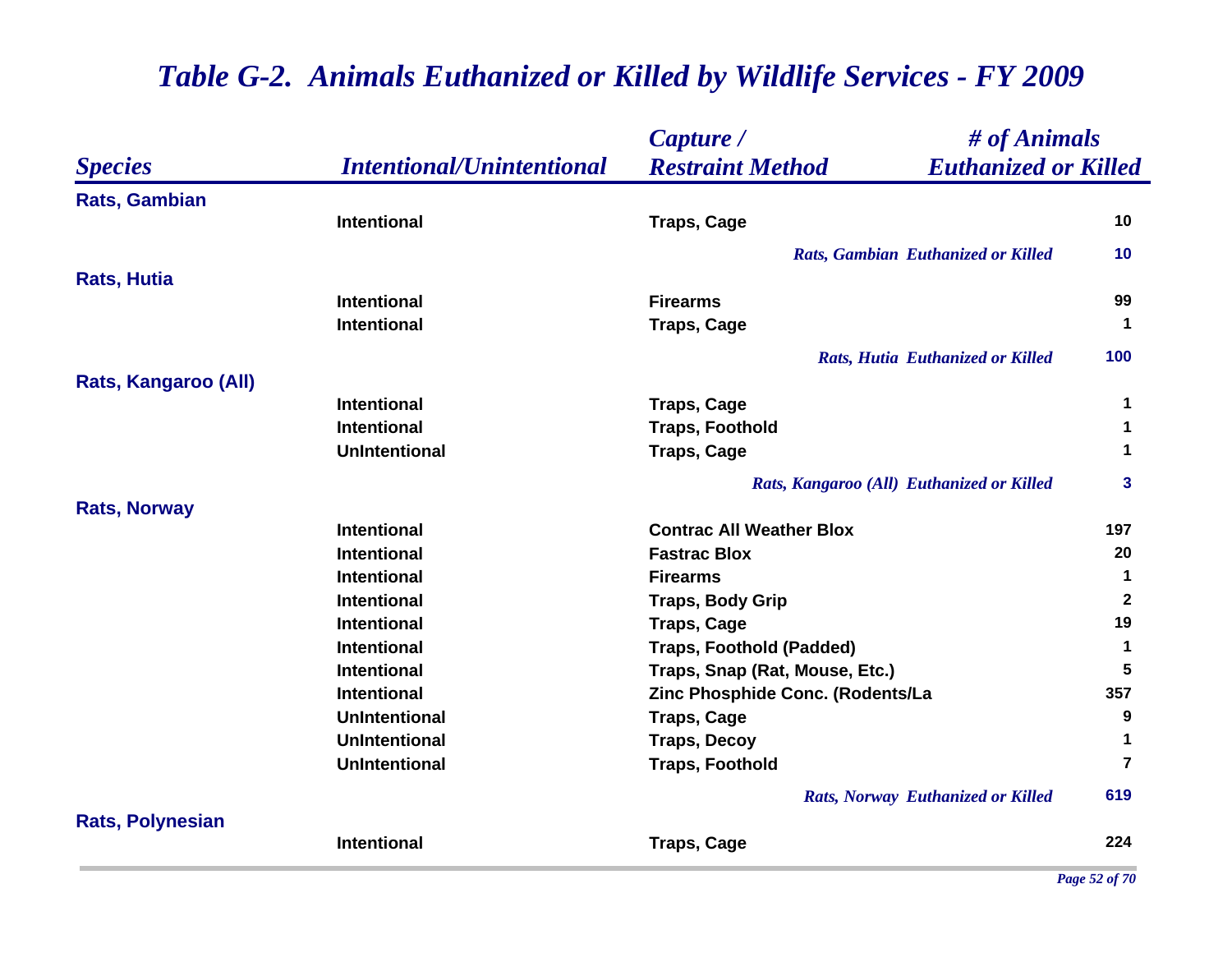|                         |                                  | # of Animals<br>Capture /                              |                |
|-------------------------|----------------------------------|--------------------------------------------------------|----------------|
| <b>Species</b>          | <b>Intentional/Unintentional</b> | <b>Restraint Method</b><br><b>Euthanized or Killed</b> |                |
| <b>Rats, Polynesian</b> |                                  |                                                        |                |
|                         |                                  | Rats, Polynesian Euthanized or Killed                  | 224            |
| <b>Ravens, Common</b>   |                                  |                                                        |                |
|                         | Intentional                      | <b>DRC-1339 Eggs</b>                                   | 1,363          |
|                         | <b>Intentional</b>               | DRC-1339 Eggs NV SLN                                   | 1,472          |
|                         | <b>Intentional</b>               | <b>DRC-1339 Meat</b>                                   | 191            |
|                         | <b>Intentional</b>               | DRC-1339-Gulls                                         | 37             |
|                         | <b>Intentional</b>               | DRC-1339-NV SLN (Raven/Util Pole)                      | 153            |
|                         | <b>Intentional</b>               | DRC-1339-Staging Areas                                 | $\overline{7}$ |
|                         | Intentional                      | DRC-1339-WY SLN (Staging/Feedlot                       | 131            |
|                         | Intentional                      | <b>Firearms</b>                                        | 485            |
|                         | <b>Intentional</b>               | Handcaught/Gathered                                    | 14             |
|                         | <b>Intentional</b>               | <b>Traps, Decoy</b>                                    | $\mathbf{2}$   |
|                         | <b>Intentional</b>               | <b>Traps, Foothold (Padded)</b>                        | $\overline{7}$ |
|                         | Intentional                      | Traps, Raptor (Swedish Goshawk)                        | $\mathbf{2}$   |
|                         | <b>UnIntentional</b>             | <b>M-44 Cyanide Capsule</b>                            | $\mathbf{3}$   |
|                         | <b>UnIntentional</b>             | <b>Traps, Foothold</b>                                 | 6              |
|                         |                                  | Ravens, Common Euthanized or Killed                    | 3,873          |
| <b>Reptiles, Exotic</b> |                                  |                                                        |                |
|                         | <b>Intentional</b>               | <b>Firearms</b>                                        | $\mathbf{2}$   |
|                         |                                  | <b>Reptiles, Exotic Euthanized or Killed</b>           | $\mathbf{2}$   |
| <b>Ringtails</b>        |                                  |                                                        |                |
|                         | <b>UnIntentional</b>             | <b>M-44 Cyanide Capsule</b>                            | $\mathbf{2}$   |
|                         | <b>UnIntentional</b>             | <b>Traps, Foothold</b>                                 | $\mathbf 1$    |
|                         |                                  | <b>Ringtails Euthanized or Killed</b>                  | 3              |
| <b>Robins, American</b> |                                  |                                                        |                |
|                         | <b>Intentional</b>               | <b>Firearms</b>                                        | 51             |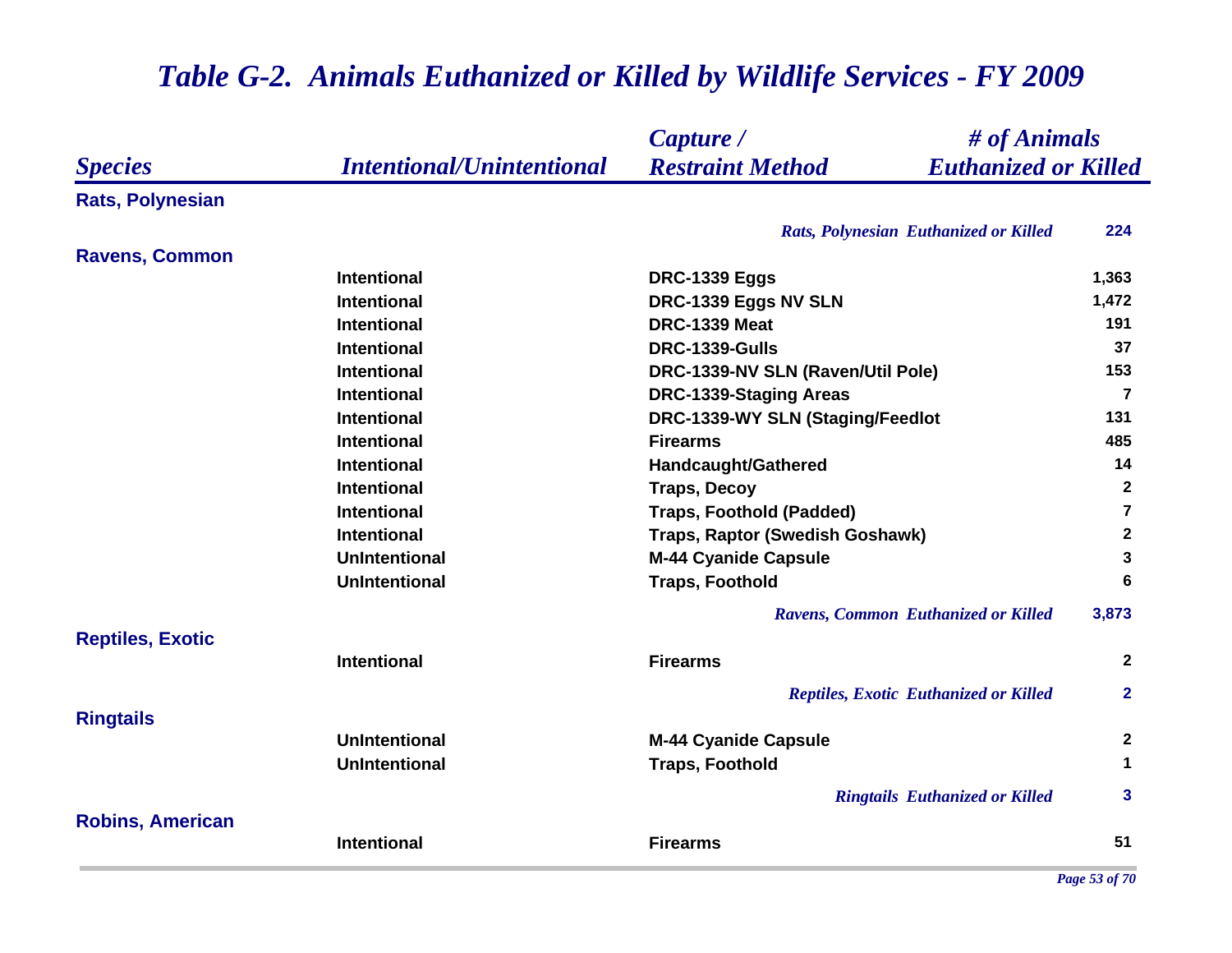|                                              |                                  | # of Animals<br>Capture /                              |                      |
|----------------------------------------------|----------------------------------|--------------------------------------------------------|----------------------|
| <b>Species</b>                               | <b>Intentional/Unintentional</b> | <b>Restraint Method</b><br><b>Euthanized or Killed</b> |                      |
| <b>Robins, American</b>                      |                                  |                                                        |                      |
|                                              | <b>Intentional</b>               | Handcaught/Gathered                                    | 12                   |
|                                              | <b>Intentional</b>               | <b>Traps, Pole</b>                                     | $\mathbf 1$          |
|                                              |                                  | <b>Robins, American Euthanized or Killed</b>           | 64                   |
| <b>Sanderlings</b>                           |                                  |                                                        |                      |
|                                              | <b>Intentional</b>               | <b>Firearms</b>                                        | 1                    |
|                                              |                                  | <b>Sanderlings Euthanized or Killed</b>                | $\blacktriangleleft$ |
| <b>Sandpipers, Least</b>                     |                                  |                                                        |                      |
|                                              | <b>Intentional</b>               | <b>Firearms</b>                                        | $\overline{7}$       |
|                                              |                                  | <b>Sandpipers, Least Euthanized or Killed</b>          | 7                    |
| <b>Sandpipers, Rock</b>                      |                                  |                                                        |                      |
|                                              | <b>Intentional</b>               | <b>Firearms</b>                                        | 3                    |
|                                              | Intentional                      | Nets, Mist                                             | 3                    |
|                                              |                                  | <b>Sandpipers, Rock Euthanized or Killed</b>           | $6\phantom{a}$       |
| <b>Sandpipers, Sharp-Tailed</b>              |                                  |                                                        |                      |
|                                              | <b>Intentional</b>               | <b>Firearms</b>                                        | 1                    |
|                                              |                                  | <b>Sandpipers, Sharp-Tailed Euthanized or Killed</b>   | 1                    |
| <b>Sandpipers, Spotted</b>                   |                                  |                                                        |                      |
|                                              | <b>Intentional</b>               | <b>Firearms</b>                                        | 8                    |
|                                              |                                  | <b>Sandpipers, Spotted Euthanized or Killed</b>        | 8                    |
| <b>Sandpipers, Upland</b>                    |                                  |                                                        |                      |
|                                              | <b>Intentional</b>               | <b>Firearms</b>                                        | 154                  |
|                                              | <b>UnIntentional</b>             | <b>Paint Balls</b>                                     | 1                    |
|                                              |                                  | <b>Sandpipers, Upland Euthanized or Killed</b>         | 155                  |
| <b>Sheep, Feral, Free-Ranging And Exotic</b> |                                  |                                                        |                      |
|                                              | <b>UnIntentional</b>             | <b>Snares, Neck</b>                                    | $\mathbf{2}$         |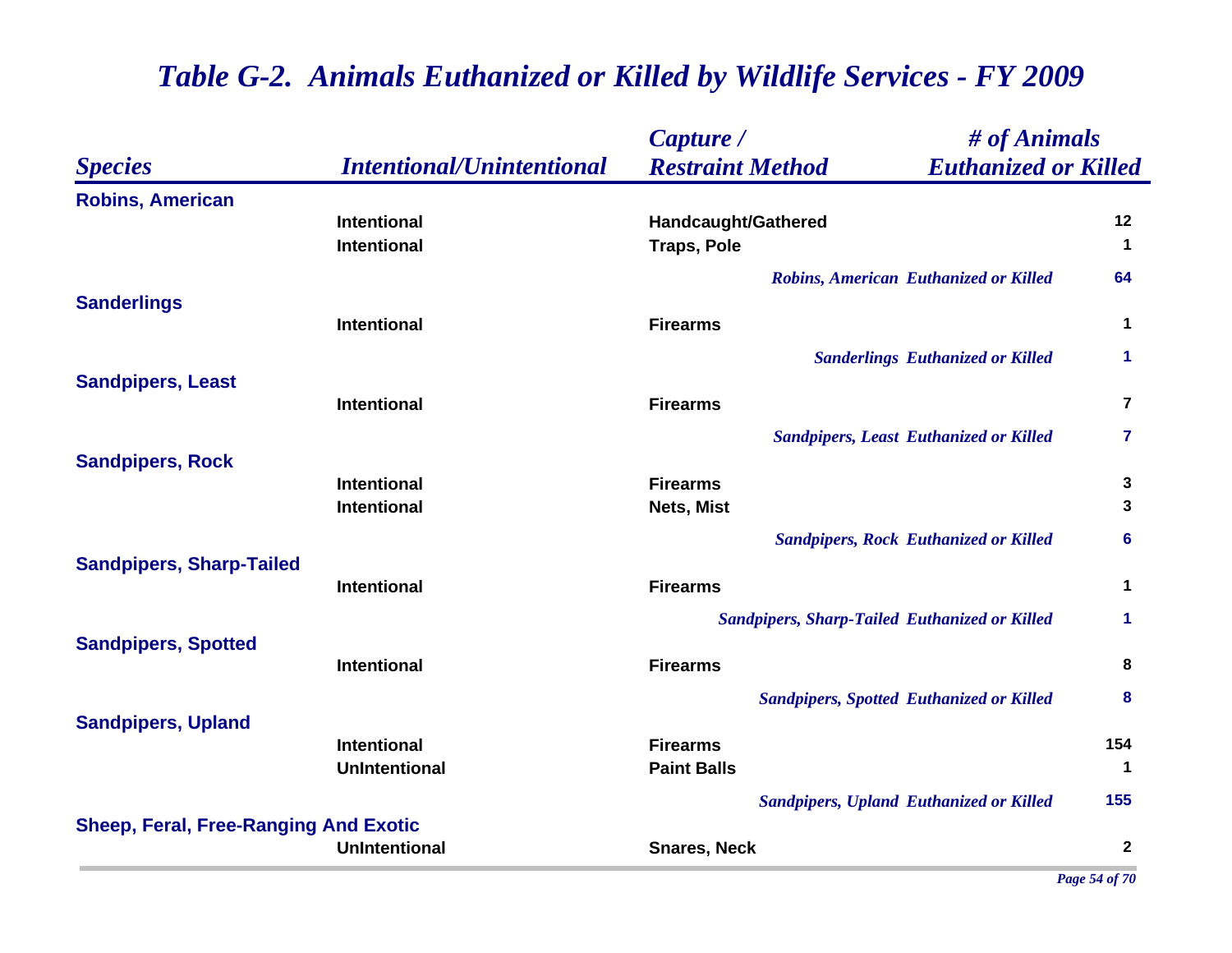|                                       |                                  | Capture /                                                          | # of Animals                                |                         |
|---------------------------------------|----------------------------------|--------------------------------------------------------------------|---------------------------------------------|-------------------------|
| <b>Species</b>                        | <b>Intentional/Unintentional</b> | <b>Restraint Method</b>                                            | <b>Euthanized or Killed</b>                 |                         |
| Sheep, Feral, Free-Ranging And Exotic |                                  |                                                                    |                                             |                         |
|                                       |                                  | <b>Sheep, Feral, Free-Ranging And Exotics Euthanized or Killed</b> |                                             | $\mathbf{2}$            |
| <b>Shrews (All)</b>                   | Intentional                      | Traps, Snap (Rat, Mouse, Etc.)                                     |                                             | 27                      |
|                                       |                                  |                                                                    | <b>Shrews (All) Euthanized or Killed</b>    | 27                      |
| <b>Silverbills, Warbling</b>          |                                  |                                                                    |                                             |                         |
|                                       | Intentional                      | <b>Firearms</b>                                                    |                                             | $\mathbf{2}$            |
|                                       |                                  | <b>Silverbills, Warbling Euthanized or Killed</b>                  |                                             | $\mathbf{2}$            |
| <b>Skunks, Hog-Nosed</b>              |                                  |                                                                    |                                             |                         |
|                                       | Intentional                      | <b>Traps, Cage</b>                                                 |                                             | $\mathbf{2}$            |
|                                       |                                  | <b>Skunks, Hog-Nosed Euthanized or Killed</b>                      |                                             | $\mathbf{2}$            |
| <b>Skunks, Hooded</b>                 |                                  |                                                                    |                                             |                         |
|                                       | Intentional                      | <b>Traps, Cage</b>                                                 |                                             | $\mathbf{2}$            |
|                                       |                                  |                                                                    | <b>Skunks, Hooded Euthanized or Killed</b>  | $\mathbf{2}$            |
| <b>Skunks, Spotted</b>                |                                  |                                                                    |                                             |                         |
|                                       | Intentional                      | <b>Firearms</b>                                                    |                                             | $\mathbf 1$             |
|                                       | <b>Intentional</b>               | <b>Traps, Cage</b>                                                 |                                             | 12                      |
|                                       | <b>UnIntentional</b>             | <b>Traps, Foothold</b>                                             |                                             | $\mathbf 1$             |
|                                       |                                  |                                                                    | <b>Skunks, Spotted Euthanized or Killed</b> | 14                      |
| <b>Skunks, Striped</b>                |                                  |                                                                    |                                             |                         |
|                                       | <b>Intentional</b>               | <b>Calling Device, Electronic</b>                                  |                                             | $\mathbf 1$             |
|                                       | Intentional                      | <b>Catch Pole</b>                                                  |                                             | 1                       |
|                                       | <b>Intentional</b>               | <b>Drug Delivery Devices (Other)</b>                               |                                             | 3                       |
|                                       | <b>Intentional</b>               | <b>Euthasol</b>                                                    |                                             | $\overline{\mathbf{2}}$ |
|                                       | Intentional                      | <b>Firearms</b>                                                    |                                             | 482                     |
|                                       | Intentional                      | <b>Gas Cartridge, Large</b>                                        |                                             | 8                       |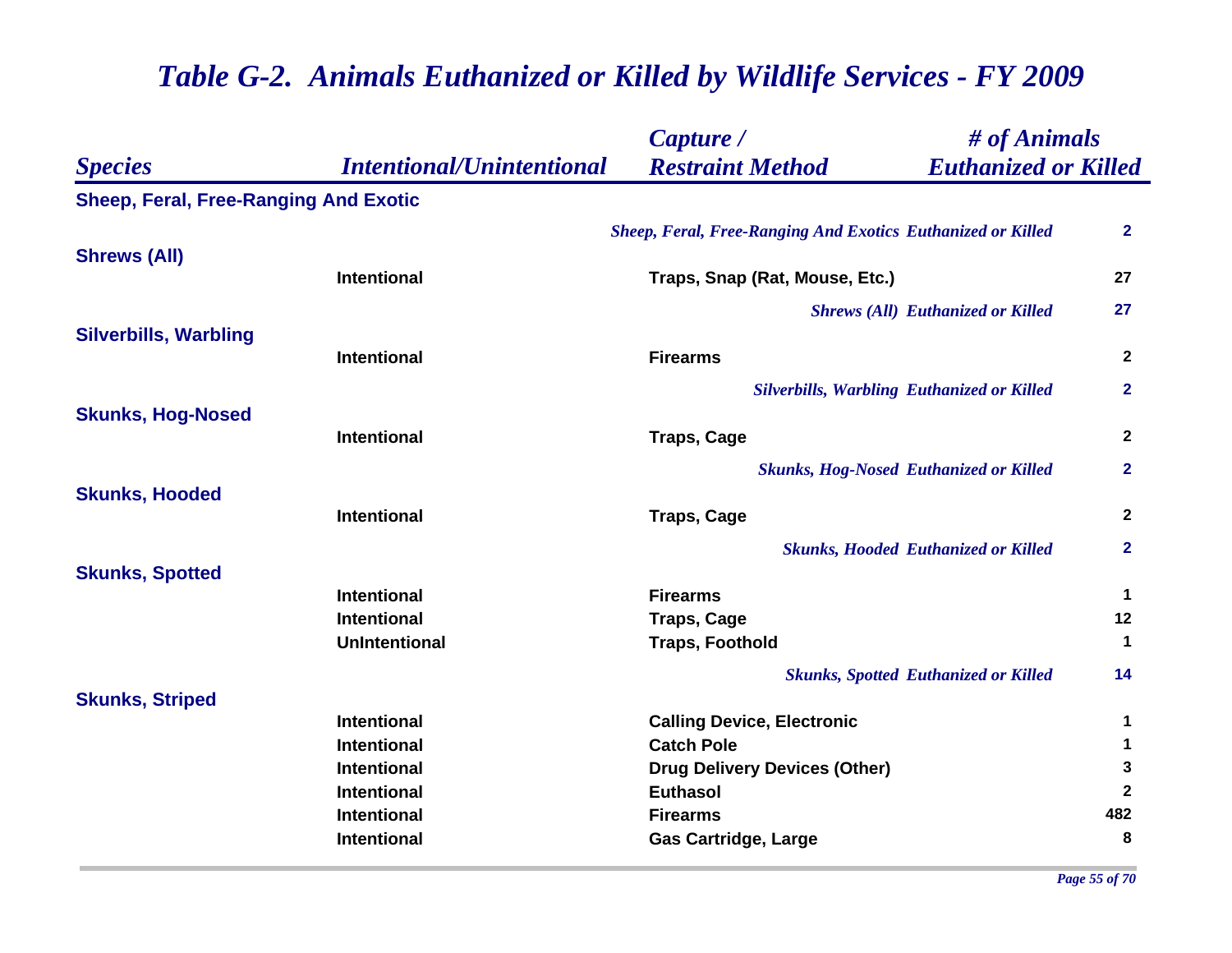#### *Species Capture / Restraint Method # of Animals Intentional/Unintentional Euthanized or Killed* **Skunks, Striped Intentional Handcaught/Gathered <sup>27</sup> Intentional Jabstick 41 Intentional Pneumatics 10 Intentional Snares, Neck 114 Intentional Snares, Neck Mechanical (Collarum <sup>1</sup> Intentional Sodium Pentobarbital (390 Mg/Ml) <sup>6</sup> Intentional Spotlight <sup>272</sup> Intentional Traps, Body Grip <sup>136</sup> Intentional Traps, Cage 6,698 Intentional Traps, Decoy <sup>2</sup> Intentional Traps, Foothold 316 Intentional Traps, Foothold (Padded) <sup>44</sup> UnIntentional M-44 Cyanide Capsule <sup>31</sup> UnIntentional Snares, Neck 27 UnIntentional Traps, Body Grip <sup>2</sup> UnIntentional Traps, Cage <sup>2</sup> UnIntentional Traps, Foothold 65 UnIntentional Traps, Foothold (Padded) <sup>1</sup>** *Skunks, Striped Euthanized or Killed* **8,292 Skylarks, Eurasian Intentional Firearms 978 Intentional Pneumatics 1** *Skylarks, Eurasian Euthanized or Killed* **979 Snakes, Brown Tree Intentional Bait Station 6,210 Intentional Handcaught/Gathered 1,122 Intentional Traps, Snake 7,617**

#### *Table G-2. Animals Euthanized or Killed by Wildlife Services - FY 2009*

*Page 56 of 70*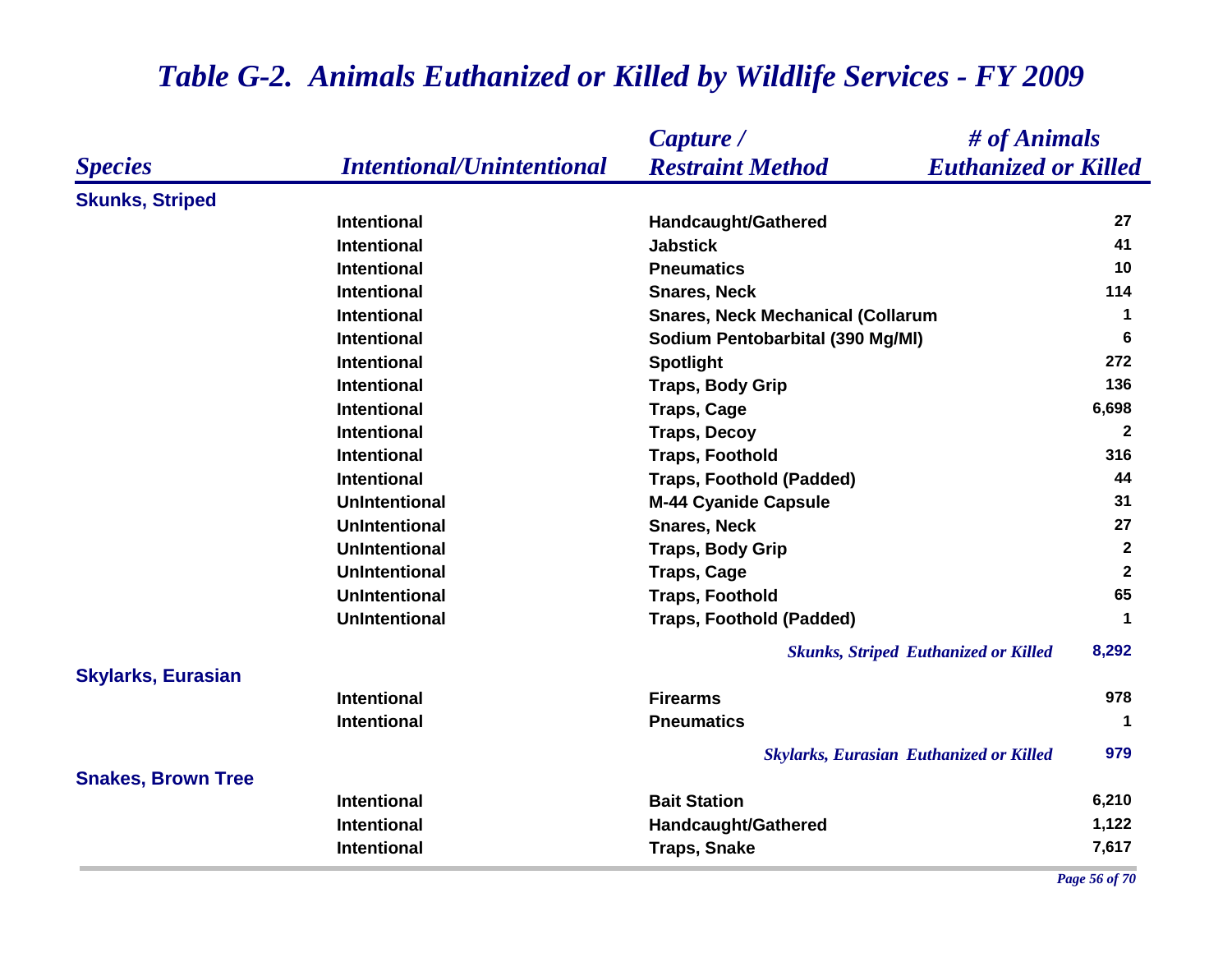|                                             |                                  | Capture /                                                         | # of Animals        |  |
|---------------------------------------------|----------------------------------|-------------------------------------------------------------------|---------------------|--|
| <b>Species</b>                              | <b>Intentional/Unintentional</b> | <b>Restraint Method</b><br><b>Euthanized or Killed</b>            |                     |  |
| <b>Snakes, Brown Tree</b>                   |                                  |                                                                   |                     |  |
|                                             |                                  | <b>Snakes, Brown Tree Euthanized or Killed</b>                    | 14,949              |  |
| <b>Snakes, Gopher</b>                       |                                  |                                                                   |                     |  |
|                                             | <b>Intentional</b>               | <b>Handcaught/Gathered</b>                                        | $\overline{2}$      |  |
|                                             | <b>Intentional</b>               | <b>Traps, Snake</b>                                               | $\mathbf{2}$        |  |
|                                             |                                  | <b>Snakes, Gopher Euthanized or Killed</b>                        | $\overline{\bf{4}}$ |  |
| <b>Snakes, Rattlesnakes, Western Diamon</b> |                                  |                                                                   |                     |  |
|                                             | <b>Intentional</b>               | <b>Firearms</b>                                                   | $\mathbf 1$         |  |
|                                             | <b>Intentional</b>               | <b>Handcaught/Gathered</b>                                        | $\mathbf{2}$        |  |
|                                             |                                  | <b>Snakes, Rattlesnakes, Western Diamond Euthanized or Killed</b> | 3                   |  |
| <b>Snakes, Venomous (Other)</b>             |                                  |                                                                   |                     |  |
|                                             | <b>Intentional</b>               | <b>Firearms</b>                                                   | 3                   |  |
|                                             | <b>Intentional</b>               | Handcaught/Gathered                                               | $\mathbf{2}$        |  |
|                                             | <b>UnIntentional</b>             | <b>Traps, Body Grip</b>                                           | $\mathbf 1$         |  |
|                                             |                                  | <b>Snakes, Venomous (Other) Euthanized or Killed</b>              | $6\phantom{1}6$     |  |
| <b>Snipes, Common</b>                       |                                  |                                                                   |                     |  |
|                                             | <b>Intentional</b>               | <b>Firearms</b>                                                   | 12                  |  |
|                                             |                                  | <b>Snipes, Common Euthanized or Killed</b>                        | 12                  |  |
| <b>Snipes, Wilson's</b>                     |                                  |                                                                   |                     |  |
|                                             | Intentional                      | <b>Firearms</b>                                                   | 5                   |  |
|                                             |                                  | <b>Snipes, Wilson's Euthanized or Killed</b>                      | 5                   |  |
| <b>Sparrows, Eurasian Tree</b>              | <b>UnIntentional</b>             |                                                                   | 6                   |  |
|                                             |                                  | <b>Traps, Snake</b>                                               |                     |  |
|                                             |                                  | <b>Sparrows, Eurasian Tree Euthanized or Killed</b>               | 6                   |  |
| <b>Sparrows, Grasshopper</b>                | <b>Intentional</b>               | <b>Firearms</b>                                                   | 24                  |  |
|                                             |                                  |                                                                   |                     |  |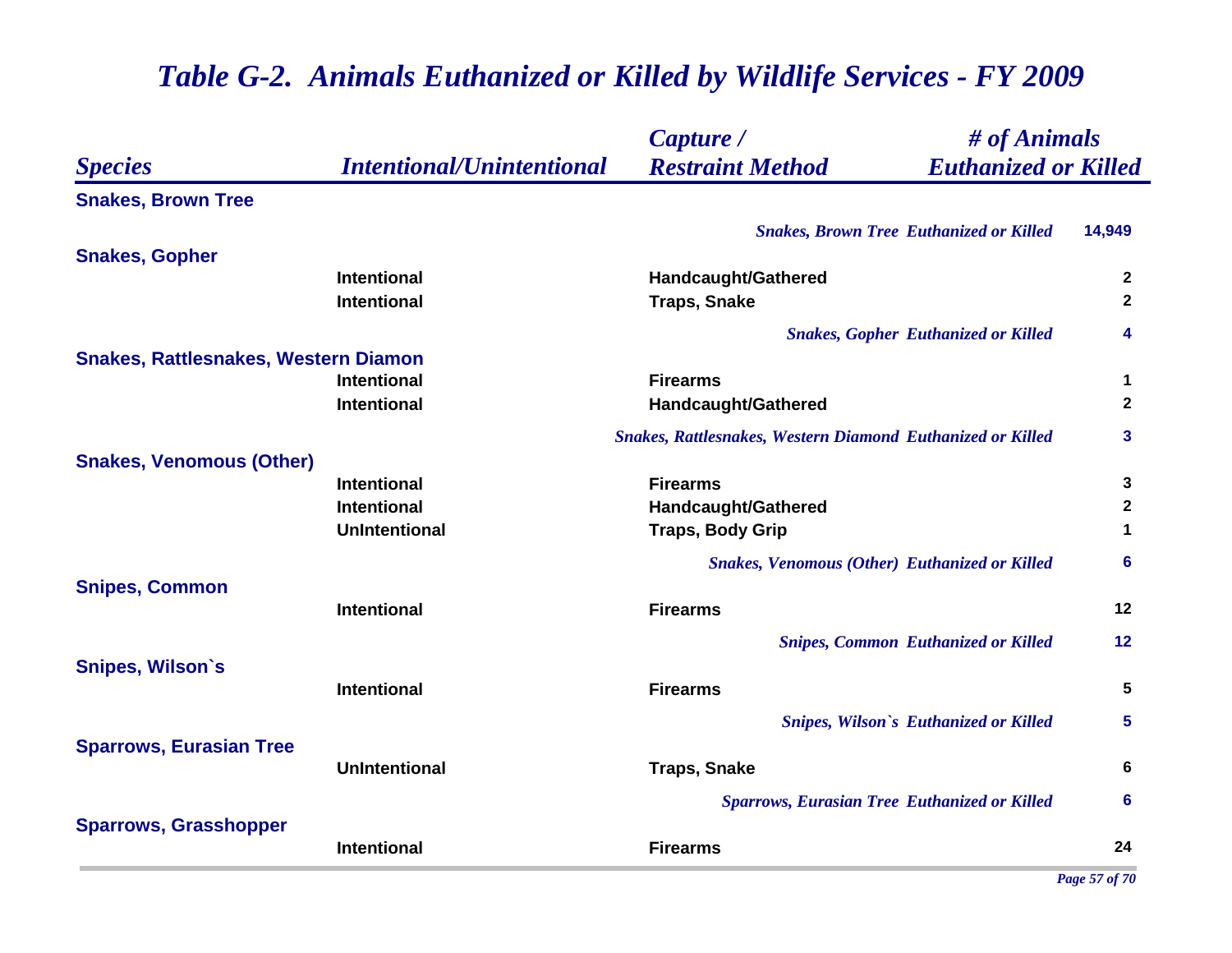|                                |                                  | # of Animals<br>Capture /                              |              |
|--------------------------------|----------------------------------|--------------------------------------------------------|--------------|
| <b>Species</b>                 | <b>Intentional/Unintentional</b> | <b>Restraint Method</b><br><b>Euthanized or Killed</b> |              |
| <b>Sparrows, Grasshopper</b>   |                                  |                                                        |              |
|                                |                                  | <b>Sparrows, Grasshopper Euthanized or Killed</b>      | 24           |
| <b>Sparrows, House/English</b> |                                  |                                                        |              |
|                                | <b>Intentional</b>               | <b>Avitrol:-4 Mixed Grains</b>                         | 48           |
|                                | <b>Intentional</b>               | <b>Avitrol:-6 Corn Chops</b>                           | 278          |
|                                | <b>Intentional</b>               | <b>Firearms</b>                                        | 1,357        |
|                                | <b>Intentional</b>               | Handcaught/Gathered                                    | 108          |
|                                | <b>Intentional</b>               | Nets, Mist                                             | 443          |
|                                | <b>Intentional</b>               | Nets, Other                                            | 26           |
|                                | <b>Intentional</b>               | <b>Pneumatics</b>                                      | 980          |
|                                | <b>Intentional</b>               | <b>Traps, Cage</b>                                     | 1,234        |
|                                | <b>Intentional</b>               | <b>Traps, Decoy</b>                                    | 1,674        |
|                                | <b>Intentional</b>               | <b>Traps, Other</b>                                    | 148          |
|                                | <b>Intentional</b>               | Traps, Snap (Rat, Mouse, Etc.)                         | 1            |
|                                |                                  | <b>Sparrows, House/English Euthanized or Killed</b>    | 6,297        |
| <b>Sparrows, Java</b>          |                                  |                                                        |              |
|                                | <b>Intentional</b>               | <b>Firearms</b>                                        | 4,125        |
|                                | <b>Intentional</b>               | <b>Pneumatics</b>                                      | 38           |
|                                | <b>Intentional</b>               | <b>Traps, Cage</b>                                     | 2,609        |
|                                | <b>Intentional</b>               | <b>Traps, Decoy</b>                                    | 10,863       |
|                                |                                  | <b>Sparrows, Java Euthanized or Killed</b>             | 17,635       |
| <b>Sparrows, Sage</b>          |                                  |                                                        |              |
|                                | <b>Intentional</b>               | <b>Pneumatics</b>                                      | $\mathbf{2}$ |
|                                | <b>Intentional</b>               | <b>Traps, Decoy</b>                                    | 6            |
|                                |                                  | <b>Sparrows, Sage Euthanized or Killed</b>             | 8            |
| <b>Sparrows, Savannah</b>      |                                  |                                                        |              |
|                                | <b>Intentional</b>               | <b>Firearms</b>                                        | 45           |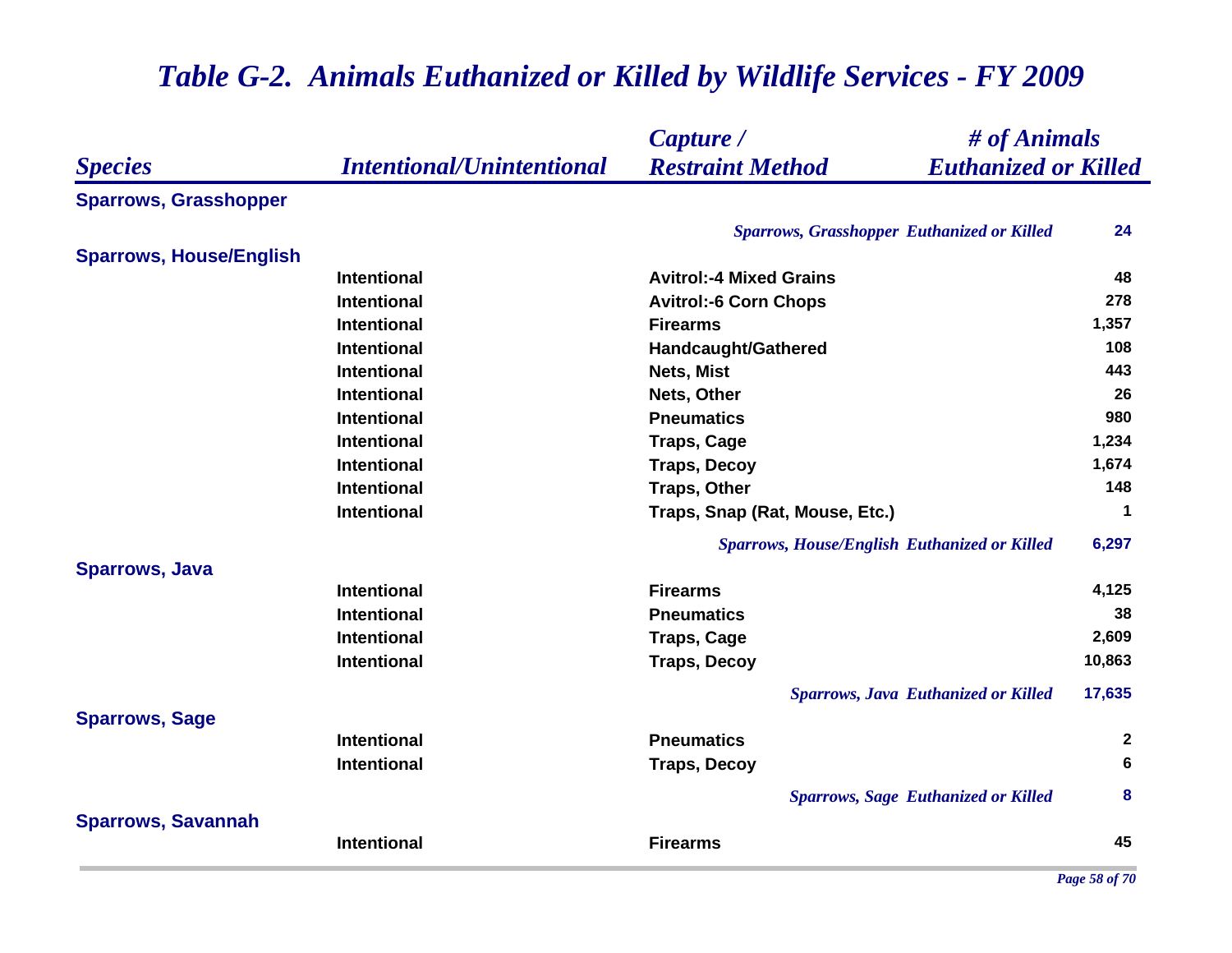|                                |                                  | Capture /                                              | # of Animals         |  |
|--------------------------------|----------------------------------|--------------------------------------------------------|----------------------|--|
| <b>Species</b>                 | <b>Intentional/Unintentional</b> | <b>Euthanized or Killed</b><br><b>Restraint Method</b> |                      |  |
| <b>Sparrows, Savannah</b>      |                                  |                                                        |                      |  |
|                                | <b>UnIntentional</b>             | <b>Traps, Other</b>                                    | 1                    |  |
|                                | <b>UnIntentional</b>             | Traps, Snap (Rat, Mouse, Etc.)                         | 1                    |  |
|                                |                                  | <b>Sparrows, Savannah Euthanized or Killed</b>         | 47                   |  |
| <b>Sparrows, Song</b>          |                                  |                                                        |                      |  |
|                                | <b>UnIntentional</b>             | <b>Traps, Body Grip</b>                                | $\mathbf 1$          |  |
|                                | <b>UnIntentional</b>             | Traps, Snap (Rat, Mouse, Etc.)                         | $\mathbf{2}$         |  |
|                                |                                  | <b>Sparrows, Song Euthanized or Killed</b>             | $\mathbf{3}$         |  |
| <b>Sparrows, White-Crowned</b> |                                  |                                                        |                      |  |
|                                | <b>Intentional</b>               | <b>Traps, Decoy</b>                                    | 8                    |  |
|                                |                                  | <b>Sparrows, White-Crowned Euthanized or Killed</b>    | 8                    |  |
| <b>Squirrels, Douglas</b>      |                                  |                                                        |                      |  |
|                                | <b>Intentional</b>               | <b>Traps, Cage</b>                                     | $\mathbf 1$          |  |
|                                |                                  | Squirrels, Douglas` Euthanized or Killed               | $\blacktriangleleft$ |  |
| <b>Squirrels, Eastern Gray</b> |                                  |                                                        |                      |  |
|                                | <b>Intentional</b>               | <b>Pneumatics</b>                                      | 156                  |  |
|                                | <b>Intentional</b>               | <b>Traps, Cage</b>                                     | $\overline{7}$       |  |
|                                | <b>UnIntentional</b>             | <b>Traps, Cage</b>                                     | $\mathbf 1$          |  |
|                                |                                  | <b>Squirrels, Eastern Gray Euthanized or Killed</b>    | 164                  |  |
| <b>Squirrels, Fox</b>          |                                  |                                                        |                      |  |
|                                | <b>Intentional</b>               | <b>Firearms</b>                                        | 48                   |  |
|                                | <b>Intentional</b>               | <b>Pneumatics</b>                                      | 15                   |  |
|                                | <b>Intentional</b>               | <b>Traps, Body Grip</b>                                | $\mathbf 1$          |  |
|                                | <b>Intentional</b>               | <b>Traps, Cage</b>                                     | 84                   |  |
|                                | <b>Intentional</b>               | <b>Traps, Other</b>                                    | $\mathbf 1$          |  |
|                                | <b>UnIntentional</b>             | <b>Traps, Cage</b>                                     | 3                    |  |
|                                | <b>UnIntentional</b>             | <b>Traps, Decoy</b>                                    | 1                    |  |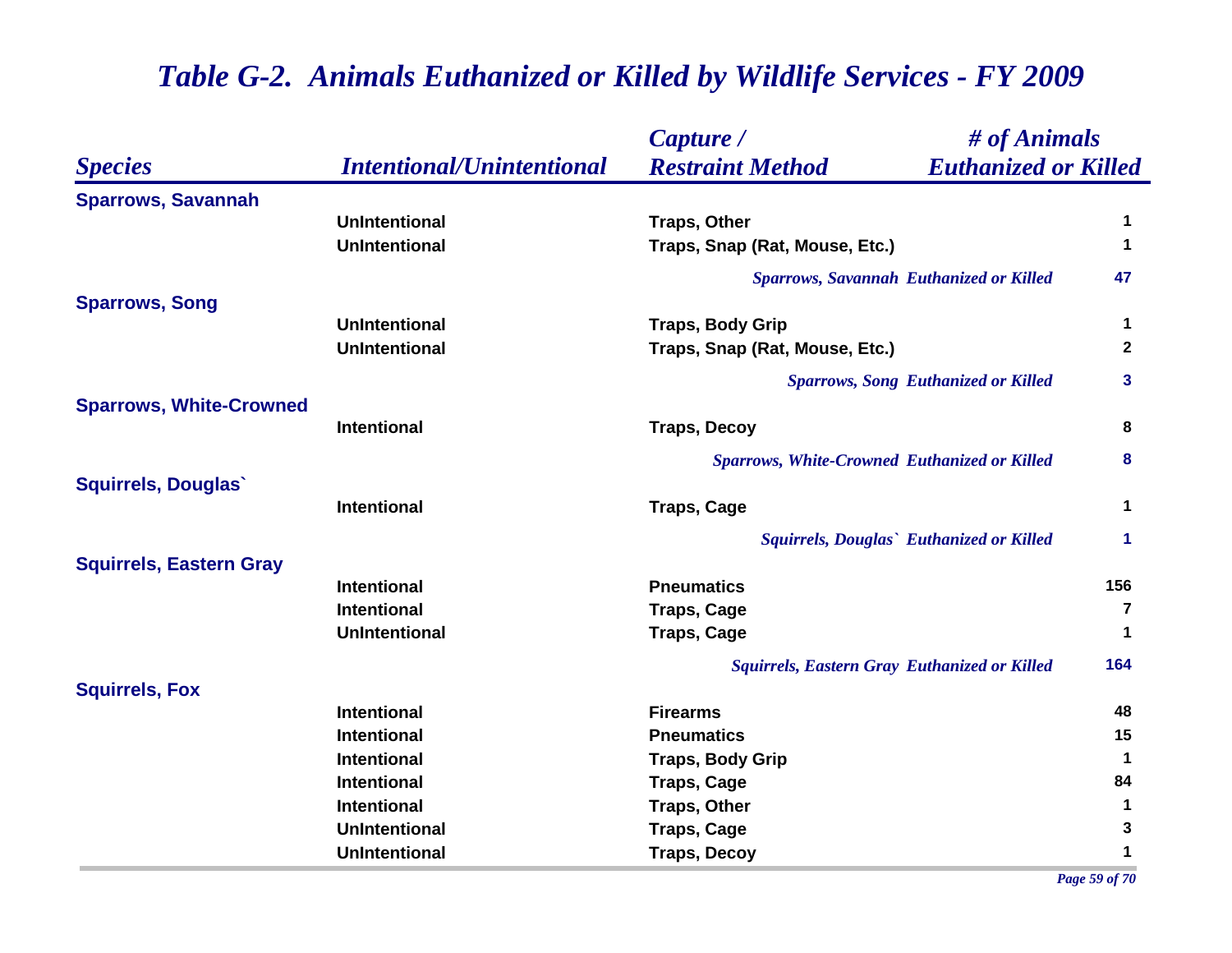|                                      |                                  | Capture /                                              | # of Animals         |  |
|--------------------------------------|----------------------------------|--------------------------------------------------------|----------------------|--|
| <b>Species</b>                       | <b>Intentional/Unintentional</b> | <b>Restraint Method</b><br><b>Euthanized or Killed</b> |                      |  |
| <b>Squirrels, Fox</b>                |                                  |                                                        |                      |  |
|                                      | <b>UnIntentional</b>             | <b>Traps, Foothold</b>                                 | $\mathbf 1$          |  |
|                                      |                                  | <b>Squirrels, Fox Euthanized or Killed</b>             | 154                  |  |
| <b>Squirrels, Ground, California</b> |                                  |                                                        |                      |  |
|                                      | <b>Intentional</b>               | <b>Firearms</b>                                        | 900                  |  |
|                                      | <b>Intentional</b>               | <b>Gas Cartridge (Rodent)</b>                          | 174                  |  |
|                                      | <b>Intentional</b>               | <b>Pneumatics</b>                                      | 7                    |  |
|                                      | <b>Intentional</b>               | <b>Traps, Body Grip</b>                                | 727                  |  |
|                                      | <b>Intentional</b>               | <b>Traps, Cage</b>                                     | 954                  |  |
|                                      | <b>Intentional</b>               | <b>Traps, Decoy</b>                                    | 11                   |  |
|                                      | <b>Intentional</b>               | <b>Traps, Foothold (Padded)</b>                        | 10                   |  |
|                                      | <b>Intentional</b>               | Traps, Snap (Rat, Mouse, Etc.)                         | 1                    |  |
|                                      | <b>UnIntentional</b>             | <b>Traps, Cage</b>                                     | $\blacktriangleleft$ |  |
|                                      | <b>UnIntentional</b>             | <b>Traps, Decoy</b>                                    | 1                    |  |
|                                      |                                  | Squirrels, Ground, California Euthanized or Killed     | 2,786                |  |
| <b>Squirrels, Ground, Other</b>      |                                  |                                                        |                      |  |
|                                      | <b>Intentional</b>               | <b>Firearms</b>                                        | 1,057                |  |
|                                      | <b>Intentional</b>               | <b>Gas Cartridge (Rodent)</b>                          | 100                  |  |
|                                      | <b>Intentional</b>               | <b>Pneumatics</b>                                      | 41                   |  |
|                                      | <b>Intentional</b>               | <b>Traps, Body Grip</b>                                | $\mathbf 1$          |  |
|                                      | <b>Intentional</b>               | <b>Traps, Cage</b>                                     | 59                   |  |
|                                      | <b>Intentional</b>               | <b>Traps, Decoy</b>                                    | $\mathbf 1$          |  |
|                                      | <b>Intentional</b>               | <b>Traps, Foothold</b>                                 | 5                    |  |
|                                      | <b>Intentional</b>               | <b>Traps, Gopher</b>                                   | $\mathbf{2}$         |  |
|                                      | <b>Intentional</b>               | Traps, Snap (Rat, Mouse, Etc.)                         | 38                   |  |
|                                      | <b>Intentional</b>               | Zinc Phosphide Conc. (Rodents/La                       | 17,100               |  |
|                                      | <b>Intentional</b>               | Zinc Phosphide Oats (P.Dog)                            | 950                  |  |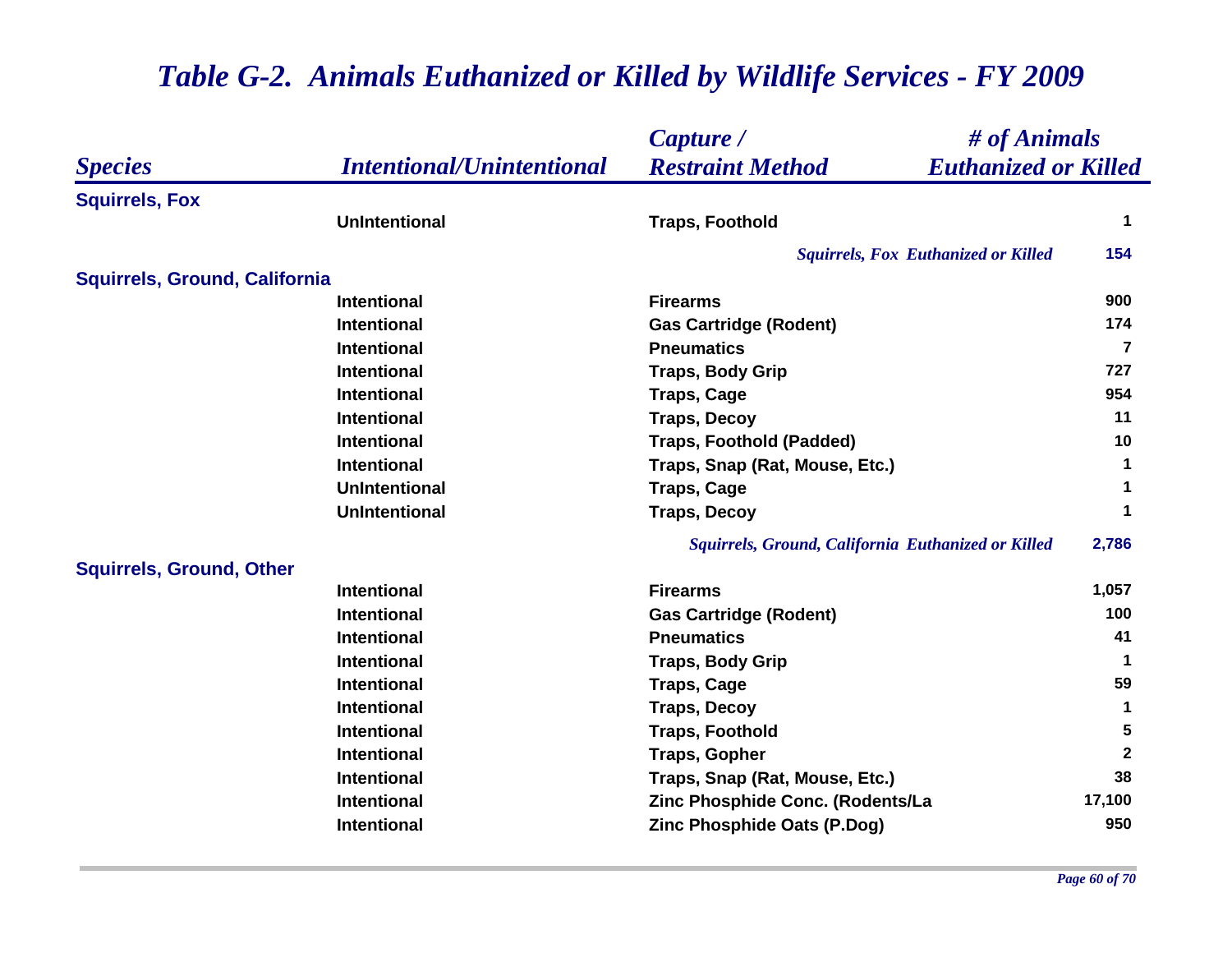|                                        |                                  | Capture /                                              | # of Animals         |  |
|----------------------------------------|----------------------------------|--------------------------------------------------------|----------------------|--|
| <b>Species</b>                         | <b>Intentional/Unintentional</b> | <b>Restraint Method</b><br><b>Euthanized or Killed</b> |                      |  |
| <b>Squirrels, Ground, Other</b>        |                                  |                                                        |                      |  |
|                                        |                                  | Squirrels, Ground, Other Euthanized or Killed          | 19,354               |  |
| <b>Squirrels, Ground, Round-Tailed</b> |                                  |                                                        |                      |  |
|                                        | <b>Intentional</b>               | <b>Firearms</b>                                        | 245                  |  |
|                                        | <b>Intentional</b>               | Zinc Phosphide Oats (P.Dog)                            | 200                  |  |
|                                        |                                  | Squirrels, Ground, Round-Tailed Euthanized or Killed   | 445                  |  |
| <b>Squirrels, Red</b>                  |                                  |                                                        |                      |  |
|                                        | <b>Intentional</b>               | <b>Pneumatics</b>                                      | $\mathbf{2}$         |  |
|                                        | <b>UnIntentional</b>             | <b>Traps, Body Grip</b>                                | $\mathbf 1$          |  |
|                                        | <b>UnIntentional</b>             | <b>Traps, Cage</b>                                     | $\blacktriangleleft$ |  |
|                                        |                                  | <b>Squirrels, Red Euthanized or Killed</b>             | $\overline{\bf{4}}$  |  |
| <b>Squirrels, Rock</b>                 |                                  |                                                        |                      |  |
|                                        | <b>Intentional</b>               | <b>Traps, Cage</b>                                     | 22                   |  |
|                                        |                                  | <b>Squirrels, Rock Euthanized or Killed</b>            | 22                   |  |
| <b>Squirrels, Western Gray</b>         |                                  |                                                        |                      |  |
|                                        | <b>Intentional</b>               | <b>Catch Pole</b>                                      | $\mathbf 1$          |  |
|                                        | <b>Intentional</b>               | <b>Firearms</b>                                        | 15                   |  |
|                                        | <b>Intentional</b>               | <b>Traps, Cage</b>                                     | 63                   |  |
|                                        |                                  | Squirrels, Western Gray Euthanized or Killed           | 79                   |  |
| <b>Starlings, European</b>             |                                  |                                                        |                      |  |
|                                        | <b>Intentional</b>               | <b>Avitrol:-4 Mixed Grains</b>                         | $\mathbf{2}$         |  |
|                                        | <b>Intentional</b>               | <b>Avitrol:-5 Corn Chops (Dble)</b>                    | 5                    |  |
|                                        | <b>Intentional</b>               | <b>Avitrol:-6 Corn Chops</b>                           | $\overline{7}$       |  |
|                                        | <b>Intentional</b>               | DRC-1339-Feedlots                                      | 1,103,787            |  |
|                                        | <b>Intentional</b>               | DRC-1339-ID SLN (Feedlot)                              | 200                  |  |
|                                        | <b>Intentional</b>               | DRC-1339-KY SLN (Feedlot)                              | 750                  |  |
|                                        | <b>Intentional</b>               | DRC-1339-KY SLN (Staging Areas,                        | 74                   |  |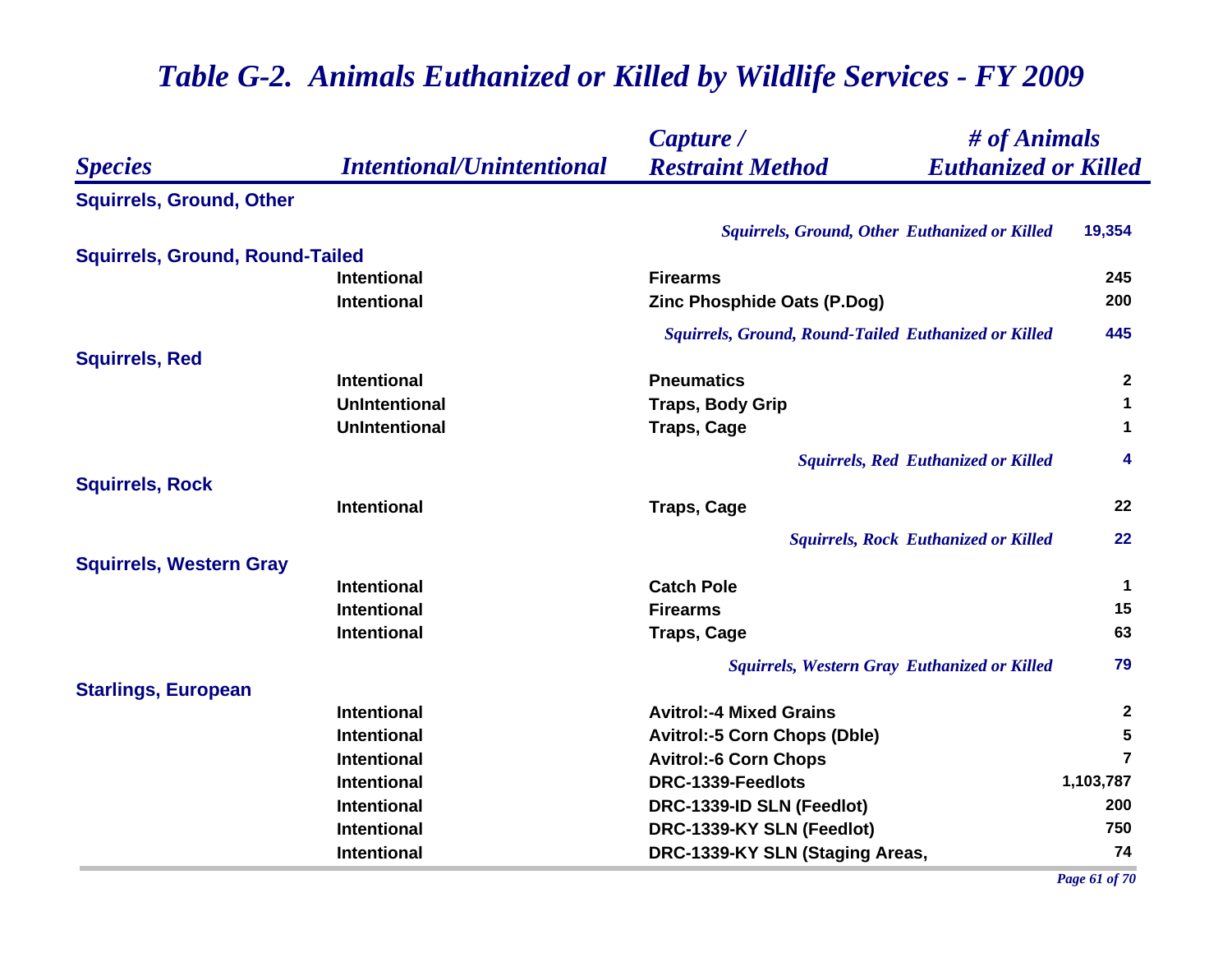|                             |                                  | Capture /                                        | # of Animals                                              |
|-----------------------------|----------------------------------|--------------------------------------------------|-----------------------------------------------------------|
| <b>Species</b>              | <b>Intentional/Unintentional</b> | <b>Restraint Method</b>                          | <b>Euthanized or Killed</b>                               |
| <b>Starlings, European</b>  |                                  |                                                  |                                                           |
|                             | <b>Intentional</b>               | <b>DRC-1339-Staging Areas</b>                    | 39,867                                                    |
|                             | <b>Intentional</b>               | DRC-1339-WY SLN (Staging/Feedlot                 | 30                                                        |
|                             | <b>Intentional</b>               | <b>Firearms</b>                                  | 23,533                                                    |
|                             | <b>Intentional</b>               | Handcaught/Gathered                              | 1,409                                                     |
|                             | <b>Intentional</b>               | Nets, Bow                                        | 2,379                                                     |
|                             | <b>Intentional</b>               | <b>Nets, Cannon/Rocket</b>                       | 45                                                        |
|                             | <b>Intentional</b>               | Nets, Mist                                       | 31                                                        |
|                             | <b>Intentional</b>               | Nets, Other                                      | 239                                                       |
|                             | <b>Intentional</b>               | <b>Pneumatics</b>                                | 4,638                                                     |
|                             | <b>Intentional</b>               | <b>Sodium Laurel Sulfate</b>                     | 48                                                        |
|                             | <b>Intentional</b>               | <b>Spotlight</b>                                 | $\blacktriangleleft$                                      |
|                             | <b>Intentional</b>               | <b>Traps, Body Grip</b>                          | 11                                                        |
|                             | <b>Intentional</b>               | <b>Traps, Cage</b>                               | 5,013                                                     |
|                             | <b>Intentional</b>               | <b>Traps, Decoy</b>                              | 73,440                                                    |
|                             | <b>Intentional</b>               | <b>Traps, Other</b>                              | 4,197                                                     |
|                             | <b>Intentional</b>               | Traps, Snap (Rat, Mouse, Etc.)                   | 8                                                         |
|                             | <b>UnIntentional</b>             | <b>Traps, Foothold (Padded)</b>                  | $\mathbf 1$                                               |
|                             | <b>UnIntentional</b>             | <b>Traps, Raptor (Other)</b>                     | $\mathbf 1$                                               |
|                             |                                  |                                                  | <b>Starlings, European Euthanized or Killed 1,259,716</b> |
| <b>Stilts, Black-Necked</b> |                                  |                                                  |                                                           |
|                             | <b>Intentional</b>               | <b>Firearms</b>                                  | 47                                                        |
|                             |                                  | <b>Stilts, Black-Necked Euthanized or Killed</b> | 47                                                        |
| <b>Stints, Long-Toed</b>    |                                  |                                                  |                                                           |
|                             | <b>Intentional</b>               | <b>Firearms</b>                                  | $\mathbf{1}$                                              |
|                             |                                  | <b>Stints, Long-Toed Euthanized or Killed</b>    | $\blacktriangleleft$                                      |
| <b>Swallows, Barn</b>       |                                  |                                                  |                                                           |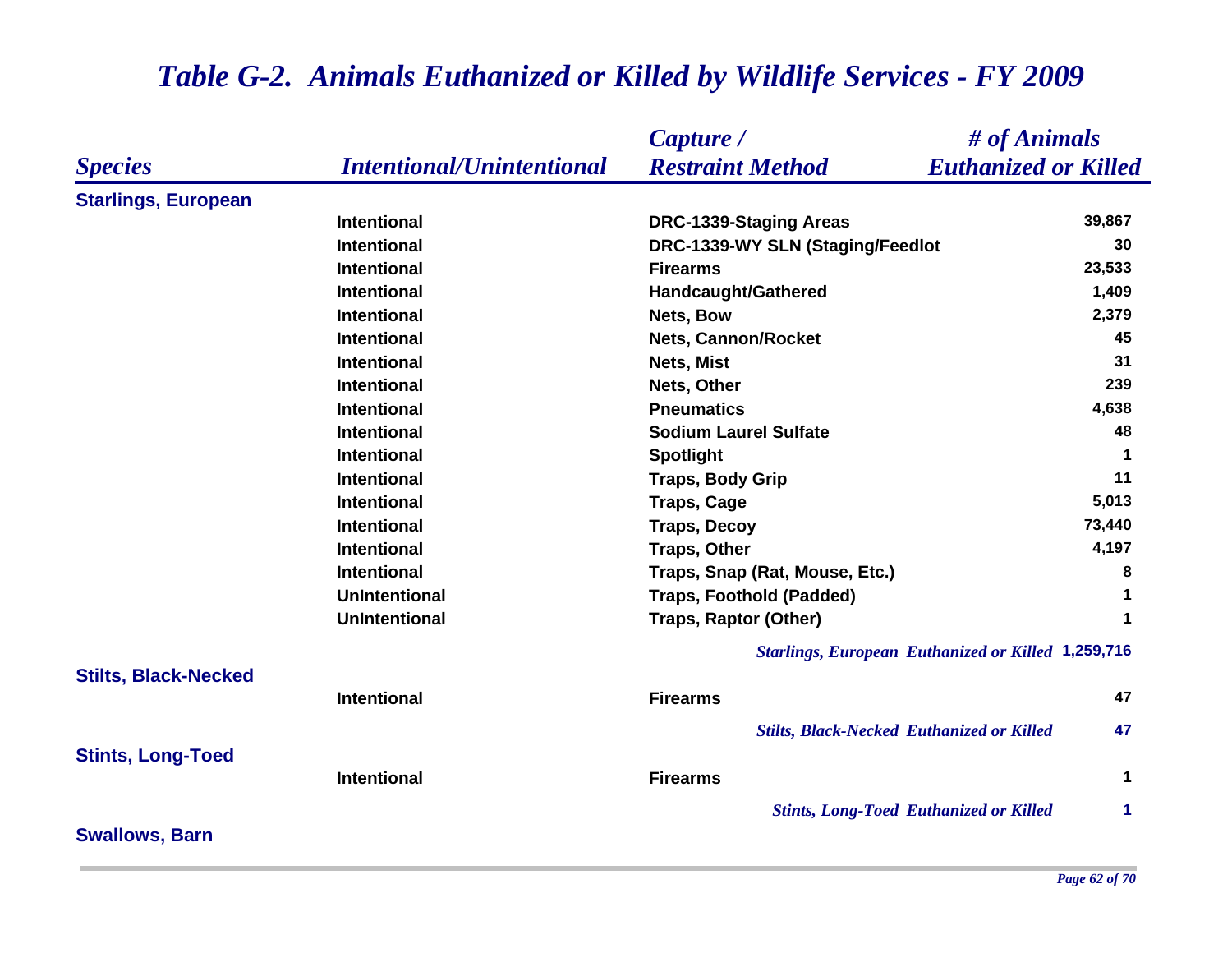|                                        |                                  | # of Animals<br>Capture /                                   |                         |
|----------------------------------------|----------------------------------|-------------------------------------------------------------|-------------------------|
| <b>Species</b>                         | <b>Intentional/Unintentional</b> | <b>Restraint Method</b><br><b>Euthanized or Killed</b>      |                         |
| <b>Swallows, Barn</b>                  |                                  |                                                             |                         |
|                                        | Intentional                      | <b>Firearms</b>                                             | 353                     |
|                                        | <b>Intentional</b>               | Handcaught/Gathered                                         | 46                      |
|                                        | <b>Intentional</b>               | <b>Pneumatics</b>                                           | 55                      |
|                                        | <b>UnIntentional</b>             | <b>Paint Balls</b>                                          | 9                       |
|                                        |                                  | <b>Swallows, Barn Euthanized or Killed</b>                  | 463                     |
| <b>Swallows, Cliff</b>                 |                                  |                                                             |                         |
|                                        | <b>Intentional</b>               | <b>Firearms</b>                                             | 705                     |
|                                        | <b>Intentional</b>               | Handcaught/Gathered                                         | $\mathbf{2}$            |
|                                        | Intentional                      | <b>Pneumatics</b>                                           | $\overline{\mathbf{4}}$ |
|                                        |                                  | <b>Swallows, Cliff Euthanized or Killed</b>                 | 711                     |
| <b>Swallows, Northern Rough-Winged</b> |                                  |                                                             |                         |
|                                        | <b>Intentional</b>               | <b>Firearms</b>                                             | $\mathbf 1$             |
|                                        |                                  | <b>Swallows, Northern Rough-Winged Euthanized or Killed</b> | $\mathbf{1}$            |
| <b>Swallows, Tree</b>                  |                                  |                                                             |                         |
|                                        | Intentional                      | <b>Firearms</b>                                             | 57                      |
|                                        | <b>Intentional</b>               | <b>Handcaught/Gathered</b>                                  | 1                       |
|                                        | Intentional                      | <b>Traps, Decoy</b>                                         | $\mathbf 3$             |
|                                        | <b>UnIntentional</b>             | <b>Traps, Decoy</b>                                         | $\mathbf{3}$            |
|                                        |                                  | <b>Swallows, Tree Euthanized or Killed</b>                  | 64                      |
| <b>Swallows, Violet-Green</b>          |                                  |                                                             |                         |
|                                        | <b>Intentional</b>               | <b>Firearms</b>                                             | 4                       |
|                                        |                                  | <b>Swallows, Violet-Green Euthanized or Killed</b>          | 4                       |
| <b>Swans, Mute</b>                     |                                  |                                                             |                         |
|                                        | Intentional                      | <b>Firearms</b>                                             | 380                     |
|                                        |                                  | <b>Swans, Mute Euthanized or Killed</b>                     | 380                     |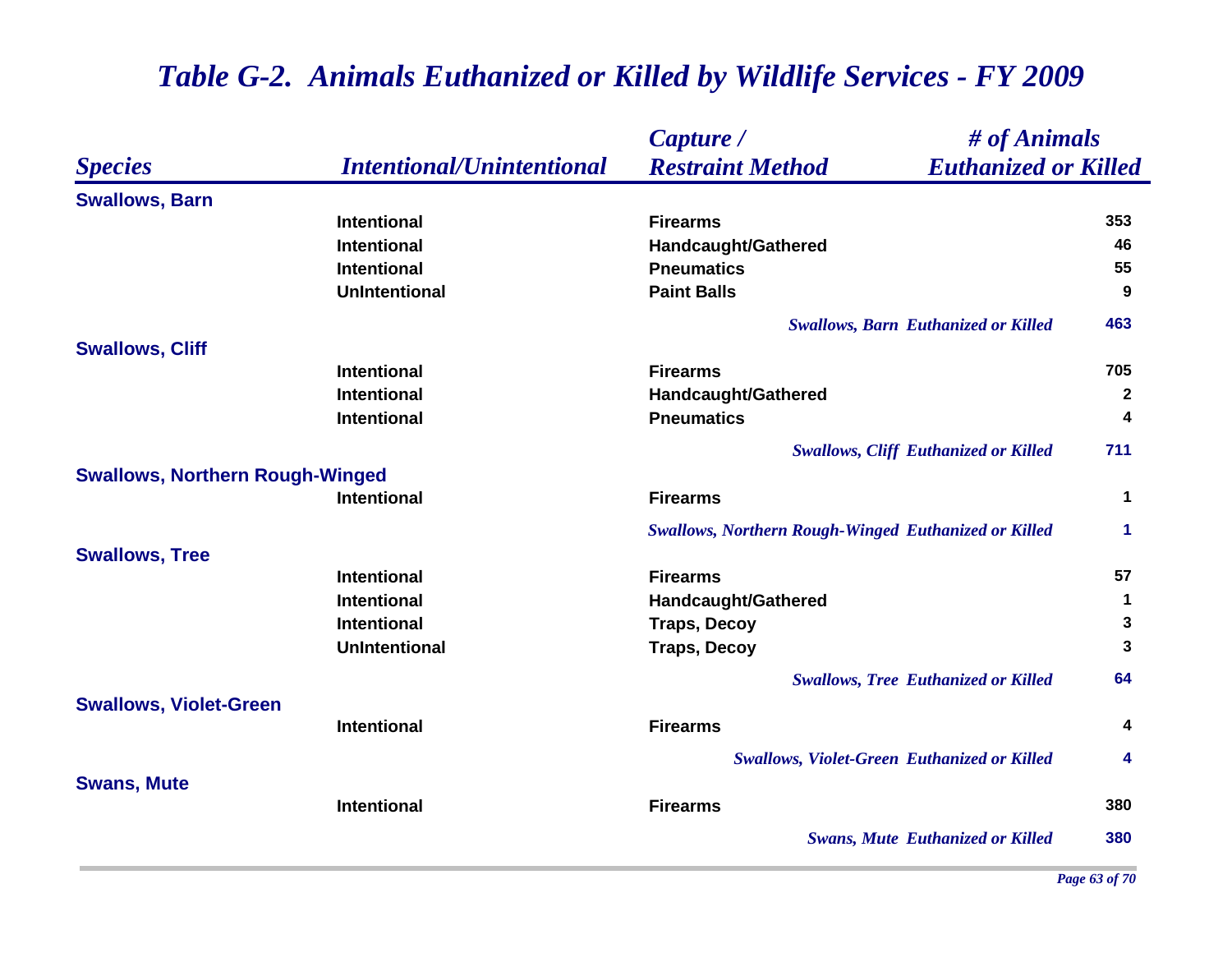|                            |                                  | $\#$ of Animals<br>Capture /                           |                      |
|----------------------------|----------------------------------|--------------------------------------------------------|----------------------|
| <b>Species</b>             | <b>Intentional/Unintentional</b> | <b>Restraint Method</b><br><b>Euthanized or Killed</b> |                      |
| <b>Swifts (All)</b>        |                                  |                                                        |                      |
|                            | <b>Intentional</b>               | <b>Firearms</b>                                        | $\mathbf{2}$         |
|                            |                                  | <b>Swifts (All) Euthanized or Killed</b>               | $\mathbf{2}$         |
| <b>Swine, Feral</b>        |                                  |                                                        |                      |
|                            | <b>Intentional</b>               | <b>Calling Device, Electronic</b>                      | $\overline{7}$       |
|                            | <b>Intentional</b>               | <b>Calling Device, Manual(Hand, Blown</b>              | $\mathbf{2}$         |
|                            | <b>Intentional</b>               | <b>Firearms</b>                                        | 4,450                |
|                            | <b>Intentional</b>               | <b>Fixed Wing</b>                                      | 1,396                |
|                            | <b>Intentional</b>               | Handcaught/Gathered                                    | 5                    |
|                            | <b>Intentional</b>               | Helicopter                                             | 12,552               |
|                            | <b>Intentional</b>               | <b>Night Vision/Infrared Equipment</b>                 | 1,127                |
|                            | <b>Intentional</b>               | <b>Snares, Foot/Leg</b>                                | 111                  |
|                            | <b>Intentional</b>               | <b>Snares, Neck</b>                                    | 4,983                |
|                            | <b>Intentional</b>               | <b>Spotlight</b>                                       | 121                  |
|                            | <b>Intentional</b>               | <b>Traps, Cage</b>                                     | 8,593                |
|                            | <b>Intentional</b>               | <b>Traps, Drive/Corral</b>                             | 338                  |
|                            | <b>Intentional</b>               | <b>Traps, Foothold</b>                                 | 46                   |
|                            | <b>Intentional</b>               | <b>Traps, Other</b>                                    | 25                   |
|                            | <b>UnIntentional</b>             | <b>M-44 Cyanide Capsule</b>                            | 3                    |
|                            | <b>UnIntentional</b>             | <b>Snares, Neck</b>                                    | 42                   |
|                            | <b>UnIntentional</b>             | <b>Traps, Body Grip</b>                                | 1                    |
|                            | <b>UnIntentional</b>             | <b>Traps, Foothold</b>                                 | $\blacktriangleleft$ |
|                            |                                  | <b>Swine, Feral Euthanized or Killed</b>               | 33,803               |
| <b>Tattlers, Wandering</b> |                                  |                                                        |                      |
|                            | <b>Intentional</b>               | <b>Firearms</b>                                        | 3                    |
|                            |                                  | <b>Tattlers, Wandering Euthanized or Killed</b>        | 3                    |
| <b>Terns, Arctic</b>       |                                  |                                                        |                      |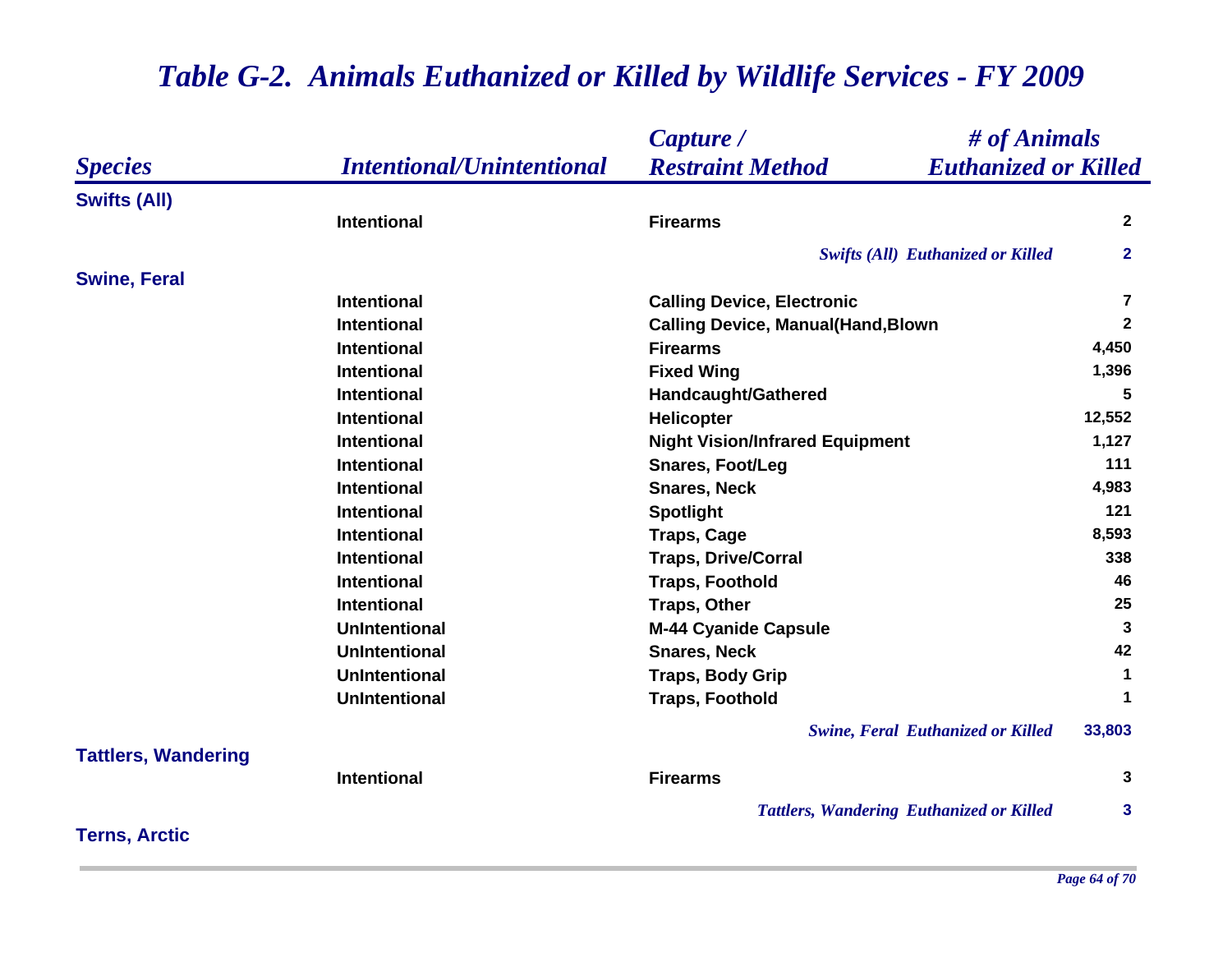|                       |                                  | Capture /                  |                                            | # of Animals            |  |
|-----------------------|----------------------------------|----------------------------|--------------------------------------------|-------------------------|--|
| <b>Species</b>        | <b>Intentional/Unintentional</b> | <b>Restraint Method</b>    | <b>Euthanized or Killed</b>                |                         |  |
| <b>Terns, Arctic</b>  | <b>Intentional</b>               | <b>Firearms</b>            |                                            | 1                       |  |
|                       |                                  |                            | Terns, Arctic Euthanized or Killed         | 1                       |  |
| <b>Terns, Black</b>   | Intentional                      | <b>Firearms</b>            |                                            | $\overline{\mathbf{7}}$ |  |
|                       |                                  |                            | <b>Terns, Black Euthanized or Killed</b>   | 7                       |  |
| <b>Terns, Caspian</b> | Intentional                      | <b>Firearms</b>            |                                            | 32                      |  |
|                       |                                  |                            | Terns, Caspian Euthanized or Killed        | 32                      |  |
| <b>Terns, Common</b>  | Intentional                      | <b>Firearms</b>            |                                            | 1                       |  |
|                       |                                  |                            | <b>Terns, Common Euthanized or Killed</b>  | 1                       |  |
| Terns, Forster's      | <b>Intentional</b>               | <b>Firearms</b>            |                                            | 1                       |  |
|                       |                                  |                            | Terns, Forster's Euthanized or Killed      | $\mathbf{1}$            |  |
| <b>Towhees, Brown</b> | Intentional                      | <b>Traps, Decoy</b>        |                                            | 3                       |  |
|                       |                                  |                            | <b>Towhees, Brown Euthanized or Killed</b> | 3                       |  |
| <b>Turkeys, Wild</b>  | <b>Intentional</b>               | <b>Firearms</b>            |                                            | 270                     |  |
|                       | <b>Intentional</b>               | Handcaught/Gathered        |                                            | 1                       |  |
|                       | Intentional                      | <b>Snares, Neck</b>        |                                            | $\mathbf 2$             |  |
|                       | Intentional                      | <b>Traps, Cage</b>         |                                            | 45                      |  |
|                       | Intentional                      | <b>Traps, Drive/Corral</b> |                                            | $\mathbf{2}$            |  |
|                       | <b>UnIntentional</b>             | <b>Snares, Neck</b>        |                                            | 6                       |  |
|                       | <b>UnIntentional</b>             | <b>Traps, Foothold</b>     |                                            | $\mathbf{3}$            |  |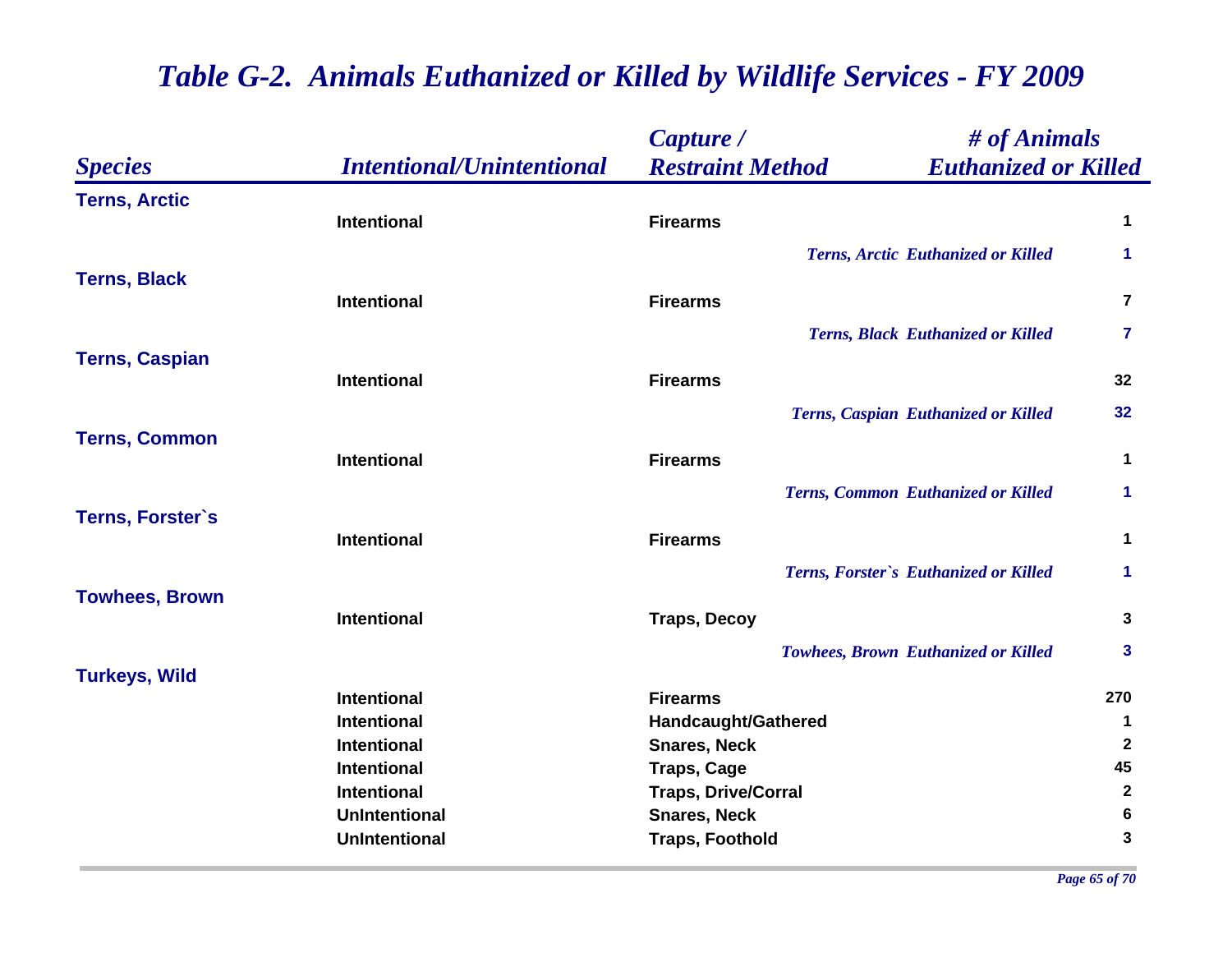|                                 |                                  | Capture /                                              | # of Animals            |  |
|---------------------------------|----------------------------------|--------------------------------------------------------|-------------------------|--|
| <b>Species</b>                  | <b>Intentional/Unintentional</b> | <b>Restraint Method</b><br><b>Euthanized or Killed</b> |                         |  |
| <b>Turkeys, Wild</b>            |                                  |                                                        |                         |  |
|                                 | <b>UnIntentional</b>             | <b>Traps, Foothold (Padded)</b>                        | $\mathbf 1$             |  |
|                                 |                                  | <b>Turkeys, Wild Euthanized or Killed</b>              | 330                     |  |
| <b>Turtles Other</b>            |                                  |                                                        |                         |  |
|                                 | <b>UnIntentional</b>             | <b>Snares, Neck</b>                                    | $\mathbf{2}$            |  |
|                                 | <b>UnIntentional</b>             | <b>Traps, Body Grip</b>                                | 96                      |  |
|                                 | <b>UnIntentional</b>             | <b>Traps, Foothold</b>                                 | $\mathbf{2}$            |  |
|                                 |                                  | <b>Turtles Other Euthanized or Killed</b>              | 100                     |  |
| <b>Turtles, Common Musk</b>     |                                  |                                                        |                         |  |
|                                 | <b>UnIntentional</b>             | <b>Traps, Body Grip</b>                                | $\overline{7}$          |  |
|                                 |                                  | <b>Turtles, Common Musk Euthanized or Killed</b>       | $\overline{\mathbf{7}}$ |  |
| <b>Turtles, Common Snapping</b> |                                  |                                                        |                         |  |
|                                 | <b>UnIntentional</b>             | <b>Snares, Neck</b>                                    | 10                      |  |
|                                 | <b>UnIntentional</b>             | <b>Traps, Body Grip</b>                                | 262                     |  |
|                                 | <b>UnIntentional</b>             | <b>Traps, Foothold</b>                                 | 3                       |  |
|                                 |                                  | <b>Turtles, Common Snapping Euthanized or Killed</b>   | 275                     |  |
| <b>Turtles, Painted</b>         |                                  |                                                        |                         |  |
|                                 | <b>UnIntentional</b>             | <b>Traps, Body Grip</b>                                | 8                       |  |
|                                 |                                  | <b>Turtles, Painted Euthanized or Killed</b>           | 8                       |  |
| <b>Voles (All)</b>              |                                  |                                                        |                         |  |
|                                 | Intentional                      | <b>Lancer Technical</b>                                | 10                      |  |
|                                 | <b>Intentional</b>               | <b>Traps, Other</b>                                    | 180                     |  |
|                                 | <b>Intentional</b>               | Traps, Snap (Rat, Mouse, Etc.)                         | 232                     |  |
|                                 |                                  | <b>Voles (All) Euthanized or Killed</b>                | 422                     |  |
| <b>Vultures, Black</b>          |                                  |                                                        |                         |  |
|                                 | <b>Intentional</b>               | <b>Firearms</b>                                        | 1,452                   |  |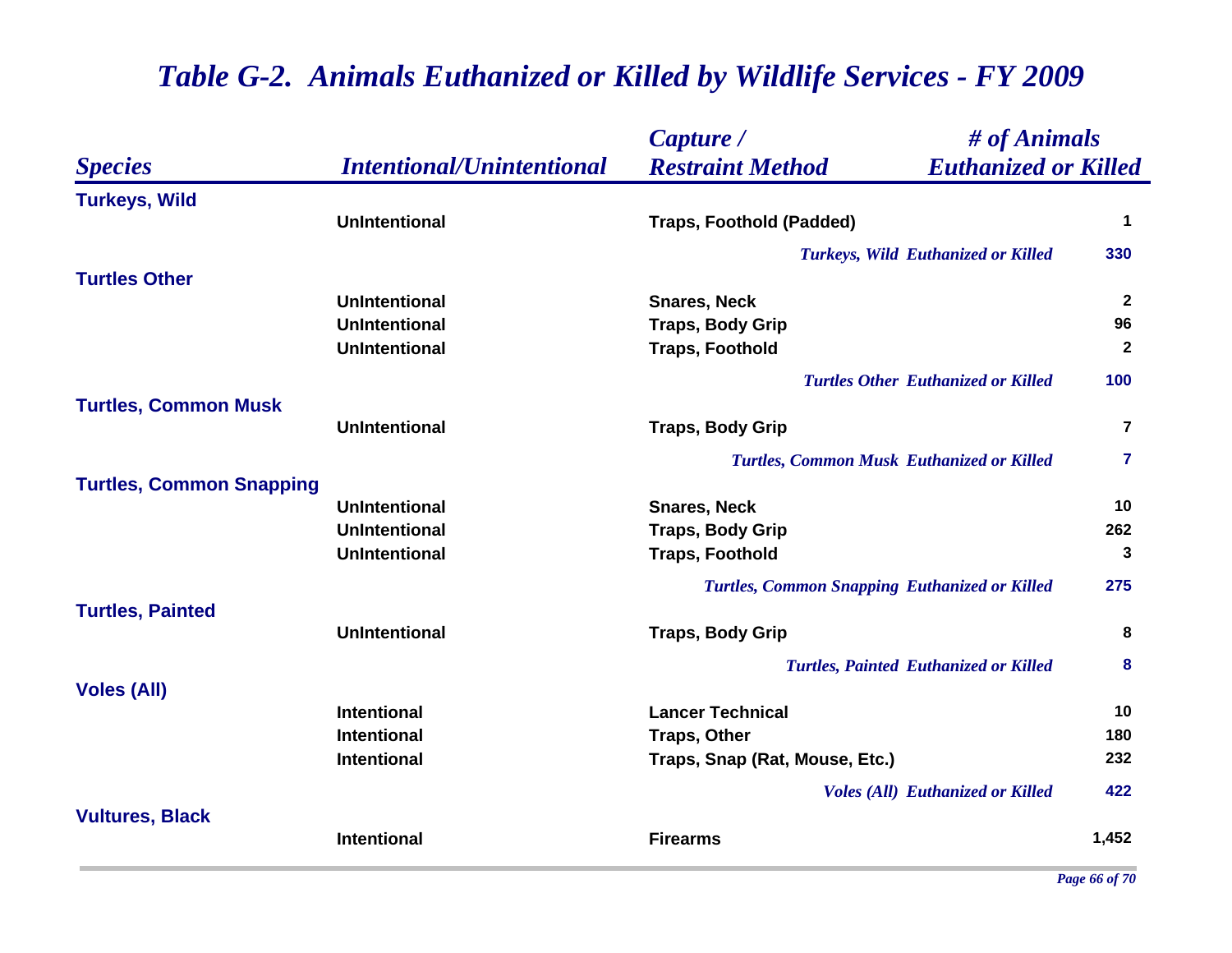|                         |                                  | # of Animals<br>Capture /                              |                  |
|-------------------------|----------------------------------|--------------------------------------------------------|------------------|
| <b>Species</b>          | <b>Intentional/Unintentional</b> | <b>Euthanized or Killed</b><br><b>Restraint Method</b> |                  |
| <b>Vultures, Black</b>  |                                  |                                                        |                  |
|                         | <b>Intentional</b>               | <b>Pneumatics</b>                                      | 22               |
|                         | <b>Intentional</b>               | <b>Traps, Cage</b>                                     | 1,209            |
|                         | <b>Intentional</b>               | <b>Traps, Foothold (Padded)</b>                        | 1                |
|                         | <b>UnIntentional</b>             | <b>Snares, Neck</b>                                    | 4                |
|                         | <b>UnIntentional</b>             | <b>Traps, Foothold</b>                                 | 1                |
|                         |                                  | <b>Vultures, Black Euthanized or Killed</b>            | 2,689            |
| <b>Vultures, Turkey</b> |                                  |                                                        |                  |
|                         | <b>Intentional</b>               | <b>Firearms</b>                                        | 1,393            |
|                         | <b>Intentional</b>               | <b>Pneumatics</b>                                      | 30               |
|                         | <b>Intentional</b>               | <b>Traps, Cage</b>                                     | 8                |
|                         | <b>Intentional</b>               | <b>Traps, Decoy</b>                                    | 23               |
|                         | <b>UnIntentional</b>             | <b>M-44 Cyanide Capsule</b>                            | $\mathbf 1$      |
|                         | <b>UnIntentional</b>             | <b>Snares, Neck</b>                                    | 1                |
|                         | <b>UnIntentional</b>             | <b>Traps, Foothold</b>                                 | 5                |
|                         | <b>UnIntentional</b>             | <b>Traps, Foothold (Padded)</b>                        | 1                |
|                         |                                  | <b>Vultures, Turkey Euthanized or Killed</b>           | 1,462            |
| <b>Waxbills, Common</b> |                                  |                                                        |                  |
|                         | <b>Intentional</b>               | <b>Firearms</b>                                        | 874              |
|                         | <b>Intentional</b>               | <b>Traps, Cage</b>                                     | 1                |
|                         |                                  | <b>Waxbills, Common Euthanized or Killed</b>           | 875              |
| <b>Weasels (Other)</b>  |                                  |                                                        |                  |
|                         | <b>Intentional</b>               | <b>Traps, Other</b>                                    | 1                |
|                         | <b>Intentional</b>               | Traps, Snap (Rat, Mouse, Etc.)                         | $\boldsymbol{2}$ |
|                         | <b>UnIntentional</b>             | <b>Snares, Neck</b>                                    | 1                |
|                         |                                  | <b>Weasels (Other) Euthanized or Killed</b>            | 4                |

**Weasels, Long-Tailed**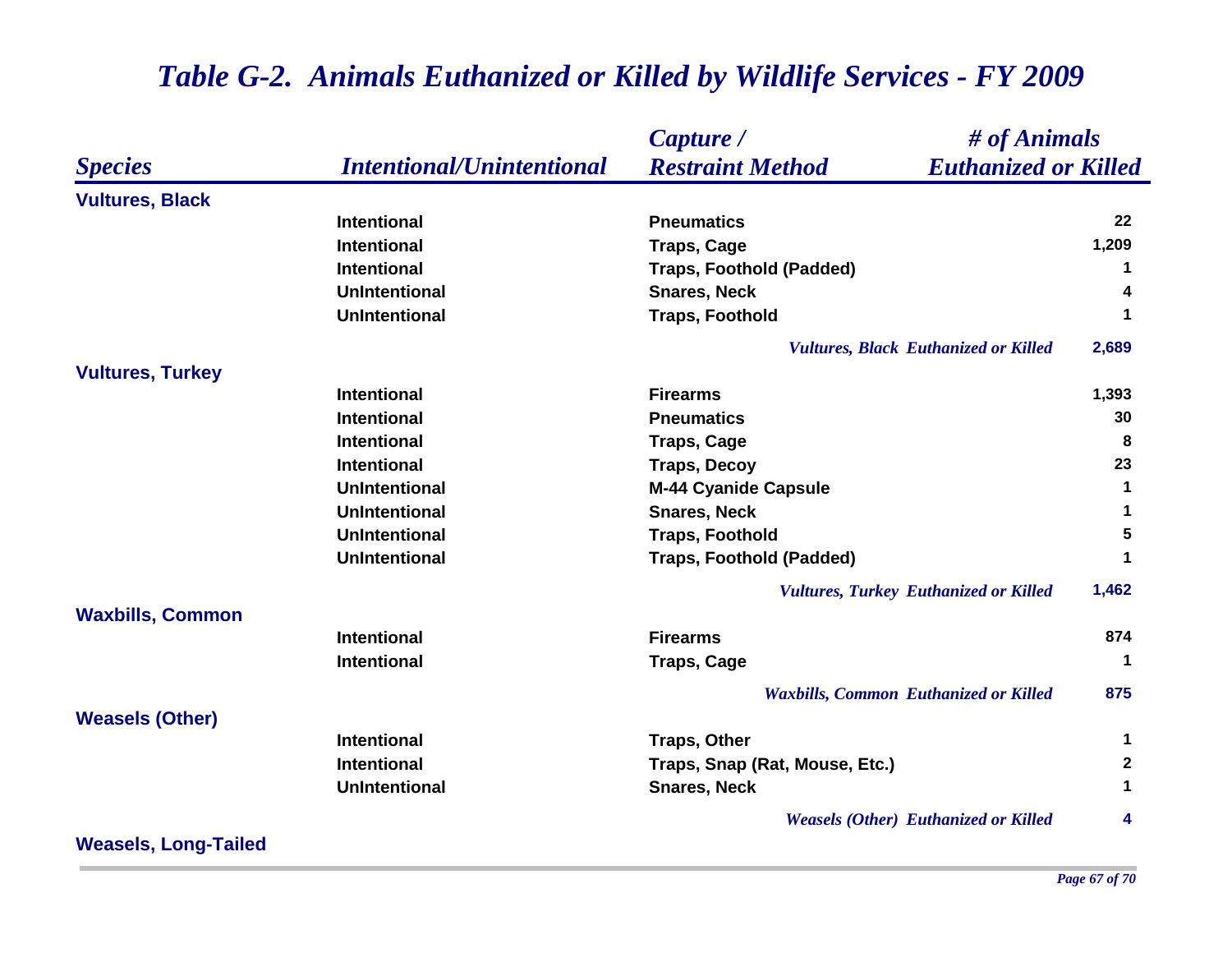| <b>Species</b>              | <b>Intentional/Unintentional</b> | Capture /                                              | # of Animals   |  |
|-----------------------------|----------------------------------|--------------------------------------------------------|----------------|--|
|                             |                                  | <b>Restraint Method</b><br><b>Euthanized or Killed</b> |                |  |
| <b>Weasels, Long-Tailed</b> |                                  |                                                        |                |  |
|                             | <b>Intentional</b>               | <b>Traps, Body Grip</b>                                | $\overline{2}$ |  |
|                             | <b>Intentional</b>               | <b>Traps, Cage</b>                                     | $\mathbf{2}$   |  |
|                             |                                  | <b>Weasels, Long-Tailed Euthanized or Killed</b>       | 4              |  |
| <b>Whimbrels</b>            |                                  |                                                        |                |  |
|                             | <b>Intentional</b>               | <b>Firearms</b>                                        | 4              |  |
|                             | <b>Intentional</b>               | <b>Pneumatics</b>                                      | $\mathbf{2}$   |  |
|                             |                                  | <b>Whimbrels Euthanized or Killed</b>                  | 6              |  |
| <b>Willets</b>              |                                  |                                                        |                |  |
|                             | <b>Intentional</b>               | <b>Firearms</b>                                        | 8              |  |
|                             | <b>Intentional</b>               | <b>Pneumatics</b>                                      | 1              |  |
|                             |                                  | <b>Willets Euthanized or Killed</b>                    | 9              |  |
| <b>Wolves, Gray/Timber</b>  |                                  |                                                        |                |  |
|                             | Intentional                      | <b>Calling Device, Electronic</b>                      | $\mathbf{2}$   |  |
|                             | Intentional                      | <b>Firearms</b>                                        | 32             |  |
|                             | Intentional                      | <b>Fixed Wing</b>                                      | 82             |  |
|                             | <b>Intentional</b>               | <b>Helicopter</b>                                      | 101            |  |
|                             | <b>Intentional</b>               | <b>Snares, Neck</b>                                    | 12             |  |
|                             | Intentional                      | <b>Traps, Foothold</b>                                 | 249            |  |
|                             | <b>UnIntentional</b>             | <b>M-44 Cyanide Capsule</b>                            | 1              |  |
|                             | <b>UnIntentional</b>             | <b>Traps, Foothold</b>                                 | $\mathbf 1$    |  |
|                             |                                  | <b>Wolves, Gray/Timber Euthanized or Killed</b>        | 480            |  |
| <b>Woodpeckers, Acorn</b>   |                                  |                                                        |                |  |
|                             | <b>Intentional</b>               | <b>Firearms</b>                                        | 7              |  |
|                             | Intentional                      | Nets, Mist                                             | 5              |  |
|                             |                                  | <b>Woodpeckers, Acorn Euthanized or Killed</b>         | 12             |  |
| <b>Woodpeckers, Downy</b>   |                                  |                                                        |                |  |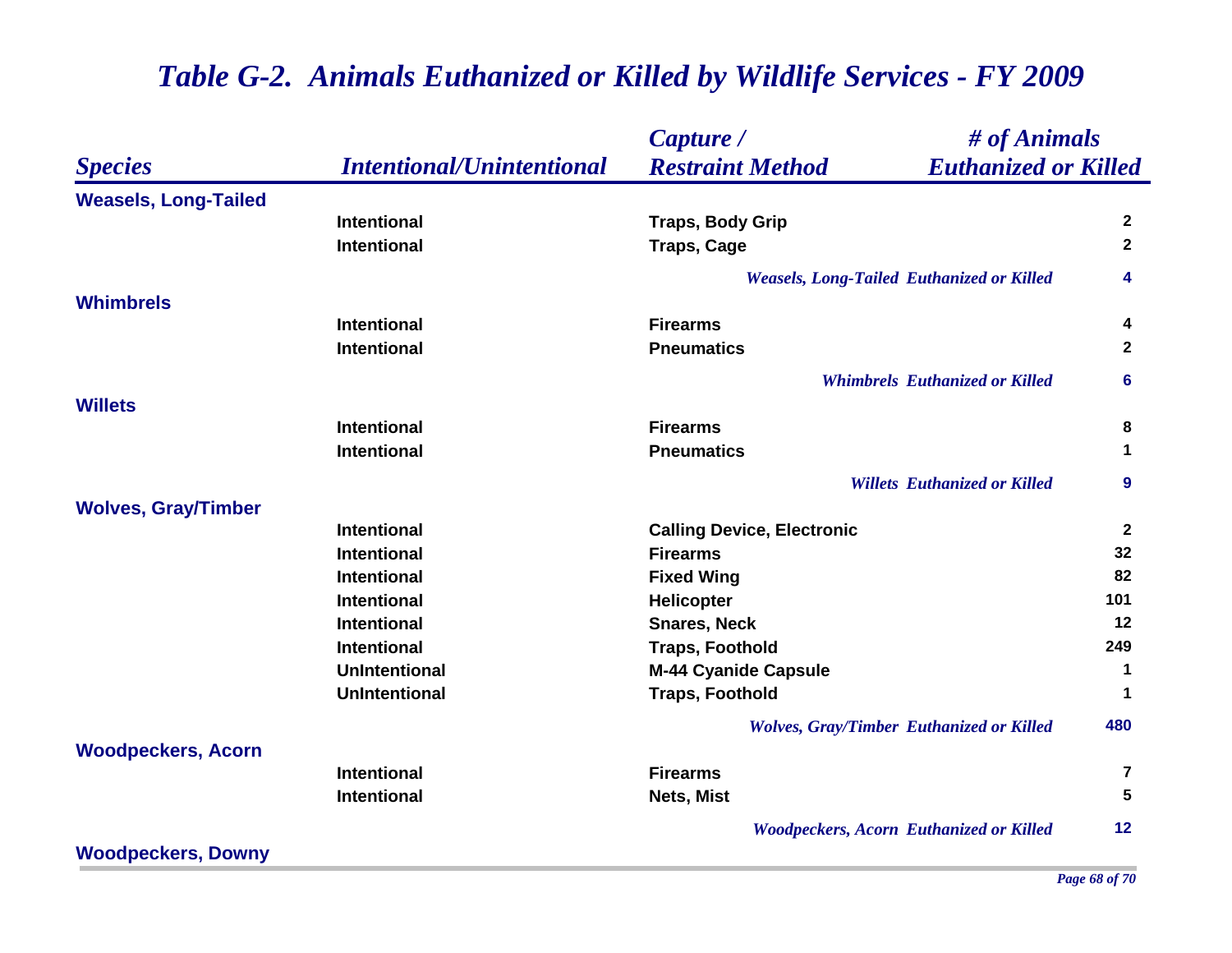| <b>Species</b>                     | <b>Intentional/Unintentional</b> | Capture /                                               | # of Animals                |              |
|------------------------------------|----------------------------------|---------------------------------------------------------|-----------------------------|--------------|
|                                    |                                  | <b>Restraint Method</b>                                 | <b>Euthanized or Killed</b> |              |
| <b>Woodpeckers, Downy</b>          |                                  |                                                         |                             |              |
|                                    | <b>Intentional</b>               | <b>Traps, Other</b>                                     |                             | $\mathbf{2}$ |
|                                    | <b>Intentional</b>               | Traps, Snap (Rat, Mouse, Etc.)                          |                             | $\mathbf 1$  |
|                                    |                                  | <b>Woodpeckers, Downy Euthanized or Killed</b>          |                             | 3            |
| <b>Woodpeckers, Gila</b>           |                                  |                                                         |                             |              |
|                                    | Intentional                      | <b>Firearms</b>                                         |                             | 19           |
|                                    |                                  | <b>Woodpeckers, Gila Euthanized or Killed</b>           |                             | 19           |
| <b>Woodpeckers, Golden-Fronted</b> |                                  |                                                         |                             |              |
|                                    | <b>Intentional</b>               | Traps, Snap (Rat, Mouse, Etc.)                          |                             | $\mathbf 1$  |
|                                    |                                  | <b>Woodpeckers, Golden-Fronted Euthanized or Killed</b> |                             | $\mathbf 1$  |
| <b>Woodpeckers, Hairy</b>          |                                  |                                                         |                             |              |
|                                    | Intentional                      | <b>Traps, Suitcase</b>                                  |                             | 5            |
|                                    |                                  | <b>Woodpeckers, Hairy Euthanized or Killed</b>          |                             | 5            |
| <b>Woodpeckers, Red-Bellied</b>    |                                  |                                                         |                             |              |
|                                    | <b>Intentional</b>               | <b>Traps, Other</b>                                     |                             | 1            |
|                                    |                                  | <b>Woodpeckers, Red-Bellied Euthanized or Killed</b>    |                             | 1            |
| <b>Woodrats, Eastern</b>           |                                  |                                                         |                             |              |
|                                    | <b>Intentional</b>               | <b>Handcaught/Gathered</b>                              |                             | 3            |
|                                    | <b>Intentional</b>               | <b>Traps, Cage</b>                                      |                             | 1            |
|                                    | Intentional                      | <b>Traps, Other</b>                                     |                             | $\mathbf{2}$ |
|                                    |                                  | <b>Woodrats, Eastern Euthanized or Killed</b>           |                             | 6            |
| <b>Woodrats, White-Throated</b>    |                                  |                                                         |                             |              |
|                                    | <b>Intentional</b>               | <b>Traps, Cage</b>                                      |                             | 1            |
|                                    |                                  | <b>Woodrats, White-Throated Euthanized or Killed</b>    |                             | 1            |
| <b>Wrens, Canyon</b>               |                                  |                                                         |                             |              |
|                                    | <b>UnIntentional</b>             | <b>Paint Balls</b>                                      |                             | 1            |